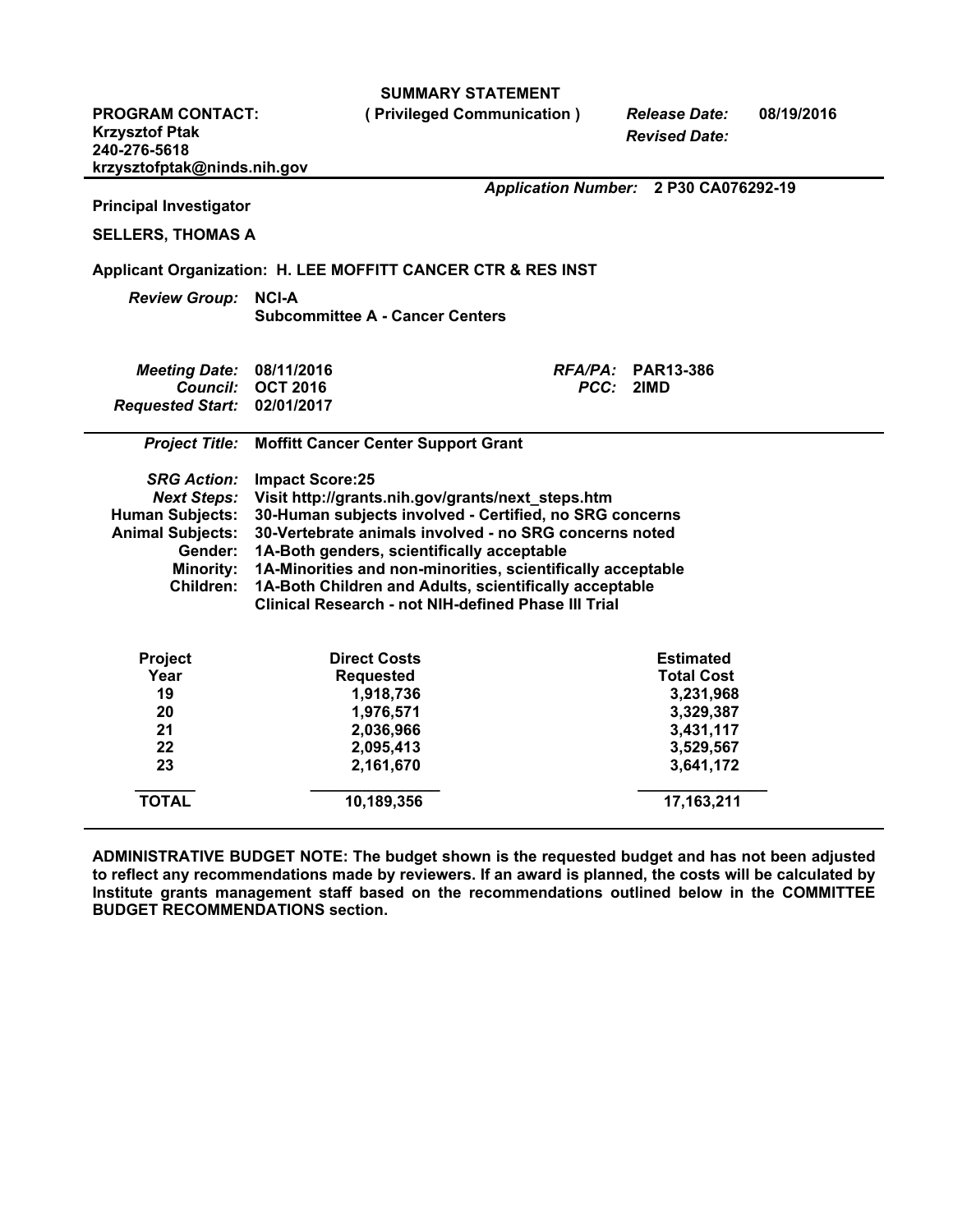<span id="page-1-0"></span>**RESUME AND SUMMARY OF DISCUSSION**: In this competitive renewal application from the Moffitt Cancer Center, a free-standing Comprehensive Cancer Center, the overall mission is to reduce the burden of cancer through interdisciplinary translational cancer research leading to improved prevention strategies and therapeutic approaches. Support is requested for five programs, thirteen shared resources, Senior Leadership, Planning and Evaluation, Developmental Funds, Administration, Clinical Protocol and Data Management, Data and Safety Monitoring, and Protocol Review and Monitoring System.

The Moffitt Cancer Center continues to make strong progress in basic, translational, clinical, and population-based cancer research, and demonstrates exemplary service to the catchment area of the state of Florida. Dr. Thomas Sellers became Center Director in 2012. He has demonstrated strong leadership and has guided the Moffitt Cancer Center through major initiatives including development and implementation of a new strategic plan, reorganization of the research programs, and recruitment of talented new program leaders and senior leaders. There have been major research achievements in the research programs. Transdisciplinary collaborations among members are robust with several high impact publications. However, there is some unevenness among the research programs.

The newly organized Cancer Biology & Evolution (CBE) Program, rated as Excellent to Outstanding, is based on the novel idea of combining evolutionary conserved biology to the pathways dysregulated in cell growth and tumorigenesis. This program is led by outstanding investigators and shows great potential. There are effective transdisciplinary intra- and inter-programmatic collaborations that have led to several publications in high profile journals and the award of two multi-project grants. However, the program is still at nascent stage and its full clinical impact is yet to be demonstrated. The Chemical Biology & Molecular Medicine (CBMM) Program, rated as Excellent to Very Good, aims to integrate chemical biology and system biology techniques, ultimately leading to new therapeutic approaches for cancer patients. Seminal contributions to identifying novel therapeutic strategies were reported in the previous funding period. However, plans to translate these discoveries have not yet come to fruition. The Cancer Epidemiology (CE) Program, rated as Exceptional, has made significant scientific accomplishments in the past five years, as evidenced, for example, by major discoveries in ovarian cancer epidemiology and biology, and FDA approval of Gardasil in men. Dr. Kanetsky, who replaced the former Program Leader in 2013, has brought a coherent focused approach to the goals of the program and is superbly qualified to bring the program forward into new levels of success. The overall scientific quality of the program is exceptional and the cancer focus in the peer-reviewed research base is very strong. There has also been a clear emphasis on addressing cancer-related health problems in the catchment area. The Health Outcomes & Behavior Program (HOB), rated as Outstanding, is to be commended for the breadth, depth and scientific quality of its research and for the increased publication rate with strong intra- and inter-programmatic collaborations. However, of concern is the reduction in NCI funding and the decrease in accrual to external peer-reviewed clinical trials. The Immunology Program (IMM), rated as Excellent, continues to make seminal contributions to the development of novel immunotherapeutic approaches, especially in melanoma and lung cancer, with successful translation of these discoveries to the clinic. This program leverages the solid interdisciplinary Immune and Cellular Therapy clinical service, the Immunotherapy Working Group, and a GMP-compliant Cellular Therapy Core. Although funding levels are strong with several training awards and multiple industry-sponsored trials, there has been a decline in the levels of NCI funding in comparison to the previous funding period.

The five programs are supported by thirteen shared resources. The Cell Therapies, Collaborative Data Services, Flow Cytometry, Molecular Genomics, Survey Methods, and Tissue Cores are rated Exceptional, the Small Animal Imaging Lab Core is rated Exceptional to Outstanding, while the Analytic Microscopy, Biostatistics, Cancer Informatics, Chemical Biology, Image Response Assessment Team and Proteomics Cores are rated Outstanding. The value of these shared resources is readily apparent. The leaders and staff are highly qualified, and the facilities are exemplary. All the shared resources are cost effective and provide high quality services to the five programs.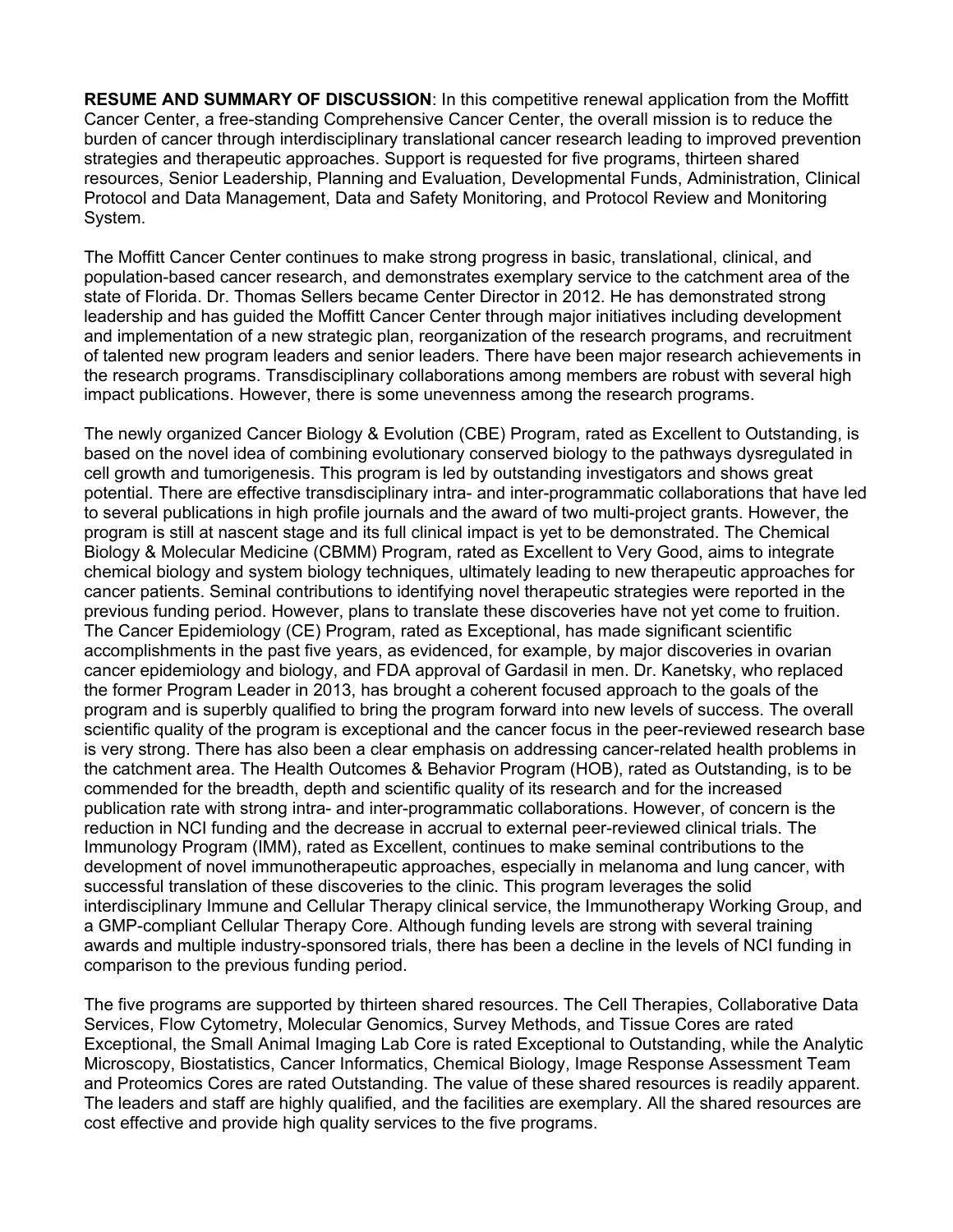Clinical Protocol and Data Management (CPDM), rated Outstanding, is highly effective in centrally managing and reporting cancer clinical trials. Quality control, investigator training and efforts to include underrepresented groups in clinical trials are well established. However, there is a decrease in external peer-reviewed clinical trials. The Data and Safety Monitoring is rated as acceptable. The Inclusion of Women, Minorities and Children in Clinical Research are each approved. The Protocol Review and Monitoring System (PRMS) is also approved, although a minority of the Site Visit Committee voted for conditional approval. Consideration should be given to including greater number of experienced clinical investigators as well as basic science scientists, radiologists and pathologists to provide basic and translational research expertise in the Scientific Review Committees. An additional concern relates to the potential overcommitment of Dr. Sullivan and Dr. Lush, who play important oversight functions in both CPDM and PRMS.

The organization and administration components are very strong. Senior Leadership, rated Outstanding, includes a group of highly qualified leaders. Planning and Evaluation, rated Exceptional, has supported effective strategic planning and program reorganization. Developmental Funds, rated Exceptional, had a significant impact on the support of pilot projects and development of shared resources, including the strong and widely used Collaborative Data Services shared resource. Administration, rated Exceptional, shows clear evidence of significant contributions toward the effectiveness of the Moffitt Cancer Center.

The Essential Characteristics are met and rated as follows: Physical Space is rated Exceptional; Organizational Capabilities is rated Outstanding; Transdisciplinary Collaboration and Coordination is rated Outstanding; Cancer Focus is rated Exceptional; Institutional Commitment is rated Exceptional, and the Center Director is rated Outstanding to Exceptional.

Overall, the Moffitt Cancer Center remains on a very positive trajectory to produce high impact cancer research and effectively serve its catchment area. The strong leadership of Dr. Sellers and his team, combined with robust institutional support, are major strengths. While there is some unevenness among the research programs, the Moffitt Cancer Center is clearly poised to make significant advances in cancer research and care over the next several years. This application is of high impact due to the strong depth and breadth of science across basic, clinical, and population-based cancer research and support for the requested five years is appropriate.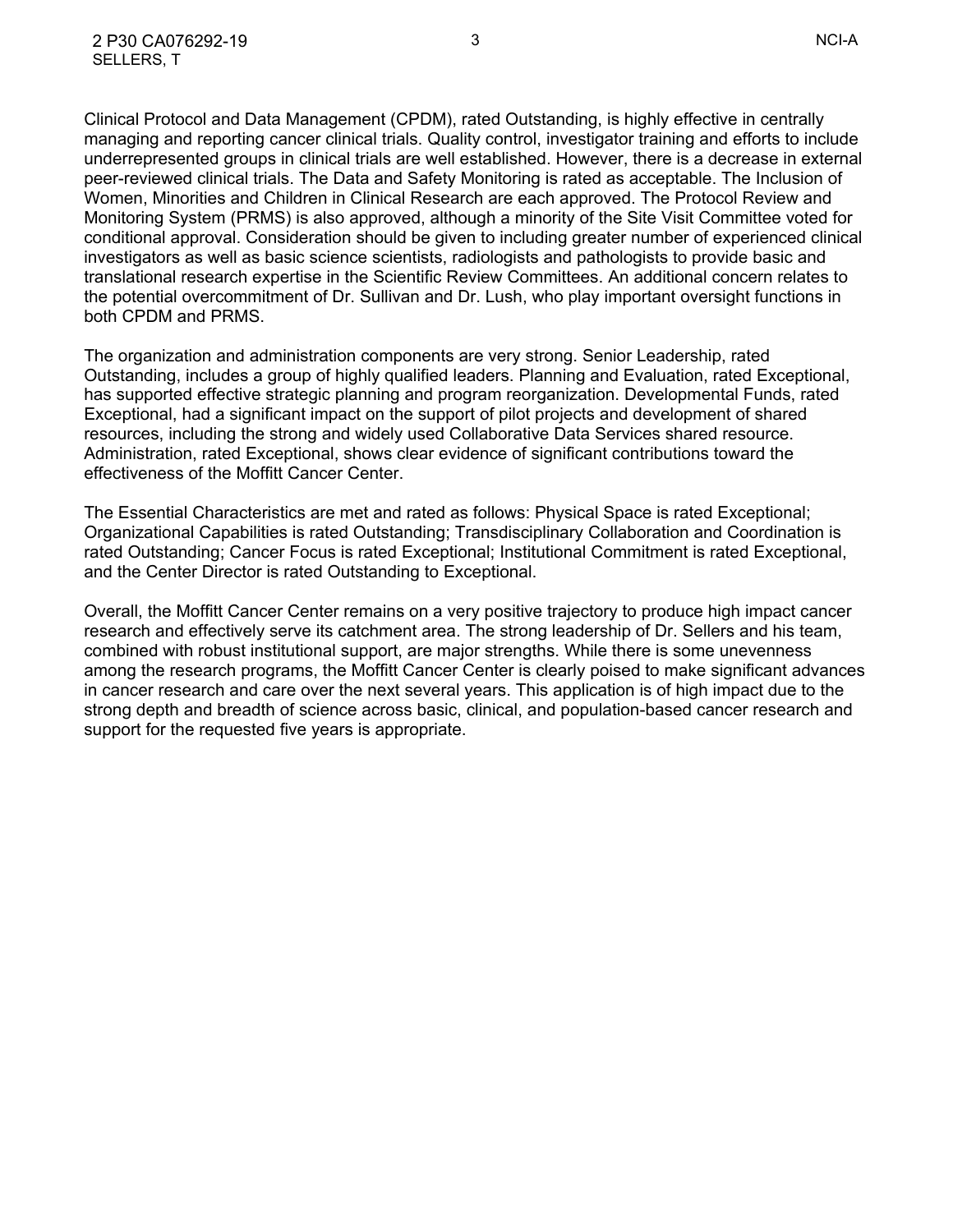# **TABLE OF CONTENTS**

| CLINICAL PROTOCOL & DATA MANAGEMENT (CPDM)/CLINICAL TRIALS OFFICE & DATA AND |  |
|------------------------------------------------------------------------------|--|
|                                                                              |  |
|                                                                              |  |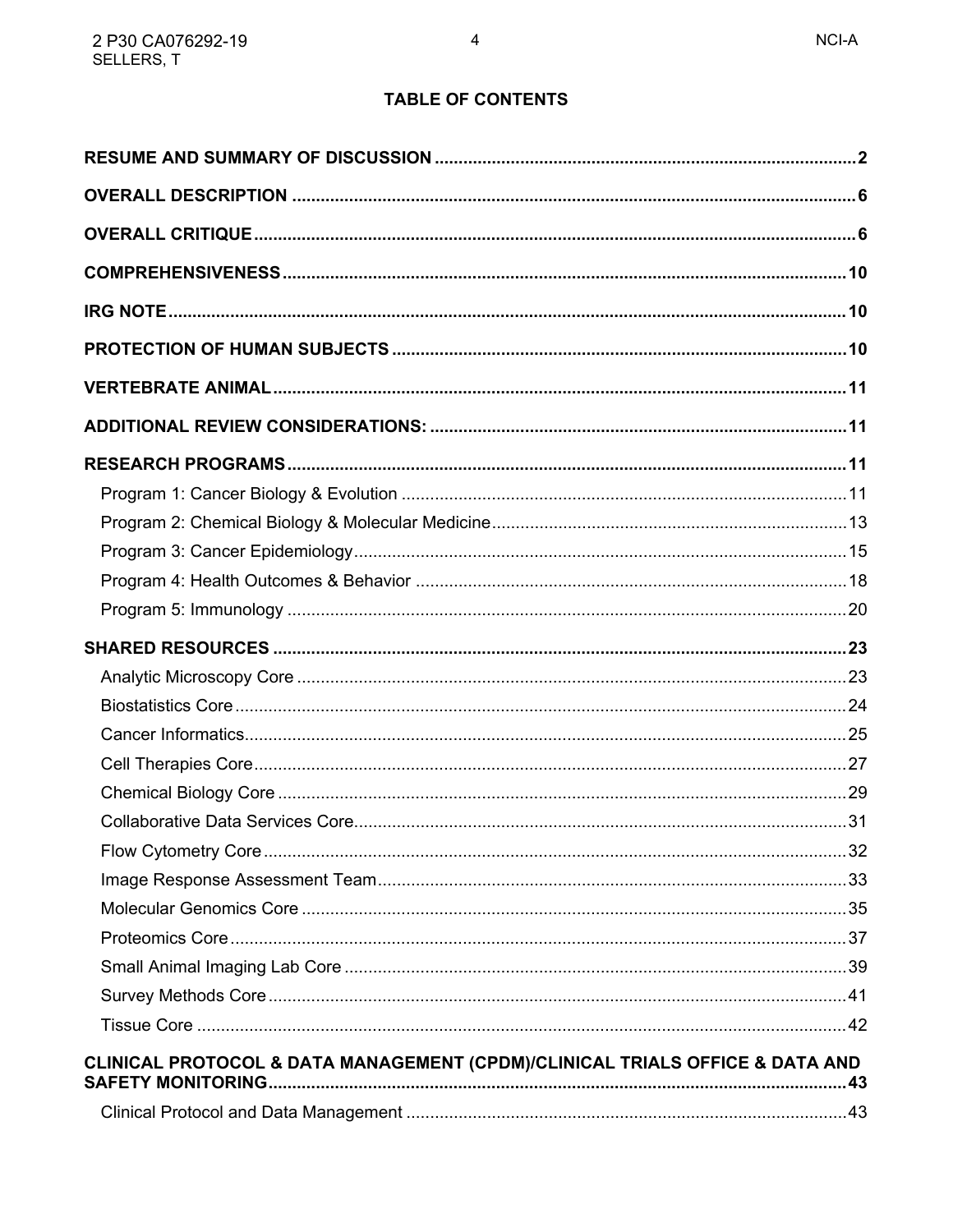| <b>COMMITTEE BUDGET RECOMMENDATIONS/SITE VISIT TEAM'S RECOMMENDATIONS60</b> |  |
|-----------------------------------------------------------------------------|--|
| SUMMARY OF RECOMMENDED BUDGETS/SITE VISIT TEAM'S RECOMMENDATIONS62          |  |
|                                                                             |  |
|                                                                             |  |
|                                                                             |  |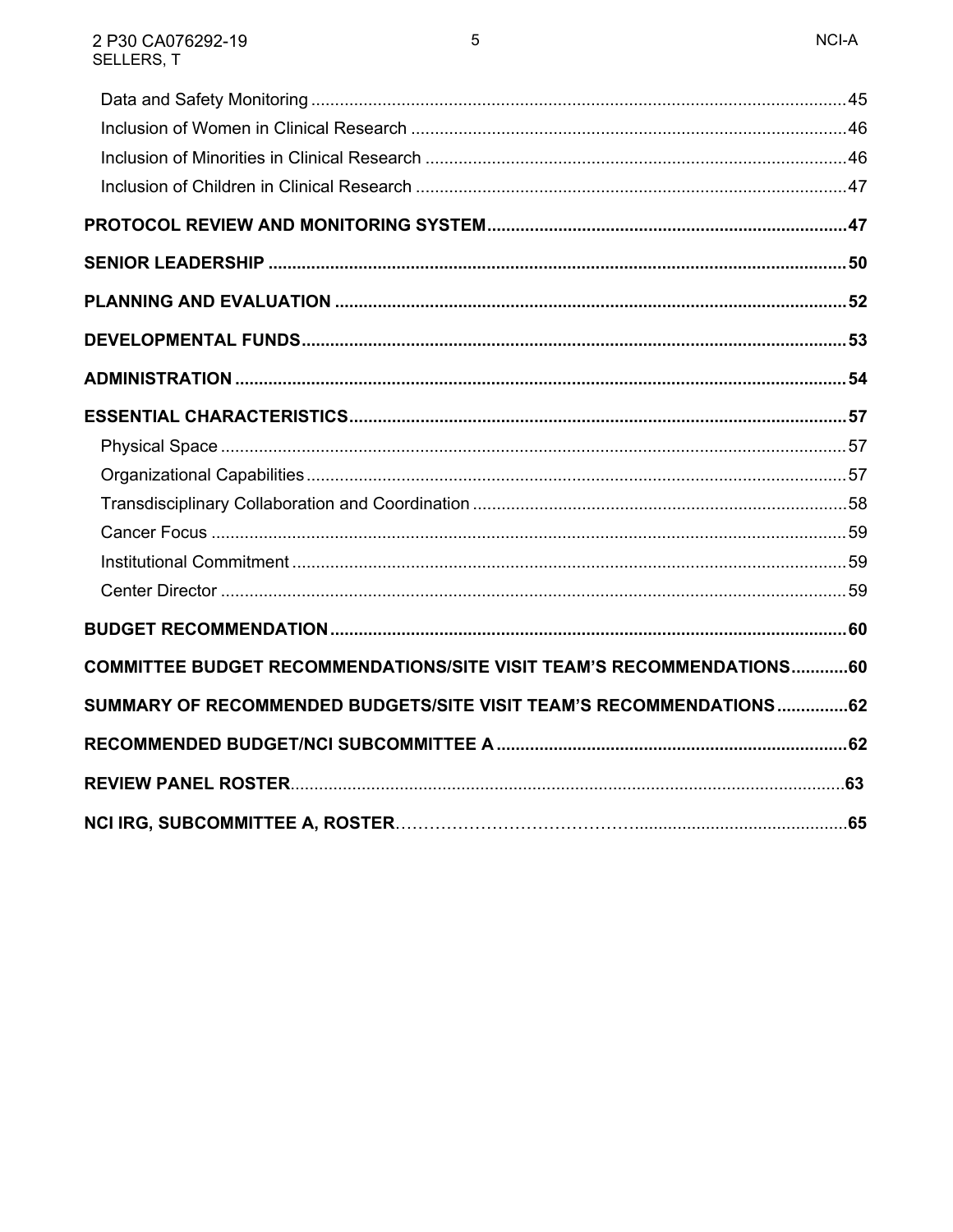<span id="page-5-0"></span>**OVERALL DESCRIPTION (provided by applicant)**: The H. Lee Moffitt Cancer Center & Research Institute (MCC) continues its ambitious trajectory of innovative cancer research and translation to benefit the gulf coast region of Florida and beyond. As a free-standing 501(c)3 not-for-profit institution with the sole purpose "to contribute to the prevention and cure of cancer," all research funding (\$71.8M), publications (2,430), and clinical research (>1,600 interventional accruals/ year) are cancer focused. Research and clinical space has expanded dramatically since the last renewal to more than 2 million square feet, and patient clinical volume places MCC among the largest Centers in the United States. MCC has benefitted from recent, ongoing annual state legislature funding of approximately \$25 million, in addition to more than \$39 million of annual institutional research support. The 142 MCC members span the basic, clinical, and population sciences. They are organized into five highly collaborative, multidisciplinary programs with exceptional levels of intra- (35%) and inter-programmatic (18%) publications. Under the leadership of Dr. Thomas Sellers, the third MCC Director, a Research Strategic Plan (RSP) was developed and implemented for "Moffitt 3.0." Four of six Associate Center Directors are new; and new leaders have been appointed in every program, with bold goals and specific aims. Two of the 13 shared resources have been significantly restructured (Chemical Biology, Molecular Genomics), and one new resource created (Collaborative Data Services) to better meet the changing needs of MCC scientists. Implementation of the strategic plan has been bolstered by substantial institutional investment, especially in basic science, immunotherapy, and clinical research infrastructure, including the recruitment of 45 new faculty members, of whom 32 are CCSG members. MCC is a leader in immunotherapy, and more than 40% of overall clinical trial accrual is to investigatorinitiated studies. MCC population scientists initiated significant new efforts in cancer prevention and outcomes that include vaccines, tobacco cessation, and health disparities. This is particularly true in the unique cancer problems in the catchment area – notably lung cancer, melanoma, and HPV-prevention. MCC's Total Cancer Care protocol, the ground-breaking research strategy to realize the promise of personalized medicine, has continued to thrive, resulting in dramatic utilization of the Tissue Core and the formation of the Oncology Research Information Exchange Network (ORIEN) that now includes eleven cancer centers across the nation, with several more poised to join the consortium this year. MCC requests funding for: five scientific programs, 13 shared resources, two clinical research components, planning and evaluation, administration, leadership, four staff investigators, and developmental funds. CCSG funds are leveraged more than 10-fold with institutional resources to maximize impact on cancer prevention, treatment, and cure in the catchment area, the state of Florida and beyond.

PROJECT NARRATIVE: The H. Lee Moffitt Cancer Center & Research Institute (MCC) is a freestanding 501(c)3 not-for-profit institution with the sole purpose "to contribute to the prevention and cure of cancer." By fostering transdisciplinary research, MCC translates unique capabilities in basic, clinical, and population science, as well as training and education, to benefit the patients, caregivers, and professionals through the catchment area, the state of Florida, and beyond. As a founding member of the Oncology Research Information Exchange Network (ORIEN), MCC is also extending the benefits of precision medicine through national collaboration.

# **CRITIQUE**:

<span id="page-5-1"></span>**OVERALL CRITIQUE**: The H. Lee Moffitt Cancer Center and Research Institute (MCC) is a freestanding 501(c)3 not-for-profit institution that was established by the Florida legislature in 1981. MCC received NCI designation in 1997 and comprehensive status in 2000. This competing renewal application for a Cancer Center Support Grant (CCSG) requests five years of support for 5 research programs, 13 shared resources as well as senior leadership, research Program Leaders, planning and evaluation, administration, developmental funds, four staff investigators, clinical trials office, protocol review and monitoring system, and protocol-specific research. Dr. Thomas Sellers, appointed in July 2012, is the Center Director. Overall, Dr. Sellers led a strategic planning initiative and has orchestrated several changes in the Cancer Center since the last competitive renewal. The senior leadership was reorganized. Changes include the promotion of Dr. Paul Jacobsen, former Program Leader for Health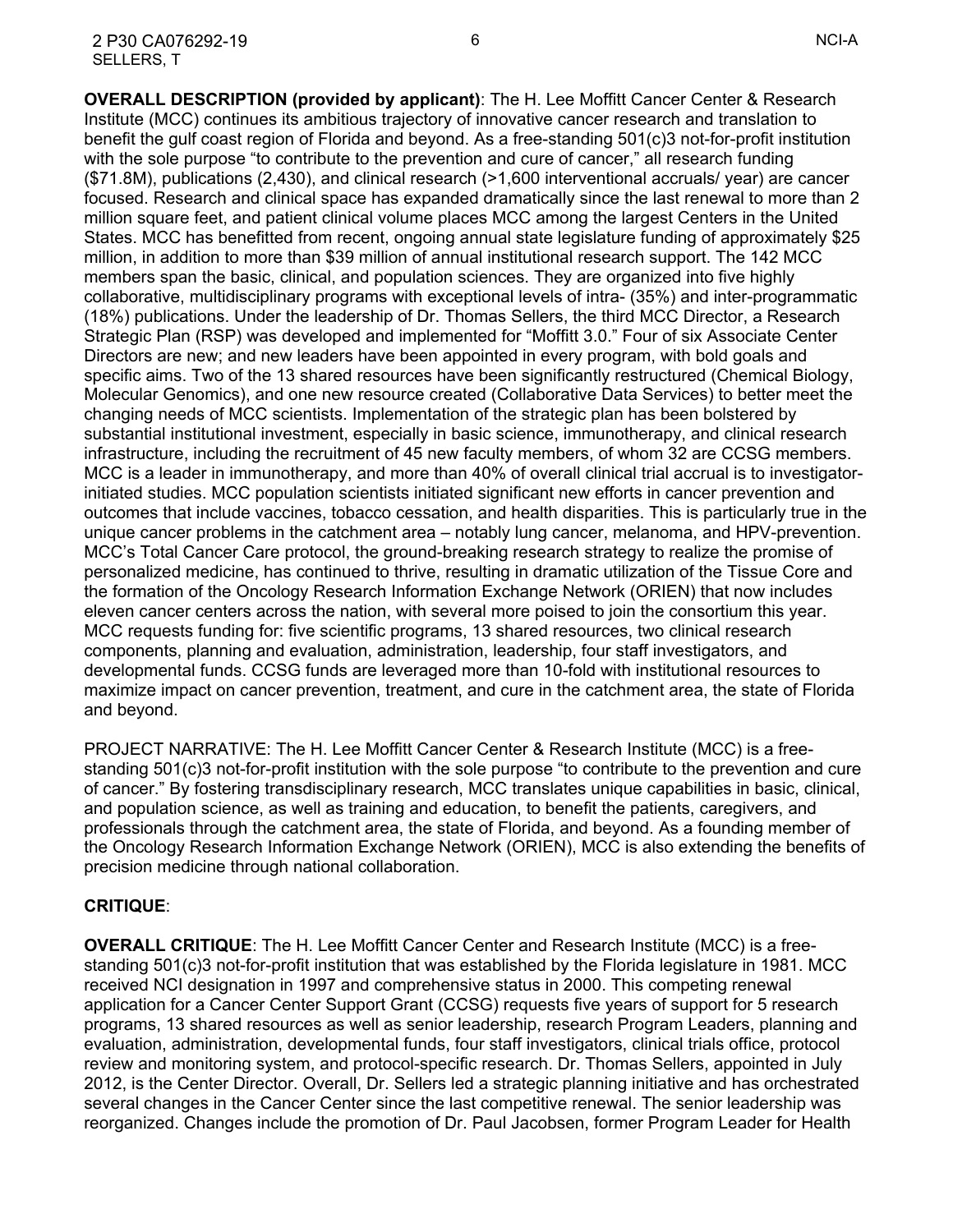Outcomes & Behavior, to Associate Center Director (ACD) of Population Science; the recruitment of Dr. John Cleveland as ACD of Basic Science; appointment of Dr. Julie Djeu, former Program Leader of the Immunology Program, to the newly created position of the ACD of Education & Training, and the recruitment of Mr. Brian Springer to hold the position of ACD of Research Administration. Drs. James Mulé and Dan Sullivan were retained as ACD of Translational Science and Clinical Science, respectively. The new senior leadership team is comprised of well qualified leaders that have the potential to excel.

In addition, programs were reorganized and program leadership was modified. Program structure now includes 5 programs consisting of Cancer Biology & Evolution (CBE), Chemical Biology & Molecular Medicine (CBMM), Cancer Epidemiology (CE), Health Outcomes & Behavior (HOB), and the Immunology Program (IMM). Dr. Sellers appointed six new Program Leaders, four of whom were internal promotions: Dr. Claudio Anasetti (Immunology), Dr. Thomas Brandon (Health Outcomes & Behavior), Dr. Robert Gatenby (Cancer Biology & Evolution), and Dr. Kenneth Wright (Immunology, interim). Two Program Leaders were recruited externally: Dr. Peter Kanetsky (Cancer Epidemiology) and Dr. John Cleveland (Cancer Biology & Evolution, interim). Two newly recruited Program Leaders, who will join MCC in the next few months, were identified at the site visit, Dr. Elsa Flores, Cancer Biology & Evolution Program and Dr. Jose Conejo-Garcia, Immunology Program. Both recruits appear to be outstanding scientists. While the leaders are strong, oversight of the scientific programs was uneven and not equal to the collective strength of the leadership team.

The MCC has 142 members. There are no non-aligned members. Peer reviewed funding for the MCC is approximately \$28.8 million (direct costs). NCI funding is approximately \$19.0 million (direct costs). During the last funding period, the MCC recruited 45 new faculty, of which 32 are CCSG members. Reflecting positively on the emphasis to enhance collaborative research is an overall collaborative publication record of 39%. There are 11 multi-project grants and a number of multi-PI grants. Additionally, investments in Cancer Center space, including clinical and research facilities, were apparent. A major strength of the MCC continues to be the overall quality of basic and clinical research.

Cancer Biology & Evolution (CBE) currently is co-led by Drs. Robert Gatenby and John Cleveland (interim) and is rated Excellent to Outstanding merit. The program has 24 members, who are highly collaborative with 22% intra-programmatic and 33% inter-programmatic publications. The program was reorganized to investigate and define the dynamics that govern the biology and therapeutic responses of cancer and to deliver new agents and develop strategies to prevent and treat refractory or relapsed malignancies. The program has approximately \$6.0 million (direct) in peer reviewed funding with approximately \$4.5 million from the NCI. The program has a strong publication record with 436 publications, many of which are in high impact journals. The publications reflect a strong science base for the program. An additional strength is the presence of two multi-project grants (U54 and U01). Weaknesses include insufficient evidence that the approaches will lead to new scientific knowledge and discoveries and the lack of clinical validation of the observations.

Chemical Biology & Molecular Medicine (CBMM), led by Drs. Eric Haura and Said Sebti, is rated Excellent to Very Good merit. CBMM is a realignment of the former Experimental Therapeutics (ET) Program that was renamed after incorporating some faculty from the former Molecular Oncology & Drug Discovery Program. The CBMM program has 46 members, of which 24 are predominately laboratory-based and 22 with expertise in clinical trials. Peer reviewed funding totals approximately \$6.8 million with a solid cancer focus of approximately \$5.8 million from the NCI. Program members produced a total of 1001 publications, of which 35% were intra-programmatic and 35% were interprogrammatic. While a less than optimal number of articles with CBMM members as first or senior author appeared in high impact journals, there are examples provided within each theme that meet the stated goals of the program. Strengths of the program include high quality of basic, translational and clinical research, a solid funding base and a large clinical trials portfolio with strong investigator-initiated trials. Weaknesses include diffuse nature of the themes/aims, limited evidence of high impact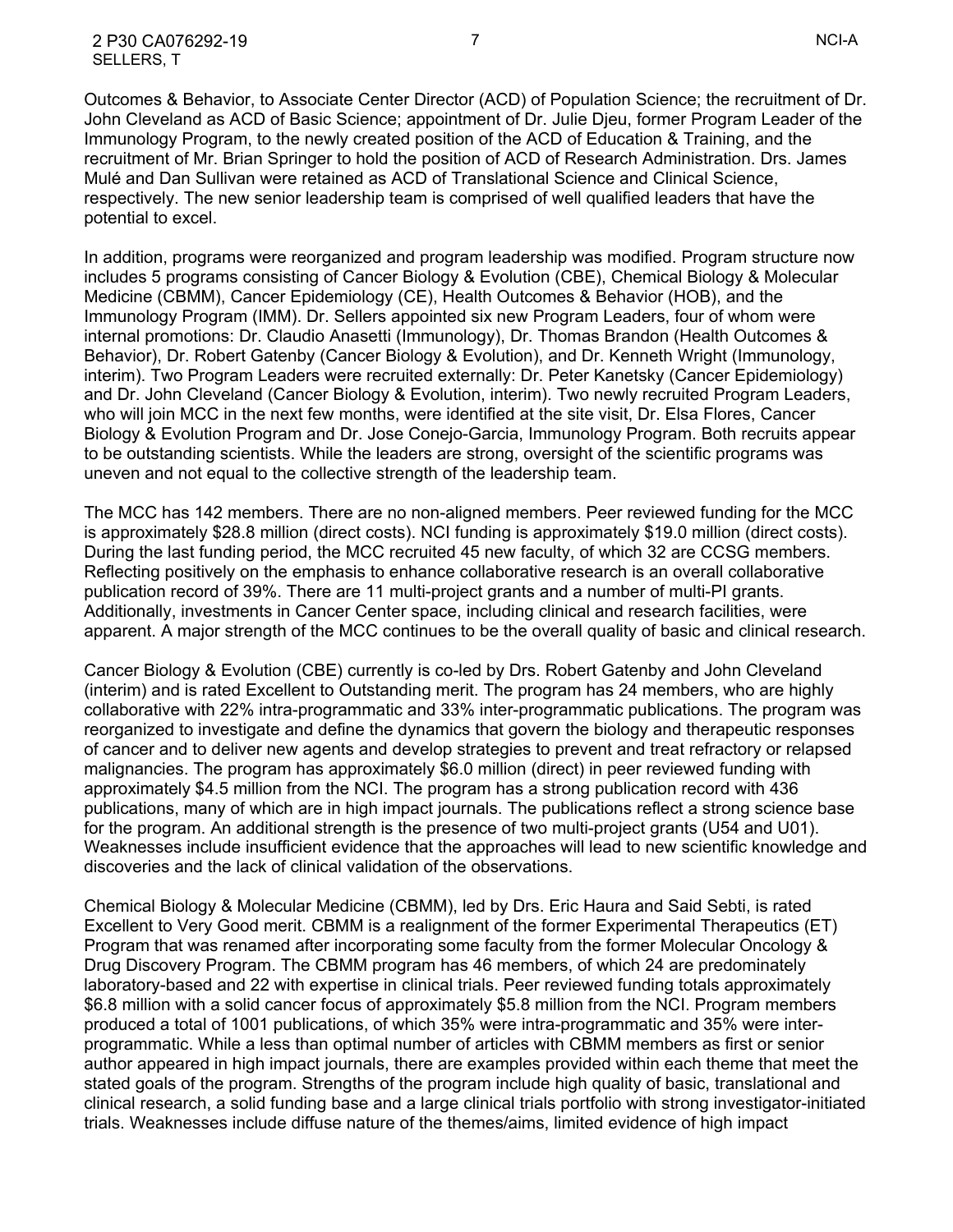publications, declining accrual to externally peer-reviewed and institutional studies, and limited evidence of success in developing new therapeutic approaches.

Cancer Epidemiology (CE) is led by Dr. Peter Kanetsky and was rated Exceptional merit. The program has 24 members. The reorganized program has high quality research and scientifically strong membership and an important vision for genetic and molecular epidemiology. The program has approximately \$5.0 million in total peer reviewed funding with approximately \$3.4 million in cancer focused funding. Publications showed strong scientific achievement with 713 publications listed for the program with many in high profile journals. Intra- and inter-programmatic publications were solid at 27% and 24%, respectively. The program has a T32 for postdoctoral training. The CE Program clearly demonstrates the value it brings to MCC, is very supportive of integrative team science and adds value to MCC by supporting integrative intra- and inter-programmatic research while addressing cancers relevant to the catchment area.

Health Outcomes & Behavior (HOB) is led by Dr. Thomas Brandon and is rated Outstanding merit. The program has 27 members. Peer reviewed funding for HOB is approximately \$7.9 million (total) with approximately \$3.3 million from the NCI. Overall, member publications are strong with members publishing 592 articles of which 39% were intra-programmatic and 24% were inter-programmatic publications. The program clearly impacts the catchment area with substantial NCI funded research focused on disparities and relevant to the catchment area. Strengths include cancer focus, the presence of a U54, and the presence of high quality science. There is concern about the decrease in NCI funding. Additional weaknesses include decrease in accrual to external peer reviewed trials and limited description of future priorities and vision.

Immunology (IMM) is co-led by Drs. Claudio Anasetti and Kenneth Wright (interim) and is rated Excellent merit. The program has 26 members with approximately \$4.9 million in total peer reviewed funding, approximately \$1.9 million of which is from the NCI. The program published 598 peer reviewed articles with 31% intra-programmatic and 39% inter-programmatic publications listed. There is a solid mix of basic and clinical investigators who have a strong cancer focus and impactful clinical studies. Strengths include a T32 training grant, the presence of a Skin SPORE, although only one project is in the program, and solid impact of developmental funds. At the time of the site visit, NCI R01 funding is less than optimal. In addition, there are missed opportunities to collaborate with other programs.

Thirteen shared resources were proposed by the Center for CCSG support. The shared resources are uniformly strong and widely used by the MCC membership. The shared resources of the Center are rated as follows: Analytical Microscopy, Outstanding, Biostatistics, Outstanding; Cancer Informatics, Outstanding; Cell Therapies, Exceptional; Chemical Biology, Outstanding; Collaborative Data Services, Exceptional; Flow Cytometry, Exceptional; Image Response Assessment Team, Outstanding; Molecular Genomics, Exceptional; Proteomics, Outstanding; Small Animal Imaging Lab, Exceptional to Outstanding; Survey Methods, Exceptional; and Tissue Core, Exceptional.

The Clinical Protocol and Data Management was rated Outstanding merit. Data and Safety Monitoring per NIH Policy is acceptable. Protocol Review and Monitoring System is approved, although a minority of the Site Visit Committee voted for conditional approval. Concerns include small number of experienced senior clinical investigators, absence of a basic scientist, diagnostic radiologist and pathologist on the SRC standing committee and the presence of only a 4 member quorum requirement. The components, Inclusion of Women in Clinical Research, Inclusion of Minorities in Clinical Research, and Inclusion of Children in Clinical Research, are approved.

A well-qualified but newly reorganized Senior Leadership team was rated Outstanding merit. Overall, Senior Leadership is comprised of a highly productive and committed senior core of leaders who are well qualified to lead the Center. Senior Leadership effectively promotes cancer focused research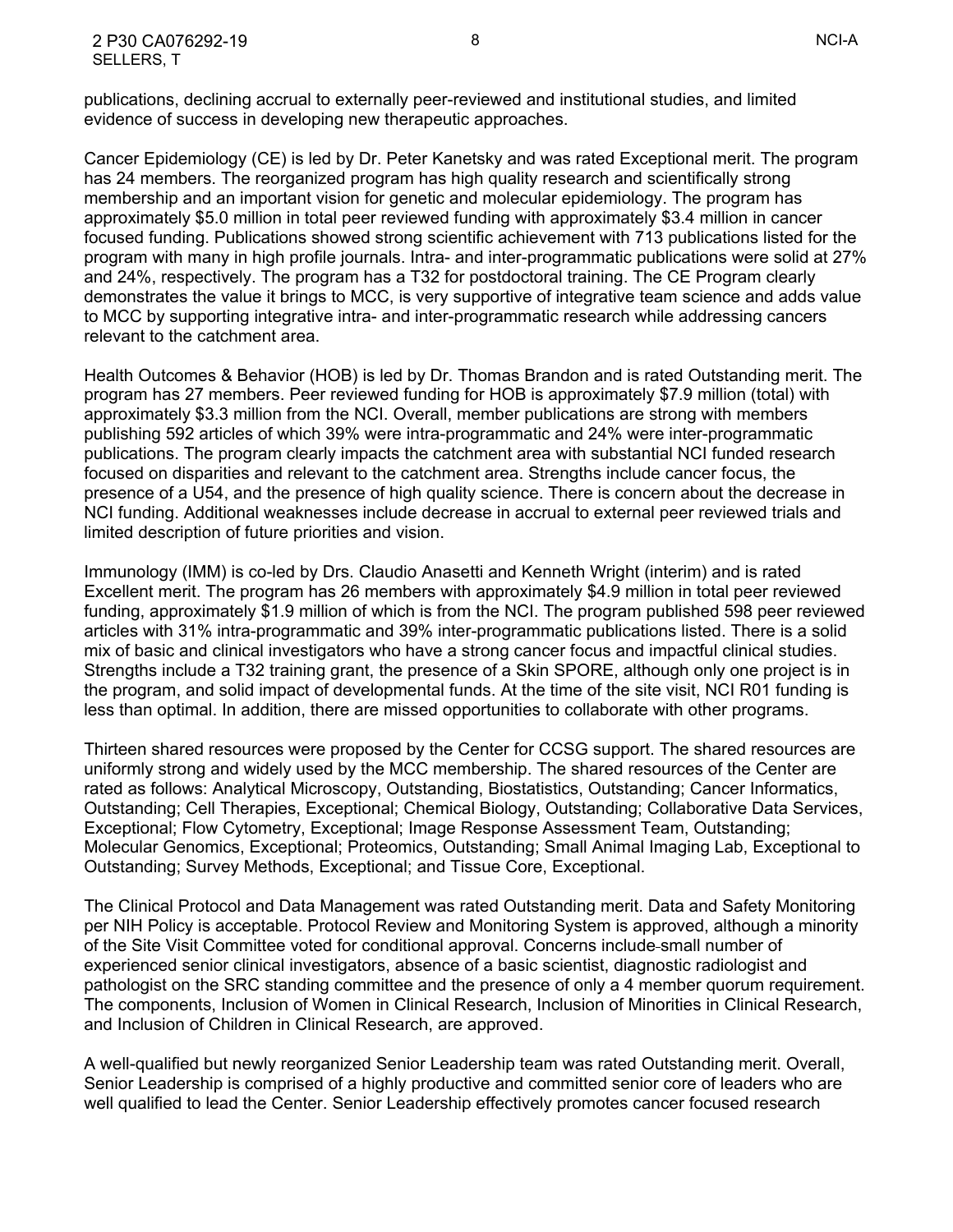Planning and Evaluation was rated Exceptional merit. The leadership structure, Internal and External Advisory Boards, along with various meetings and retreats among programs, provide needed support for planning and evaluation in the reorganized MCC. Planning and Evaluation process for the Moffitt Cancer Center is well organized and provides strong internal mechanisms to support the Cancer Center in making substantive contributions across the spectrum of cancer research, prevention and treatment.

Developmental Funds was rated exceptional merit. Developmental Funds used during the previous funding period had a substantial impact on the support of pilot projects, the development of shared resources and impact of staff investigators was positive.

Administration was rated exceptional merit. The Administrative Core is led by newly recruited Mr. Brian Springer. The administrative infrastructure appears to adequately support the mission of the Cancer Center through the provision of essential services, management expertise, and program support for the Center's research. During the last funding period, the Administrative Core focused on streamlining and improving support functions, which appeared to be successful.

The Essential Characteristics of the Cancer Center are fulfilled and are rated as follows: Physical Space is rated Exceptional merit. The facilities have been upgraded and expanded during the previous funding period. These facilities provide state-of-the-art facilities for MCC activities and adequate space is available for future growth. Dr. Sellers indicated at the site visit that a new building will be constructed in the new future to house additional faculty. Funds for the building are in place.

Organizational Capabilities is rated Outstanding merit given the effective structure and process that has allowed the Center to make significant progress in reorganizing programmatic structure and the Center leadership. Dr. Sellers, as MCC Director, occupies leadership positions within the Institute that enhance the activities of the Center. Membership criteria are well-described and training appears to be adequate.

Transdisciplinary Coordination and Collaboration was rated Outstanding. There is a solid level of transdisciplinary and translational collaborations among members and there are a multitude of mechanisms that the Center has implemented to promote these interactions. The MCC supports an overall collaborative publication rate of 39%. The infrastructure is in place to move discoveries toward application, including working groups, shared resources and clinical trials proficiency.

Cancer Focus is rated Exceptional merit. There is strong focus on cancer research as defined by the objectives of the research programs, the collaborations between laboratory investigators, and many of the grants and contracts awarded. There is substantial breadth, depth, and significance of the cancerrelated research within the individual research programs, publications, and peer-reviewed research support.

Institutional Commitment is rated Exceptional merit. Total MMC research funding and support is approximately \$144 million, which includes institutional operation support of approximately \$31 and state funding at approximately \$36 million. There is a team science policy in place at the MCC. Overall, the institution is highly supportive of the Cancer Center.

Center Director is rated Outstanding to Exceptional. Dr. Sellers is highly qualified and has authority over all resources at the Center. His position in the Center, while meeting CCSG guidelines, has been diminished by the reorganization at the H. Lee Moffitt Research Institute through the separation of CEO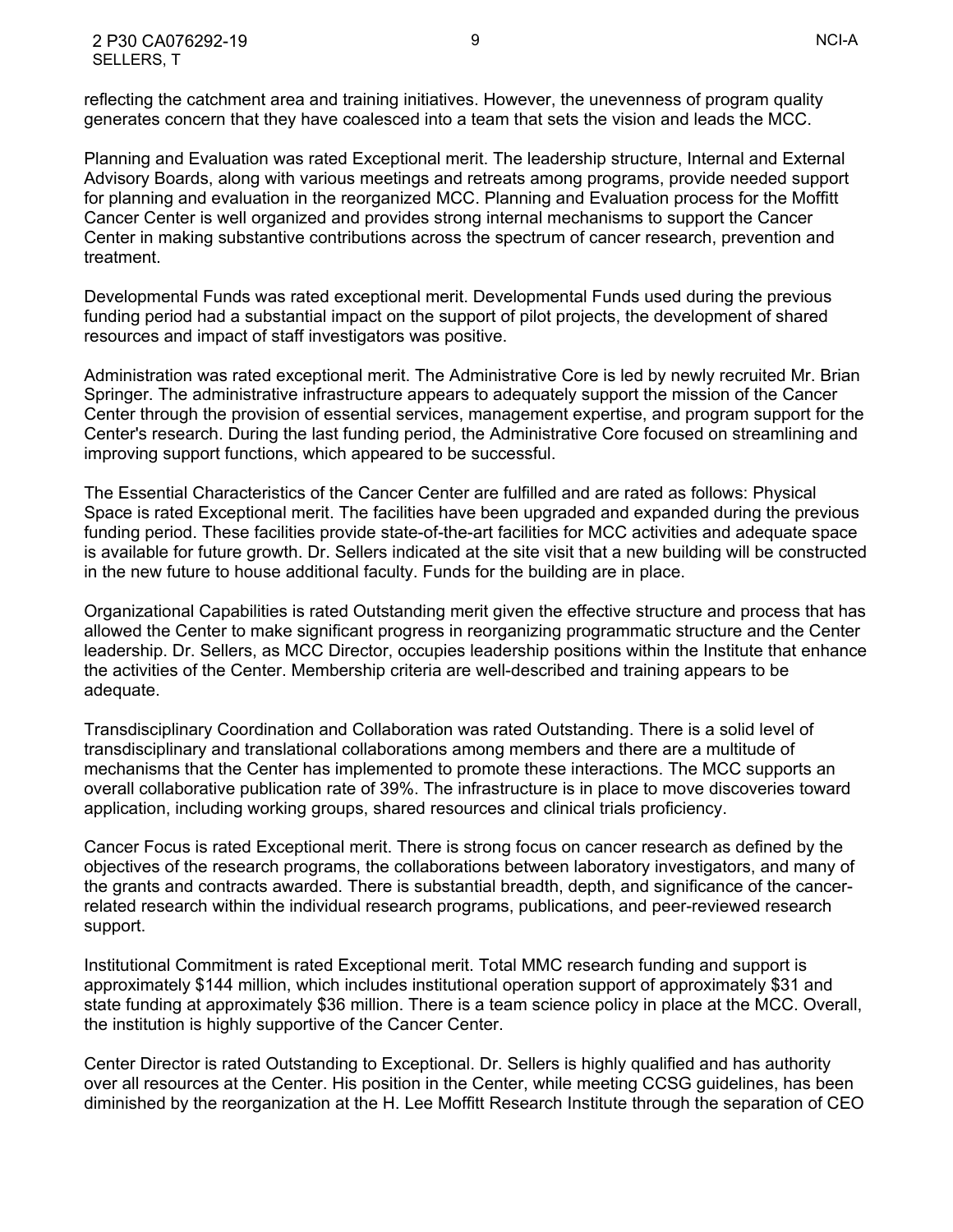position from the Cancer Center director position. In addition, the discussions at the site visit generated concerns that Dr. Sellers exercises adequate leadership over the clinical components of the Center.

Criterion Scores: Significance 2, 3, 3; Investigator(s) 1, 2, 2; Innovation 2, 3, 3; Approach 3, 3, 3; and Environment 1, 2, 2.

**Overall Impact**: In summary, the MCC continues to make significant contributions to the cancer research effort with strong innovative scientific productivity. The Center is collaborative and has a strong cancer focus. The senior leadership team is comprised of well qualified leaders that have the potential to excel. Dr. Sellers has orchestrated several changes in the Cancer Center since the last competitive renewal. The leadership and program reorganization produced uneven program quality. The shared resources are uniformly strong and widely used by the MCC membership. The institution provides state-of-the-art facilities for MCC activities and adequate space is available for future growth. The MCC has strong institutional support, which will serve the Center well as its leaders work to improve the programs and elevate the Center to the next level. The overall impact of the application is high due to the strong depth and breadth of science across basic, clinical, and population-based cancer research and support for 5 years is appropriate.

## <span id="page-9-0"></span>**COMPREHENSIVENESS**

The Moffitt Cancer Center carefully balances laboratory, clinical, and community based research. MCC programs and discoveries harbor a strong cancer focus, and have been impactful. Some concerns do exist in that few programs outside Cancer Epidemiology and Health Outcomes & Behavior clearly articulated research that addresses the specific needs of the catchment area. The ability to translate findings into the clinic is exemplified in that >40% of clinical trial accrual is to investigator-initiated clinical trials. Community based research and outreach is strong, and significant efforts for prevention, detection, and control are ongoing. The specialized needs of the catchment area have been generally identified and are addressed in MCC's research programs. Furthermore, Moffitt's "Total Cancer Care" protocol, first developed toward the goal of implementing personalized/precision medicine in South Florida, has been expanded and adopted by 10 other Cancer Centers via the ORIEN network. Training mechanisms were well articulated and integrated into programs. Overall, the depth and breadth of research at Moffitt Cancer Center and demonstrated impact on the catchment area meets the criteria for comprehensive status.

#### **Assessment:** Approval

<span id="page-9-1"></span>**IRG NOTE**: In response to the Site Visit Report, written comments were received from the principal investigator in a letter dated June 6, 2016. The comments and the Site Visit Report were carefully considered by the members of NCI IRG, Subcommittee A, during the discussion, final assessment, and scoring of the application. Corrections and changes have been made, where appropriate.

#### **THE FOLLOWING RESUME SECTIONS WERE PREPARED BY THE SCIENTIFIC REVIEW OFFICER TO SUMMARIZE THE OUTCOME OF DISCUSSIONS OF THE REVIEW COMMITTEE ON THE FOLLOWING ISSUES**:

<span id="page-9-2"></span>**PROTECTION OF HUMAN SUBJECTS (Resume)**: **ACCEPTABLE** (Also, see the heading, Data and Safety Monitoring)

# **DATA AND SAFETY MONITORING PLAN**: **ACCEPTABLE**

**INCLUSION OF WOMEN PLAN (Resume)**: **ACCEPTABLE** (Also, see the heading, Inclusion of Women in Clinical Research.)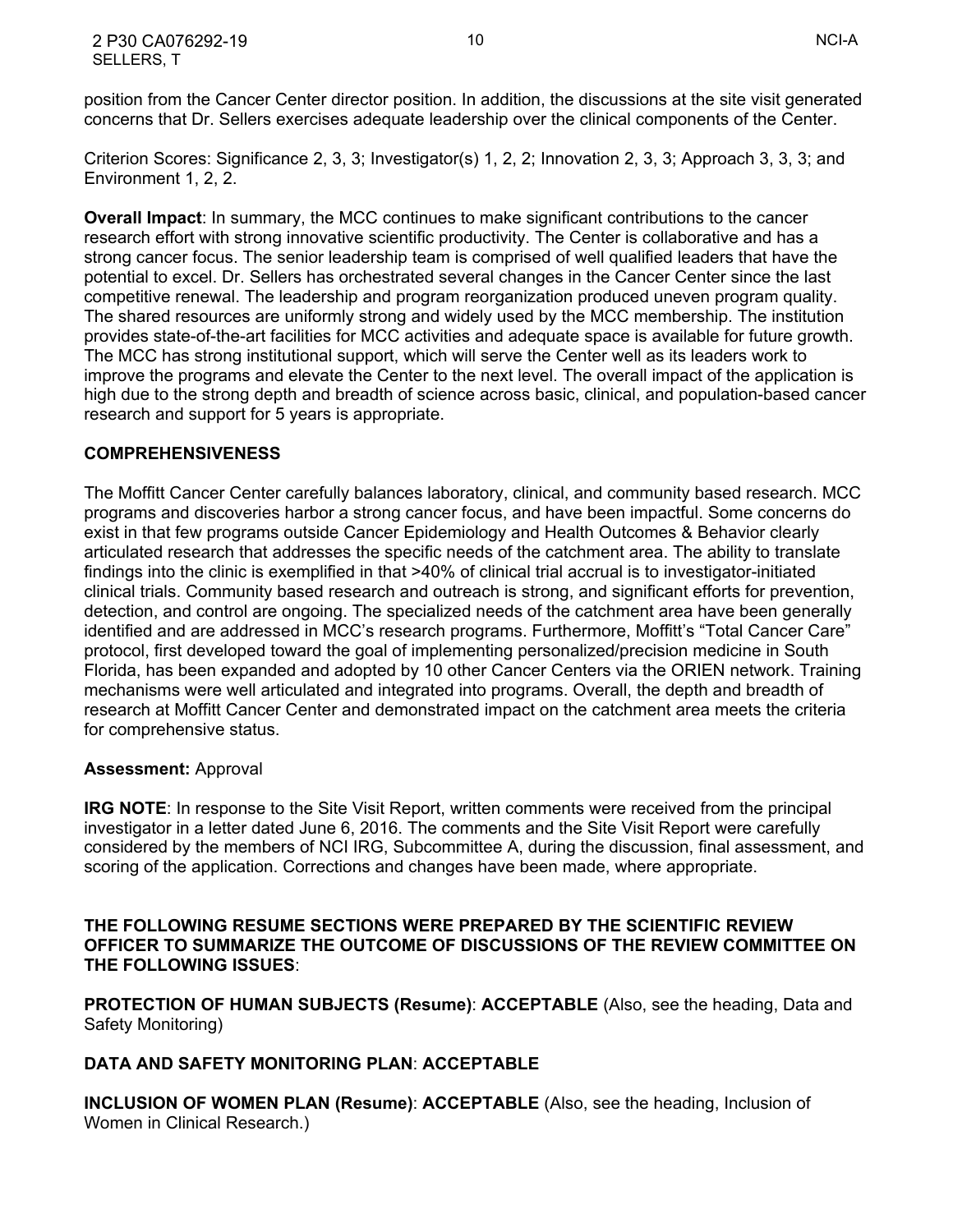**INCLUSION OF CHILDREN PLAN (Resume)**: **ACCEPTABLE** (Also, see the heading, Inclusion of Children in Clinical Research.)

<span id="page-10-0"></span>**VERTEBRATE ANIMAL (Resume)**: **ACCEPTABLE**

**BIOHAZARDS**: **ACCEPTABLE**

## <span id="page-10-1"></span>**ADDITIONAL REVIEW CONSIDERATIONS:**

## **RESOURCES SHARING PLANS**:

**Data Sharing Plan: ACCEPTABLE**. The application does address the NIH Policy on Data Sharing.

**Sharing of Model Organisms for Biomedical Research: ACCEPTABLE.** The application does address the NIH Policy on Sharing of Model Organisms for Biomedical Research.

**Genome-Wide Association Studies (GWAS): ACCEPTABLE**. The application does address the NIH Policy on Genome-Wide Association Studies.

# <span id="page-10-2"></span>**RESEARCH PROGRAMS**

#### <span id="page-10-3"></span>**Program 1: Cancer Biology & Evolution**

**DESCRIPTION** (provided by applicant): Cancer Biology & Evolution (CBE) is a first-in-kind CCSG Program that emerged from systematic in-house collaborations of mathematicians, evolutionary biologists, and basic and clinical cancer researchers. Although these research teams investigate cancer via traditional means, they include mathematicians and theorists who integrate multi-scalar data through quantitative models founded on evolutionary first principles. Specifically, the CBE integrates the genocentric focus of conventional cancer research into broader Darwinian dynamics where: (i) evolution selects for cellular adaptive phenotypes that emerge in complex ways from both mutations and changes in the expression of normal genes; and (ii) the fitness of each cancer cell is dependent on environmental context and will vary with temporal and spatial changes in the tumor milieu. Mathematicians play critical roles in the CBE Program by deconvoluting the nonlinear dynamics that are manifest in complex open systems such as cancer and by developing and applying mathematical models and computer simulations. The unique scientific "ecosystem" of the CBE has driven the formation of innovative multidisciplinary teams that are investigating virtually every aspect of cancer biology and therapy through a quantitative evolutionary lens. The overall goals of CBE are to investigate and define the complex dynamics that govern the biology and therapeutic responses of cancer, and to deliver new agents and strategies to prevent and treat refractory or relapsed malignancies. Specifically, CBE Members: (i) generate and apply sophisticated experimental models and methods to define and quantify spatial and temporal dynamics of molecular, cellular, and tissue properties during cancer development, progression, metastasis, and treatment (Aim 1); (ii) develop and test theoretical models, which are based on evolution by natural selection and are parameterized by experimental data, to define cancer dynamics and inform new strategies for control and treatment (Aim 2); and (iii) design new studies and clinical trials that test model predictions, to deliver effective, adaptive therapies into the clinic, and to refine the understanding of cancer biology and therapy (Aim 3). CBE teams have implemented these goals through: (i) combining *in vivo* and *in silico* models to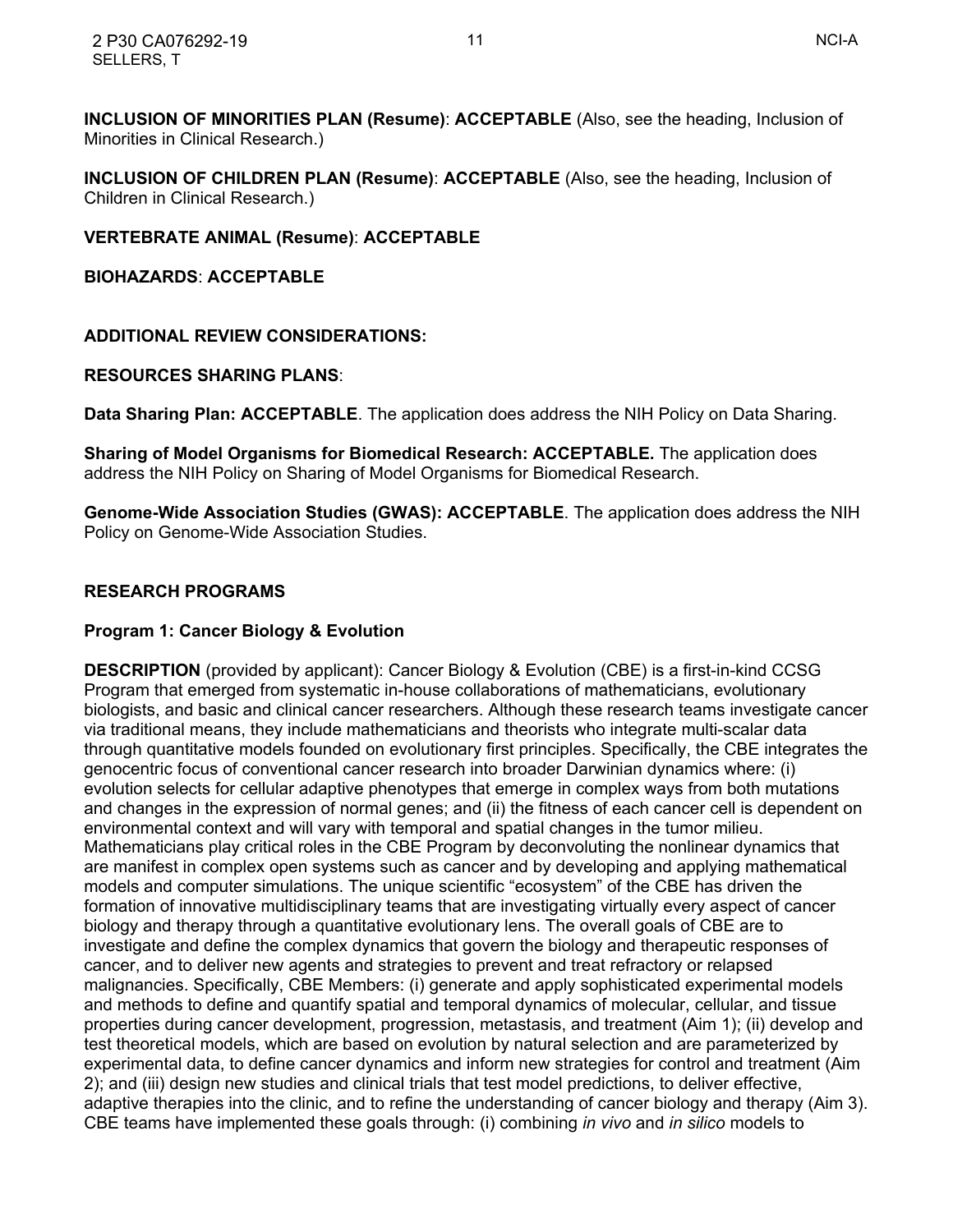understand, prevent and treat metastasis; (ii) targeting never genes, i.e., genes where mutations are never or rarely observed, to produce a durable treatment response; (iii) exploiting tumor dynamics to "steer" cancers toward a less invasive evolutionary trajectory; (iv) modeling tumor evolutionary strategies that result in therapy resistance; and (v) mathematical models that have been translated into adaptive, personalized clinical trials. The CBE Program has 24 members from nine different academic departments. During the past funding cycle, CBE Members have published 399 cancer-related articles, with 22% representing intra-programmatic publications and 32% being inter-programmatic publications. Total annual grant funding for the CBE Program is robust and is currently at \$9.1 million; \$8.2 million is peer-reviewed, including \$6.3 million from NCI.

**CRITIQUE**: Cancer Biology & Evolution (CBE) is a revised version of the former Molecular Oncology Program & Drug Discovery Program. The CBE's tenet is that cancers are complex, multi-scale, open dynamic systems that can be modeled based on evolutionary principles using mathematical models and computer simulations. The CBE adopted the principles of evolution as a central driver that governs cancer biology and the response to therapy. The CBE is composed of 8 mathematicians, physicists, evolutionists, or computer science members and 16 basic and clinical research members. The goals of the CBE are to investigate and define the complex multi-scale dynamics that govern the biology and therapeutic responses of cancer, and to deliver new agents and strategies for the prevention and treatment of refractory or relapsed malignancies. In Aim 1, experimental models are applied to define and quantify spatial and temporal dynamics of molecular, cellular, and tissue properties during cancer development, progression, metastasis and treatment. In Aim 2, theoretical models based on evolution by natural selection and parameterized by experimental data are developed to define cancer dynamics to develop new strategies for control and treatment. Aim 3 involves new studies and clinical trials that test model predictions to deliver effective, adaptive therapies into the clinic and to refine the understanding of cancer biology and therapy to develop computational models to predict response and evolution of resistance. The program lists \$9.8 million in total funded grants (\$4.5 million from NCI), 436 cancer-related publications, 22% intra-programmatic and 33% inter-programmatic publications. The program members are active users of the shared resources.

Strengths of the CBE include innovative, cutting-edge and novel approaches to cancer using the principles of evolution and computational tools; successful multi- and transdisciplinary collaboration between experimentalists and computationalists evidenced by NCI U54 and U01 grants; and translation of mathematical modeling to preclinical animal models (e.g., bone metastatic prostate cancer) and clinical trials (e.g., adaptive therapy concept applied to abiraterone therapy in metastatic castration resistant prostate cancer). Despite these strengths, there is insufficient evidence that these approaches will lead to new scientific knowledge and discoveries. The program is considered still at nascent stage with its full clinical impact yet to be demonstrated.

Plans moving forward are to include new multidisciplinary research teams to study evolutionary principles of tumor-immune cell interactions, metabolic evolutionary dynamics, mathematically-informed adaptive radiotherapy in head and neck cancer, and modeling and optimizing delivery of hypoxiaactivated pro-drugs in the clinic. The MCC supported the recruitment of seven new members of the program, and the plan is to recruit five new faculty in the next five years.

Some endpoints remain unmet, however, in terms of funding, publications, collaborative publications, and new areas of research it appears to be doing extremely well. The program makes timely use of cores, there are monthly program meetings, and CBE members also participate in at least one of the four Centers of Excellence at MCC. In addition, there are both intra- and inter-MCC program collaborations between differing laboratories, several of which have led to high profile publications in the very best cancer related journals. Finally, the idea of combining evolutionary conserved biology to the pathways dysregulated in growth and carcinogenesis is novel and will likely result in important discoveries in cancer prevention and tumorigenesis.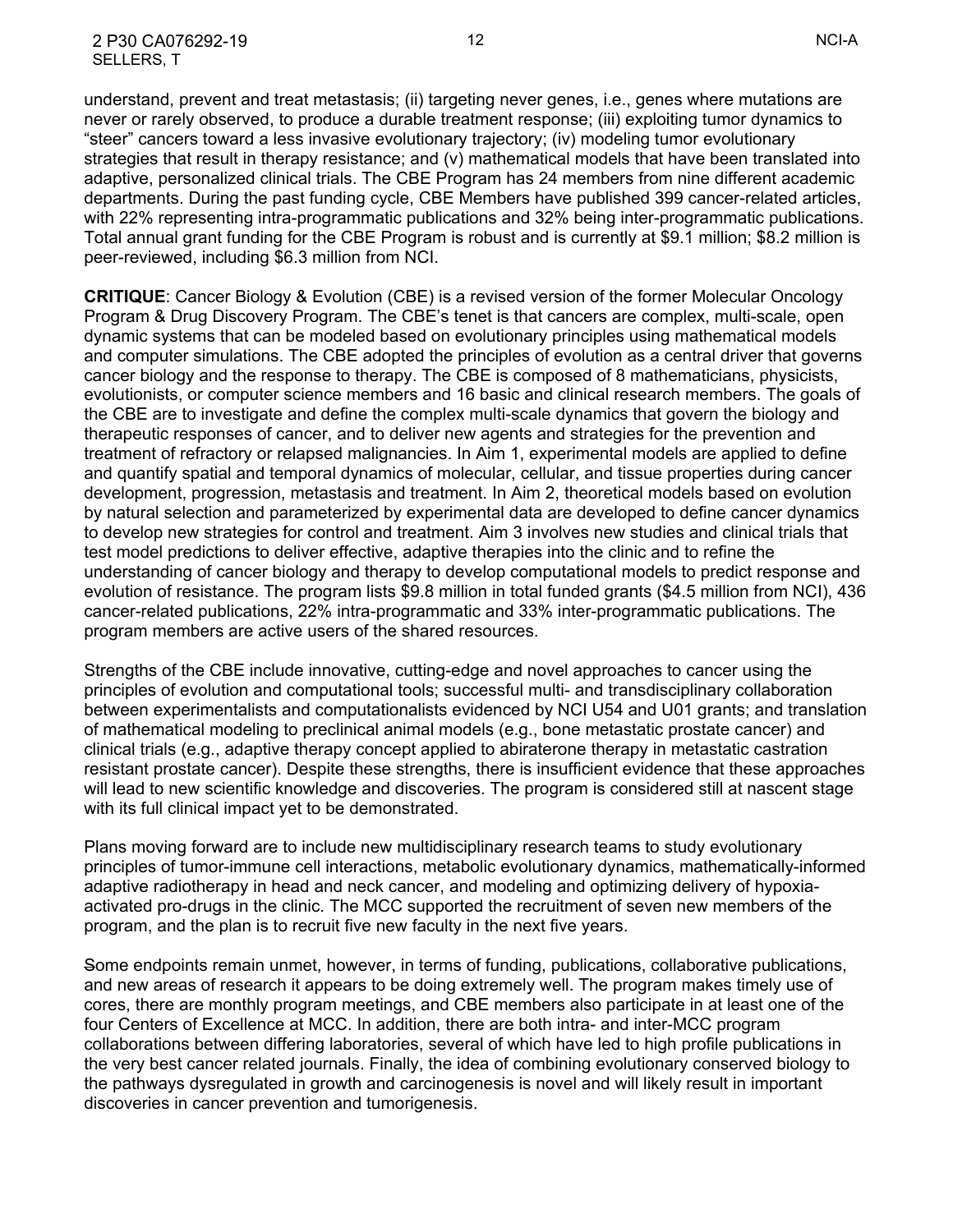2 P30 CA076292-19 13 NCI-A SELLERS, T

Regarding future goals and proposed aims, the focus on new evolutionary conserved biology pathways would appear to be a major strength of the CBE Program. In addition, using clinical samples and tumor data is also a major strength and adds both a translation focus as well as the potential for future development of bench to bedside research. This has already been shown by the outline of two clinical trials that have already been opened by this program.

**Program Leader(s)**: Robert A. Gatenby, MD, Co-Leader, is a world leader in cancer evolution and mathematical oncology, and is the Chair of the Department of Radiology and a Senior Member of the Department of Integrated Mathematical Oncology (IMO). He is the PI of U54 grant on the role of evolution and the microenvironment in cancer biology and therapy. John L. Cleveland, PhD, Interim Co-Leader, is an expert in cancer genetics and is Associate Center Director of Basic Sciences at MCC. Dr. Cleveland is a dedicated mentor and has instituted a hyper-mentoring program at MCC that insures career advancement of junior members. Their expertise and roles are complementary, and together they form strong leadership of the program. A new Co-Leader of the CBE Program, Dr. Elsa Flores, was introduced at the site visit. While her scientific accomplishments are impressive, her leadership of this program is yet to be demonstrated.

#### **Assessment**: Excellent to Outstanding merit.

**Budget**: The budget is recommended as requested.

#### <span id="page-12-0"></span>**Program 2: Chemical Biology & Molecular Medicine**

**DESCRIPTION** (provided by applicant): The overall goal of the Moffitt Cancer Center (MCC) Chemical Biology and Molecular Medicine (CBMM) Program is to integrate chemical biology and systems biology technologies to develop new therapeutic approaches for the treatment of cancer. The CBMM Program evolved through a strategic merging of the prior Experimental Therapeutics (ET) Program and the drug discovery activities of the Molecular Oncology and Drug Discovery (MODD) Program. This addressed an overlap noted at the prior review and the change was endorsed by MCC's EAC and the NCI. The realignment allows for focused activity in specific areas of excellence within CBMM and better aligns members with focused aims. Along with research in chemistry and drug discovery and clinical trials, the CBMM now includes members interrogating signaling pathways that regulate cell proliferation and survival to identify new targets for cancer therapeutics. Inclusion of basic scientists, chemists, and clinical researchers creates unique opportunities to rapidly translate novel strategies into the clinic, while conversely also increasing the flow of observations from the clinic back to the laboratory for mechanistic testing. To better capture cancer signaling events and opportunities for drug discovery, a major area of growth within CBMM has been target discovery using system-level unbiased mass spectrometry-based proteomics. This strategy has successfully defined mechanisms of acquired resistance in refractory cancers as well as new therapeutic strategies for treating patients. Further, drug discovery science has evolved to enable design of not only single but also dual-targeting small molecule therapeutics using novel chemical probes, solving drug-target structures with x-ray crystallography and structure-based drug design. Tumor profiling technologies, including genomics, proteomics, and imaging, are being fully used for targeted agent clinical trials, defining small molecule mechanisms of action, refining prognostic and predictive markers, and studying the process of drug resistance. As a consequence of these changes, CBMM membership has been consolidated from 57 (30 Scientific, 27 Clinical Trialists) to 43 members (21 Scientific, 22 Clinical Trialists) including 10 new basic science and 15 clinical investigators. CBMM has been successful in obtaining \$17.9M in total annual funding, including \$10.8M in industry-supported clinical trials, \$6.0M in NCI funding, and \$0.9M in other peer-reviewed funding. During the current funding period, members published 915 articles, with 318 (35%) of these publications representing intra-programmatic collaborations, 320 (35%) interprogrammatic, and 334 (37%) representing inter-institutional publications with other NCI-designated Cancer Centers. The Program accrued 3,995 patients to interventional clinical trials, including 3,897 to treatment intervention trials.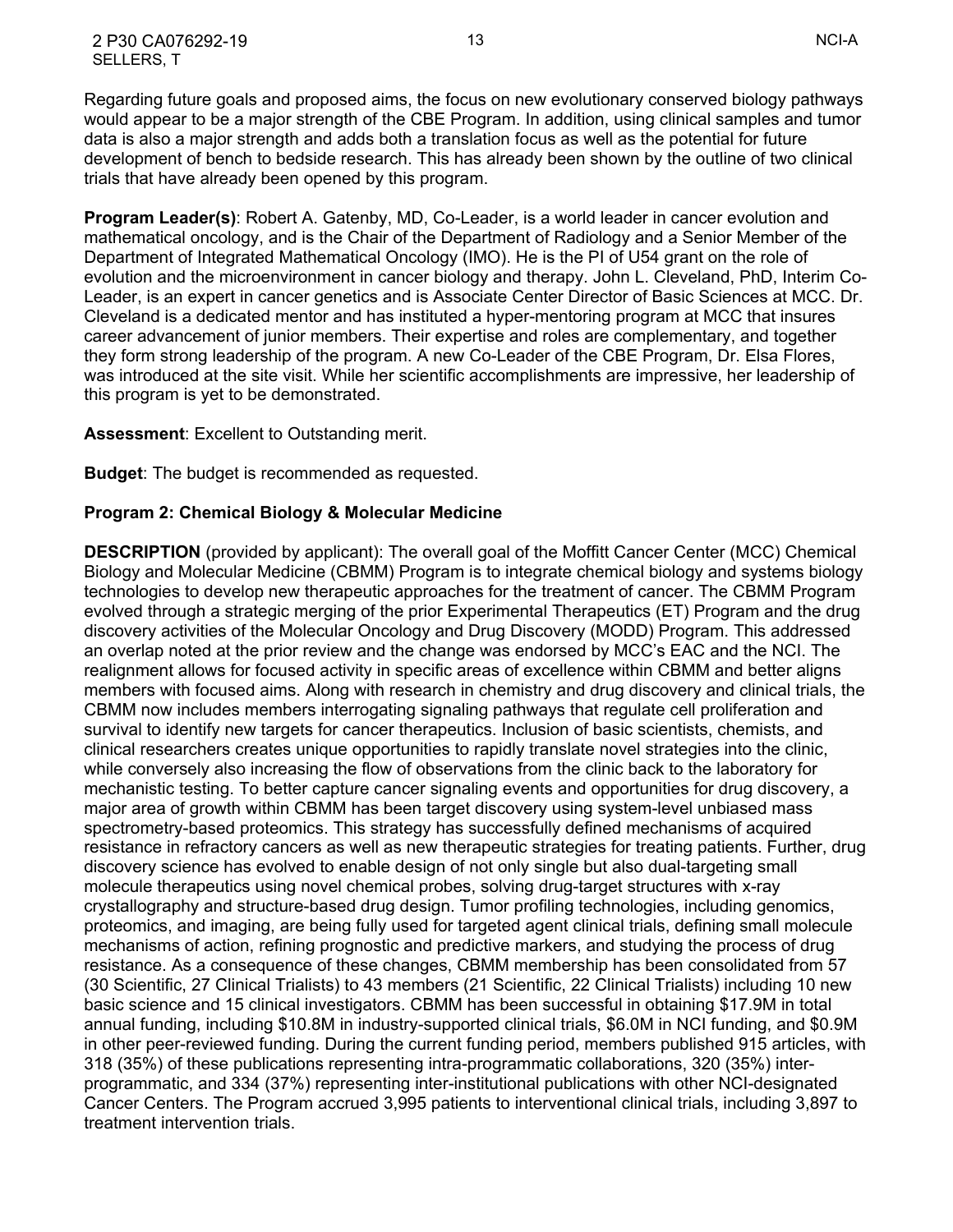**CRITIQUE**: The Chemical Biology and Molecular Medicine (CBMM) Program is a realignment of the former Experimental Therapeutics (ET) Program that was renamed after incorporating some faculty from the former Molecular Oncology & Drug Discovery Program. Rationale for this new alignment includes response to the previous critique, which noted overlap between the two programs, and the merger was approved by the EAB and NCI. The focus of the program is to integrate chemical biology and systems biology technologies, toward the goal of developing new therapeutic approaches for cancer treatment.

Proposed aims of the program are to: 1) identify, validate, and characterize therapeutic targets in refractory and metastatic cancers; 2) design small molecule probes to modulate oncogenic targets and pathways; 3) develop and implement mechanism based therapeutic trials.

As described, success in this program would be defined by rapid translation of novel strategies into the clinic coupled with identification of clinical observations that should be prioritized for mechanistic analysis in the laboratory. While there is some evidence that rapid translation can occur with this programmatic structure, breadth and depth in investigator-initiated trials emerging from CBMM discoveries is limited. In the last funding cycle, enrollment to externally peer reviewed studies has declined from a peak of 186 in FY 2011 to 97 in FY 2015, and institutional trials from a peak of 280 in FY 2011 to 187 in FY 2015.

The CBMM Program currently consists of 46 members, of which 24 are predominately laboratory-based and 22 with expertise in clinical trials. There are 10 new basic science and 15 new clinical investigators now included in CBMM. Membership is well balanced amongst senior and junior faculty members, and membership is reviewed quarterly for cancer focus. Mentoring programs are also in place for clinical members, but appears less robust for basic science members.

Multiple program activities were described, including monthly program meetings, Phase 1 meetings and retreats, a Systems Medicine Working Group, a Lung Cancer Center of Excellence, a Drug Discovery Research Project Team, and a Multiple Myeloma Working Group. Less clear is how these venues and/or working groups are utilized to achieve the self-described "post-genomic" goals of the program for discovering mechanisms of drug resistance through systems biology and translating these to the clinic. For example, it is unclear how or if the laboratory-based members of the program are connected to the Phase 1 meetings, and what mechanisms are utilized to connect the themes and foster successful collaborations between the basic and clinical scientists in this diverse program.

Funding levels in the CBMM are moderately strong given the size of the program. At present, the program garners \$21.3 million in annual total funding, of which ~\$6.8M is total peer-reviewed funding. \$12.2 million are derived from industry supported clinical trials, \$5.8 million from NCI funding and \$0.9 million from other peer-reviewed funding. These metrics are consistent with the robust cancer focus of the program. Eighteen out of 24 scientific members hold peer-reviewed funding, and there are no peerreviewed training grants. Further, careful review of program funding shows that the CBMM Program cites 2 U01 grants. Of some concern is that for a program of this size, there are few other team-based science grants, such as P01s, SPOREs, and other center-type grants.

Scientific output from the CBMM Program has been exceptional with regard to metrics. In the current funding cycle, CBMM members published a total of 1001 articles, of which 35% were intraprogrammatic, 35% were inter-programmatic, and 36% were derived from inter-institutional publications with other NCI designated Cancer Centers. While a less than optimal number of articles with CBMM members as first or senior author appeared in high impact journals, there are examples provided within each theme that meet the stated goals of the program. For example, major discoveries were generated with regard to: understanding mechanisms of adaptive BRAF inhibitor resistance (Paraiso et al., *Cancer Discovery*), mutations governing adaptive responses to dasatinib (Bai et al., *Canc Res*), preclinical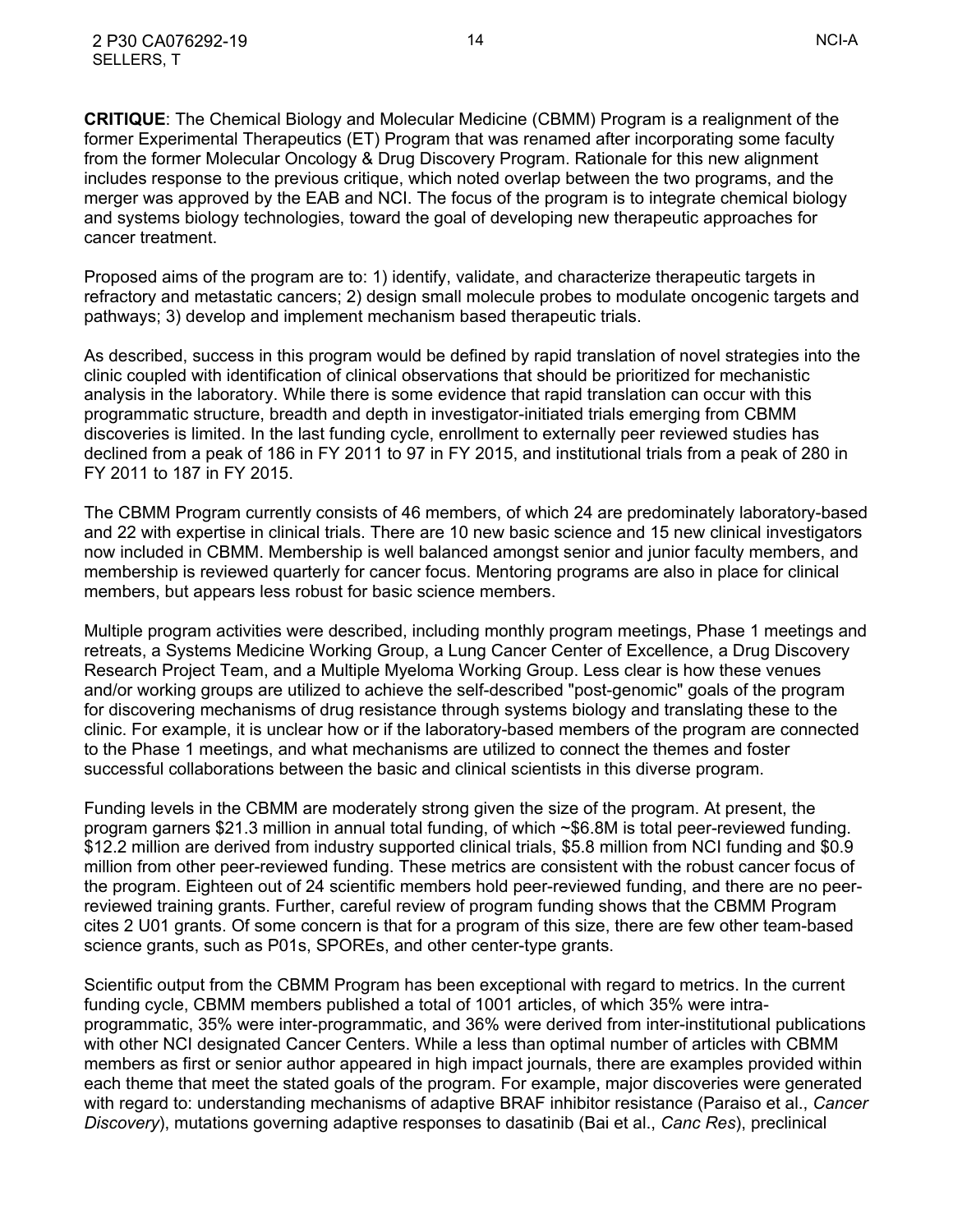2 P30 CA076292-19 15 NCI-A SELLERS, T

Value added by MCC to the CBMM Program was well described, and includes recruitment of productive faculty (including 13 new faculty between 2011-15), access to shared resources (especially the Proteomics Core, which is essential for success of the CBMM Program), and to developmental funds. In the last funding cycle, pilot funds were given for recruitment and to initiate new research initiatives for CBMM members. Less clear is what percent of CBMM investigators awarded pilot funding successfully converted these funds into national grants or major discoveries.

While impactful discoveries were reported during the last funding period, stated ambition to promote the transition of discoveries by CBMM members into novel therapeutics is on an upward trajectory. Evidence of bench to bedside translational was somewhat limited, and accrual to interventional trials associated with CBMM has decreased in the last funding cycle (from a peak of 876 accruals in 2011 to 787 in 2015). As noted above, further concerning is that accrual to institutionally sponsored and externally peer-reviewed trials has markedly decreased.

In summary, strengths include the solid scientific discoveries, translational research, and to some degree, development of novel clinical interventions. Concerns revolve around the diffuse nature of the themes/aims, limited evidence of high impact publications, and only limited evidence of success in stated goals for developing new therapeutic approaches. As this program is also expected to serve as the key translational outlet for the Center, it was considered that that there were opportunities missed for converting discoveries from other programs into new clinical studies.

**Program Leader(s)**: The CBMM Program is co-led by accomplished investigators with complementary expertise. Dr. Haura is a physician scientist that has been a Program Leader for six years, and brings expertise in thoracic oncology. He also serves as Director of the Lung Cancer Center of Excellence, and has an admirable track record of peer-reviewed funding and publication of high-impact studies. The second Program Co-Leader, Dr. Sebti, has been a Program Leader at the Cancer Center for 15 years, and has significant expertise in understanding mechanisms of drug activity and resistance. He brings additional strength in translation, and is associated with over 100 patents and discovery of 10 now licensed technologies. Plans for working together toward the goals of the program were well articulated. Less clear in this joint governance structure, is what the distinct roles are of the individual Co-Leaders.

**Assessment**: Excellent to Very Good merit.

**Budget**: The budget is recommended as requested.

#### <span id="page-14-0"></span>**Program 3: Cancer Epidemiology**

**DESCRIPTION** (provided by applicant): The goal of the Moffitt Cancer Center (MCC) Cancer Epidemiology (CE) Program is to contribute to a reduction in the cancer burden through research to identify risk factors across the cancer continuum comprising etiology, progression, and outcome, and the translation of that knowledge into successful prevention and early detection interventions. Rapid increases in information enabled by advances in technology have provided the opportunity to clarify underlying causes of cancer pathogenesis. The complexity of the collection of diseases known as cancer requires a robust approach and consideration for a broad array of biomarkers. The identification of markers that alter susceptibility to cancer allows for the development and testing of clinical cancer prevention strategies. To achieve its goal, the CE Program is organized into three specific aims focused on 1) identification and testing of acquired biomarkers of cancer risk and outcome, 2) examination of inherited susceptibility markers and associations with cancer risk and outcome, and 3) discovery and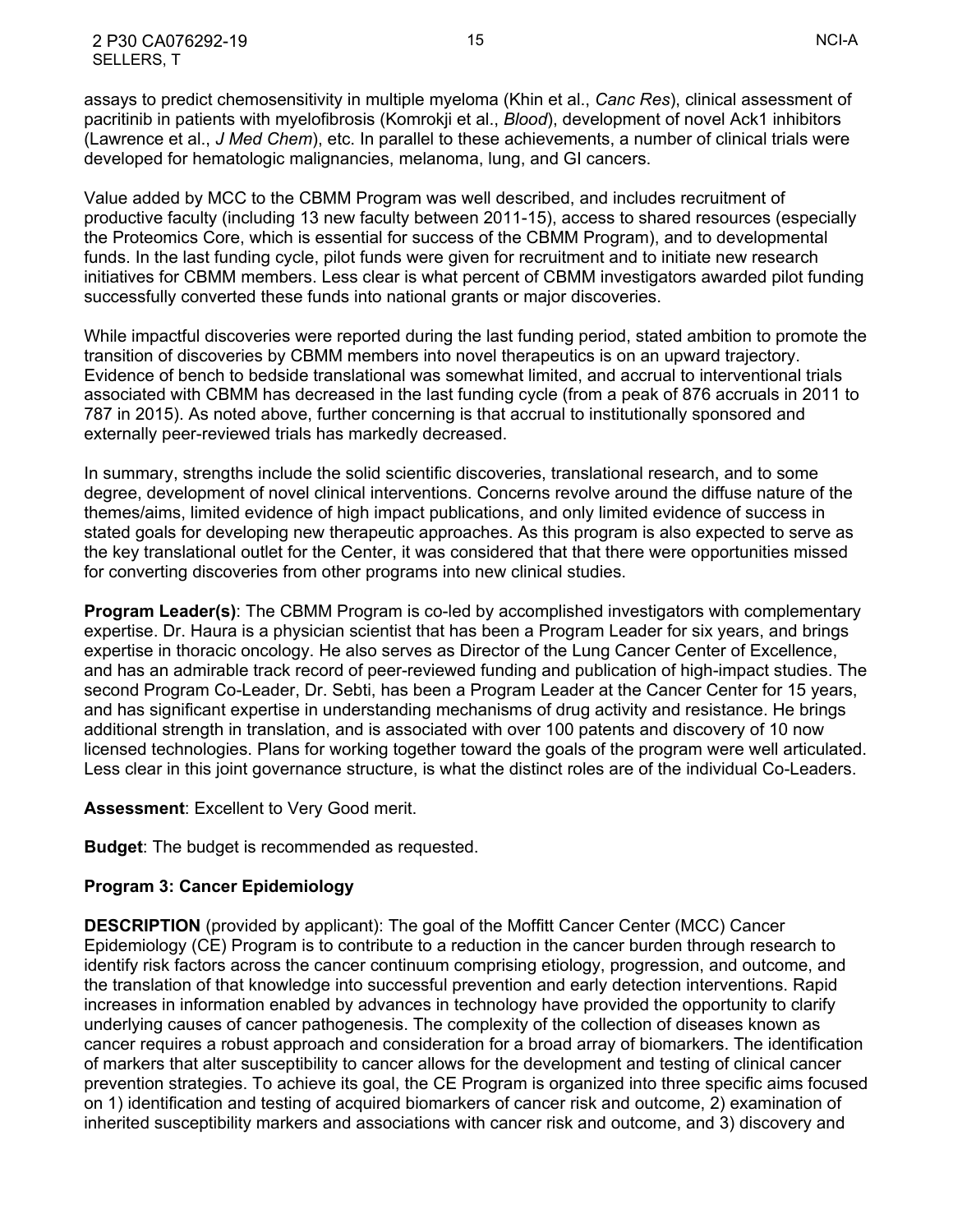testing of promising approaches for the prevention and early detection of cancer. CE members investigate how biomarkers, some of which are modifiable, impact disease onset, progression, and outcome and whether these biomarkers can be brought forward into the clinical and public health realms for translational impact. Work is conducted in close collaboration with colleagues in the Health Outcomes and Behavior (HOB) Program, who seek to better understand behaviors that affect mutable biomarkers and modify those behaviors to decrease cancer risk and promote early detection. Thus, the specific aims of CE are highly complementary to those of HOB, and there is considerable synergy between members of both programs.

The program comprises 24 members from six academic departments. Peer-reviewed funding is \$6.7M in annual total costs, and the portion of this funding derived from NCI is \$5.8M, representing 86% of the program's peer-reviewed funding. Program members have published 635 cancer-relevant scholarly articles including 58 in high impact journals (impact factor >10). In total, 174 (27%) of all publications represent intra-programmatic collaborations, 147 (23%) represent inter-programmatic collaborations, and 292 (46%) reflect inter-institutional collaborations with other NCI-designated Cancer Centers. Indeed, CE members currently have 37 inter-institutional collaborative awards. Scientific investigations led by program members have helped advance knowledge of risk factors, including methylation markers, human papilloma and other viruses, microRNA signatures, and genetic polymorphisms, for numerous cancers that are the major contributors to mortality and morbidity in the MCC catchment area, and for other cancers. CE Program members also are active in translating their work through developing better vaccines, botanical chemopreventive agents, and automated digital imaging to impact clinical and public health practice.

**CRITIQUE**: This is the third cycle for the Cancer Epidemiology (CE) Program, which was rated Exceptional on its prior review. At that review, there was \$9 million in funding, of which 90% was from NCI. There was extensive research focused on biomarkers as well as on HPV and its relationship to a variety of cancers. The leader of the program, Dr. Giuliano, was a nationally renowned leader in HPV epidemiology, who had played a major role in the establishment of HPV vaccination as a standard of care in the United States and globally, and this work was reflected in the content of the program's science. Dr. Giuliano has given up leadership of the program and there has been a decline in funding for the program. Nonetheless, the leadership of the Center has made a remarkable effort to sustain the remarkable success of the prior 5 years. Their investment and commitment is apparent and laudable. They have brought in a new talented and energetic leader to lead the program forward into new areas and to new levels of success.

The choice of Dr. Kanetsky was an inspired one and it seems clear from the recruitments to date, the new (or at least re-emphasized) commitment to genetic and molecular epidemiology, and the success of these endeavors, that he has brought a coherent focused approach to the goals of the program. In return, the program is and seems likely to remain, a national leader in genetic markers for cancer and the identification of new markers. Dr. Kanetsky is a MPI on a SPORE Developmental Research Project to investigate metabolomics of melanoma. He also directs the T32 post-doctoral training program in molecular epidemiology of cancer and is instrumental in the training and mentoring of the next generation of epidemiologists. Dr. Kanetsky is President-elect of the American Society of Preventive Oncology.

This multidisciplinary program aims to contribute to a reduction in the cancer burden through better knowledge of the influences of disease across the cancer continuum. The CE Program is organized to address three aims: (1) identify and test whether acquired biomarkers can predict cancer risk and outcome; (2) examine the association of inherited susceptibility markers; and (3) discover and test the efficacy of promising approaches for prevention and early detection of cancer.

The CE Program at MCC comprises 24 members from six academic departments. Peer-reviewed funding is \$5 M in annual total costs, with \$4.3M from the NCI. In the current award period, CE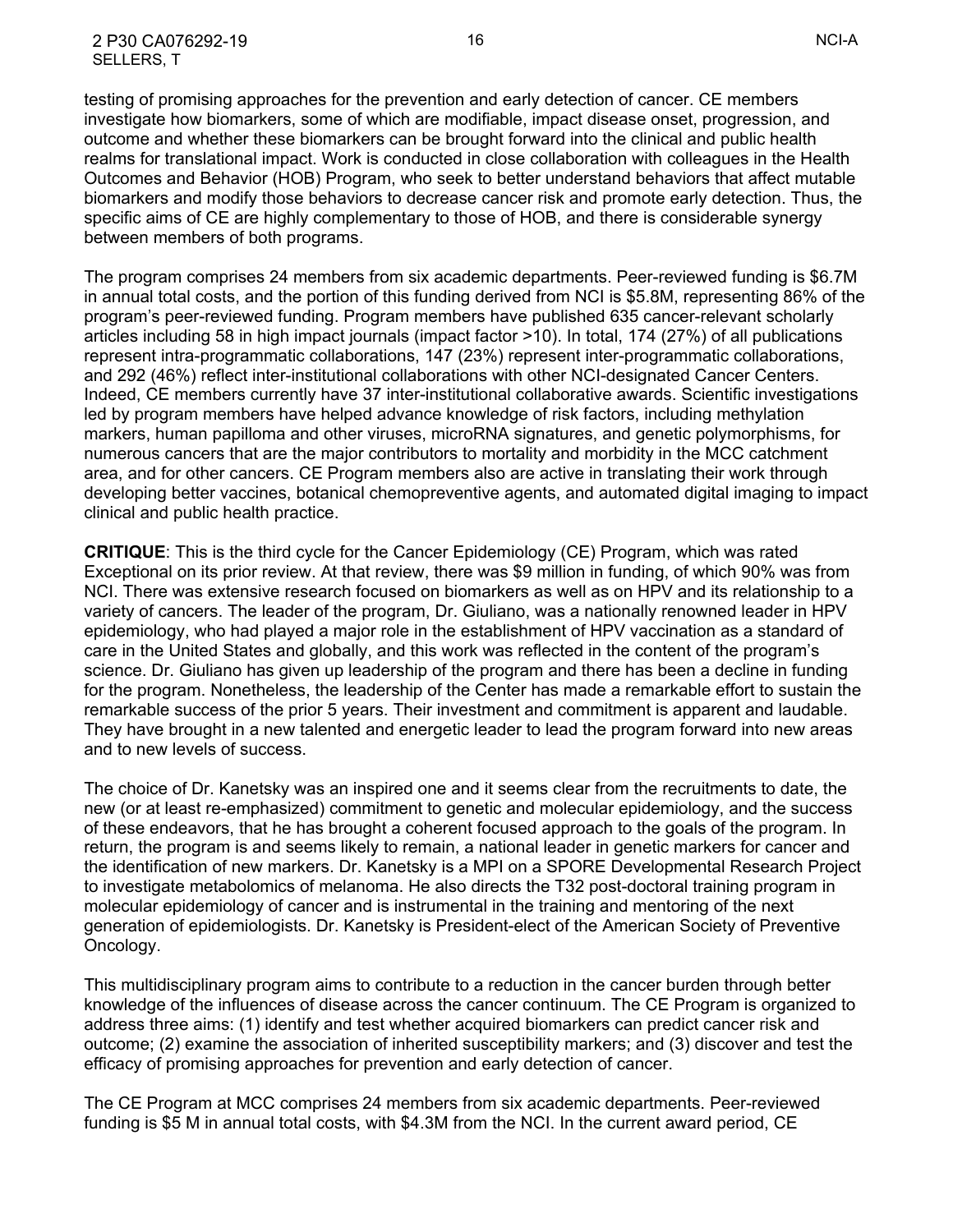2 P30 CA076292-19 17 NCI-A SELLERS, T

members have published 713 cancer-relevant scholarly articles, of which 27%, 24%, and 48% represent intra-programmatic, inter-programmatic, and inter-institutional collaborations, respectively. The overall scientific quality of this program is exceptional, and the cancer focus in the peer-reviewed research base is very strong. Collaborations across all levels are very impressive. There has been a clear emphasis on addressing cancer-related health problems in the catchment area. CE members have used 11 of the 13 shared resources/core facilities at the MCC and received 15 Program Developmental/Pilot Project Awards, reflecting value added by the Center.

Significant accomplishments are highlighted by studies leading to FDA approval of Gardasil in men for two indications and major discoveries in ovarian cancer epidemiology and biology, and important collaborative work to reliably measure breast density. Scientific accomplishments have been many during the past 5 years. The focus on Aim 1, identification of acquired biomarkers in cancer risk and outcomes, has been carried out through studies of cervical cancer, the effects of endogenous retinoic acid, the natural history of HPV infections among males, HPV infection and the risk of non-melanoma skin cancer, lifestyle influences on breast cancer incidence, and epigenetic biomarkers of cancer risk (focused on prostate cancer, lung and pancreatic cancers as well as cervical and anal cancers). The first aim is further supported by high-impact studies in HPV and infrastructure of the HIM study for interprogrammatic work with the Health Outcomes & Behavior Program members, as well as R01 grant funding in breast cancer and epigenetic biomarkers at risk.

There have been numerous significant scientific accomplishments since the last funding cycle. There have been studies that have focused on identifying and testing whether acquired biomarkers can predict cancer risk and outcome including: Natural History of Genital HPV Infection in Men Differs from that in women; Oral HPV Infection in Men; Viral Etiology of Non-Melanoma Skin Cancers, as three examples. Dr. Chen and collaborators have conducted novel research on inherited genetics of brain tumor development and survival. Drs. Kanetsky and Elder continue to focus on discovery of novel melanoma susceptibility loci. Dr. Sellers' work on ovarian cancer genetic susceptibility has also had tremendous success to date.

The CE Program clearly demonstrates the value it brings to MCC. The CE Program is very supportive of integrative team science and adds value to MCC by supporting integrative intra- and interprogrammatic research while addressing cancers relevant to the catchment area. Furthermore, CE Program members have ongoing research efforts addressing important questions relating to health disparities.

The CE program is following their strategic plans and have clear 'Future Plans' that include the recruitment of new faculty members, expanded data exchange through the Oncology Research Information Exchange Network (ORIEN), improving clinical translation in pharmacogenomics and personalized medicine, better disease prediction, prognosis and outcomes using radiomics and the reaching of a broader range of underserved and/or minority patients as MCC's focus on health disparities is expanded.

**Program Leader(s)**: Dr. Peter Kanetsky is Chair of the Department of Cancer Epidemiology and Genetics as well as a Professor in the Department of Oncological Sciences at the University of South Florida School of Medicine. He was recruited from the University of Pennsylvania in 2013 to replace Dr. Giuliano. He received a PhD in Epidemiology from Columbia University and did a postdoc at University of Pennsylvania under Dr. Tim Rebbeck, where he subsequently remained on the faculty and as a member of the Abramson Cancer Center. He is very well known for his work in the genetics of testicular cancer and melanoma. He has been the driving force in the large number of recent recruitments and is clearly an energetic potent force to be reckoned with.

**Assessment**: Exceptional merit.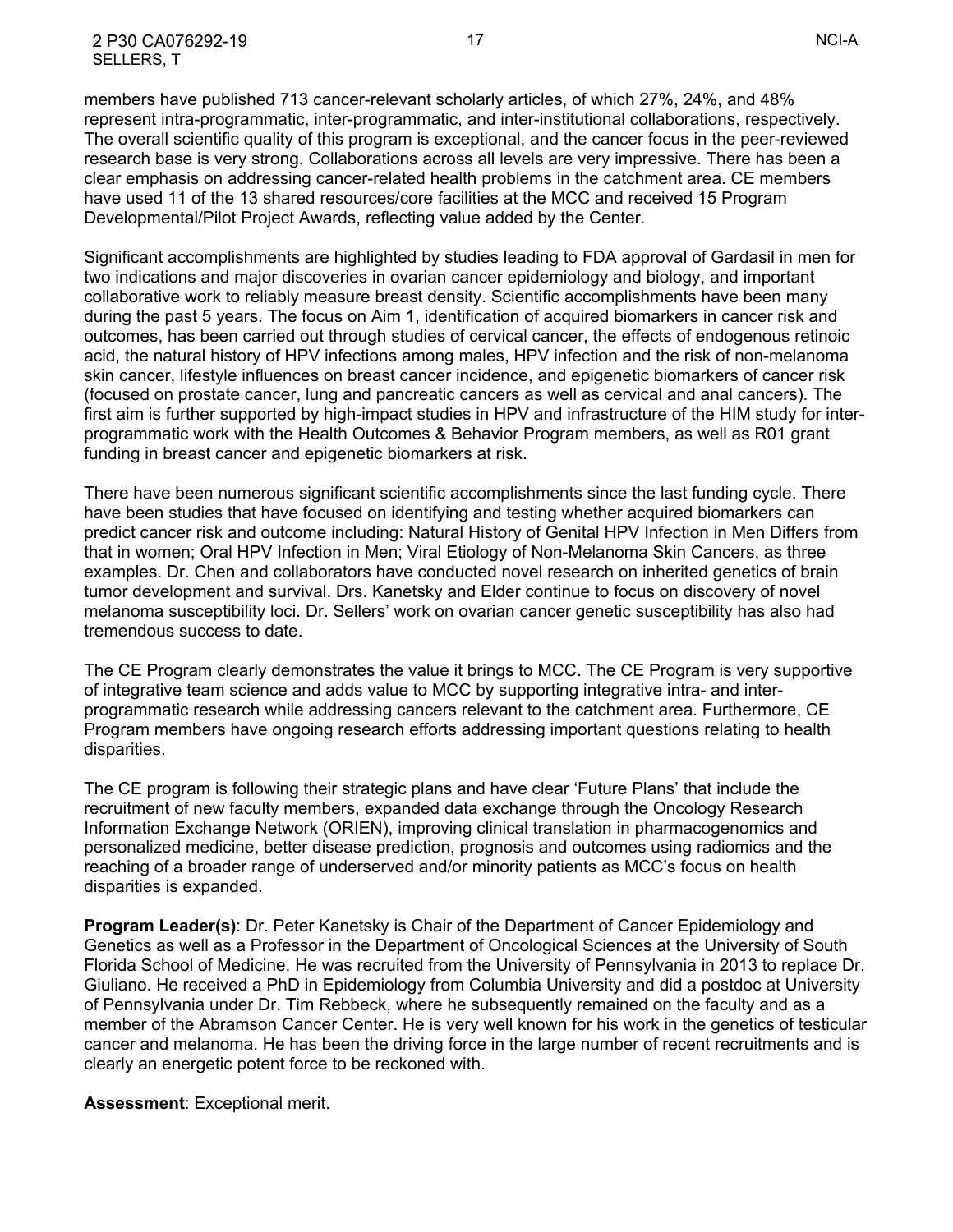# <span id="page-17-0"></span>**Program 4: Health Outcomes & Behavior**

**DESCRIPTION** (provided by applicant): The overall goal of the Moffitt Cancer Center (MCC) Health Outcomes and Behavior (HOB) Program is to contribute to the prevention, detection, and control of cancer through the study of health-related behaviors, health care practices, and health-related quality of life. Work toward this goal involves research across the disease spectrum – from prevention and detection through to survivorship or advanced disease. To accomplish its goal, the Program's Specific Aims are: (1) Understand the determinants of behaviors that can lead to prevention and early detection of cancer and develop effective methods of promoting those behaviors; (2) Understand and improve the quality of life of patients and family members throughout the disease course; (3) Contribute to the evidence base, and synthesis of evidence, regarding delivery of cancer care and clinical outcomes; and (4) Understand and intervene upon the social, cultural, and behavioral determinants of cancer-related health disparities.

The program comprises 27 members [20 MCC faculty; seven University of South Florida (USF) faculty] from 12 different academic departments (six MCC and six USF). During the reporting period, 547 cancer-related articles have been published, with 218 (40%) representing intra-programmatic collaborations and 135 (25%) representing inter-programmatic collaborations. Inter-institutional collaborations with other NCI-designated Cancer Centers represent 164 (30%) of the publications. Total grant funding for the program currently is \$9.1 million in annual total costs, of which \$7.5 million is peerreviewed, including \$3.0 million from NCI.

Program members conduct hypothesis-driven observational and intervention research on the major cancers affecting the catchment area—lung, prostate, breast, colorectal, cervical—with respect to prevention, screening, quality of life, cancer care delivery, and outcomes. Additionally, toward the goal of reducing cancer-related health disparities, program members conduct community-based participatory research in concert with organizations embedded in the catchment area. In collaboration with colleagues from other programs and institutions, translational research by HOB members is driving public health policy and clinical practice.

**CRITIQUE**: The overall goal of the MCC Health Outcomes & Behavior (HOB) Program is to contribute to the prevention, detection, and control of cancer through the study of health-related behaviors, health care practices, and health-related quality of life. The HOB Program's four aims are: (1) Health Behaviors and Interventions; (2) Quality of Life; (3) Delivery of Cancer Care and Clinical Outcomes; and (4) Health Disparities.

The program consists of 27 members (29 in 2011 review) from 12 academic departments. While grant funding remains strong, the amount overall and NCI specific funding has decreased since the last review. Fourteen members of the total 17 MCC scientific members (82%) are currently funded. There is a U54 Comprehensive Partnerships to Advance Cancer Health Equity (CPACHE) grant, Moffitt Cancer Center-Ponce School of Medicine Partnership, co-led by Drs. Munoz-Antonia and Dan Sullivan (CBMM), with investigators from all five MCC programs.

Collaborative publications are strong and there is an increase in the number of overall publications. During the reporting period, 592 cancer-related articles were published, with 39% intra-programmatic and 24% inter-programmatic collaborations. Inter-institutional collaborations with other NCI-designated Cancer Centers represent 32% of the publications. This compares with 357 peer-reviewed publications over the 2010 reporting period, with 38.4% intra-programmatic and 14.8% inter-programmatic collaborations.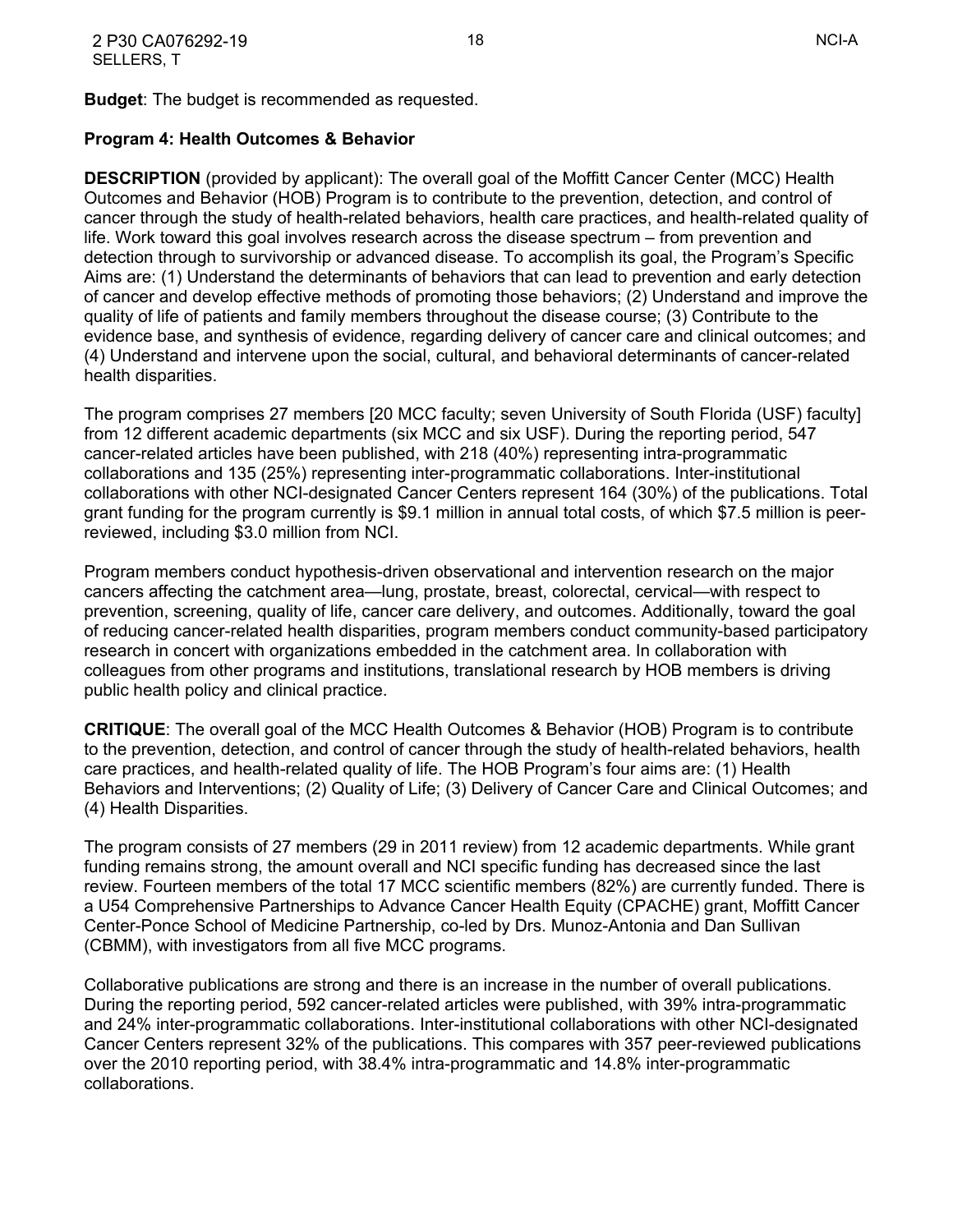2 P30 CA076292-19 19 NCI-A SELLERS, T

The program's first goal focuses on health behaviors and intervention. Research includes strategies to prevent tobacco use, smoking cessation, and investigation of different forms of smoking. Notable research includes a R01 awarded to Dr. Simon (R01 CA154596) testing intervention strategies and a R01 awarded to Dr. Brandon (R01 DA037961) investigating dual use. Program members participate in a 12-site project funded by NIDA and the FDA (U54 DA031659) to test the effects of low-nicotine cigarettes. Another area of research strength includes studies on decision making for colorectal and prostate cancer. Drs. Quinn, Vadaparampil, Roetzheim, Meade, and David Shibata conducted focus groups with patients in federally qualified health centers to investigate patients' perceptions about colorectal cancer screening and preferences for education (U54 CA153509). There is also on-going research to maximize HPV screening led by Dr. Vadaparampil.

The program's second goal focuses on improving quality of life of patients and family members. Dr. Jim and her colleagues are funded (R01 CA164109) to collect objective sleep and physical activity data via actigraphy and circulating markers of inflammation in women with gynecologic cancer during and after chemotherapy. Drs. Jim, Jacobsen, and Small have also been addressing cognitive impairment associated with chemotherapy ("chemo brain") and published in *JCO* a meta-analysis examining cognition in breast cancer patients treated with chemotherapy. Dr. Craig (R01 CA160104) conducted national online surveys of people with and without cancer regarding their preferences between pairs of health outcomes. Dr. Lengacher, with Dr. Jim (R01 CA199160), is conducting a second clinical trial to investigate symptom clusters with a focus on assessment of cognitive functioning. This study will also examine the effects of the intervention on healthcare utilization and costs, with the goal of advancing the intervention toward eventual implementation.

The third goal focuses on outcome and delivery of health services. Dr. Extermann recently received NCI funding (R01 CA168677) to compare treatments for older patients with acute myeloid leukemia. Dr. Jacobsen and his collaborators (Drs. Meade, Quinn, Jhanelle Gray (CBMM), Rachid Baz (CBMM), Gregory Springett (CBMM) and Dan Sullivan (CBMM)), conducted a multi-investigator study that showed that cancer patients randomized to receive an intervention that specifically addressed misperceptions and concerns about clinical trials showed more positive attitudes toward trials and a greater willingness to participate than patients who received standard educational information about clinical trials.

The fourth goal seeks to understand and address social, cultural and behavioral determinants of cancer-related disparities. This was a new area of focus in the last funding period and has considerably gained in strength and funding. MCC, in collaboration with 20 local community-based organizations, formed the Tampa Bay Community Cancer Network (TBCCN) in 2005. TBCCN is currently funded by an NCI Community Networks Program (CNP) grant (U54 CA153159) to Drs. Meade and Gwede as MPIs, with several HOB members (Drs. Jacobsen, Susan McMillan, Roetzheim, Vadaparampil, Quinn, Simmons, and Sutton) as co-investigators. This funding provides support for an infrastructure for community organizations and pilot grants targeting issues in health disparities and builds off a previously awarded P20 grant. Community based with underserved populations is also being conducted by the outreach team (Drs. Brandon, Gwede, Quinn, Simmons, and Vadaparampil) of the MCC-Ponce Partnership, funded by the Comprehensive Partnerships to Advance Cancer Health Equity (CPACHE) program in 2012 (U54 CA163068). Drs. Munoz-Antonia and Dan Sullivan (CBMM) are the MCC-based Multi-PIs. Research funded by the U56 that preceded the present grant included studies of culturally-appropriate communication with Hispanic patients and families, assessing community needs, and the creation and feasibility testing of Spanish language tobacco interventions. These earlier studies led to an ongoing pilot RCT in the current U54 testing different culturally-tailored communication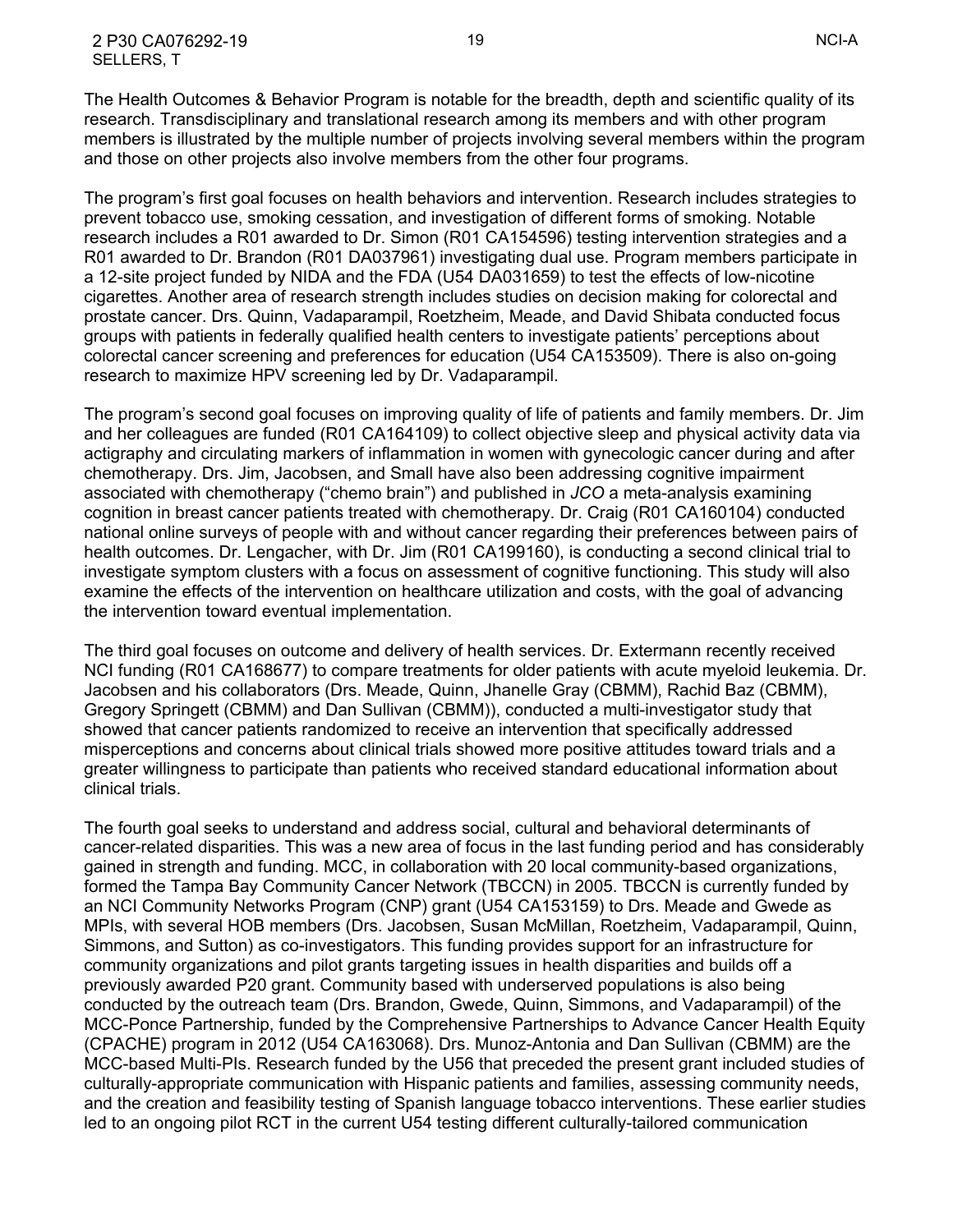2 P30 CA076292-19 20 NCI-A SELLERS, T

modalities for educating Spanish-speaking individuals about the importance of biobanking and a new R01-equivalent grant from the Florida Biomedical Research Program (5JK03; PI: Dr. Simmons) for a RCT to test the efficacy of a Spanish-language smoking cessation intervention. A related NCI grant (R01 CA199143; MPI: Drs. Brandon and Simmons) is pending.

The clinical trial accrual for the program is strong. Of concern is the substantial drop in externally peerreviewed trials (2,370 to 484) and low number of individuals accrued to Cooperative trials (2 each in FY 2014 and FY 2015).

The program impacts the catchment area with NCI funded research focused on disparities and research that impacts individuals living in the catchment area.

**Program Leader(s)**: The Program Leader, Dr. Brandon was promoted to HOB Program Leader in January 2012 when the previous Program leader, Paul Jacobsen, PhD, was promoted to Associate Center Director of Population Science. Dr. Brandon has been at MCC since 1997, when he established the working group in tobacco research. Dr. Brandon has been continuously funded since 1991 and was PI on three R01-funded projects during the last funding period. Dr. Brandon currently has one R01. Dr. Brandon serves as Associate Director on the training program in Behavioral Oncology Education and Career Development, funded by the R25T grant to Dr. Jacobsen (R25 CA090314) that provides an infrastructure and plan for mentoring postdoctoral fellows. Dr. Brandon represents the program in MCC governance committees, including the Scientific Leadership Committee (SLC), Core Leadership Committee (CLC), Membership Committee, and Population Science Executive Committee. He is qualified for his leadership position.

#### **Assessment**: Outstanding merit.

**Budget**: The budget is recommended as requested.

#### <span id="page-19-0"></span>**Program 5: Immunology**

**DESCRIPTION** (provided by applicant): The overall goal of the Moffitt Cancer Center (MCC) Immunology (IMM) Program is to define the mechanisms by which tumors evade rejection by the immune system and to develop strategies to thwart them. Fundamental discoveries by IMM members have led to novel immunotherapy trials that directly benefit cancer patients. Key to the Program's success is the close integration of IMM clinical, translational, and basic scientists that facilitates rapid progression of novel immunotherapies from the bench to bedside. The goals of Specific Aim 1 are to advance and translate T-cell therapies for solid tumors and hematologic malignancies, by bringing laboratory and pre-clinical studies of the IMM Program to the patient bedside in the form of novel investigator-initiated clinical trials. Specific areas of focus include: (1) adoptive T-cell immunotherapy using *ex vivo* expanded tumor-infiltrating lymphocytes and genetically modified immune effector cells; (2) mechanistic strategies to improve adoptive cell therapy; (3) restoration of tumor-specific responses by immune checkpoint inhibitors, histone deacetylase inhibitors (HDACi), and vaccination; and (4) defining gene expression signatures of immune responders. MCC infrastructure that supports IMM members includes: (i) the Immunotherapy Working Group that conceives interventional trials; (ii) a Good Manufacturing Practice-compliant Cellular Therapy Core Facility; and (iii) the interdisciplinary Immune and Cellular Therapy clinical service to deliver therapy to patients. The goals of Specific Aim 2 are to define molecular and cellular mechanisms that can exploit innate and adaptive immunity against cancer. Here, IMM members seek to discover and develop molecular approaches to harness the immune system. Collaborative studies include those assessing T-cell recruitment and suppression, natural killer cell control, myeloid-derived suppressor cell expansion, and selective HDACi immune modulation. These initiatives have generated several innovative approaches that control these processes, including therapeutic translation into clinical trials. The goals of Specific Aim 3 are to prevent graft-versus-host disease (GVHD) while maintaining the potency of graft-versus-leukemia and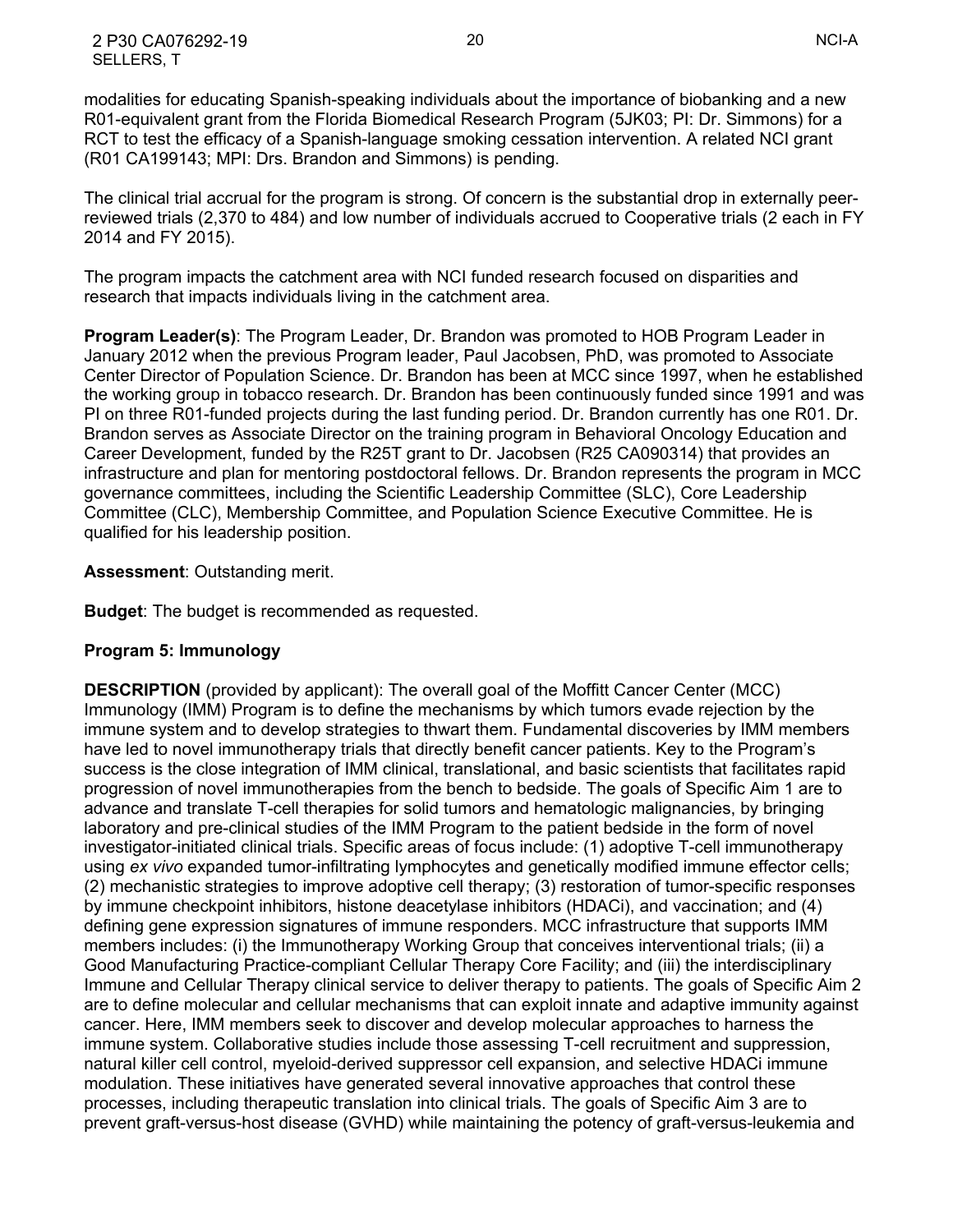other blood cancers following hematopoietic cell transplantation (HCT). The IMM Program has made significant impact in this arena, including the discovery that Th17 cells have a central role in the severity of GVHD and in the response to therapy. The approaches to prevent GVHD and maintain anti-tumor response include: (1) adoptive transfer of donor Tregs specific against host minor-histocompatibility antigens; (2) targeting the common IL-12/IL-23 p40 receptor chain; (3) targeting JAK2 or STAT3; and (4) defining gene expression signatures associated with operational tolerance following allogeneic HCT. The Program is composed of 25 members from 10 different academic departments. During the reporting period, 534 cancer-related articles were published, with 167 (31%) intra-programmatic and 207 (39%) inter-programmatic. Grant funding for the Program is \$18.8 million, of which \$7.0 million is peer-reviewed, including 43% from NCI.

**CRITIQUE**: The Immunology (IMM) Program is composed of 25 members (10 Senior Members, 5 Associate Members, 9 Assistant Members and 1 Instructor). Thirteen are new faculty who have been recruited since the last renewal. Eight of the new members have obtained external funding. The Program Co-Leaders mentor the junior members in grant writing and manuscript review. There is a T32 Training Grant in Immunology. There is \$3.29 million (direct costs) in peer reviewed projects, and \$9.48 million in non-peer reviewed projects, for a total of \$12.77 million. NCI peer reviewed funding equals \$1.14 million. The program is also the home for a P50 on skin cancer (Vernon Sondak, PI). The program was productive with 598 cancer-related papers, with many in high impact journals, with 31% intra- and 39% inter-programmatic publications. This number is significantly lower than the level of NCI awards in the previous funding year (4.8 million). This decrease in funding is likely related to the departure of a senior investigator, Dr. Jeffrey Weber, and the addition of several junior faculty members to the program.

The overall goal of the IMM is to define the mechanisms by which tumors evade rejection by the immune system and to develop strategies to thwart them. There are three specific aims. The goals of Specific Aim 1 are to advance and translate T-cell therapies for hematologic malignancies and solid tumors. Impressive advances have been made using *ex vivo* expanded tumor-infiltrating lymphocytes and genetically modified immune effector cells, and the use of immune checkpoint inhibitors alone or in combination with histone deacetylase inhibitors, and vaccines. In addition, progress has been made in defining gene expression partners of patient immune responders.

The goals of Specific Aim 2 are to define molecular and cellular approaches to harness innate and adaptive immunity against cancer. Fundamental discoveries identifying regulation of important immune cell subtypes in Aim 2 are well integrated with immunotherapy in the clinic by the inclusion of TIL based therapies, cell-based vaccines, checkpoint inhibitors and advancing the use of BMT for the treatment of blood based malignancies.

In regard to Specific Aim 3, the goals are to prevent graft-versus-host disease (GVHD) following hematopoietic cell transplantation. One notable discovery has been that Th17 cells have a central role in the severity of GVHD and in the response to standard GVHD therapy. Current efforts are being made to prevent GVHD by transfer of donor Tregs specific to host minor-histocompatibility antigens, by targeting the IL-12 / IL-23 p40 receptor chain, targeting JAK2 or STAT3.

The members had several notable successes during the last funding period. Drs. Scott Antonia and Jeffrey Weber led the development of anti-PD1 and anti-CTLA-4 immunomodulatory therapies for lung and melanoma cancers. Dr. Weber also demonstrated that BRAF inhibitor resistance can be delayed by using dabrafenib and trametinib. Drs. Djeu and Wei collaborated with members of other MCC programs to identify a novel miRNA (miR183) immune escape mechanism by suppressing a key signal adaptor protein in NK cells. The implication is that targeting this mechanism could restore NK function and improve outcomes in patients newly diagnosed with lung cancer. Dr. Anasetti discovered that while there was no clear difference in survival, relapse, non-relapse mortality, or acute GVHD in patients receiving bone marrow or peripheral stem cell transplants, that the use of peripheral stem cells is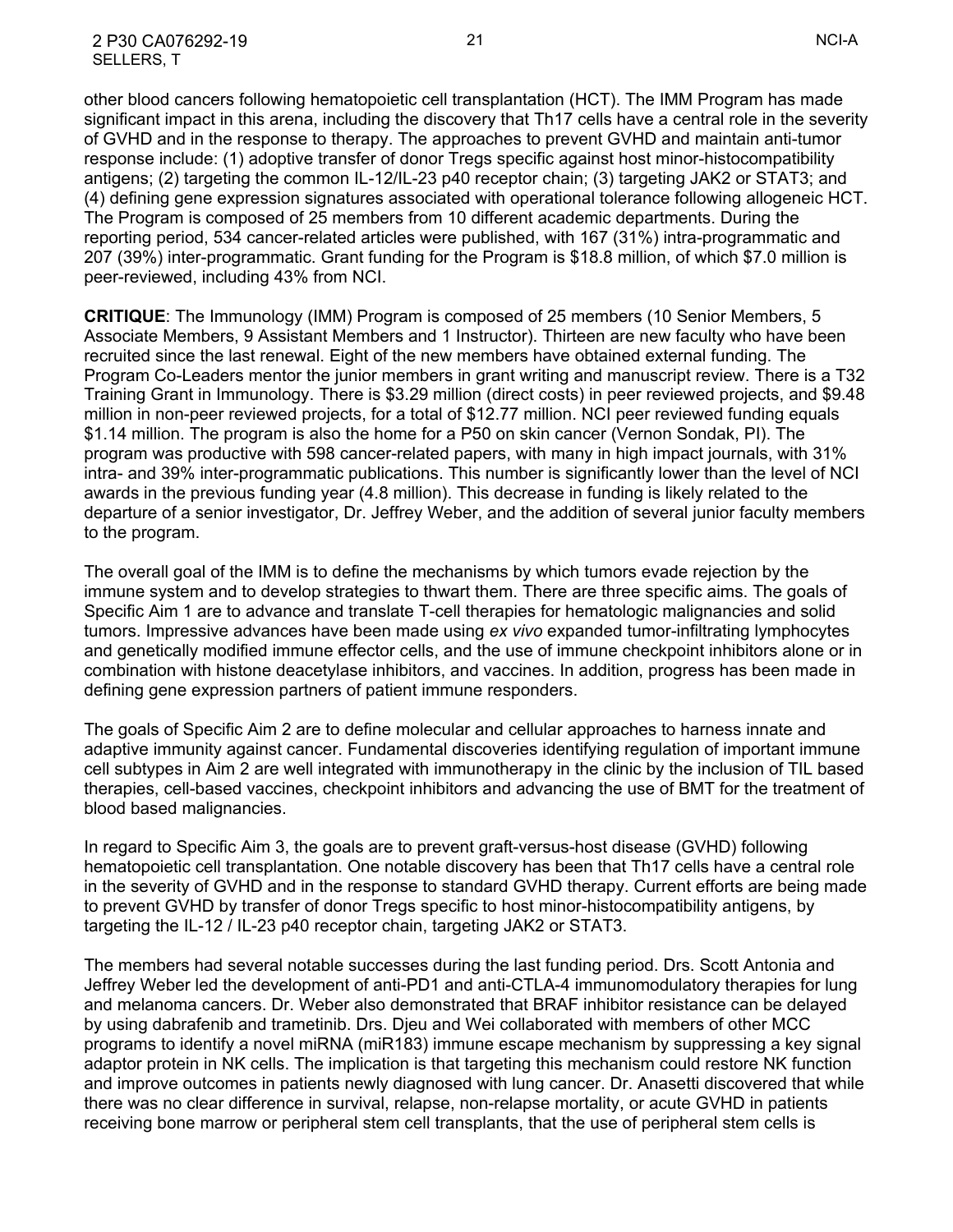2 P30 CA076292-19 22 NCI-A SELLERS, T

associated with a higher risk of GVHD. Finally, Dr. Sondak has collaborated with members of other programs to demonstrate that HDAC inhibitors enhance tumor immunogenicity and T-cell infiltration to augment the effectiveness of CTLA-4 and PD-1 blockade. These studies have led to a phase 1 trial combining ipilimumab with a pan HDAC inhibitor to treat un-resectable melanoma patients as part of the skin cancer P50 led by Dr. Sondak.

The program is a leader in state-of-the-art immunotherapy trials and MCC is one of only 5 Centers approved for the production of TILs. The program interacts closely with the CTC shared resource, which has undergone a 4-fold expansion since the last renewal. This has resulted in 27 investigator initiated interventional trials with a total accrual of 658 patients. Plans for the upcoming funding period include several investigator initiated TCR/CAR-T interventional trials for both hematological and solid tissue malignancies. These will be paired with a clinical service (immune and cellular therapy) to manage toxicities associated with CAR-T therapies.

There has been outstanding support from the MCC in regard to the formation of the Immunotherapy Working Group that develops clinical intervention trials, a GMP-compliant Cellular Therapy Core Faculty, and the interdisciplinary Immune and Cellar Therapy clinical service to treat patients. There are a variety of meetings and seminars that support the goals and activities of the Program, which include the IMM Program and Research-in-Progress meetings, Immunology Journal Club, Grand Rounds and Working Groups.

The main cited value of the Immunology Program to the MCC is the facilitation of collaborative team science across programs and the Immune and Cellular Therapy clinical service, which facilitates the development of novel immunotherapies. In terms of overall scientific quality, members of the program have consistently published high impact articles with a strong focus on translational science and clinical outcomes using immunotherapeutic agents. Core usage by program members is strong and several collaborative activities including meetings, seminars, and working groups add considerable value to the Center. In addition, the breadth of immunotherapy trials that this program supports brings great value to MCC. Funding levels are very good with several new training awards, and multiple industry-sponsored trials. At the time of the site visit, NCI R01 funding is less than optimal although the program has successfully competed for a P50 Melanoma SPORE. Scientific and scholarly productivity during the last funding cycle has been strong, although the loss of Dr. Weber, a world leading trialist in immune therapy, has had a negative impact on the program. Faculty recruitment has been brisk and the developmental funds have been used to support strong pilot grants for the new junior members. Many of these new junior members have successfully competed for new training grants, and it will be very important for the future of the program for them to continue developing vigorous independently funded research programs.

**Program Leader(s)**: Claudio Anasetti, MD, is a Co-Leader and is Chair of the Department of Blood and Bone Marrow Transplantation. He is also Medical Director of the Cell Therapies Core. Kenneth Wright, PhD, has served as interim Co-Leader of the IMM Program and Chair of the Department of Immunology since December 2013. His research relates to new therapeutic approaches with natural killer cells against lymphoma. A new Co-Leader, Dr. Jose Conejo-Garcia, was introduced at the site visit. He has a very strong research history although it is too early to gauge his leadership skills in this new position.

#### **Assessment**: Excellent merit.

**Budget**: The budget is recommended as requested.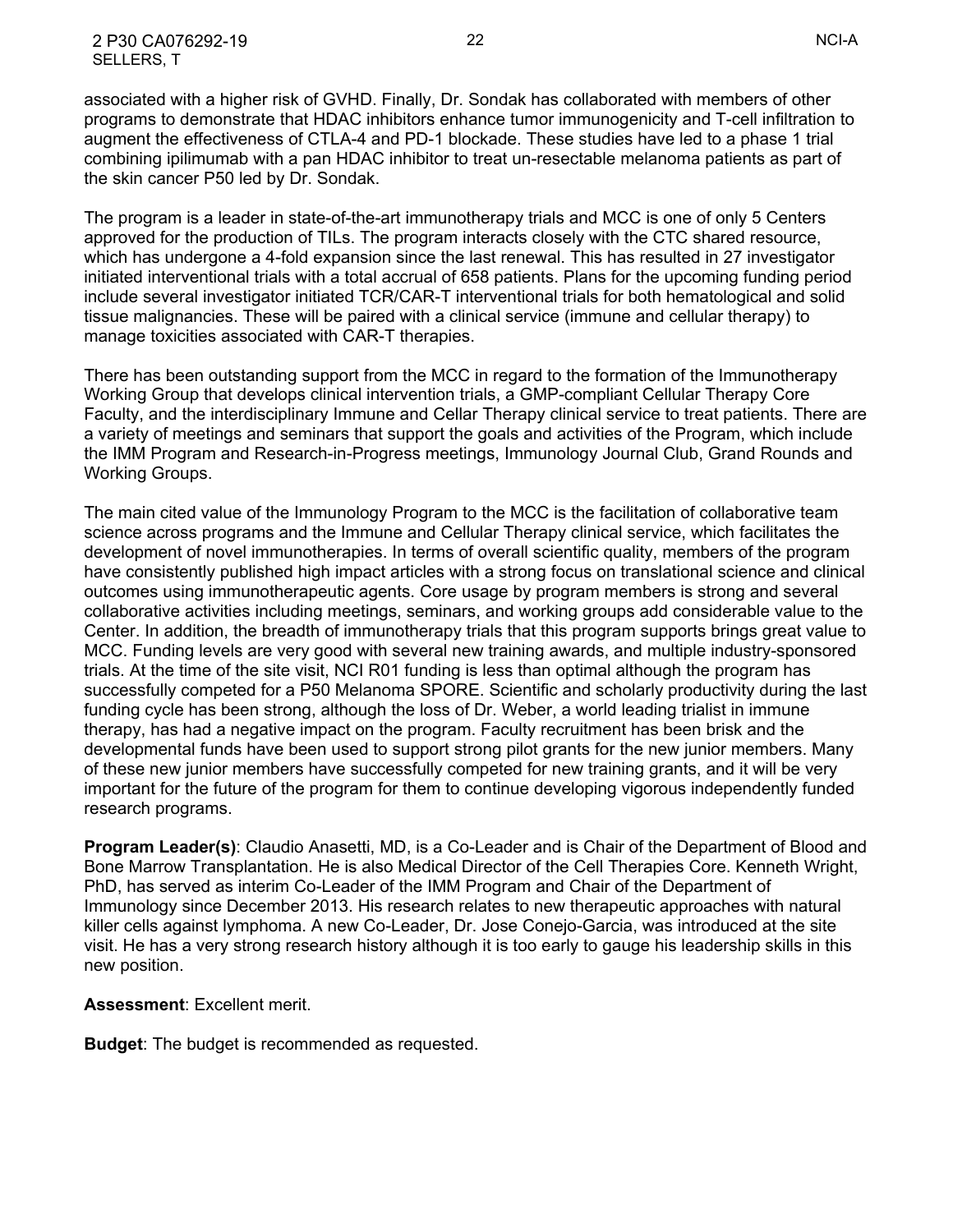#### <span id="page-22-0"></span>**SHARED RESOURCES**

#### <span id="page-22-1"></span>**Analytic Microscopy Core**

**DESCRIPTION** (provided by applicant): The Analytic Microscopy Core (AMC) Facility was established in 1999 to provide MCC members with access to equipment and technical expertise that are needed to perform high-level microscopy experiments. These services allow members to visualize and quantify complex cellular and sub-cellular processes in multiple dimensions. The specific aims of the AMC are to provide: 1) assistance with study design for use of microscopy, 2) access to advanced microscopy systems and image analysis platforms, and 3) training on use of AMC's microscopy systems and image analysis technologies. State-of-the-art microscopy equipment located in the AMC includes confocal, wide-field fluorescence, multiphoton, stereo, live cell, intravital, whole slide scanning, and laser capture microdissection (LCM) microscopy systems. The AMC's image analysis capabilities include image quantification, automated segmentation, co-localization, 3D rendering, motion tracking, and deconvolution. The AMC is staffed by four full-time specialists who are skilled in both microscopy and cancer-related research fields, and it is led by Marilyn Bui, MD, PhD, (Scientific Director), who is an American Board of Pathology-certified pathologist with extensive experience in cancer research and digital pathology. The AMC staff work closely with members to design, image, and analyze experiments, allowing members to obtain high-quality and reproducible data. Further, the AMC collaborates with other Shared Resource Facilities at MCC to manage complex projects and to ensure proper handoffs of materials and data. Given the costs of modern microscopy systems and the logistics involved with outsourcing microscopy experiments, the services provided by the AMC are an essential resource for MCC members. Over the past five years, the AMC has experienced a 50% increase in usage, supporting 154 publications. During the most recent fiscal year, the AMC supported 58 members, and 83% of total usage was for peer-review-funded members. Since the last review, the AMC has added several new microscopy systems, including wide-field fluorescence, confocal, multiphoton, LCM, and three live cell imaging platforms. These new technologies have sustained high levels of usage at the AMC and have provided members with the most advanced microscopy platforms and services. Moving forward, the AMC will continue to evaluate and provide state-of-the-art equipment and services to meet the future microscopy needs of MCC members.

**CRITIQUE:** The Analytic Microscopy Core (AMC) was established in 1999 and provides MCC members access to state-of-the-art microscopy facilities and image analysis platforms. Equipment includes confocal, wide-field fluorescence, multi-photon, stereo microscopy, live cell microscopy, intra-vital microscopy, whole slide scanning and laser capture micro dissection capabilities. Post microscopy analyses and three dimensional rendering and time-lapse capabilities are also included as part of the services provided. Several new microscopy systems have been added since the last review, which helps to maintain high levels of usage. Plans are in place to upgrade and expand capabilities (e.g., super resolution microscopy).

The AMC is led by Marilyn Bui, MD, PhD, a pathologist with extensive experience in cancer research and digital pathology, and staffed by four full-time specialists. In the past year AMC supported 58 MCC members, 83% of total usage was for peer-review funded members.

In response to the previous review, the AMC has increased the percent effort of the scientific director and clarified the relationship with information technology. AMC has multi-core collaborations. The communication and workflow seem to work well and are managed by the Core Leadership Committee. Customer satisfaction surveys seem to be a great way to get formal feedback from users. However, the last survey was in 2014. Increased frequency of feedback may help to quell problems sooner. The AMC has supported 102 members from all 5 programs and contributed to 154 publications. The development of an intravital and multiphoton service enables internal performance of this service to the benefit of MCC members.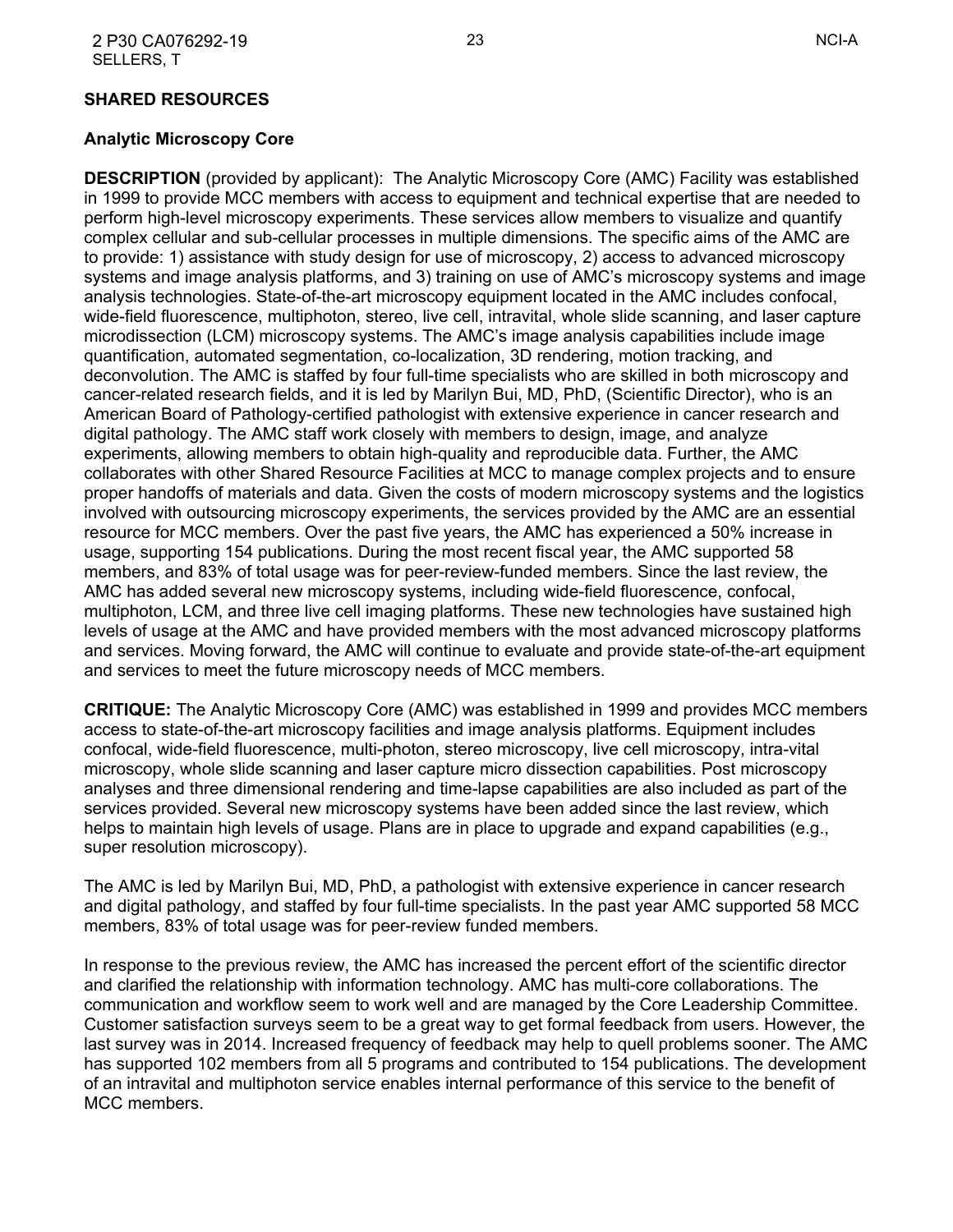In summary, the AMC is a well-run resource serving a critical need for numerous MCC investigators. The progress appears excellent with an increase in usage and number of publications.

The Director, Dr. Bui, and full time staff members are all exceptionally well qualified. Though each staff member brings his or her own specialty, they are cross-trained on all equipment.

#### **Assessment**: Outstanding merit.

**Budget**: Currently 10% of the AMC budget is from CCSG. The proposed level of funding from CCSG is 16% or \$58,213 up from \$37,416. The budget is recommended as requested.

# <span id="page-23-0"></span>**Biostatistics Core**

**DESCRIPTION** (provided by applicant): The overall goal of the Biostatistics Core (BC) is to provide statistical design and analysis expertise supporting the research efforts of Moffitt Cancer Center (MCC) members. Service begins with analytical design and determination of sample size (e.g., grant and clinical trial submissions), leading to project conduct, monitoring of accumulating research data on active projects, and manuscript development. The BC provides key quantitative analytical results, including tables, figures, and scientific conclusions. Faculty biostatisticians provide education and training in biostatistics, participate actively in the Scientific Review Committees (SRC) and Protocol Review & Monitoring Committee (PRMC), and serve as reviewers for internal grant applications.

The BC's Specific Aims are to: 1) Support members by providing high-quality biostatistical design and analysis services; 2) Educate and train investigators on biostatistical resources and tools; and 3) Develop and implement methods for state-of-the-art statistical analyses. The BC also supports the conduct of research through involvement on various oversight committees (e.g., SRC and PRMC).

The BC includes nine faculty, seven staff biostatisticians, a Core Facility Manager and a Project Manager. Faculty biostatisticians dedicate 50% to 60% of their effort to the BC and are supported by grant funding, revenue from clinical trials, and institutional support. Staff biostatisticians and the Core Facility Manager are dedicated to the BC and are supported by chargebacks, revenue from clinical trials, and institutional support. BC faculty and staff are involved at all stages of scientific research, from study design to publication of research findings. Most BC efforts involve BC faculty-staff teams. During the past funding cycle, the BC played significant roles in both the Lung and Skin SPORE grants. In addition, BC biostatisticians are part of every investigator-initiated therapeutic clinical trial conducted at MCC.

Over the past five years, the BC has supported over 500 clinical trials, research efforts across all five research programs, and research projects that have received SRC approval. In the most recent fiscal year, the BC supported 78 members, with 75% of usage for peer-reviewed-funded members. There are two BC faculty members on each of four SRCs and the PRMC.

**CRITIQUE:** The Biostatistics Core (BC) was established in 1998 and provides state-of-the-art collaborative support in the design and statistical analysis of research projects. The BC consists of nine faculty, seven staff biostatisticians, a core facility manager, who are supported by numerous grants and contracts (faculty) as well as charge-back (staff). BC faculty and staff play a critical role in investigatorinitiated therapeutic clinical trials, and BC faculty serve as active members of the Scientific Review Committees (SRCs) and Protocol Review & Monitoring Committee (PRMS). Specific aims are to: 1) support members by providing high-quality biostatistics design and analysis services, 2) educate and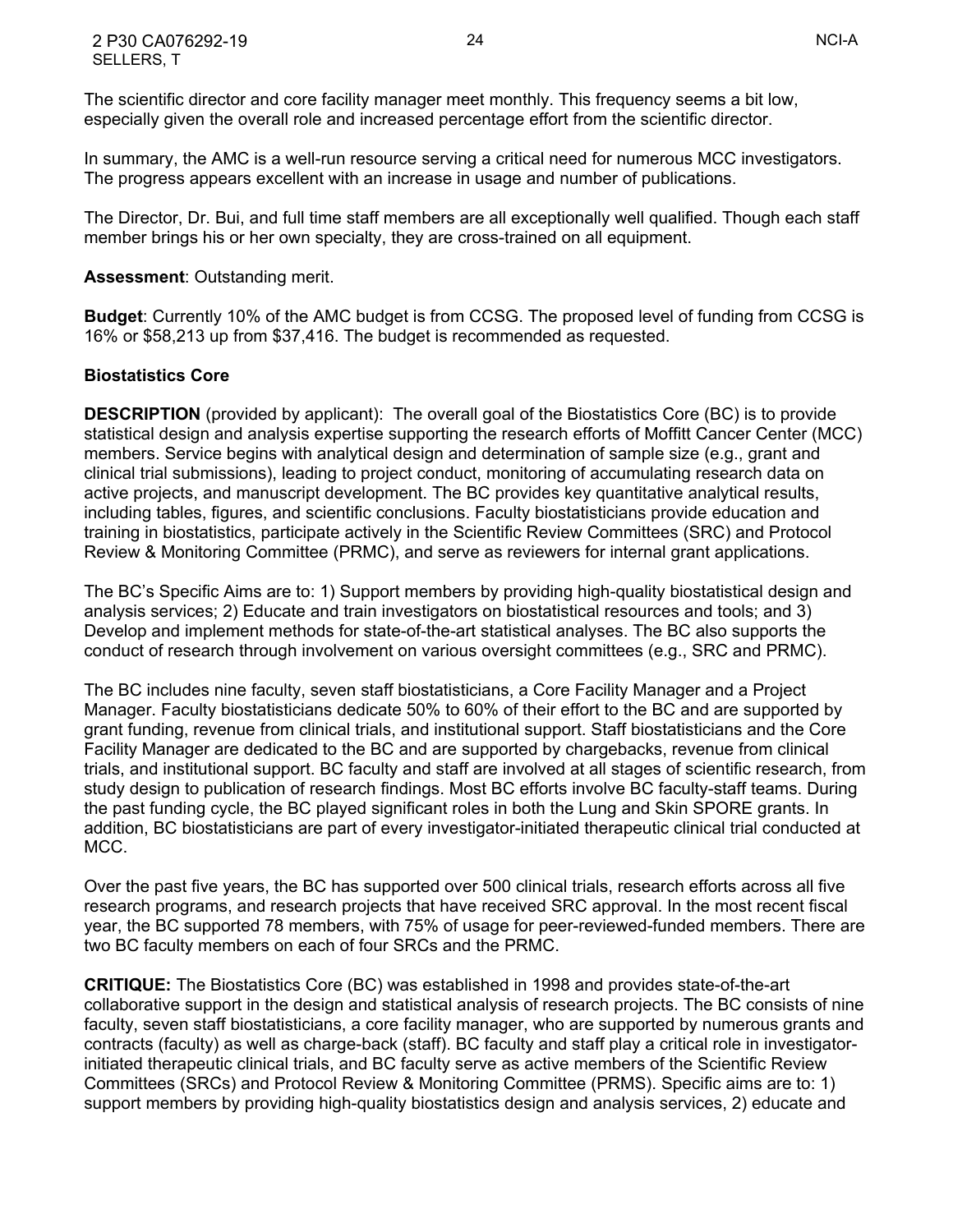train members on biostatistics methods and resources, and 3) develop and implement additional statistical methods as needed for state-of-the-art statistical analyses.

The resource was rated as Outstanding at the 2011 CCSG site visit. The reviewers recommended development and implementation of novel clinical trial designs, coordination with the Cancer Informatics Core, clarity on roles and responsibilities for omics data analysis between BC and other computational or informatics resources, and collaboration with mathematical oncology investigators. The BC proactively responded to these recommendations by recruiting a Bayesian adaptive design expert, increasing capacity for next generation sequencing analyses and psycho-social analyses, participating in a multi-core process, and developing statistical collaboration with mathematical oncology researchers.

During the FY 2015, the BC was utilized by 78 members (75% peer-review funded members). The BC contributed to over 200 publications and 500 clinical research studies during the last five years and played a significant role in preparation of the Lung and Skin SPORE grant applications. Important synergy between the BC and the Cancer Informatics Core (CIC) has been achieved through the combined Department of Biostatistics and Bioinformatics. There is a clear description of how new requests for services are initiated (Biostatistics Assistance Form) and a robust tracking system in place (Laboratory Information Management System) to track usage and trends in utilization to accurately track future utilization.

Strengths of this resource include a strong leadership by Dr. Michael Schell, who has been the BC Director since 2005, a team of highly qualified, competent biostatisticians collectively representing a diverse range of statistical expertise, combined with a high usage and scientific impact. Computing resources and academic environment are outstanding.

Only very minor weaknesses are noted for clinical trial designs and methodology development in Aim 3. A review of selected protocols reveals that many of the trial designs is fairly standard and not utilizing or incorporating novel trial designs. In addition, one of the aims of the resource is to develop and implement novel methodologies, and the quantity, quality and scientific impact of this aim are not well documented.

In summary, strengths of the BC include the strong leadership, a team of highly competent and qualified faculty and staff, high utilization and scientific impact. However, the BC is encouraged to invest in novel clinical trial designs, strengthen activities supporting Aim 3, a multi-core project management process, and engage in data science initiatives and reproducible research practice.

#### **Assessment**: Outstanding merit.

**Budget**: The requested CCSG amount of \$196,629 represents 11% of the total operating budget with 57% projected to come from chargebacks and 32% from other institutional funds. The budget is recommended as requested.

#### <span id="page-24-0"></span>**Cancer Informatics**

**DESCRIPTION** (provided by applicant): Analyzing, managing, and interpreting data accumulated in the age of accessible genomics involves tremendous challenges. A shared resource consisting of informatics and computational scientists, a group of specially trained professionals who understand both biomedical and computer science methodologies, fills the collaboration gap between members, IT professionals, and computational scientists. The overall goal of the Cancer Informatics Core (CIC) is to facilitate the biomedical and translational research of Moffitt Cancer Center (MCC) members through implementation and development of methods and tools to record, integrate, manage, analyze, visualize,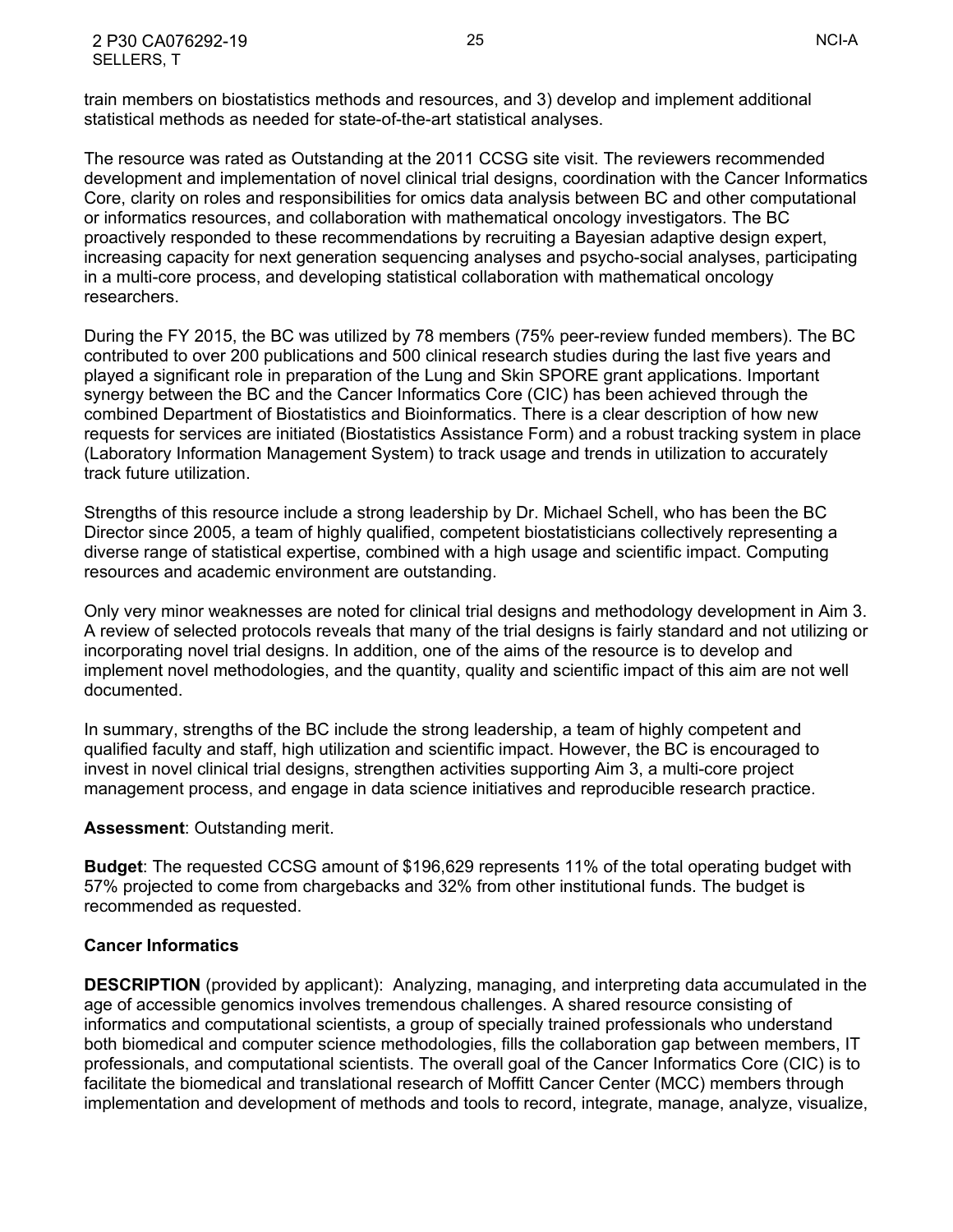- 1) Support members' 'omics projects with bioinformatics project design, analysis, biological interpretation, and visualizations: The CIC provides bioinformatics and big data analysis and collaborates closely with the Biostatistics Core (BC) to provide seamless analytical services for member projects involving expression profiling, next-generation sequencing, and proteomics. Services include QC, normalization, batch correction, phenotypic analysis, and biological pathway enrichment.
- 2) Support members' data management and reporting needs with study-specific informatics tools: Complex, study-specific data are collected for member biomedical research studies, including large multiproject studies such as SPOREs.
- 3) Provide educational opportunities to train members and staff on the use of bioinformatics resources and tools: Public resources are available for members and staff to extract biomedical data and knowledge, leveraging work of the entire scientific community. The CIC provides training for members for awareness of and access to these resources directly.

The CIC includes three faculty members, a core facility manager, five staff scientists, and three software developers. CIC bioinformatics faculty devote 50-70% effort to MCC collaborative research activities, supported by CCSG, other grant, and institutional funding. Staff scientists and software developers are dedicated 100% to the CIC, supported by CCSG funding, chargebacks, and institutional support. CIC faculty and staff members are involved in all stages of scientific research, from supporting experimental design (with the Biostatistics Core) to publication of research findings. The CIC has provided significant impact in member research studies through bioinformatics analysis in genomics, proteomics, and expression profiling resulting in high-impact publications in journals such as *Nature Genetics* and *Cancer Research*. Over the past five years, the CIC has supported scientific projects of members of all programs, resulting in 62 publications. In the most recent fiscal year, the CIC supported 35 members, with 84% of usage by peer-review-funded members.

**CRITIQUE:** The Cancer Informatics Core (CIC) was established in 2006 to provide expert informatics, bioinformatics and computational support to MCC members. The overall goal of the CIC is to facilitate the biomedical and translational research through implementation and development of methods and tools to record, integrate, manage, analyze, visualize, and share biomedical, behavioral, and clinical data. Specific aims are to provide: 1) support for omics projects, 2) support for data management and reporting needs, and 3) education and training in the use of bioinformatics resources. The CIC consists of three faculty members, a core facility manager, five staff scientists and three software developers. In FY 2015, the CIC was utilized by 35 members from all five research programs (85% peer-reviewed funded). The CIC faculty and staff contributed to 62 publications for the last five years.

The CIC was rated Outstanding at the last CCSG review. The reviewers commended development of the data warehouse infrastructure for the Total Cancer Care Initiative, while expressed concerns for bioinformatics support for omics data generated by next generation sequencing and other high throughput technologies. The data warehouse and the Total Cancer Care Initiative's informatics support has moved to a new shared resource "Collaborative Data Services Core" (CDSC), while CIC has focused on bioinformatics and computational support for high-dimensional data. The CIC appropriately responded to the previous critiques by expanding bioinformatics support capability for next-generation sequencing data (RNASeq and DNASeq), including hiring new faculty and staff, developing data analysis pipelines, and establishing a coordination process, which delineates roles and responsibilities between data generation cores, CIC, Biostatistics, and CDSC. The process is assisted by a dedicated project manager (Ms. Melissa Avedon) and in-house project management software to insure proper handoff of the project from one core to another, communication among the investigator and cores, and project tracking. Education and training activities on the use of public data resources, such as TCGA, cBioPortal and UCSC Genome Browser, are highly commendable, as these resources are increasingly utilized to generate preliminary or exploratory data as well as external confirmation data. The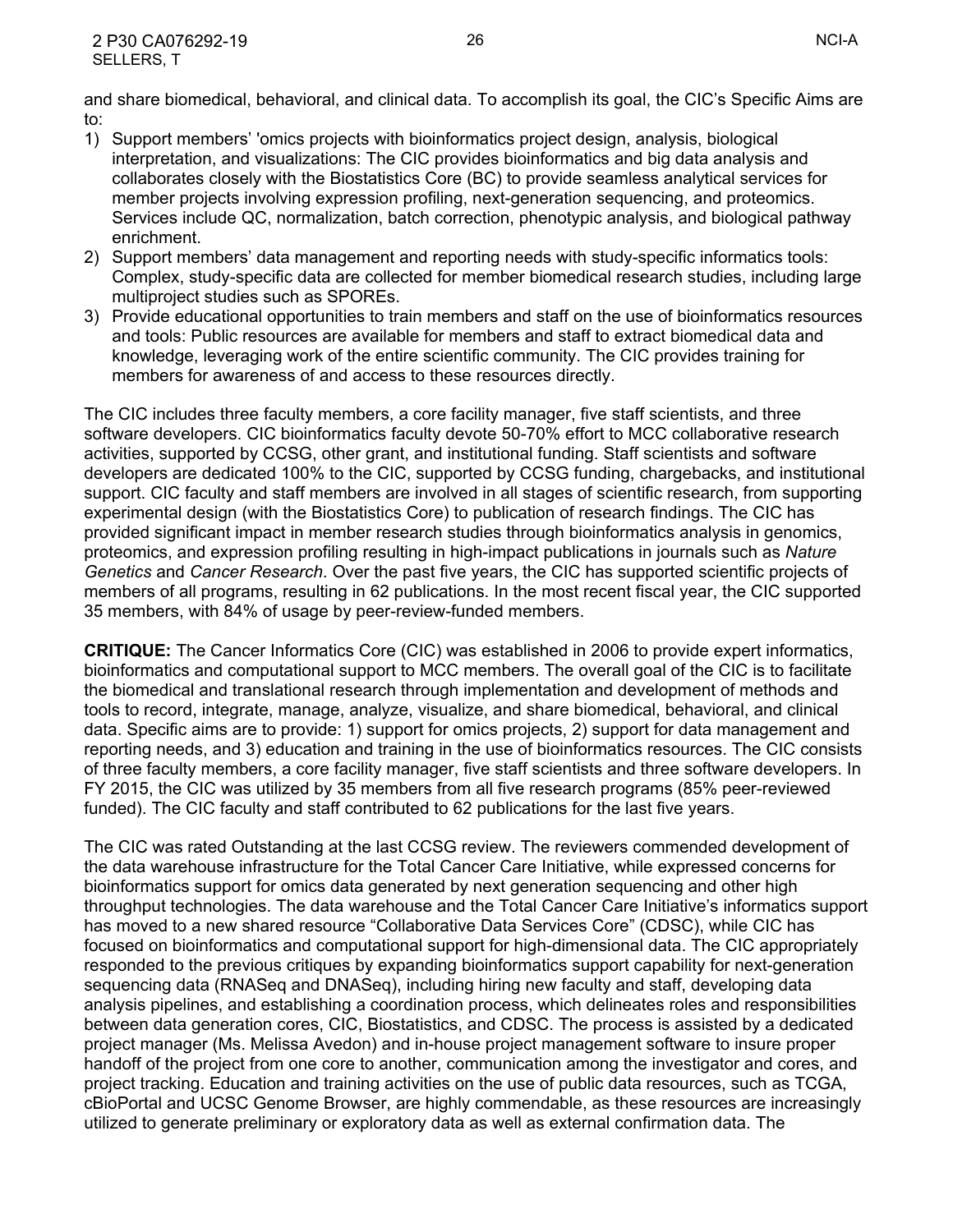computational resources are impressive including 32-core IBM 3950 server, 24-core Dell PowerEdge R900 server, Dell PowerEdge R610 server, and 832-core 3.8TB RAM Linux cluster with access to >400 TB high capacity network storage.

The recruitment of Dr. Jae K. Lee as Chair of an integrated academic Department of Biostatistics & Bioinformatics is additional strength as the recruitment and subsequent reorganization of the department resulted in enhanced interactions and collaborations between BC and CIC. As some aspects of the role of the CIC and BC overlap or at least are heavily dependent on each other, it is a clear strength that the academic environment facilitates collaboration between the two groups. The CIC is well integrated into the overall CCSG Program having supported members of all programs with evidence of scientific impact demonstrated by some 62 publications in the past 5 years. Under the new leadership, the core's services have expanded to include non-genomics high dimensional data, such as data from mobile technology capabilities and molecular visualization tools.

Only very minor concerns are noted with respect to CIC's moderate usage relative to high utilization of molecular genomics core and MCC's emphasis on personalized medicine, as well as a lack of description on reproducible research practice. The core is encouraged to take a more proactive and leading role in implementing and disseminating reproducible research practices in the MCC computational community; continue to expand expertise and capacity in high-dimensional, nongenomics data, such as imaging data and multiplex immunological data; increase its usage; and track and monitor educational and training outcomes. It is also important to identify any barriers in accessing core services directly or via data generation cores or CDSC. A multi-core project coordinator will be clearly helpful in this regard.

Steven Eschrich, PhD, serves as the Scientific Director. Dr. Eschrich is an Associate Member in MCC's Department of Biostatistics & Bioinformatics. He received his PhD in Computer Science & Engineering from the University of South Florida in 2003. He has extensive experience in molecular analysis in translational cancer research including microarrays and proteomics. He is highly qualified to lead this shared resource. Dr. Eschrich is assisted by two other faculty (Teer and Berglund) and five staff scientists and 3 software developers, who are all highly trained and capable to serving this resource.

In summary, strengths of the CIC include the strong leadership, a team of highly competent and qualified scientific staff, robust usage, multi-core coordination efforts, and outstanding scientific contributions. The CIC is encouraged to strengthen its usage, expand educational activities and poise itself for challenges of big data, management and integration of heterogeneous data sources.

#### **Assessment**: Outstanding merit.

**Budget**: The requested CCSG amount of \$111,486 represents 7% of the total operating budget. The resource is supported by 45% chargebacks and 48% by institutional funding. The budget is recommended as requested.

#### <span id="page-26-0"></span>**Cell Therapies Core**

**DESCRIPTION** (provided by applicant): The overall goal of the Cell Therapies Core (CTC) is to provide service to members to facilitate translation of promising therapies for patients with cancer. The CTC manufactures cellular products in support of novel, investigator-initiated clinical studies, while maintaining compliance with standards set by the U.S. Food and Drug Administration (FDA) and other accrediting bodies. To accomplish this goal, the CTC's Specific Aims are to:

- 1) Develop new technologies for translation of cellular therapies
- 2) Provide regulatory assistance in support of cellular therapies
- 3) Educate and train scientists and clinicians committed to careers in cellular therapies
- 4) Produce the highest quality cellular products for immunotherapy clinical trials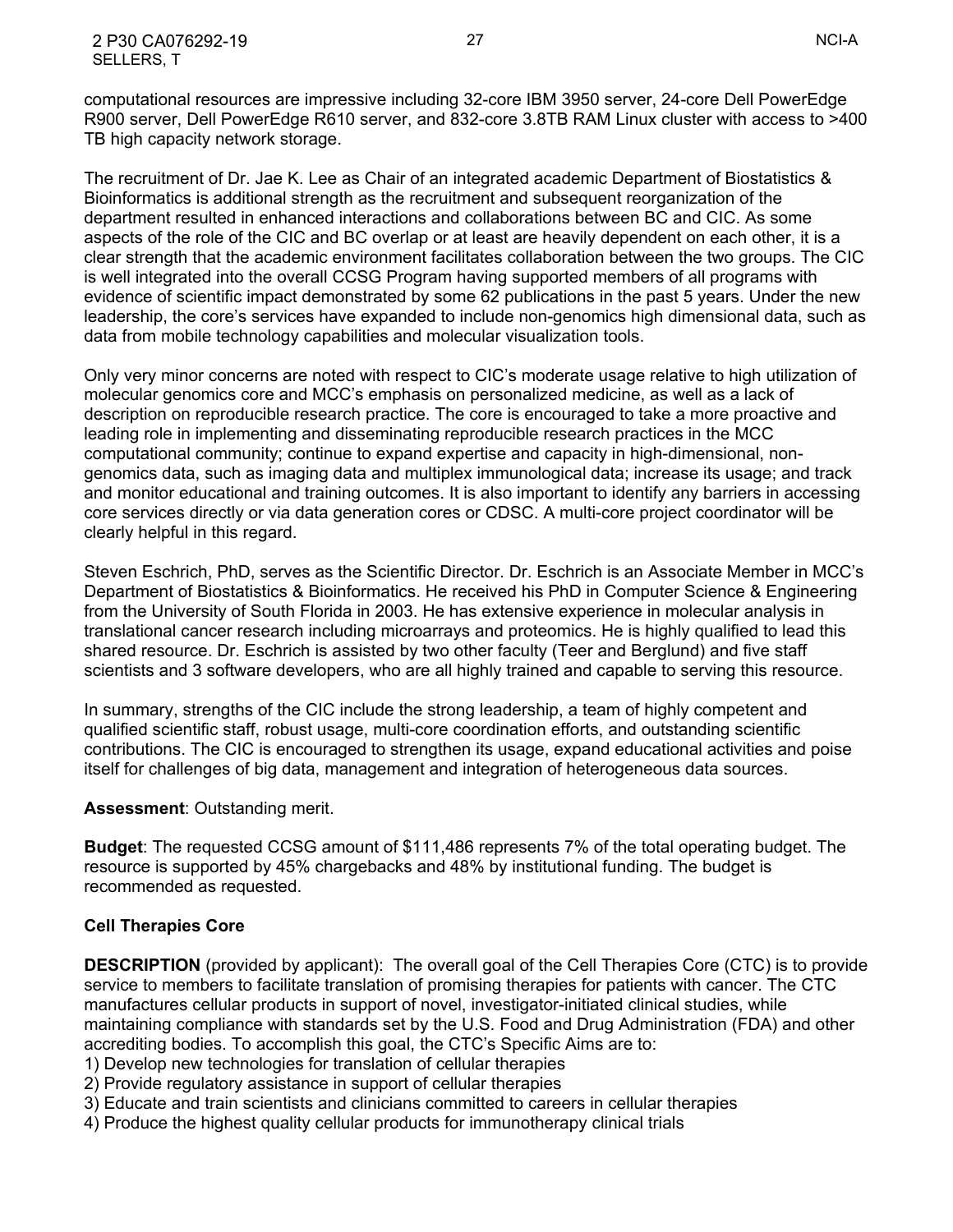The CTC works with members through all stages of a clinical trial, including collaboration during preclinical planning. The CTC technical director, manager, and quality staff assist with preparation of protocols, funding/grant applications, INDs, and other regulatory submissions. Once the cellular therapy agent under study is administered to the patient, the CTC analytic laboratory may continue to assist in post-treatment immune monitoring or, when desired by investigators, may directly conduct the immune monitoring studies. The CTC has four key areas of activity:

- 1. New product development, wherein new cell therapy products undergo pre-clinical scale-up, testing, and validation
- 2. Cell collection and cryostorage to obtain mononuclear cells, lymphocytes, and antigen presenting cells for production of cell therapy products and immune monitoring studies
- 3. Cell therapy product manufacturing, including dendritic and tumor cell-based gene-modified and unmodified vaccines and purification and/or expansion of T lymphocytes (T regulatory cells, tumor infiltrating lymphocytes, tumor antigen-associated T cells, chimeric antigen receptor T cells)
- 4. An analytic laboratory that performs the dual functions of product quality testing and post-treatment immune monitoring

During the project period, the CTC supported 19 cancer center investigators involved in 27 projects and 39 publications. In FY2015, the CTC supported 15 projects, of which 87% represented member projects and 55% of total usage supported peer-review-funded members.

**CRITIQUE:** The mission of the Cell Therapies Core (CTC) is to produce high quality cellular products for use in immunotherapy trials while keeping within the scope of applicable regulatory standards. The CTC provides service to members of the MCC who are leading translational projects focused on developing new therapies for cancer patients. The services offered include scale up of cell therapy concepts from basic laboratory to clinical trials, assistance in preparing IND to be approved by the FDA, the production of clinical grade cell therapy products to support clinical trials, and the monitoring of immunologic function of patients on clinical trials. MCC is one of only 5 institutions nationally approved for producing clinical grade tumor infiltrating lymphocytes for therapeutic applications. Immune monitoring of patients includes the measurement of plasma cytokine levels, ELISPOT and cell based analysis for various IFNγ and other relevant cytokines, characterization of immune cell subsets by flow cytometry, and preparation of blood lymphocytes for cryostorage. Staff members and fellows are also trained for assay standardizations.

The FDA accredited and CLIA certified CTC has a very high value for the continuing emphasis in MCC on translational immune based therapies for tumors. The CTC appears to have met the goal of providing assistance through all stages of clinical trial development. During the last funding cycle, 27 projects were supported from 19 MCC investigators, and 39 publications resulted from these studies. During the last year, the CTC supported a total of 15 projects for 8 members, of which 87% were MCC member projects. The vast majority of these investigators are understandably from the Immunology Program. These projects are a mix of clinical trials and feasibility studies for the design of clinical trials. The facility is heavily subsidized by MCC, which is stated to contribute 50% of the operating budget in the upcoming year. An additional 42% is captured by chargebacks and the request is for an additional 8% CCSG support. Usage by member peer reviewed (55%) and member non-peer-reviewed (18%) support totals 73%. Numerous clinical trials are listed, which cover protocols involved in virally transduced dendritic cells for improved antigen presentation, combination therapies utilizing adoptive cell transfer of TILs with immune modulating antibodies, adoptive cell transfer plus BRAFi for patients with metastatic melanoma, and the validation of survivin as a new clinical target in multiple myeloma.

The CTC was rated Excellent to Outstanding during the last review, with the reviewers questioning the availability of immune monitoring assays to support outcome analysis of patients on clinical trials. These assays are now performed in either the investigator's research laboratory or the CTC. There is an institute-wide immune monitoring technical working group consisting of stakeholders that oversee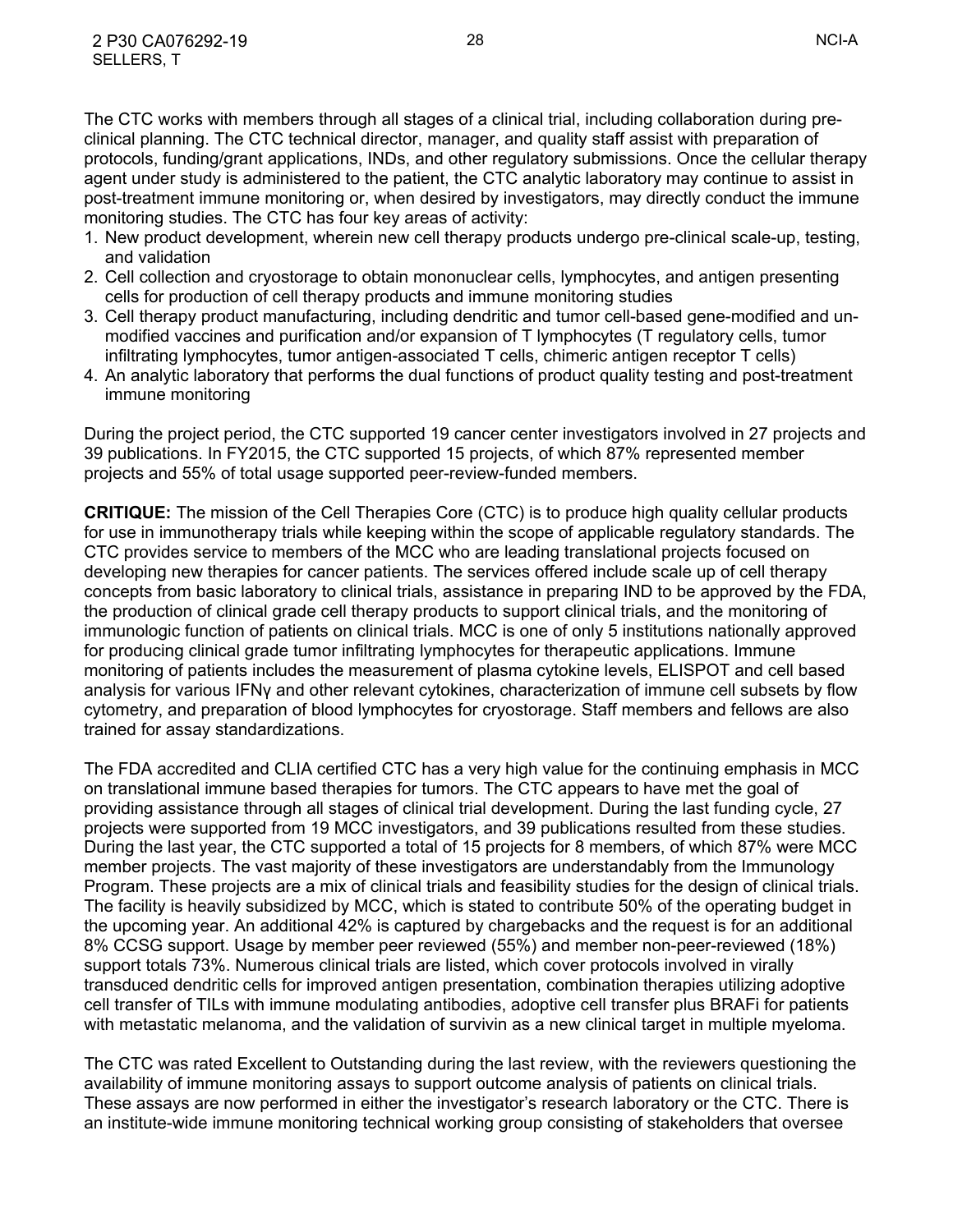immune monitoring assays in patients. The several goals of this group include coordinating immune monitoring for clinical trials of new cancer immunotherapies, developing, validating and optimizing new immune therapy technologies, standardizing current immune based assays for patients receiving novel immunotherapies, and promoting the development of new biomarkers. The CTC has undergone significant improvements since the last review. From 2011 to 2013, these include the buildout of a new 10,000 sq. ft. space, which includes new laboratories, clean rooms and cell storage facilities, the development of the immune monitoring technical working group, and the recruitment of several individuals with expertise in quality assurance, IT, and product development. These improvements were in direct response to the previous critique.

The CTC continues to be led by James Mulé, PhD, who has substantial expertise with cellular therapies; effort requested is 5% for Dr. Mulé. Support for the core manager, Dr. Linda Kelley, is also requested (5%). The core is heavily staffed with individuals who manage the core (10%), monitor quality assurance (10%), oversee cell production under IND (10%), and oversee development and validation of immune monitoring assays (10%).

**Assessment**: Exceptional merit.

**Budget**: The budget is recommended as requested.

#### <span id="page-28-0"></span>**Chemical Biology Core**

**DESCRIPTION** (provided by applicant): The Chemical Biology Core (CBC) offers Moffitt Cancer Center (MCC) members access to state-of-the-art technology, instruments, expertise and infrastructure necessary for studying proteins involved in tumorigenesis. The CBC also provides synthetic and medicinal chemistry services for synthesizing chemical probes and to develop lead candidates into compounds that are suitable for pre-clinical cancer efficacy and safety studies. The specific aims of the CBC are to: 1) assist in study design, implementation of synthesis of chemical probes, X-ray crystallography, and protein production via consultation and collaborations; 2) provide members with resources to study the structure of proteins involved in tumorigenesis; and 3) provide access and training on state-of-the-art instrumentation to members.

The CBC is composed of two highly specialized sections, Chemistry and Protein Crystallography, which provide services in Synthetic/Medicinal Chemistry, Protein Crystallography, and Biochemistry. The CBC employs five experienced full-time staff, who provide expertise in chemistry, drug discovery and development, protein production, crystallography and biochemistry, and cancer biology. Chemistry services offered by the CBC include: 1) synthesis of focused libraries for hit-to-lead-optimization of new anti-cancer compounds; 2) synthesis of complex small molecules as chemical probes; 3) medicinal chemistry and scale-up synthesis, to provide pre-clinical compounds for potency, selectivity, efficacy and safety studies; 4) analytical chemistry services, to determine physicochemical properties of potent compounds; 5) and synthesis of tagged chemical probes for affinity-based chemical proteomics studies. The CBC also provides support for cloning, expression, large-scale purification of target proteins, X-ray crystallography, high-resolution structure determination, structure-guided synthesis, protein-protein and protein-ligand/drug interactions, and structure of protein-inhibitor complexes. Facilitating this work, the CBC provides members access to high-end instrumentation and associated training. Over the past five years, chemistry, protein production, and crystallography services have supported the projects of 49 members, including services critical for 14 new research grant awards to members. The CBC contributed to 52 publications via synthesis of compounds, protein production, and high-end instrumentation, and core staff were co-authors on the publications of 24 members. During the most recent fiscal year, the CBC provided service for 23 members in four research programs: CBMM (12 members), CBE (6), IMM (3), and CE (2). Regarding use of the CBC, 81% was by peer-review-funded members. The CBC also provided preliminary data, technical sections, and consultation for 21 research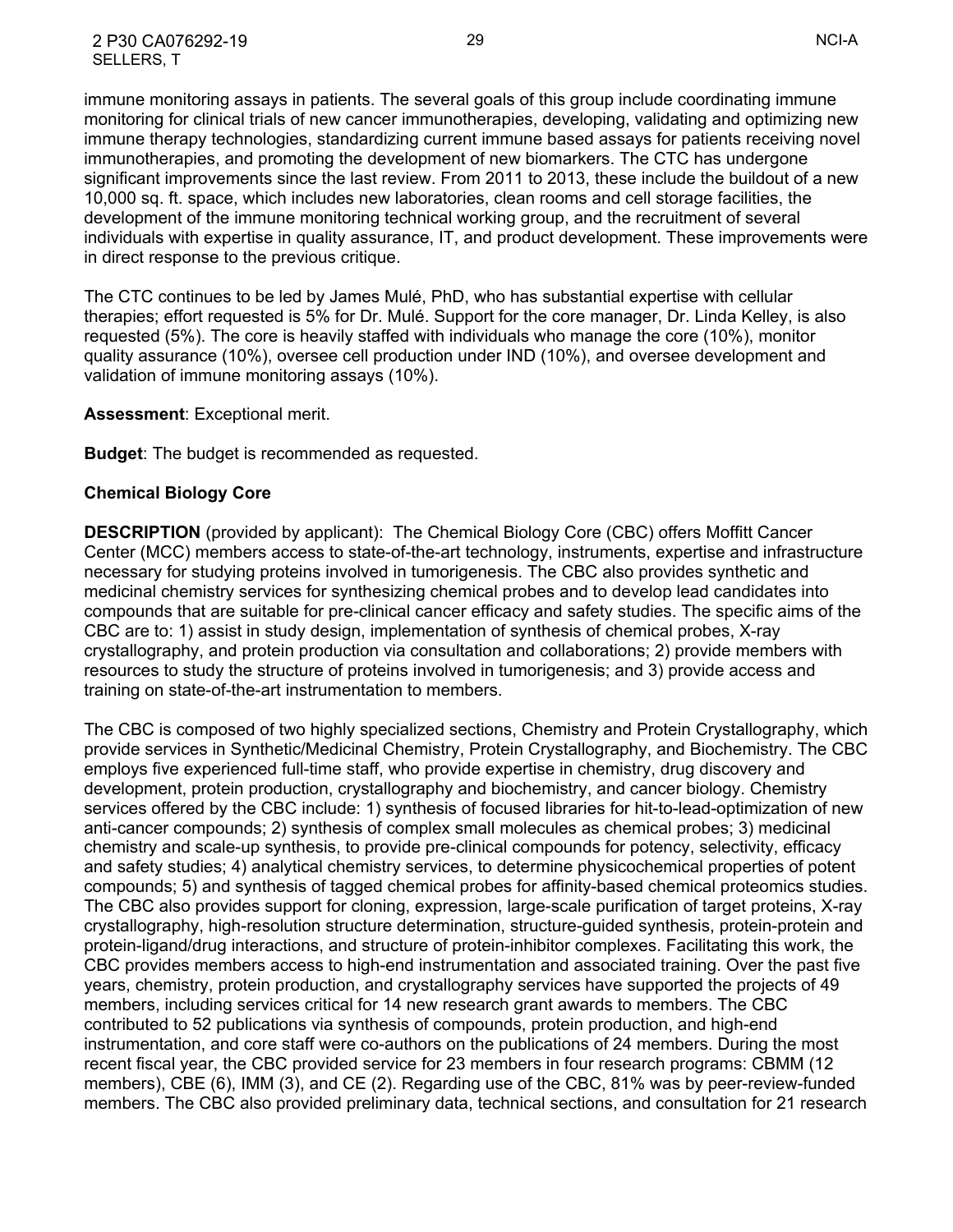proposals during the most recent year. The CBC is supported by institutional and CCSG funds and will continue to provide outstanding chemical biology and state-of-the-art technologies to MCC members.

**CRITIQUE:** The Chemical Biology Core (CBC) was established in 2004 and has evolved to perform a series of services involved in drug discovery and development activities at MCC. CBC personnel assist in study design, synthesis of chemical probes and structural analyses, including protein production. CBC personnel also provide access to and training on state-of-the-art instrumentation. At the time of the previous CCSG review, the CBC was rated highly (Excellent to Outstanding). Two main concerns were raised, and they included: (1) only modest member usage outside of one research program, and (2) need for enhanced coordination, organization, and prioritization of core services. In response to this review, as well as in response to a rigorous internal review undertaken by the MCC, the CBC has been re-organized to provide more focused expertise, services, and education. The MCC has made significant investments in cutting-edge equipment to enhance CBC scientific capabilities. The CBC has now outsourced high-throughput screening (HTS) services so as to focus its efforts on chemical synthesis, medicinal chemistry, protein production, biophysical characterization of purified proteins, and X-ray crystallography services. CBC supported 52 publications and submission of 21 grant applications in 2015 as well as funding of two new grants (R01/VA).

The technologies available are state-of-the-art and match the level of expertise in the personnel and the approaches used in projects. The services span the entire range of chemical synthesis, biophysical analysis, protein and X-ray crystallography. There is an emphasis in core technologies that align with the overall types of protein targets under investigation; disease relevant protein-protein interactions. There is a very high capacity represented in the overall staffing and scope of infrastructure with major growth in the total operating budget.

The CBC appears to have met the needs of the MCC members. Over the past 5 years, the CBC provided service to ~40 MCC members, which represents a significant increase in MCC member use since the previous CCSG review. Questions related to broad usage, capacity, quality control, prioritization of projects/targets and state-of-the-art of the machinery were addressed at the site visit. New plans to expand and monitor research were also addressed at the site visit.

With respect to operational expenses, it is clear that a substantial and noteworthy investment in this shared resource has been made by MCC since the last review of the CCSG. The Center has provided critical funds to support faculty and staff as well as to support non-recurring expenses for instrumentation and space. A chargeback system is well conceived and has potential for recovering additional operational expenses.

Since the previous CCSG review, Dr. Harshani Lawrence was appointed Scientific Director and Core Facility Manager. She has significant experience in synthetic and medicinal chemistry and in the design of biologically active molecules for drug discovery/development and chemical biology research. Dr. Ernst Schonbrunn remains as the scientific Co-Director with expertise in protein crystallography. These two leaders have complementary skill sets and research expertise, and they play a critical role in maintaining the high quality of this core. The CBC is supported by several key personnel, and they include Yunting Luo (research specialist assigned to the Chemistry Section, 0.6 calendar months), Dr. Mohammad Ayaz (research specialist assigned to the Chemistry Section, 0.6 calendar months), and Dr. Kathy Yang (research specialist assigned to the Protein and X-ray Crystallography Section, 0.6 calendar months). Dr. Andreas Becker is a Senior Staff Scientist who is assigned full-time to the Protein and X-ray Crystallography Section but for whom no support for CCSG funding is requested.

**Assessment**: Outstanding merit.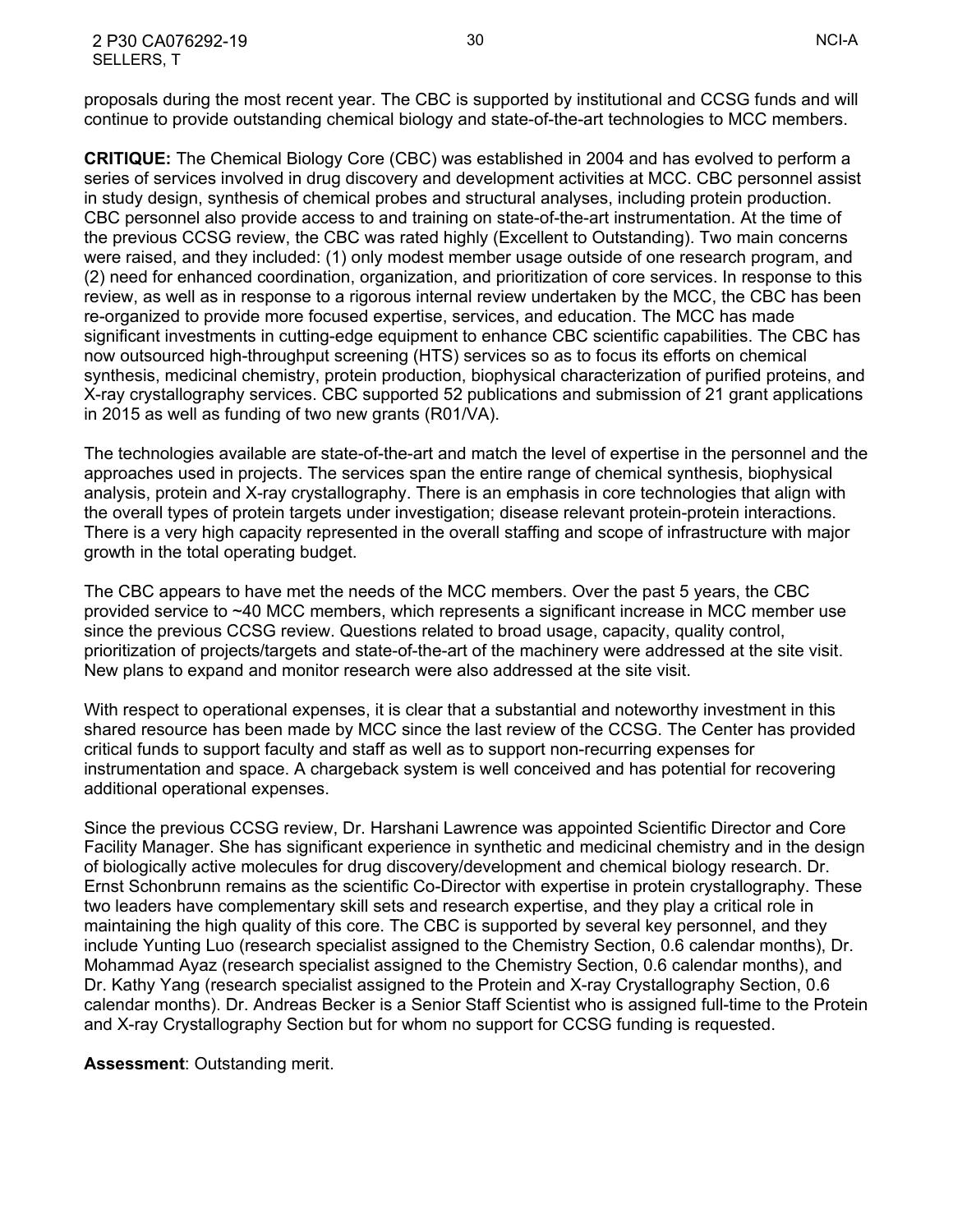**Budget**: For the next funding period, the total operating budget is proposed at \$681,656, with 75% of this amount being supported by MCC, 16% coming from service/chargebacks, and only 9% coming from CCSG support. The budget is recommended as requested.

# <span id="page-30-0"></span>**Collaborative Data Services Core**

**DESCRIPTION** (provided by applicant): An important cancer research challenge is accessing substantial quantities of patient data collected while providing clinical care. At the last CCSG review, the reviewers encouraged the Moffitt Cancer Center (MCC) to develop a service facilitating member access to the data customarily collected on all cancer patients that is needed to conduct high-impact transdisciplinary research. As a result, in 2013, the MCC developed a core expressly designed to facilitate access to patient data, leveraging the MCC enterprise-wide Health Research Informatics (HRI) data warehouse with discretely captured patient-level data (e.g., patient questionnaires, cancer registry, electronic health records, billing, and the Tissue Core biospecimen archive) on over 475,000 MCC patients. This MCC initiative developed the Collaborative Data Services Core (CDSC), now a fullyfunctioning core. The CDSC is a unique shared resource that facilitates MCC member use of patientreported clinical, tumor, and biospecimen data in support of innovative research across all research programs. The CDSC supports members with three primary services: consultation, data provisioning, and study-specific medical record abstraction. The specific aims that drive the CDSC are to:

- 1) Promote and facilitate cutting-edge translational research by providing members access to highquality discrete patient-level data linked within MCC's enterprise-wide data warehouse and costefficient collection of clinical data from patient medical records;
- 2) Assist investigators at the early stages of developing research projects with consultations on study data access and project feasibility through provisioning of aggregate count data from the MCC HRI data warehouse;
- 3) Promote data access and data provisioning by providing individual or small group training, workshops, and data concierge training.

The CDSC is led by Scientific Director Erin Siegel, PhD, MPH, who has extensive experience conducting epidemiological studies utilizing the HRI resource. The CDSC is also supported by a Facility Director, a Core Manager, and six staff members. In fiscal year 2015, the CDSC fulfilled service requests for 79 members across all five CCSG programs, which represents 72% of the total usage; 47% of usage was in support of peer-review funded members. During the five-year project period, the CDSC has contributed to at least 102 peer-reviewed publications and 31 peer-reviewed funded grants. The CDSC provides unique data provisioning and manual data abstraction services integrated in a typical project workflow in collaboration with several shared resources, including the Tissue Core, Biostatistics Core, and Cancer Informatics Core; it provides members access to enterprise-wide patient data to conduct cutting-edge, high-impact translational and personalized medicine research.

**CRITIQUE:** The Collaborative Data Services Core (CDSC) was created in response to the prior review, in which MCC was encouraged to develop a service to facilitate member access to data customarily collected on all cancer patients. This core is designed to facilitate access to patient level data including patient questionnaires, cancer registry, electronic health records, billing, and the Tissue Core biospecimen archive of > 475,000 MCC patients, including close to 100,000 participating in the Total Cancer Care protocol. The aims are to: 1) promote and facilitate cutting-edge translational research; 2) assist investigators at the early stages of developing research projects; and 3) promote data access and data provisioning.

In FY 2015, the CDSC fulfilled service requests for 79 members across all 5 CCSG programs, representing 72% of total usage. The CDSC has provided services leading to at least 15 peer-reviewed grants, and has contributed to 31 peer-reviewed funded grants and 102 peer-reviewed publications.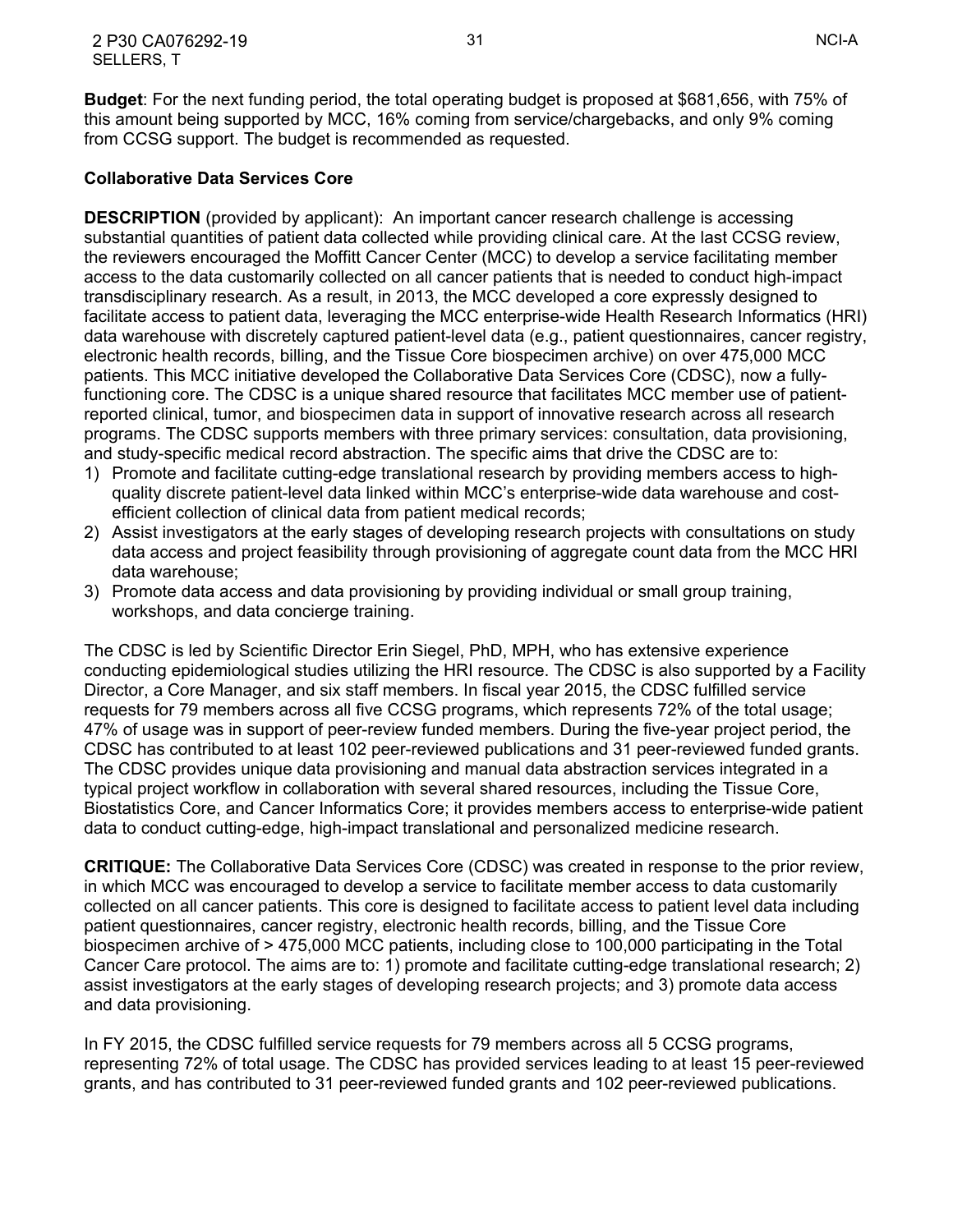2 P30 CA076292-19 32 NCI-A SELLERS, T

The CDSC represents a monumental effort to capitalize on data available through the cancer registry, electronic medical records, and the Tissue Core to propel cancer research forward. This core, established in response to the prior review, received a substantial institutional commitment, and is complementary to the Total Cancer Care protocol.

The quality of services is very high and services provided are cost-effective. The core is highly accessible. Requests are prioritized for members with peer-reviewed grants, then members with nonpeer-reviewed grants, then non-members.

The core has responded to member requests in establishing an abstracting system to curate information regarding disease recurrence and response to treatment.

As a leader in patient data collection and utilization for research, it would be ideal if MCC could consider new ways to input data at the point of care that could then be surveyed for research. No weaknesses were identified.

The CDSC Scientific Director, Erin Siegel, PhD, MPH, has extensive experience conducting epidemiological studies utilizing the HRI resource. He is highly qualified. The staff is also highly qualified and their time allotment is appropriate for the volume of service.

In summary, the CDSC represents a new generation of cores focused on providing data in a HIPAA compliant fashion for medical research. MCC has established this core in a short period of time, with considerable institutional commitment, and demonstrable benefit to members in terms of grants generated.

**Assessment**: Exceptional merit.

**Budget**: The budget is recommended as requested.

#### <span id="page-31-0"></span>**Flow Cytometry Core**

**DESCRIPTION** (provided by applicant): The Flow Cytometry Core Facility (FCC) of the Moffitt Cancer Center (MCC) provides centralized and cutting-edge flow cytometry services for MCC members for their cancer-related research. Flow cytometry is an indispensable analytical tool for cell biology, immunology, and translational research efforts at MCC. The goals of the FCC are to support members with highly skilled staff and advanced flow cytometry technologies, which provide: 1a) Accurate measurements and analyses of multiple parameters at the single-cell level; 1b) The ability to rapidly purify target populations, to assess specific cellular functions, and to molecularly characterize purified cell populations; 2) Assistance in experimental design, data analysis and interpretation, as well as with the preparation of grants and manuscripts; and 3) Delivery of training and education in flow cytometry technologies and methodologies.

The Scientific Director of the FCC is Julie Djeu, PhD. The FCC is staffed with highly trained instrument specialists who have more than 40 years in combined experience in research-based flow cytometry. The facility is equipped with seven benchtop analyzers, two cell sorters, a multiplex bead array analyzer, and an automated bead sorter. The FCC has added new instrumentation and upgraded systems to expand its services to members and to provide access to modern flow cytometry technologies. The FCC employs the use of a Laboratory Information Management System (LIMS) to consolidate usage tracking, scheduling, and billing functions. The LIMS also provides a secure repository for project and data management, which is accessible by members and their laboratory staff. The FCC has contributed to 171 peer-reviewed publications during this review period compared with 112 the previous review period. In the most recent fiscal year, the FCC provided service for 53 members, with 89% of total usage for peer-review-funded members.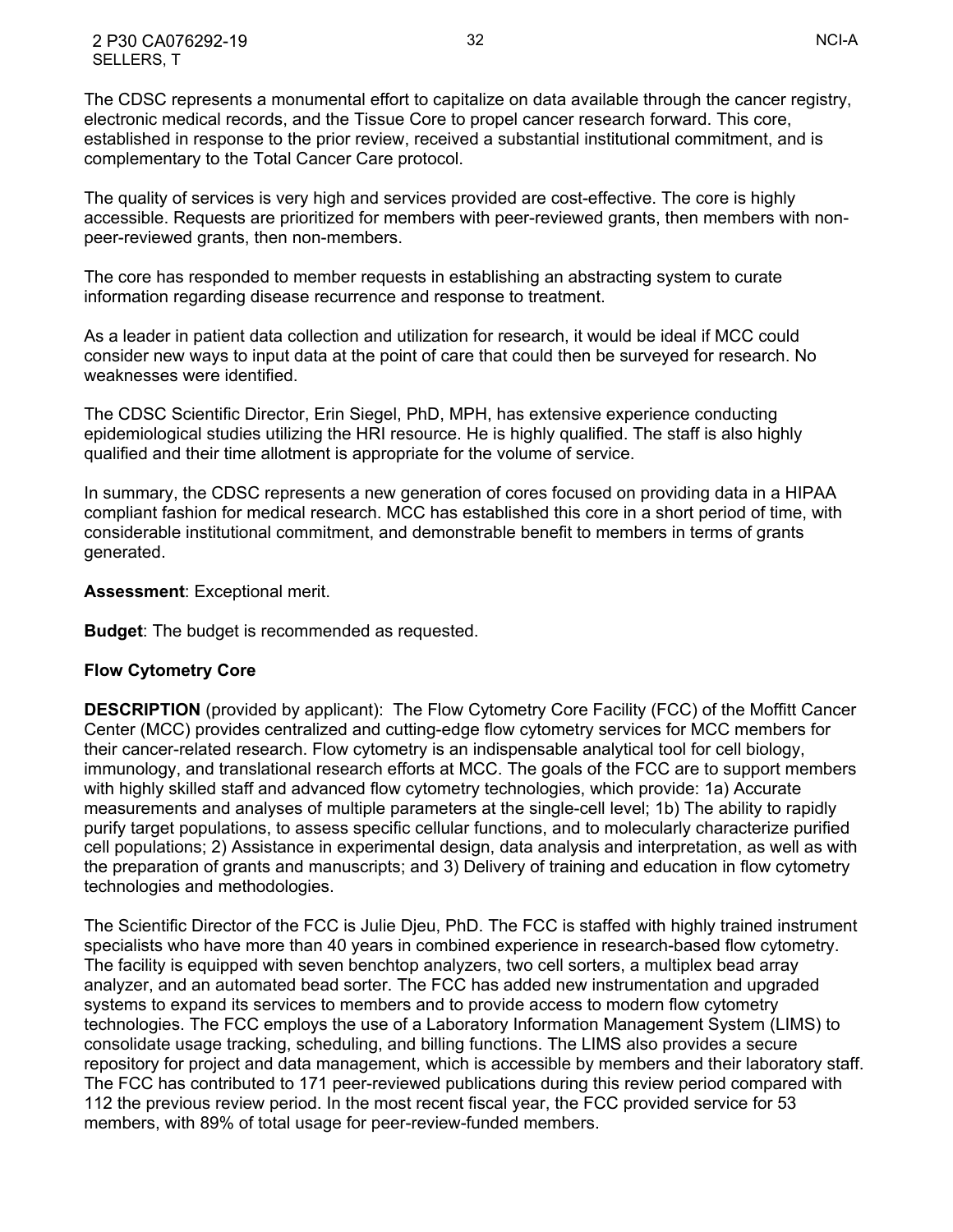**CRITIQUE:** The Flow Cytometry Core (FCC) provides services to a large number of investigators and adds value to the overall research missions. Established in 1990, the facility is well-equipped and was consistently rated highly in prior reviews, with only a few minor concerns noted in the previous review. The facility provides service to all of the programs at MCC, with the heaviest users being members of IMM, CBE and CBMM. More than 50 members have been supported by the facility and this support has led to 171 peer-reviewed publications, an increase of 52%. The vast majority of the users are MCC members, 89% of which have peer-reviewed support. The resource provides a data directory for individual user secured storage directories. Usage is monitored by a laboratory information management system administered by the staff. The FCC has clearly described interactions with other shared resources.

Importantly, the FCC is accessible to all members at all hours, with on-site technical assistance during normal working hours. The rate structure and chargebacks are reasonable and provide an exceptional value to members. Fee-based training is provided to encourage independent use of the flow cytometry analyzers. Since the last site visit, much of the equipment has been upgraded and/or replaced in order to maintain state-of-the-art. Importantly, FCC is involved in new protocol development, supporting foundational/basic science and clinical flow cytometry needs. During the last funding period, new equipment was added, including the purchase of an ImageStream Mark II, which has both sorting and imaging capabilities, and of an iQUE screener plus, which permits sampling of very small volumes from 96 or 384 well plates. Overall, the FCC is providing a valuable service that enhances the transdisciplinary science of the MCC. The FCC also participates in the Southeast Shared Cytometry Interest Group, which includes other regional NCI-designated Cancer Centers. The purpose is to share findings and advances in cytometry based research.

One minor concern from the last review was that usage of the core relative to capacity was unclear. Chargebacks during the previous funding cycle constituted 89% of the operating cost. Future plans include the purchase in 2016 of a Fluidigm CyTOF Helios mass cytometer, which will be used to significantly increase capacity for performing high dimensional multiparametric analysis for biomarkers discovery, signal pathway analysis, and identification of cell subsets to address tumor heterogeneity.

The facility is directed by Julie Djeu, PhD, (5% effort requested), who has 40 years of experience in tumor immunology. She has directed the facility since its inception in 1997. Jodi Kroeger (20% effort requested) is the core facility manager responsible for daily oversight and management of the facility. Effort (5%) for Mr. John Robinson is also requested. Mr. Robinson assists Ms. Kroeger in the daily operations of the core. An experienced and capable oversight committee meets regularly and provides input, which is acted upon by MCC and FCC leadership.

#### **Assessment**: Exceptional merit.

**Budget**: The budget is recommended as requested.

#### <span id="page-32-0"></span>**Image Response Assessment Team**

**DESCRIPTION** (provided by applicant): Radiology began as a discipline that specialized in the visualization of anatomy. In the context of cancer, modern technologies and innovations transformed imaging into a non-invasive tool that not only assesses solid tumor size and shape but also interrogates the spatial heterogeneity within tumors on the basis of their radiologic appearance, metabolism, and physiology. The overall goal of the Image Response Assessment Team (IRAT) Shared Resource is to enhance the scientific quality of clinical studies, by offering a single point of entry for Moffitt Cancer Center (MCC) members to access traditional and advanced quantitative image analysis services. To this end, efforts are organized around three Specific Aims, which are to: 1) maintain and improve the high reliability and fast turnaround times for RECIST (Response Evaluation Criteria in Solid Tumors)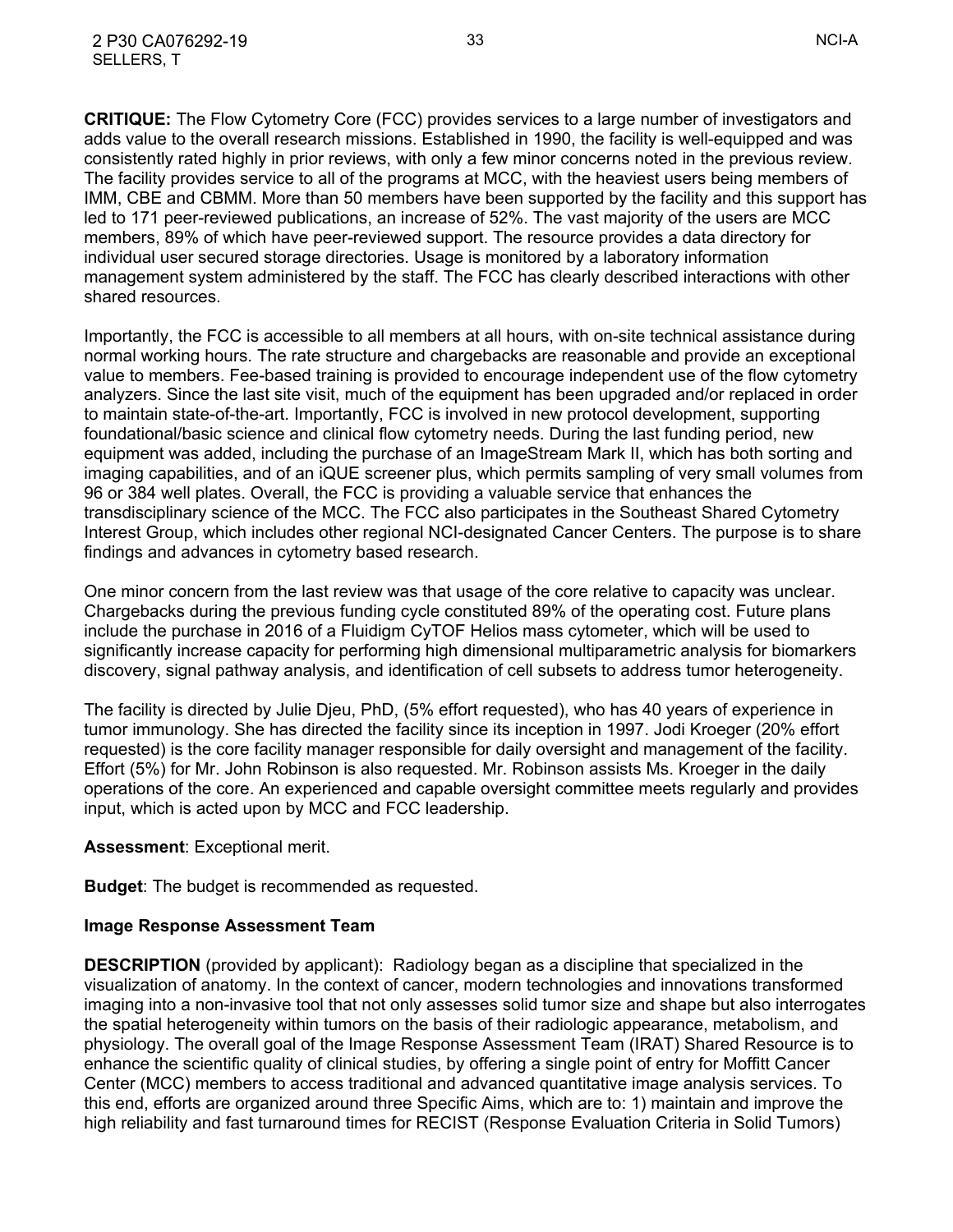and other standard tumor assessment metrics; 2) improve therapeutic trials at MCC by translating research advances in radiomics and multi-parameter MRI (mpMRI) analyses into turnkey imaging biomarker services; and 3) provide members with access to non-traditional imaging endpoints for therapeutic trials. IRAT consists of five full-time staff and provides quantitative image-based tumor metrics to support investigator-initiated, cooperative group, and industry-sponsored clinical trials at MCC, and is part of the national consortium of Cancer Center IRATs. IRAT has essential roles in the MCC mission "to contribute to the prevention and cure of cancer," by providing the support and services necessary to integrate both traditional and innovative imaging endpoints into clinical trials and by providing quality assurance and control throughout the process to yield scientifically valid results. With rapid advances in treatment paradigms such as immunotherapies, IRAT provides improved imaging endpoints to meet the needs of these cutting-edge studies of MCC members. IRAT has witnessed sustained increases in the volume of quantitative image response assessment services provided. A total of 298 new trials requiring imaging response assessment were activated in FY11-15, rising from 39 in FY11 to 65 in FY15. Developing an infrastructure for IRAT has permitted the pursuit of other funded trial opportunities that use advanced and/or investigational imaging techniques, analyses, and novel biomarkers. For example, IRAT is supporting multiple grant applications and funded projects by members investigating radiomic and mpMRI imaging biomarkers in retrospective and prospective clinical and pre-clinical studies. During the past project period, IRAT served 34 members from 4 MCC Programs. Overall usage by members was 94%, with 63% of total usage supporting members with peer-reviewed funding. IRAT-supported studies resulted in a total of 62 peer-reviewed scientific publications during this period.

**CRITIQUE:** The Image Response Assessment Team (IRAT) shared resource provides quantitative image-based tumor metrics for the support of MCC investigator-initiated clinical trials as well as for cooperative group and industry based trials. This shared resource has provided support of trials that increased from 39 in FY 2011 to 65 in FY 2015, and has been used to advance investigational imaging techniques, analyses, and novel biomarkers. During the past project period this core provided support for 34 members from four of the MCC programs, with 63% of total usage supporting members with peer reviewed funding. In addition, IRAT-supported studies resulted in a total of 62 peer-reviewed scientific publications during this period.

Overall, this core is making very strong progress. It appears to have increased in overall size, number of investigators using the core, as well as the quality of the highlighted projects. The publications from the use of the core have been published in strong journals that are appropriate for the clinical based work that has been accomplished. It also appears that the core is continuing to drive imaging as part of the current and future direction of the clinical mission of the Cancer Center. The examples of the published data are outstanding and represent very strong examples of translational research. It also appears that the highlighted work is coming from multiple areas of the Cancer Center as well as from four of the five CCSG programs that clearly shows the interdisciplinary strength of this core.

New therapeutic trials are operationally reviewed by IRAT for imaging requirements. Investigatorinitiated trials (IITs) and trials with advanced imaging endpoints are assigned an appropriate lead radiologist co-investigator from the Diagnostic, Interventional, or Nuclear Medicine Division. The lead radiologist and IRAT coordinator meet with the study investigator to discuss the protocol, review the source documentation requirements, and establish the workflow. Custom Tumor Measurement Worksheets (TMW) are then created and distributed to study coordinators by IRAT. To maintain the integrity of data flow, once the study is opened, IRAT tracks the workflow by study and by patient.

Radiomic and mpMRI imaging biomarkers are being developed by members under the Quantitative Imaging Network (QIN) funded by the NCI (U01 CA143062). To increase access to these advanced imaging biomarkers beyond the original QIN-funded studies, IRAT now offers these capabilities on a chargeback basis. IRAT has developed a workflow whereby radiologist-identified lesions are semiautomatically segmented and rendered in 3D, followed by calculation of a large number of pre-defined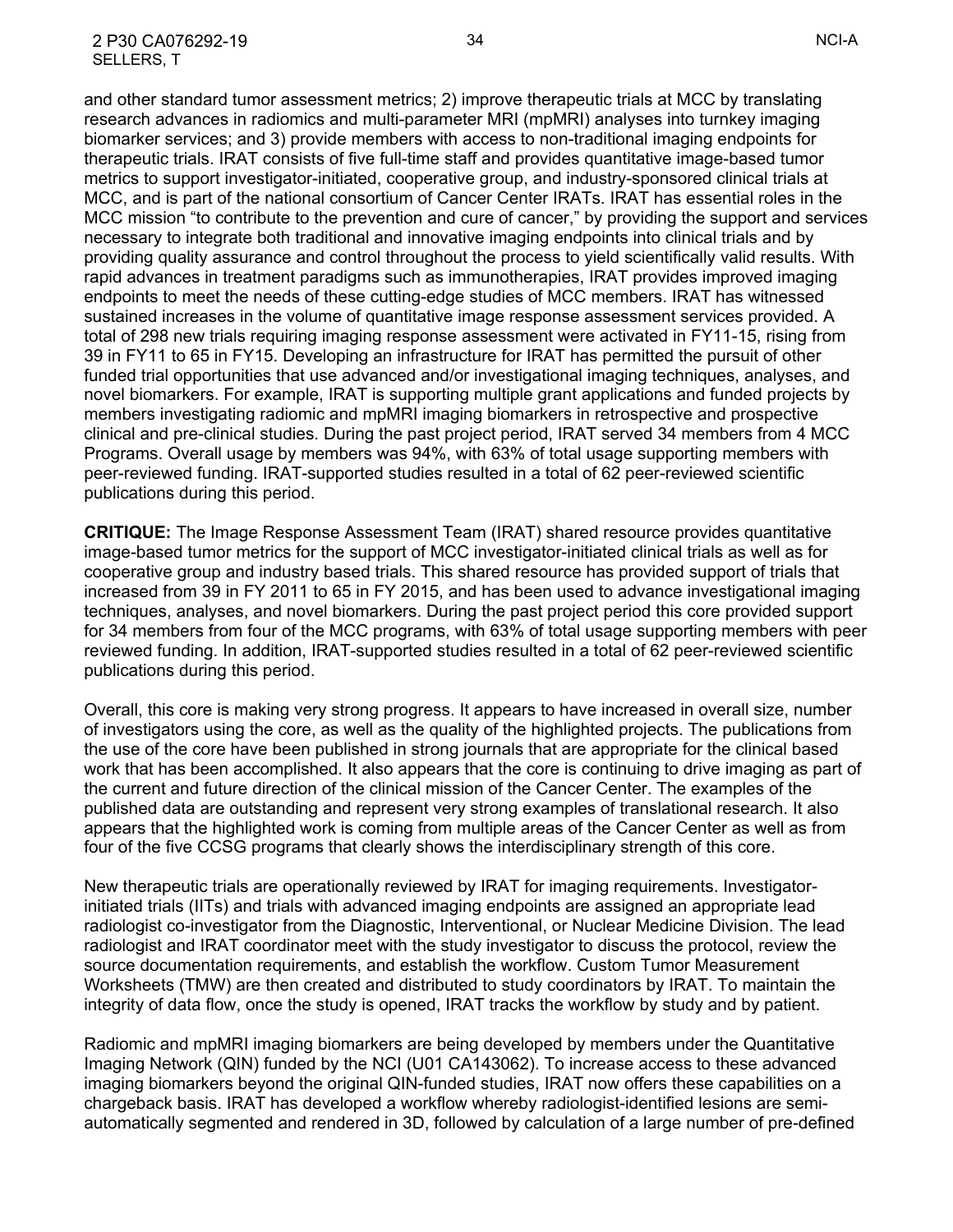IRAT offers Imaging Manual preparation, scanner validation methodology, and phantom manufacturing as required, for testing non-traditional imaging biomarkers of drug distribution, drug activity, target distribution, and/or tumor response, in clinical studies. IRAT offers custom software tools for quantitative analysis of CT, PET/PET-CT, and MRI (e.g., iron oxide nanoparticle enhanced, diffusionweighted, dynamic contrast enhanced) images, in compliance with the FDA "Guidance on Computerized Systems Used in Clinical Trials." Here, the primary focus of IRAT is to support and enhance American College of Radiology Imaging Network (ACRIN) and cooperative group trials. The core also established a collaborative agreement with Imaging Endpoints, LLC, to provide centralized quantitative image analysis services that support multisite pharma sponsored trials. Here IRAT's goal is to leverage this relationship to increase opportunities at MCC for investigator-initiated clinical studies with non-standard or advanced imaging endpoints.

There were a few minor concerns from the last site visit including the absence of a radiation oncologist on the IRAT committee as well as work to assess radiotherapy response. In this regard, Jacob Scott, MD, PhD, was added to the committee. However, he is a Clinical Instructor in the Department of Radiation Oncology and was only added in the summer of 2015. In addition, the IRAT program does not appear to have made much progress in incorporating either Radiation Oncology or Radiation Oncology Departmental clinical trials into the program. Since most of the patients are newly diagnosed, this seems like a lost opportunity to monitor patient responses during therapy.

Dr. Raghunand was recruited to MCC in 2014 to be the new Director of Radiology Research and is an Associate Member in the Cancer Imaging & Metabolism Department and a member of the CBMM Program. He is also involved in the Clinical Research Action Committee, which monitors MCC's clinical research activities. Dr. Raghunand has 41 peer-reviewed manuscripts in the validation of contrast agents and imaging methods and has been co-investigator on 11 investigator-initiated and pharmasponsored clinical trials. He has served on a P50 *In vivo* Cellular and Molecular Imaging Center, SPORE, K-awards, R15 grant proposals, and NIH study sections. Dr. Outwater was recruited in November 2009 and is a Senior Member of the Department of Diagnostic Imaging & Interventional Radiology. He has over 100 manuscripts on imaging research and diagnostic imaging with his primary interest in gynecological and abdominal MRI. Overall, the leadership of this shared resource is outstanding with two very well established and experienced leaders with expertise in imaging as well as excellent publication records. In addition, the support staff is very knowledgeable.

In summary, the IRAT shared resource was well reviewed in the last site visit and it has clearly met the goals set forth five years ago and seems well placed to make additional advancements in the next fiveyear CCSG cycle.

#### **Assessment**: Outstanding merit.

**Budget**: The budget is recommended as requested.

#### <span id="page-34-0"></span>**Molecular Genomics Core**

**DESCRIPTION** (provided by applicant): The overall goal of the Molecular Genomics Core (MGC) is to facilitate research at the Moffitt Cancer Center (MCC) by providing high-quality genomics services that are state-of-the-art, timely, and competitively priced. The MGC has three specific aims centered on education, consultations, and services. MGC's sustainability model is based on promoting education in technological aspects of genomics, which builds interest in their use to answer specific scientific questions. The MGC then offers members free consultations to refine experimental design and to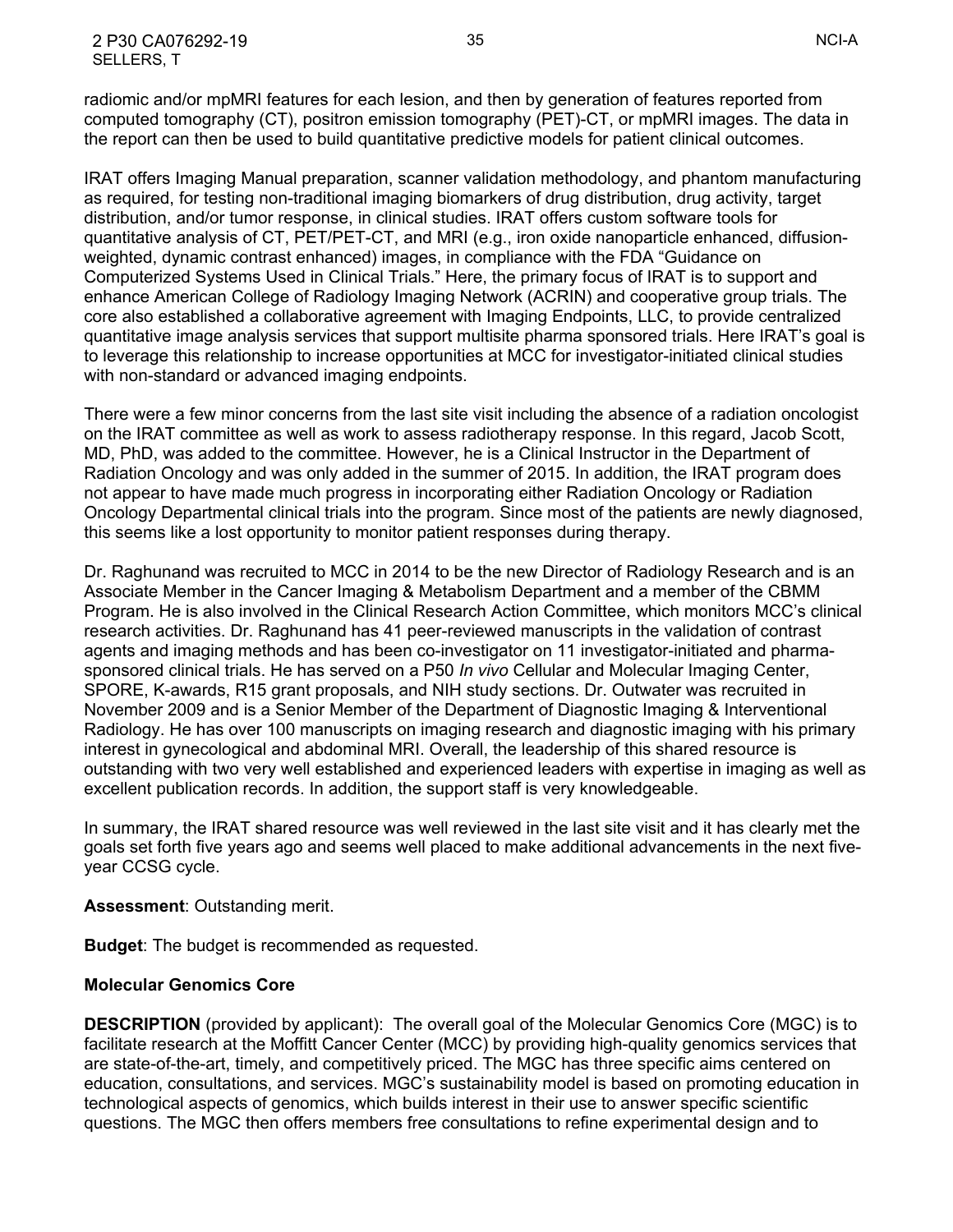support grant applications. These components lead to funded grant applications further driving demand. The MGC has three aims, to provide: 1) specific experimental design consultations to members; 2) high-quality molecular genomics services to members; and 3) high-quality genomics education to members.

The MGC comprises six full-time staff and provides the following services: whole exome and targeted DNA sequencing, mRNA and small RNA-Seq, ChIP-Seq, quantitative PCR, Sanger sequencing, cell line authentication, NanoString nCounter analysis, and microarray services including expression, single nucleotide polymorphisms (SNPs), copy number variants (CNV), and methylation arrays using a variety of platforms.

The MGC has a major impact on the MCC by developing and providing cutting-edge services to members with a focus on facilitating precision medicine to benefit patients. The MGC works closely with the TC and the CIC to provide seamless integration of sample acquisition, data generation, and analysis. The impact of the MGC is exemplified by the number of MGC-supported top-tier publications that include clinical and molecular data, such as Dr. Koomen's novel approach of massively parallel sequencing of the immunoglobulin variable regions in multiple myeloma patients (Remily-Wood, 2014) and Dr. Eric Padron's characterization of a chronic myelomonocytic leukemia cohort at the molecular level (Padron, 2014).

In response to the prior review, the MGC underwent a significant realignment of its aims to improve services for members and to incorporate new technologies such as targeted and exome sequencing, RNA- and ChIP-Seq, NanoString and cell line authentication. As a result, MGC revenues increased by 293% over the past funding cycle, and the MGC is heavily used by members from all five programs. During the most recent fiscal year, the MGC served 64 MCC members, with 88% of total utilization by peer-review-funded members.

**CRITIQUE:** The Molecular Genomics Core (MGC) is a critically important resource for MCC. There were multiple concerns with MGC at the last review cycle, which weighed heavily on the assessment of the core. There were concerns that the facility was underutilized and that it did not provide a sufficient expertise in technologies, such as Next Gen sequencing. There were additional concerns that the leadership of the core did not appreciate the need for complex bioinformatics analysis that is necessary to interpret these data in a meaningful way. Furthermore, the core did not have the capability of targeted hybrid capture, whole genome sequencing and RNASeq. Finally, concerns were raised that the CCSG request for support far exceeded what could be justified, considering the challenges that were identified.

MCC leadership has moved aggressively to respond to these concerns. Dr. Alvaro Monteiro was appointed as the new Core Director. He is a member of the Cancer Epidemiology Research Program and a senior member of the Cancer Epidemiology Department. He has extensive experience in the handling of complex data bases, large scale sequencing, and bioinformatics analysis and he is funded by several U-series awards from NCI.

As a result of the changes instituted, this resource now provides extensive expertise and technologies that facilitate a wide variety of genomic analyses. Capabilities include Massively parallel sequencing, Exome and Targeted DNA Sequencing, RNASeq, TCR (T-cell receptor) v-Beta Sequencing, ChIP-Seq, Mitochondrial DNA Sequencing, NanoString Analysis, Microarray Analysis, Cell Line authentication, Sanger sequencing and q-RT-PCR. The core provides staff training for cutting-edge approaches to genome science and the staff attendance to technology conference is sponsored by the core. There is also a journal club in which staff members participate to keep up with emerging technologies, single cell analysis, etc. There is a clear description of how this core integrates both vertically (with other shared resources) and horizontally (with other regional core facilities). As an example, genomic analysis of tissues involves timely extraction of tissues from the Tissue Core, processing in MGC, and handing off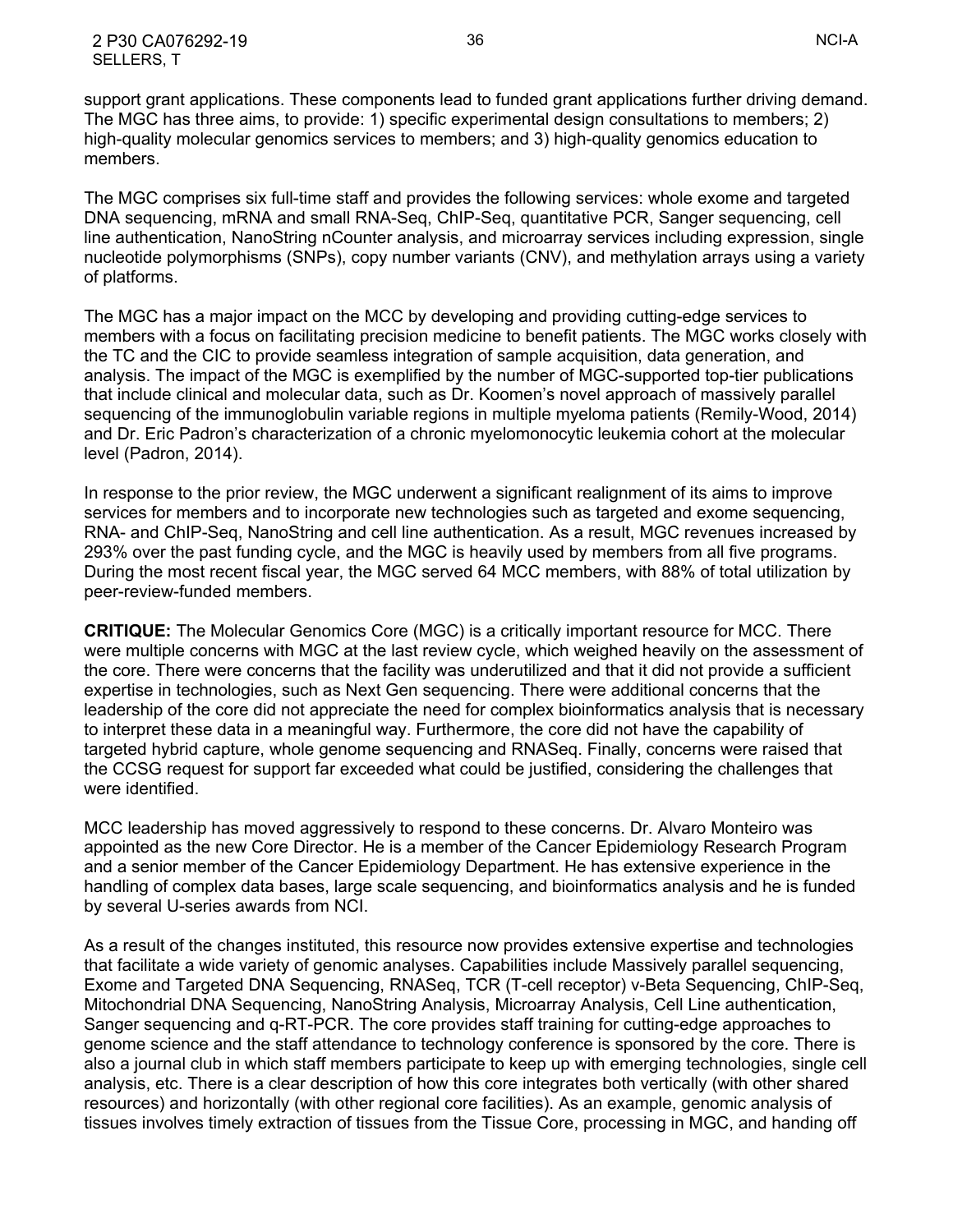The scientific highlights of work supported by the core is impressive and examples are cited from all five programs. These studies include developing targeted RNASeq to determine the type, isoform, sequence and gene expression levels in multiple myeloma patients, leading to the development of a quantitative proteomics assay that will be used for patient monitoring. Additional studies include identifying clinical relevant markers of EMT in early stage non-small cell lung cancer. These studies involved developing gene expression signatures from the Moffitt Total Cancer Care microarray data, and the core has then worked to replicate these signatures using custom Nanostring nCounter code sets. Importantly these studies have been done on both FFPE and frozen tissues for both retrospective and prospective studies. Studies have been completed, leading to the identification of key circulating miRNAs to stratify patients with intraductal papillary mucinous neoplasms who are at risk for developing pancreatic ductal carcinoma. Genomic analyses are also being used to predict transplant recipients who are at risk for developing GVHD. All of the studies listed in the application are supported by NCI or ACS peer-reviewed funding and they have all been published. Collectively, the core has supported over 90 peer-reviewed publications during the last funding period.

There is a well described management structure for the core. This is a rapidly moving technology and financially it makes sense for the core to outsource certain projects, which can be done more economically or efficiently elsewhere, and personnel work with members to make this determination. This can allow for the core staff to focus on developing/adapting more cutting-edge technological services. The core is tightly integrated with the Cancer Informatics Core, and the two shared resources work together on projects to optimize experimental design, discuss budgets and timelines. Data processing is handled by the Cancer Informatics Core via a shared network storage system and members are integrated into the communications. The core is indispensable to MCC and it is used by members of all five programs, the vast majority of usage is by members with peer reviewed funding. The core is largely supported by chargebacks (89%) and the request for CCSG support is 4% of the operating budget. As a result of the changes to the core, its revenues have substantially increased by 293% over the last funding period. Clear future plans for the upcoming funding period are discussed and include developing capabilities for single cell analysis, genome editing services, and improving the technology to measure circulating cell free DNA.

#### **Assessment**: Exceptional merit.

**Budget**: CCSG budget support is requested for the director (5%), a core facilities manager (20%) and 4 additional staff with varied responsibilities important for the successful operations of the core (at 10% for each individual). The budget is recommended as requested.

# <span id="page-36-0"></span>**Proteomics Core**

**DESCRIPTION** (provided by applicant): The Proteomics Core (PC) provides state-of-the-art protein chemistry services for Moffitt Cancer Center (MCC) members and cutting-edge analytical techniques to qualitatively and quantitatively assess protein expression, interactions, activity, mutations and posttranslational modifications (PTMs). The core was established in 2003 and was scored "Outstanding" in the 2011 review. Experiments can be conducted with cell line and animal models as well as with patient specimens, including diverse tissue types and biofluids. The scope of these studies ranges from detailed molecular characterization of a single protein to proteome-wide profiling. The overall aims of the Proteomics Core are to: 1) consult and collaborate with members in the design and execution of proteomics experiments; 2) provide instrumentation and highly trained staff to support members; and 3) train members and their staff. The PC is comprised of four full-time staff and provides liquid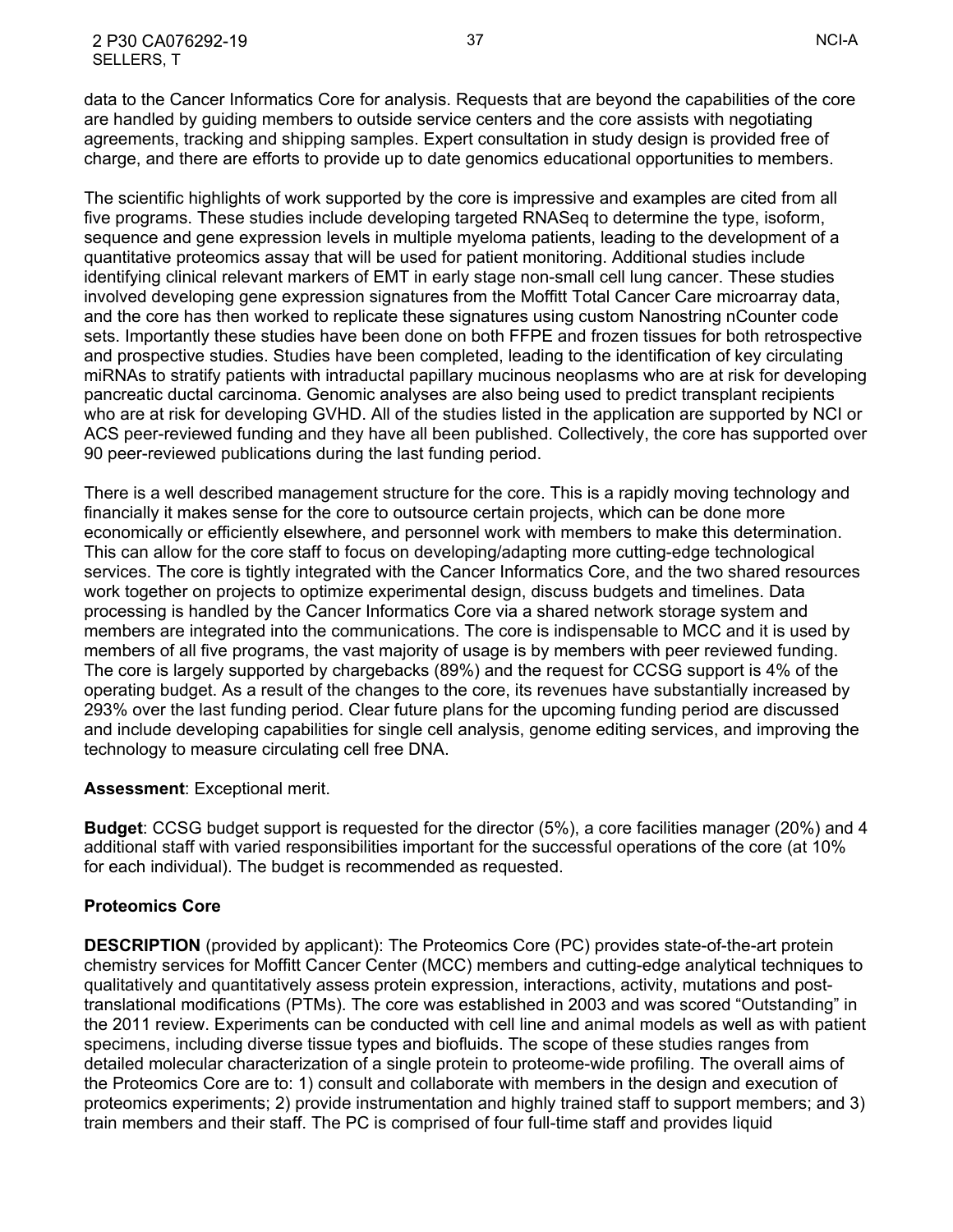chromatography-tandem mass spectrometry (LC-MS/MS) peptide sequencing for discovery proteomics, and liquid chromatography-multiple reaction monitoring mass spectrometry (LC-MRM) for targeted quantification. Studies performed in the PC include those that examine protein-protein interactions (using immunoprecipitation or tandem affinity purification), drug targets (chemical proteomics), signaling (phosphoproteomics), proteome-wide acetylation or ubiquitination, sequential enrichment of PTMs, and the effects of different perturbations on selected proteins or the proteome (e.g., drug treatment, siRNA knockdown, CRISPR knockout). Further, the PC provides sample multiplexing using metabolic labeling (SILAC) or chemical labeling (iTRAQ/TMT) techniques for comparative proteomics. Finally, the PC uses an integrated pipeline of discovery proteomics to explore cancer biology and target quantification for highly precise biomarker measurements that can be translated from model systems into patient specimens. PC interactions with the Molecular Genomics Core (MGC) are necessary for combined proteogenomic analysis; and with the University of Florida South East Center for Integrated Metabolomics, to support proteometabolomics. Downstream interactions with the Biostatistics Core (BC) and the Cancer Informatics Core (CIC) contribute to understanding and evaluating the results of complex proteomics experiments. During the project period, the PC supported users across four and contributed to 47 publications, an increase from 15 publications in the 2006-2010 funding period. In the most recent fiscal year, the PC supported 26 members, with 90% of total usage by peer-review-funded members. Using financial support provided by the CCSG and Institutional funds, the PC continues to provide state-of-the-art equipment, technologies, and services to meet the current and future needs of MCC members.

**CRITIQUE:** The Proteomics Core (PC) has the mission of providing state-of-the-art technologies to quantify tumor associated changes in protein expression, identification of proteins complexes, and posttranslational modifications of proteins. The technologies utilized by this core are rapidly evolving and the core is critically important for defining the complete "omics" landscape of tumors. The mission of the core is encompassed by three specific aims, which include providing expertise to members in the design and use of proteomic approaches, providing proteomic services to members, and training and educating MCC members in proteomics. Proteomic services include molecular characterization of proteins and protein complexes, proteome wide analysis of expression, activity and post-translational modifications and targeted quantification in cancer biology, therapeutic response and biomarker development. Major services include sample preparations of proteins and peptides, and Mass Spectrometry analysis for protein identification, including MALDI-MS, LC-MALDI, LC-MA/MS, PTM analysis and quantification and LC-MRM for targeted peptide detection. Proteome wide services using SILAC or iTRAQ/TMT approaches are also provided. The core provides peptide synthesis, which includes synthesis of affinity purification baits, peptide based therapeutics or antigens for antibody development. Finally, the core collaborates with the South East Center for Integrative Metabolomics (SECIM) at the University of Florida for discovery metabolomics services. The core currently has 6 mass spectrometers, 3 of which are new since the last review, for discovery and targeted proteomics and 12-channel peptide synthesizers.

The activities of the proteomics core are integrated with multiple cores to facilitate informatics analysis of complex data, proteomic analysis of tissue samples and integrating information with molecular genomics, flow cytometry and metabolomics. The core provides centralized access to equipment that would not otherwise be available to members with cancer related projects. The core has supported 47 publications in the last 5 years, which is an impressive 300% increase since the last review cycle. The core is located in 2000 sq. ft. of space in the Moffitt Research Building. Site licensed software, including Proteome Discoverer, Sequest and Mascot databases search engines are available for members' use. Additional software packages are being developed and made available to the MCC members. The core is managed by a Shared Resource Advisory Committee, which has contributed to focus and development of new core capabilities during the previous funding period. The core provides services for 4 of the 5 programs and 92% of operating costs are supported by the MCC and charge-backs for services. A clear plan for prioritizing member access is included.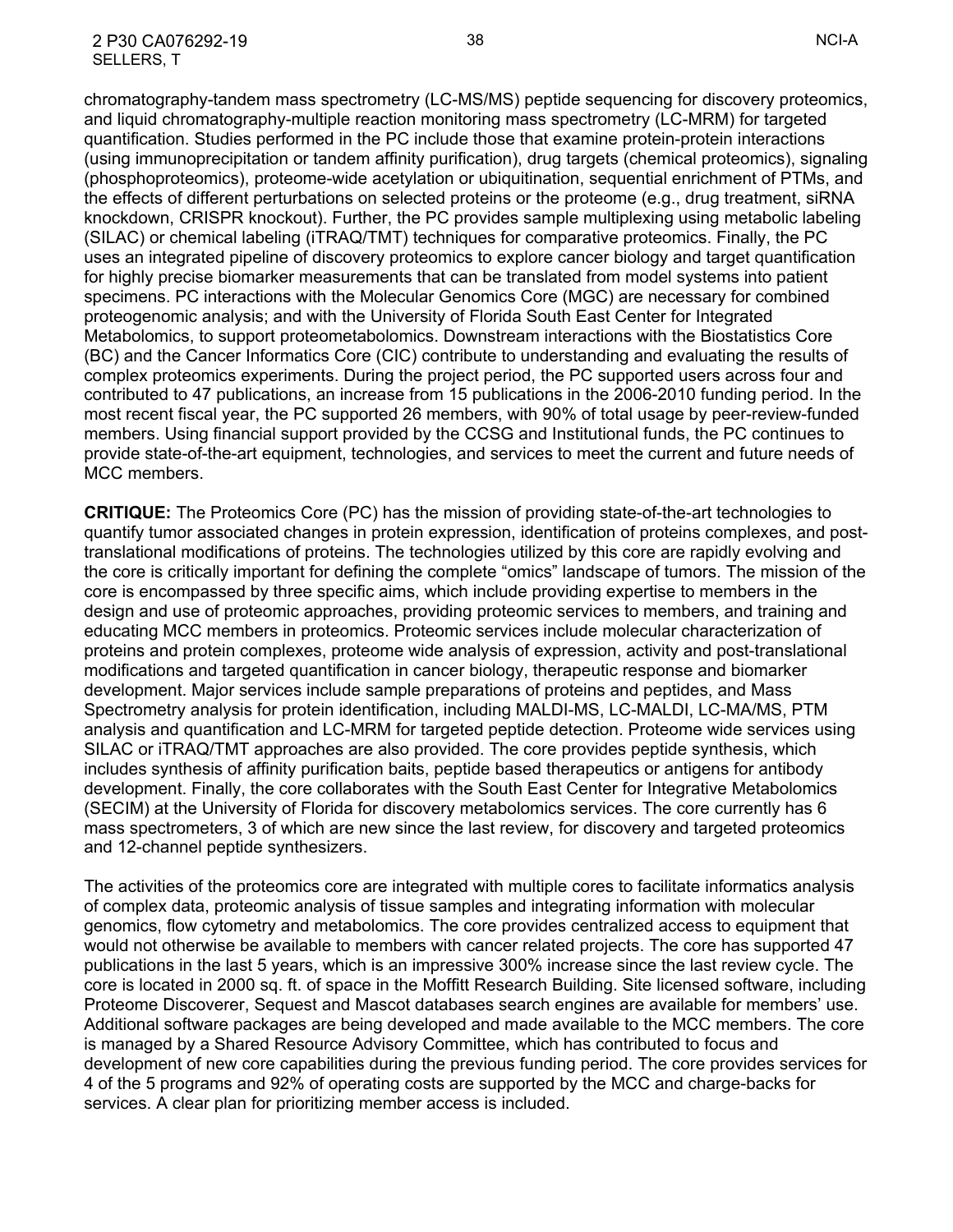2 P30 CA076292-19 39 NCI-A SELLERS, T

There is an ambitious agenda described for future development in the next funding cycle. This includes further collaborating with UF-SECIM for developing activity based proteomics developing capabilities in metabolomics, lipidomics and proteometabolomics. Three funded projects are currently being supported. Additional plans are in place for instituting flow cytometry-mass spectrometry for immunoproteomics for characterizing critical immune cell surface ligand and receptor triggered signaling pathways. The development of CLIA approved biomarkers and imaging will be done in collaboration with the CLIA development laboratory. There are plans for developing the capability of sequential enrichment of post-translational modified/glycosylated proteins and collaborating with the Molecular Genomics Core to integrate genomics data with proteomics data - this will require extensive interactions with the Biostatistics Core and the Cancer Informatics Core.

While these are laudable goals, they are extremely ambitious in scope. At the site visit clarifications were requested on how these plans were developed. On the one hand a general mechanism was discussed, however in other cases (plans to develop lipidomics, metabolomics and proteometabolomics) it was less clear. There is also significant interaction with the Molecular Genomics Core so as to provide "proteogenomics" analyses, and interaction with the Biostatistics and Cancer Informatics Cores for the purposes of data analyses. Less clear is what mechanism is used by the Proteomics Core, the Molecular Genomics Core, and the Cancer Informatics Core.

The core is led by Dr. John Koomen, who is a member of the Chemical Biology and Molecular Medicine Program. He has been working on biological mass spectrometry for the last 19 years with an interest in the mechanisms of human disease. He is a tenured Associate Member of the Molecular Oncology Department and he is NCI funded. Staffing includes a core facility manager, two research specialists and a staff scientist who is being recruited to fill a recent vacancy. The core is managed centrally by the Department of Laboratory Research Operations.

#### **Assessment**: Outstanding merit.

**Budget**: Support is requested for the core director (5%), the core facility manager (20%), and three supporting staff each at 10%. The budget is recommended as requested.

#### <span id="page-38-0"></span>**Small Animal Imaging Lab Core**

**DESCRIPTION** (provided by applicant): The goal of the Small Animal Imaging Lab (SAIL) Core Facility is to provide state-of-the art imaging resources to Moffitt Cancer Center (MCC) members for their basic and translational preclinical studies of rodent cancer models. The SAIL has expanded its services to offer a wide array of multimodality imaging, including MRI, hyperpolarized MRI, CT, PET, SPECT, beta particle, ultrasound, bioluminescence, and fluorescence imaging. These systems allow members to follow tumor development, progression, metastasis and the response to therapy in animal models using quantitative imaging. SAIL provides detection at high spatial resolution of a number of functional, metabolic and anatomical changes, including hypoxia, pH, temporal sensitivity to cellular density, blood flow, and glucose uptake and metabolism. These parameters can be quantified using SAIL's expertise in image feature extraction and analysis to generate an integrated analysis of tumor biology *in situ*.

Animal tumor models are critical for understanding the biology of cancer and the complex responses of distinct tumor types to therapy. Imaging of these animal subjects is a core technology that can precisely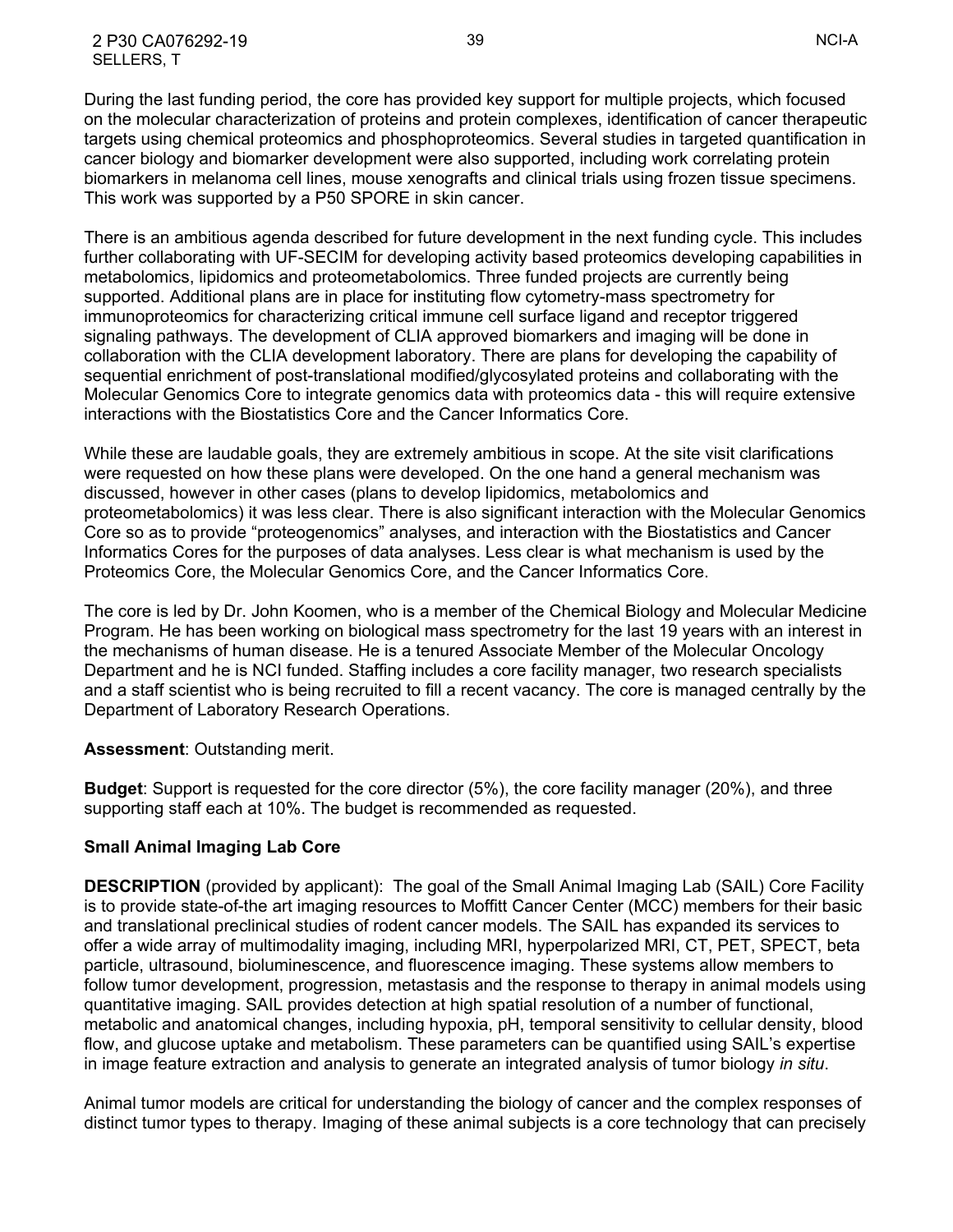define cancer behaviors. Further, as most of these modalities provided by the SAIL are available in the clinic, results with animal tumor models can be readily translated into clinical trials and clinical practice. Multimodality imaging is the key focus of the facility as this provides a broad range of technologies that assist members with their basic and pre-clinical research programs. Over the next funding period, the Specific Aims of the SAIL Core are to:

- Aim 1. Assist members in experimental design, interpretation of results, and manuscript and grant preparation.
- Aim 2. Provide and expand *in vivo* and ex vivo imaging and analytical technologies for research involving small animal cancer models.
- Aim 3. Provide training and educational opportunities regarding small animal imaging technologies and approaches for members.

During the previous award period, SAIL served members from three programs and contributed to 45 publications. In the most recent fiscal year, SAIL served 21 members, with 87% of total usage by peerreview-funded members. The SAIL uses a Laboratory Information Management System (LIMS) to consolidate usage tracking, scheduling, and billing functions. The LIMS also provides a secure repository for project and data management, which is accessible by members and their laboratory staff.

**CRITIQUE:** The goal of the Small Animal Imaging Lab (SAIL) core facility is to provide state-of-the-art imaging resources for MCC members for their basic and translational preclinical studies in rodent cancer models. Imaging resources include MRI, hyperpolarized MRI, CT, PET, SPECT, beta particle, ultrasound and biophotonic imaging. The goals of the SAIL are to assist with experimental design and results interpretation, to provide and expand imaging technologies for cancer models and provide training and educational opportunities for MCC members.

The importance of this resource is evidenced by its usage and in the past year 87% of the usage was from peer-reviewed members. The SAIL uses a laboratory information management system (LIMS) to consolidate usage, tracking, scheduling and billing. It also provides a secure repository for project and data management. Since the previous review, additional PhD investigators have been added as well as new equipment. SAIL offers a full spectrum of anatomic, functional and metabolic imaging.

Very good strategic alliances with other cores are in place with workflow integration provided through the LIMS. The umbrella IACUC protocol is a key strength and advantage to promote pilot studies. Having the imaging core within the animal vivarium is a key advantage. A commercial DNP system (hyperpolarized MRI) has been newly installed. This makes possible the imaging of metabolites in real time. A new Bruker 7T system has been purchased that includes state-of-the-art upgrades to further strengthen their equipment portfolio.

However, it is not entirely clear how image data analysis is handled. Reliance on collaboration rather than a "fee for service" model could be limiting if interest in or time for a collaborative relationship does not exist.

In summary, the MCC SAIL resource was established in 2009. It has already become an extensive and important resource for MCC that is accessible to the membership. The infrastructure, staff and services are very strong. Example experimental results nicely demonstrate the strength of the core as well as the significance of the science being undertaken. A minor weakness is that details regarding the service provided and actual prices charged are not adequately provided. For example, it is not clear how nonimaging scientists evaluate their data, or if they are trained or pay the SAIL staff for analysis services. This can be an important limitation for expanding and maintaining the user base and interest in using the imaging services.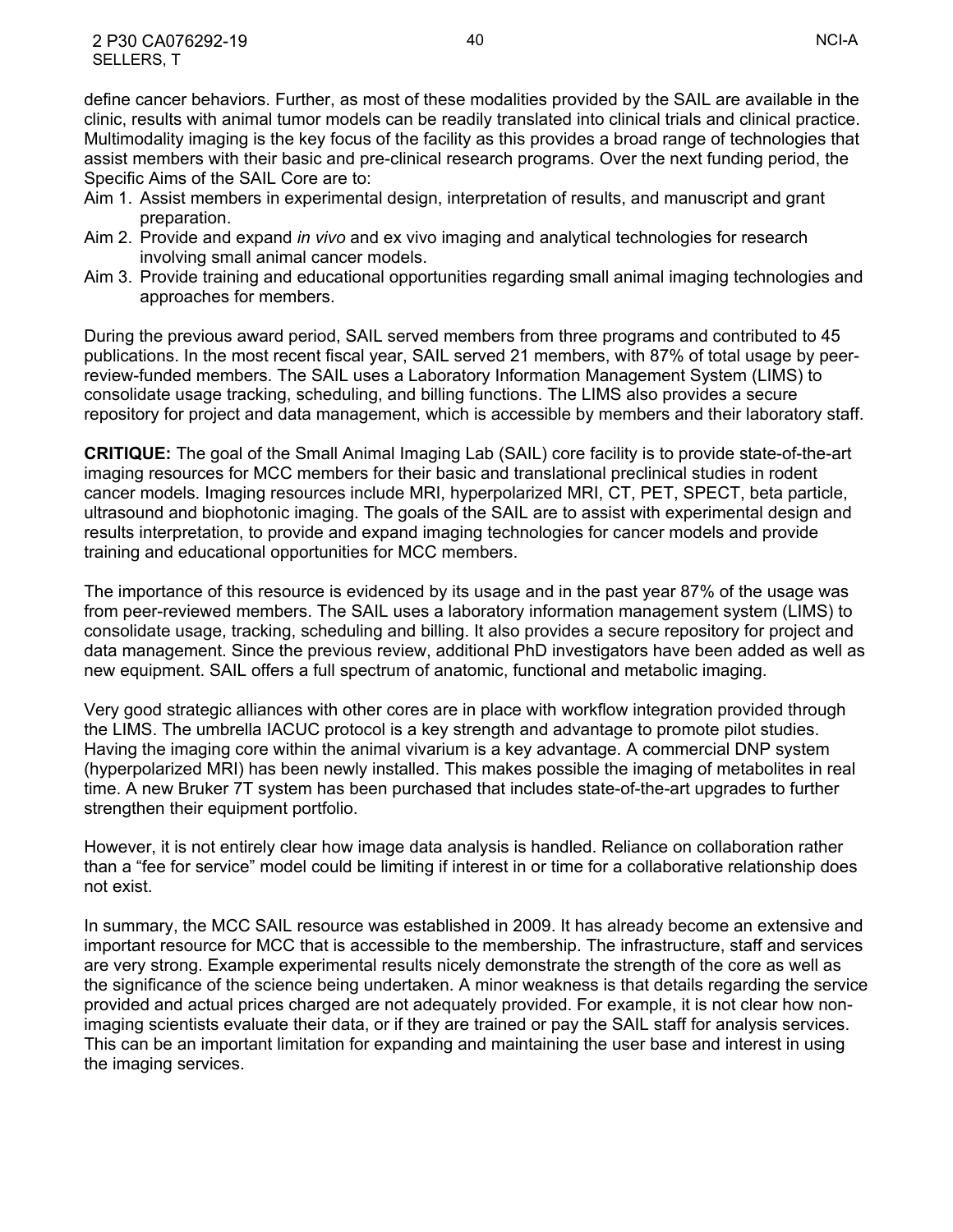Dr. Gillies is well known and highly respected in the area of cancer imaging. He brings a wealth of experience and success to this core. Dr. Gillies has gathered a high caliber staff with complementary experience and roles in support of animal handling and imaging.

**Assessment**: Exceptional to Outstanding merit.

**Budget**: While the CCSG currently provides funds for 11% of the SAIL budget, they are requesting a small increase for CCSG funds to cover 15% of the budget. This includes a small percentage of support for the PI and staff. The budget is recommended as requested.

#### <span id="page-40-0"></span>**Survey Methods Core**

**DESCRIPTION** (provided by applicant): The goal of the Survey Methods Core (SMC) is to assist Moffitt Cancer Center (MCC) members with survey research design, implementation, and execution. The SMC aims to: 1) consult with potential users on selection and implementation of existing survey tools and/or design of new applications and approaches; 2) support members by providing high-quality surveyrelated services utilizing scannable and web-based applications; and 3) educate and train investigators and staff on qualitative research methods and resource tools.

The SMC consists of two full-time and one part-time bilingual (Spanish/English) staff members. The SMC assists with all phases of the survey process, including testing recall, comprehension, and alternative wording for survey instruments; assessing various interviewing techniques and respondent incentives; and comparing data collection modalities. The SMC provides expertise in the selection of published measures and tools and development of new, study-specific measures. In addition, it provides training and assistance in all aspects of cognitive interviewing, including focus groups, individual interviews, think-aloud sessions, and other methods used to study respondent and interviewer reactions to survey questions, response categories, and procedures. Training in data collection and analysis are offered twice a year to MCC as a whole and individually as needed to members and their staff on a project-specific basis. The SMC provides expertise in the production of survey forms and their electronic processing once completed by respondents, including data capture by conducting telephone interviews and using an SMC-designed web-based survey as the method of entry. Users receive verified raw data tables in a form suitable for statistical analysis, often conducted by the Biostatistics Core.

SMC services add value and affect cancer care delivery, quality of life, prevention, detection, and health disparities research through access to cognitive interviewing techniques to ensure that novel survey questions can be completed as intended. Utilization of participant self-reported information in a valid and reliable manner is improved through consultation and pre-testing. Efficiency in data collection is increased through the use of scannable forms and web-based surveys. This is particularly beneficial for large-scale studies or studies that administer surveys at multiple sites, to have the process streamlined and standardized for data collection. The SMC employs the use of a Laboratory Information Management System (LIMS) to consolidate usage tracking, scheduling, and billing functions. The LIMS also provides a secure repository for project and data management, which is accessible by members and their laboratory staff. During the prior award period, the SMC assisted 47 users from all five Programs and supported 65 peer-reviewed publications. In the last fiscal year, the SMC provided service for 19 members, with 86% of total usage by peer-review-funded members.

**CRITIQUE:** The Survey Methods Core (SMC) is a heavily used resource for MCC members that provides services aimed at the conduct of survey research. It provides consultation, survey forms and survey development, study design, sampling and data collection. Collected data forms can be transformed into a format that is easily transferred into data for analysis. In addition, SMC personnel can assist with the setup of focus groups and interviews.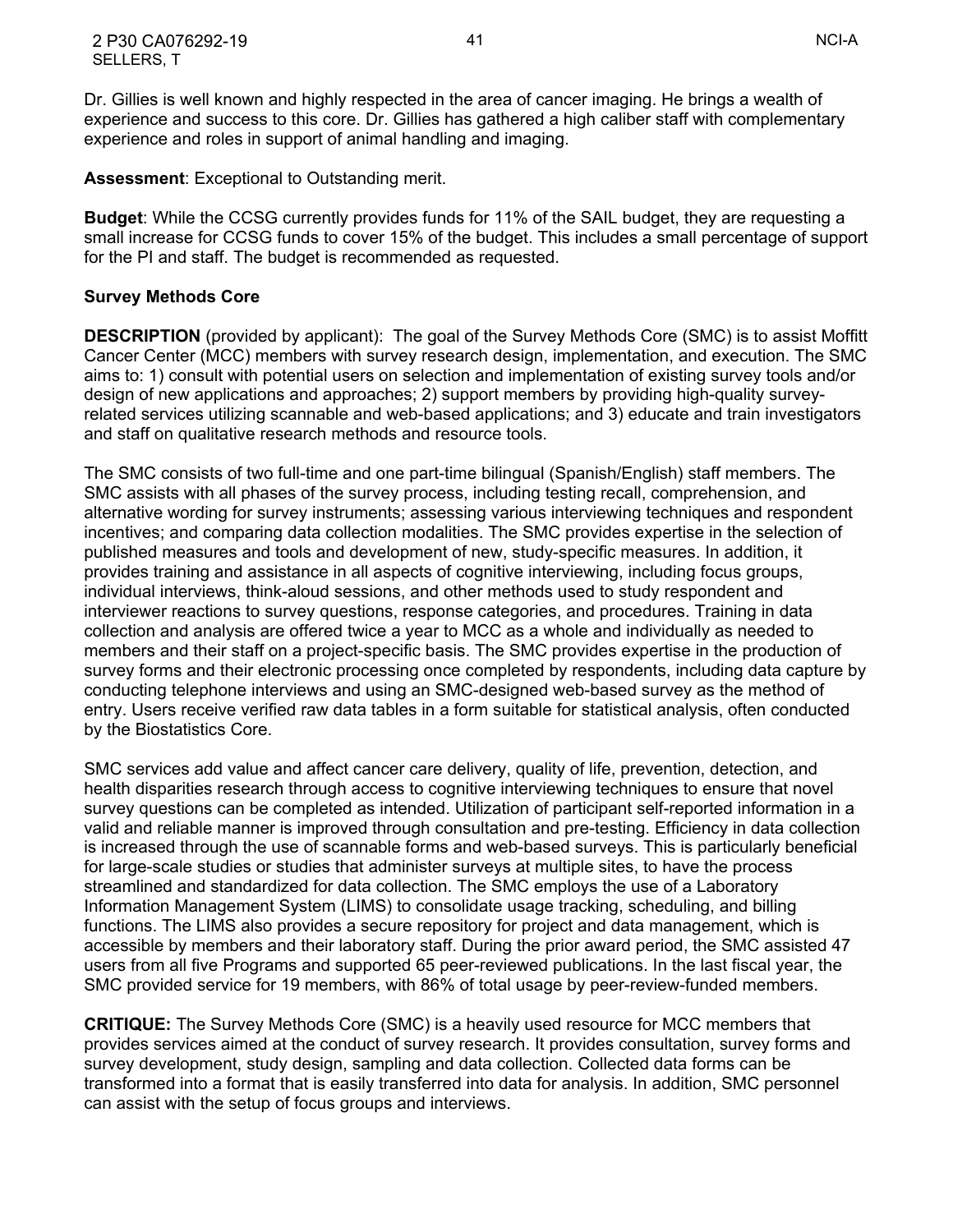2 P30 CA076292-19 42 NCI-A SELLERS, T

This is a very heavily used shared resource for one of its type with 47 users and has been used across all 5 programs of the Cancer Center. For all of this, it has 1 leader at 10% of time and 30% in 2 other personnel, a truly cost-effective shared resource. Over 80% of its fees stem from non-CCSG paybacks. Nonetheless, it has contributed to 65 papers and multiple grants.

The Director, Dr. Quinn Gwendolyn, is a member of the HOB Program and an expert in the use of survey methods in cancer research, including focus group methodologies, qualitative research methods and mixed methods research. Her expertise in qualitative research is a strength. The SMC employs two full-time staff members and one half-time bilingual staff member. The qualifications of staff are outstanding, and the time commitment is appropriate.

#### **Assessment**: Exceptional merit

**Budget**: The budget is recommended as requested.

#### <span id="page-41-0"></span>**Tissue Core**

**DESCRIPTION** (provided by applicant): The Tissue Core (TC) serves as the central biorepository for Moffitt Cancer Center (MCC). Opened in 1992, the overall goal of the TC is to collect, process, store, and release high-quality, well-annotated biospecimens in support of basic, population, clinical, and translational research. TC biobanking activities at MCC have three foremost specific aims:

- 1. Serve as a centralized MCC biobanking resource for the collection, processing, and storage of human biospecimens in support of member science;
- 2. Implement biorepository best practices and quality metrics that ensure members' access to high quality biospecimens;
- 3. Develop and promote policies, guidelines, and procedures that facilitate members' efficient access to human biospecimens in a regulatory-compliant manner.

The TC is housed in a 2,800 square foot facility and staffed by 20 highly trained Biorepository Specialists, Staff Scientists, a Research Pathologist, and a Manager that collectively support investigator-driven studies and the general banking operations. TC services are housed within three distinct sections: Intake & Acquisition, Sample Processing Lab, and Research Histology Services. Collectively, the three sections provided support for 206 protocols during fiscal year 2015 (FY15). The TC provides a wide variety of services such as collection of fresh frozen tissue, general histology, immunohistochemistry, nucleic acid extraction, construction of tissue microarrays (TMA), and release of archived biospecimens. Moreover, in support of investigator-driven studies, the TC incorporates specific needs and applications into project-specific SOPs, which often include contributing to the study design and collection strategies to optimize biospecimen handling. Overall, the TC offers 81 distinct biobanking and biospecimen-related services that meet or exceed NCI best practice recommendations and College of American Pathologists (CAP) Biorepository Accreditation standards to ensure highquality biospecimen collection and processing validated through standardization, documentation, and emphasis on quality management. In addition to contributing to 173 publications during the past five years, the TC's high-quality biobanking infrastructure was instrumental in MCC's successful Lung SPORE, Skin SPORE, BMaP-3, TCGA, and CPTAC submissions. During the prior period, the TC provided significant support to members, demonstrated by a yearly average of nearly 73,000 service units, with FY15 representing a record year of usage with 85,708 service units. In FY15, TC services were utilized by 86 members distributed across all five CCSG programs, with 78% of total usage by peer-review-funded members.

**CRITIQUE:** The Tissue Core (TC) is the central biorepository for MCC, supporting investigator-initiated studies as well as general tissue banking operations. The three specific aims are to: 1) serve as a centralized biobanking resource; 2) implement biorepository best practices and quality metrics; and 3) develop and promote policies, guidelines, and procedures that facilitate access to biospecimens in a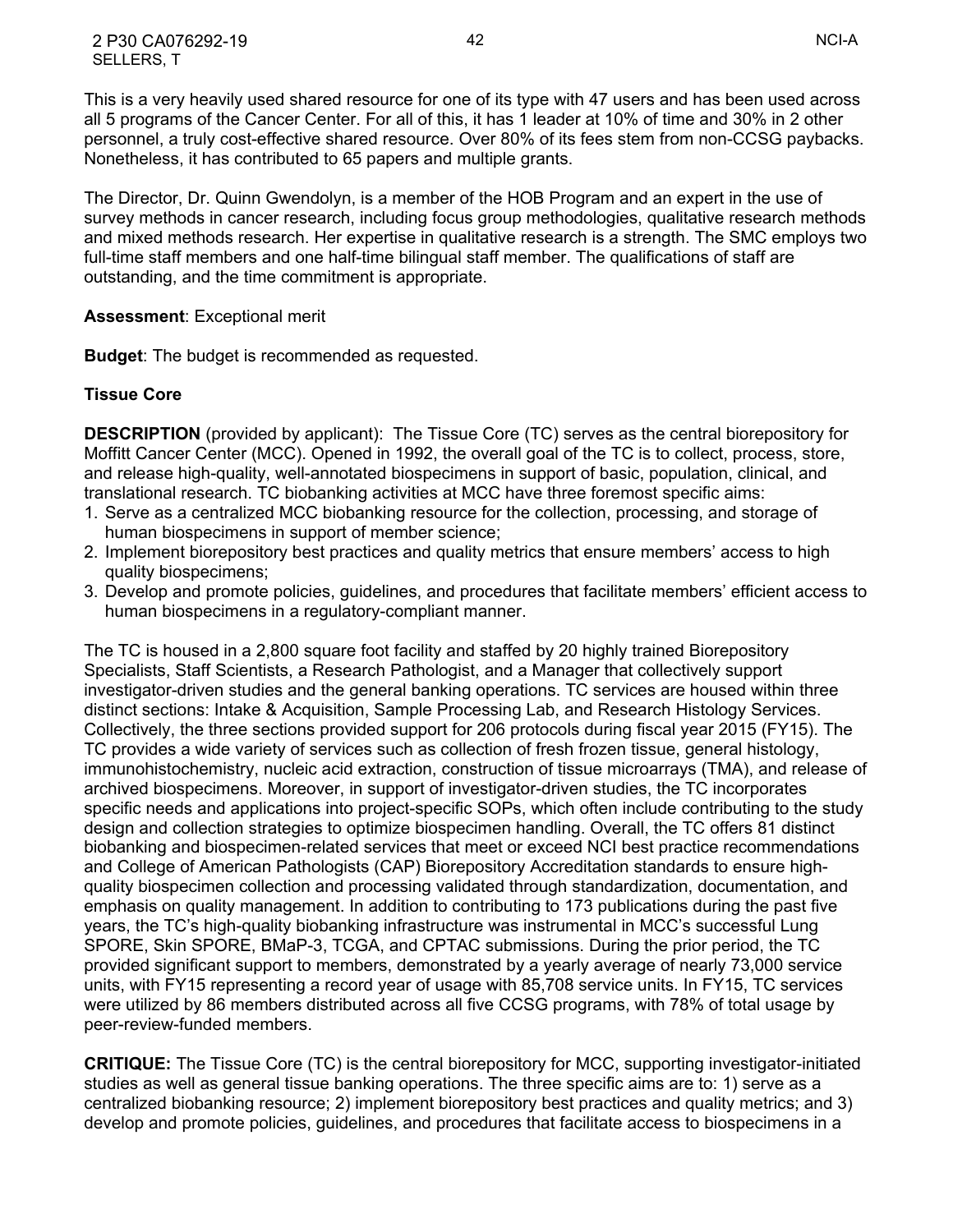regulatory-compliant manner. The major services are: 1) tissue intake & acquisition; 2) tissue sample processing (including nucleic acid extraction); and 3) research histology services (including IHC and tissue microarray construction). The TC is housed in a 2,800 square foot facility and staffed by 20 individuals, including biorepository specialists, staff scientists, one research pathologist, and one manger. The TC provided an average of 73,000 service units per year. TC services were utilized by 86 members across all 5 research program areas, with 78% of total usage by peer-review-funded members.

This core supports the Total Cancer Care protocol, which provides members access to solid tumor tissue, matched biospecimens (blood, normal tissue), and associated clinical data. This is an ambitious endeavor, requiring extensive infrastructure. An absolute strength of the TC is its ability to coordinate tissue sample collection, processing, and retrieval using rigorous standards. The TC is to be lauded for attaining College of American Pathologists Biorepository Accreditation.

The TC has been productive in terms of service units, support of team science grants, and associated publications. Their services are accessible, of high quality, and provided in a cost-efficient manner to members.

In summary, the TC serves as the foundation for MCC initiatives such as the Total Cancer Care protocol, and plays a vital role in team science awards. The status of the TC is elevated by its development of SOPs that result in reliable cost-effective service.

The key personnel are experienced, and the Scientific Director (Anthony Magliocco, MD) is a leader in his field.

**Assessment**: Exceptional merit.

**Budget**: The budget is recommended as requested.

#### <span id="page-42-0"></span>**CLINICAL PROTOCOL & DATA MANAGEMENT (CPDM)/CLINICAL TRIALS OFFICE & DATA AND SAFETY MONITORING**

#### <span id="page-42-1"></span>**Clinical Protocol and Data Management**

**DESCRIPTION** (provided by applicant): Clinical Protocol & Data Management (CPDM) functions at Moffitt Cancer Center (MCC) include 1) trial design, development, and conduct; 2) oversight of safety and compliance; 3) ensuring data quality and education of personnel; and 4) appropriate accrual of women and minorities. A collaborative team of approximately 190 CPDM professionals provides centralized management and support of all types of clinical trials, including investigator-initiated (IITs), industry or other sponsor-initiated, Experimental Therapeutics Clinical Trials Network (ET-CTN), and National Clinical Trials Network (NCTN). CPDM support for members includes: protocol development; budget development and contracting; regulatory and IND/IDE management; protocol activation; patient enrollment; coordination of study-related patient care; research drug administration and care services; correlative science (pharmacokinetics/pharmacodynamics) sample coordination; data collection and reporting; monitoring of IIT studies and data and safety monitoring through the Protocol Monitoring Committee (PMC) and Data Safety & Monitoring (DSM) Committee; audit preparation and coordination; minority outreach and navigation for accrual to clinical trials; clinical trials management system (CTMS, OnCore) administration and reporting; staff workload management; and staff education and training.

During the review period (FY2011-2015), the CPDM team successfully accrued and coordinated a combined total of 11,851 patients to clinical interventional trials (therapeutic, prevention, and supportive care), including accrual at affiliate sites.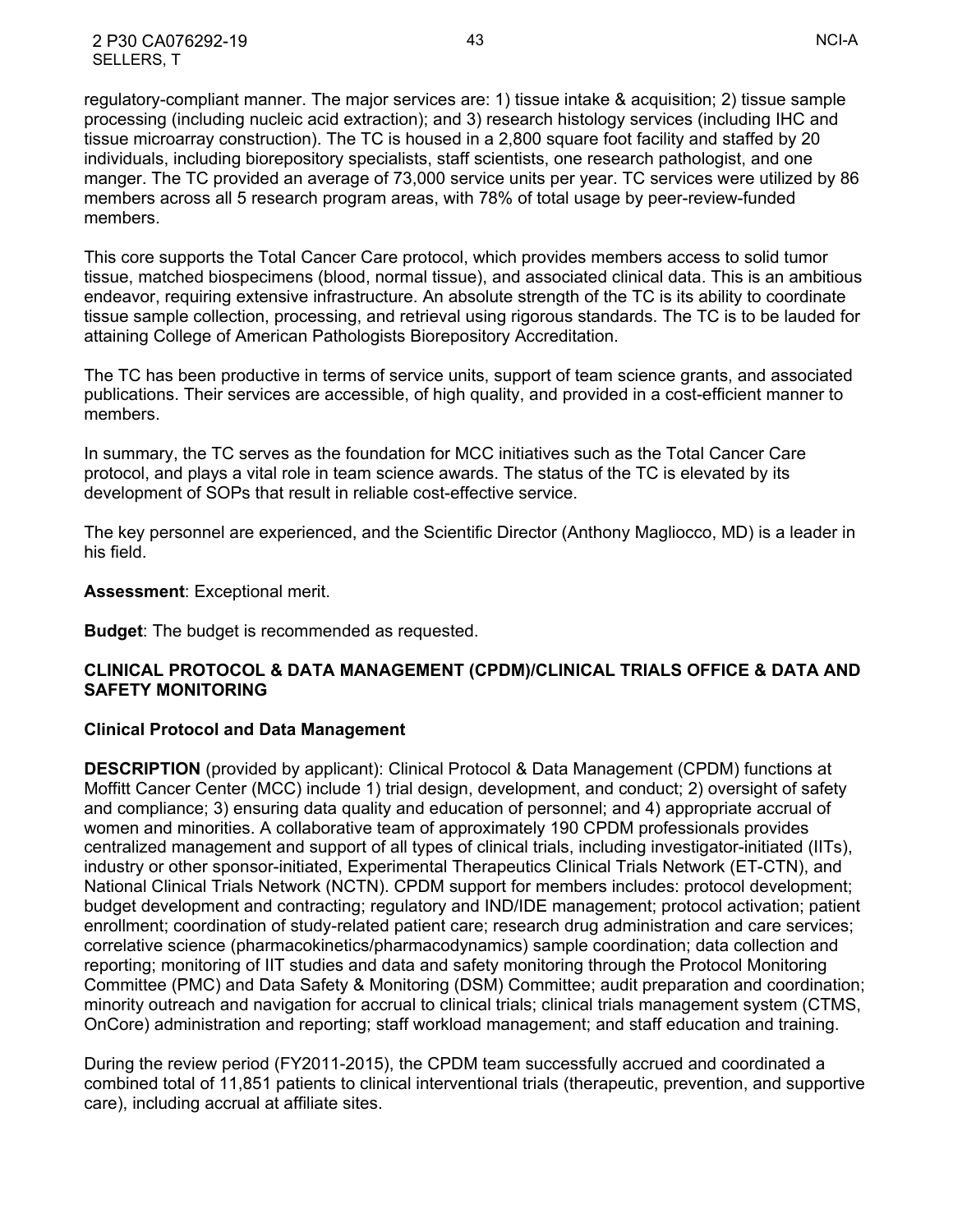2 P30 CA076292-19 44 NCI-A SELLERS, T

CPDM provides centralized safety and compliance oversight to members through timely monitoring of investigator-initiated interventional trials, coordination of the PMC, and corporate compliance audits of MCC clinical research trials, policies, and processes. Results of monitoring and audits are utilized by the PMC for comprehensive review.

MCC has developed and maintains proactive efforts to provide programs and services to women, minorities, and other underserved populations through culturally and linguistically relevant care, education, and internal and community outreach. Faculty members conduct research on minority health disparities, informing these programs and services. In addition, the ACD for Clinical Science and the VP of Diversity and Community Relations co-lead a multi-disciplinary Minority Clinical Research Committee to address issues related to minority accrual at MCC. CPDM resources are closely integrated in these efforts.

**CRITIQUE**: Clinical Protocol & Data Management (CPDM) provides: 1) assistance and oversight of trial design, development, and conduct; 2) oversight of safety and compliance; 3) ensures data quality and education of personnel; and 4) appropriate accrual of women and minorities.

In the prior review the resource was rated as Outstanding. The primary concern was that the prioritization of resource allocation should be better defined. In response, MCC created a CPDM Resource Float Pool and developed a protocol acuity/workload tool to facilitate CTO resource allocation to the various disease-based programs. The "Pool" covers staff vacancies to reduce gaps in staff coverage and keep studies on track.

The CPDM team includes 190 CPDM professionals that provide centralized management and support of clinical trials. Clinical trials include investigator-initiated trials (IITs), industry-sponsored trials, Experimental Therapeutics Clinical Trials Network (ET-CTN), and National Clinical Trials Network (NCTN). The CPDM provides support for the MCC members and trials. There is a wide range of services that includes protocol development, contracting/budget development, IND/IDE management, protocol activation, patient enrollment, coordination of study-related patient care, research drug administration and care services, correlative science (pharmacokinetics/ pharmacodynamics) sample coordination, and data collection and reporting.

The CPDM team also provides data and safety monitoring through the Protocol Monitoring Committee (PMC) and Data Safety & Monitoring (DSM) Committee and audit preparation and coordination. It facilitates minority outreach and navigation for accrual to clinical trials. It also provides clinical trials management system (CTMS, OnCore) administration and reporting, staff workload management, and staff education and training.

During the review period (FY 2011-2015), the CPDM team successfully accrued and coordinated a combined total of 11,851 patients to clinical interventional trials (therapeutic, prevention, and supportive care), including accrual at affiliate sites.

MCC has developed and maintains proactive efforts to provide programs and services to women, minorities, and other underserved populations through culturally and linguistically relevant care, education, and internal and community outreach. Faculty members conduct research on minority health disparities, informing these programs and services. In addition, the ACD for Clinical Science and the VP of Diversity and Community Relations co-lead a multi-disciplinary Minority Clinical Research Committee to address issues related to minority accrual at MCC. CPDM resources are closely integrated in these efforts.

CPDM provides effective management and reporting on Cancer Center clinical trials. It effectively oversees safety and compliance oversight and provides timely monitoring of investigator-initiated interventional trials.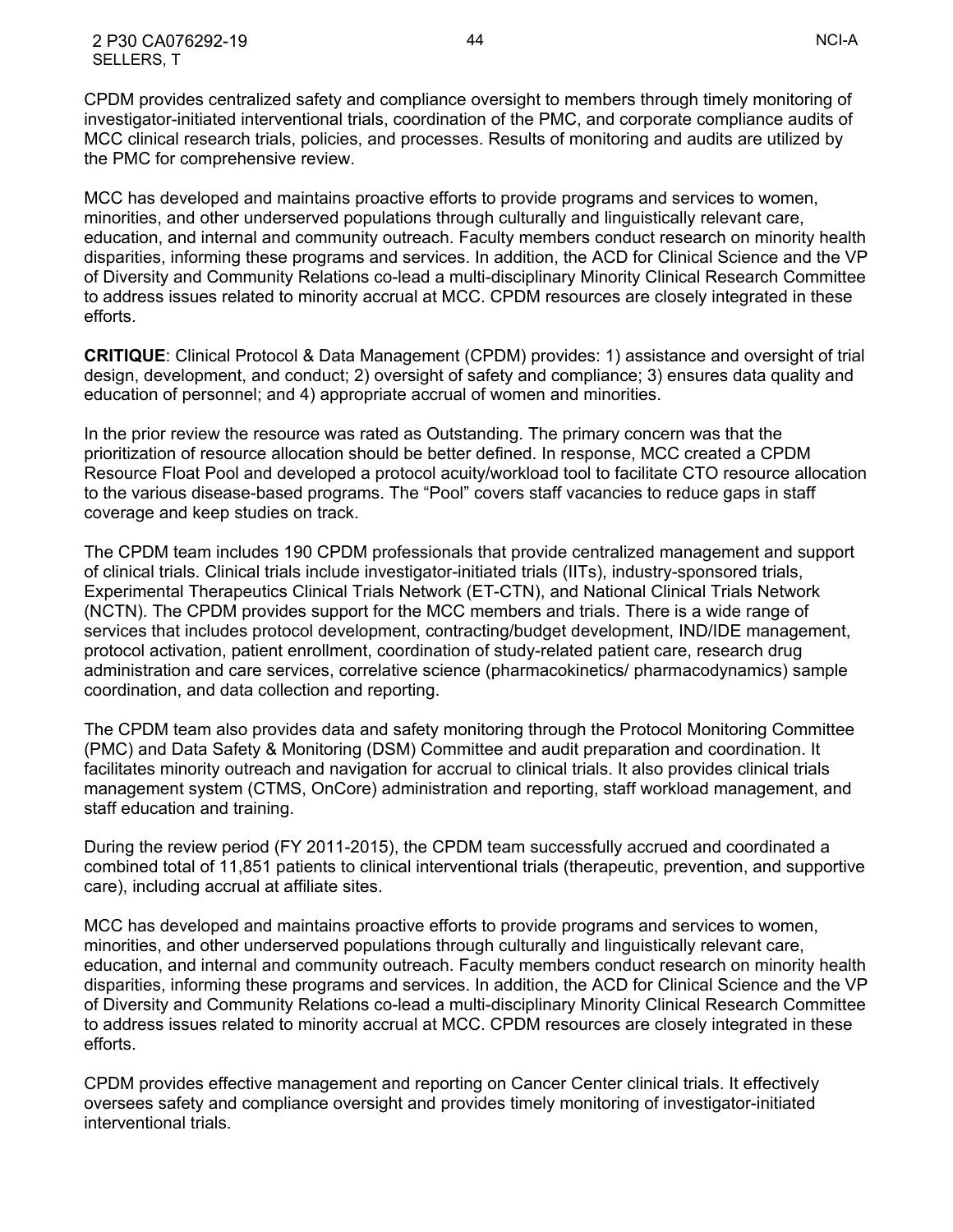The average timeline for SRC submission to IRB approval for IIT interventional studies improved from 193 days in FY 2011 to 85 days in FY 2015.

The CPDM provides effective qualify control. It is effective in providing compliance audits of MCC clinical research trials, reviewing and monitoring policies, and processes. Results of monitoring and audits are utilized by the PMC for comprehensive review. The CPDM provides staff education and training.

The resource supports over 11,851 subjects accrued to clinical trials. Trials range from low to high complexity. Accrual is reasonable based on the number/type of clinical trials supported. Importantly the core also facilitates minority outreach and navigation for accrual to clinical trials.

In summary, this is an effective well-run CPDM that supports a large number of clinical trials. There is timely review of clinical trials and the average timeline for SRC submission to IRB approval for IIT interventional studies improved from 193 days in FY 2011 to 85 days in FY 2015. The CPDM is strong in its training initiatives and efforts to include underrepresented groups in clinical trials. However, there is a reduction in the total accrual of patients on to interventional clinical trials over the past 5 years and drop in external peer-reviewed clinical trials.

**Personnel**: The Interim CPDM Medical Director for CRS is Dr. Dan Sullivan. He is also an important member of the MCC Senior Leadership, where he serves as Associate Director of Clinical Science. He is an exceptionally well-qualified and experienced clinical investigator and certainly has the credentials to serve in this capacity. However, he also oversees the entire PRMS, and so it would appear that he is overcommitted in terms of his responsibilities. Thus, concerns exist as to whether Dr. Sullivan can effectively oversee CPDM and PRMS, which represent large and significant clinical research oversight functions. The overcommitment and multiple roles of Dr. Sullivan had been raised at the time of the previous CCSG review; this issue was not entirely resolved through the written document or at the site visit. Moving forward, the MCC Director and Senior Leadership must have Dr. Sullivan immediately focus his time on only one of these roles. Dr. Richard Lush is the Director of the CPDM Protocol Review and Regulatory Affairs. He has the appropriate research background for this position. However, as with Dr. Sullivan, Dr. Lush also plays an important role in the oversight of PRMS. It would seem more appropriate for Dr. Lush to focus on only one of these clinical research functions CPDM or PRMS, but not both. A CPDM Medical Director position has been developed and is under active recruitment. This future recruitment will reduce Dr. Sullivan's overall commitments, while providing appropriate separation between CPDM and PRMS.

**Assessment**: Outstanding merit.

**Budget**: The budget is recommended as requested.

#### <span id="page-44-0"></span>**Data and Safety Monitoring**

**CRITIQUE**: The MCC Data and Safety Monitoring Plan first received NCI approval in 2002, and it has been continuously updated to ensure the coordinated oversight of clinical research being conducted at MCC. The most recent MCC DSMP was approved by the NCI on May 2, 2016 and was available for review at the site visit.

The Associate Director of Clinical Science, Dr. Dan Sullivan, has overall responsibility for data and safety monitoring at MCC, and the Protocol and Monitoring Committee (PMC) is the MCC's review and oversight committee for these efforts. The PMC is chaired by Dr. Mayer Fishman and the other members of the PMC include Vice-chair Dr. Richard Kim and clinical investigators representing the various oncology disciplines, as well as a clinical pharmacist and a biostatistician. There is no senior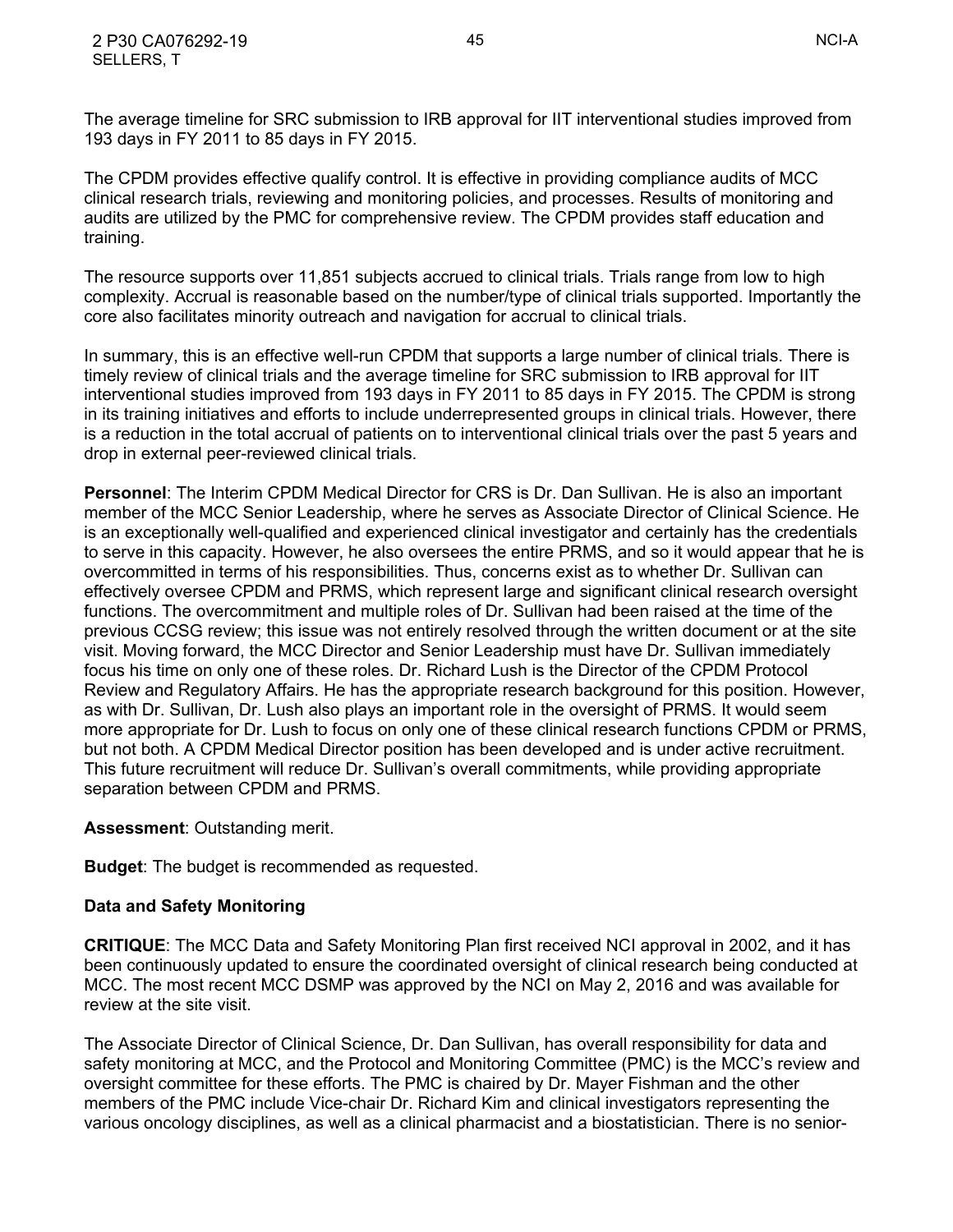2 P30 CA076292-19 46 NCI-A SELLERS, T

level, seasoned clinical investigator on the PMC who would have the appropriate level of clinical research expertise with respect to data and safety monitoring, and the MCC Director and Senior Leadership should consider placing such a senior clinical investigator on this important oversight committee.

The PMC has a separate and distinct function from the PRMS, SRC, and IRB, and its main goals are to: (1) assess safety by reviewing serious adverse event reports (SAEs) and deviation reports from investigator-initiated clinical studies and to monitor their timely and appropriate reporting to the respective oversight agencies (IRB, FDA, or NCI), (2) review audits of investigator-initiated clinical trials, (3) review interim data and safety reports from investigator-initiated studies, and (4) review the interim and final reports from the external Data Safety and Monitoring Board. The PMC has the authority to approve, recommend changes to the protocol, suspend, or close a study based on the SAEs and deviation reports that are reviewed monthly.

Since the previous CCSG review, two significant changes have been made to the monitoring and oversight function of clinical research within the MCC. The first was an expansion of the monitoring activities and the hiring of a dedicated manager to oversee this important function. MCC has significantly increased the number of internal monitors from 2 to 5 (4 licensed staff members and 1 BStrained staff member). This monitoring group reviews all investigator-initiated clinical studies to ensure that the appropriate monitoring plan language is included in each protocol, to ensure that the protocol requirements are clearly written and no inconsistencies are present within the protocol document, to ensure that patient eligibility is documented within the medical record, and to monitor on-going interventional studies as required in the DSMP. In addition to this expansion of the internal monitoring staff, MCC has made the important investment to hire staff focused on quality assurance (2 FTE's) and training and education (3 FTE's).

No metrics were included in the application as to the number of audits reviewed, SAEs and deviations reports reviewed by the MCC DSMC in 2015 nor were any metrics given as to corrective actions or recommendations for trial suspension and/or termination. At the site visit, a summary of activity of the DSMC was provided. In FY 2015, a total of 69 investigator-initiated studies were open, and there was a review of 438 SAEs, 413 deviations, and 39 audits. Of the 39 audits, 31 were found to be acceptable and another 8 were deemed to be acceptable with corrective action.

#### **Assessment**: Acceptable.

**Budget**: Support is requested for the CRC Chair (1.8 calendar months) and for the CRC coordinator (3.96 calendar months). The budget is recommended as requested.

<span id="page-45-0"></span>**Inclusion of Women in Clinical Research**: The catchment area comprises 47% women. The data provided indicate that the number of females enrolled onto interventional trials is 52.9% and 44% on treatment trials. The Center has adequate representation of women. Furthermore, plans were presented to increase accrual by opening breast cancer trials.

#### **Assessment**: Approval.

<span id="page-45-1"></span>**Inclusion of Minorities in Clinical Research**: The MCC is committed to inclusion of all patients and has developed and maintained many proactive efforts to provide programs and services to minorities and other underserved populations. A Minority Clinical Research Committee was organized in 2010 and meets every other month. It is currently comprised of four working groups: Education and Navigation, Clinical Research, External Collaborations and Catchment Area Research.

The MCC is to be commended for the efforts to improve the inclusion of minorities in research. Since the last submission of the CCSG, the accrual of African American patients to intervention trials, for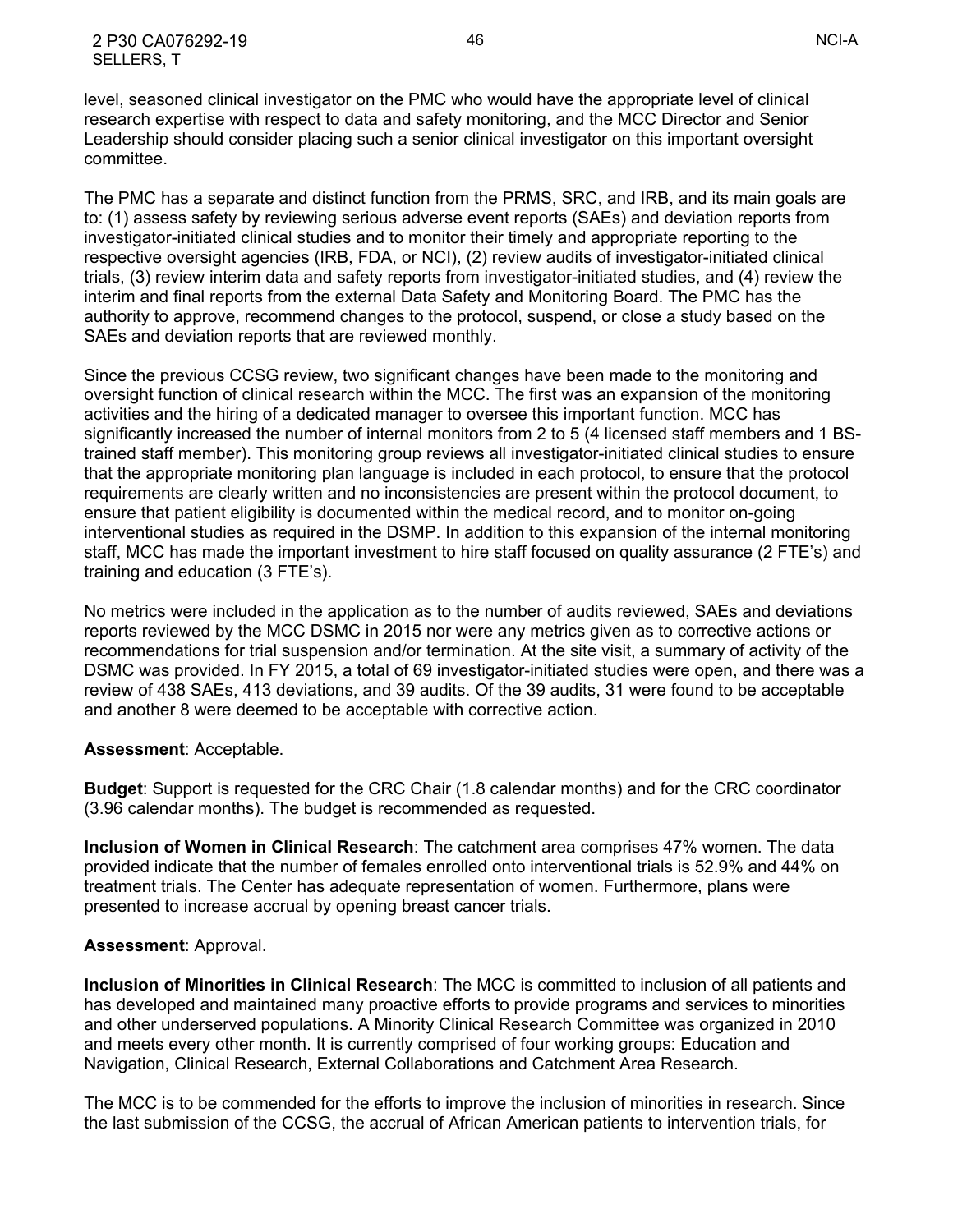2 P30 CA076292-19 47 NCI-A SELLERS, T

example, has increased to 8.0% in FY 2015 (compared to 3.6% in FY 2009). The MCC has developed a robust set of activities aimed at increasing participation including study subject navigators, community outreach, establishment of satellite sites, and targeted physician recruitment. Additionally, plans for future activities are impressive and include mandatory diversity training, further outreach by partnering with area hospitals, and assistance in transportation.

Accrual to studies and treatment numbers appear to be appropriate for the MCC patient population and there is continuing effort to match the catchment area cancer population. One area of minor weakness is the lack of specificity regarding how problems with accrual identified in the middle of enrollment are handled. This question was posed during the site visit but specific practical steps were not shared.

#### **Assessment**: Approval.

<span id="page-46-0"></span>**Inclusion of Children in Clinical Research**: In general, treatment of childhood cancer is not done at Moffitt. They have a clinical affiliation with a nearby pediatric specialty hospital, All Children's Hospital in St. Petersburg, where they refer children for treatment and perform collaborative projects. An example of a collaborative project is funding a vaccine trial in pediatric patients that are post-BMT in neuroblastoma.

#### **Assessment**: Approval.

## <span id="page-46-1"></span>**PROTOCOL REVIEW AND MONITORING SYSTEM**

**DESCRIPTION** (provided by applicant): The MCC Protocol Review & Monitoring System (PRMS) provides internal oversight of the scientific aspects of all clinical trials. This includes full authority for opening, closing, and determining appropriate prioritization of all studies. To conduct PRMS processes, MCC utilizes four Scientific Review Committees (SRCs) supported by staff coordinators. The PRMS has processed more than 500 protocols for initial review over the past three years. The average time from submission to full board review is approximately 20 days. Committee coordinators review the materials submitted for completeness and work with the study team to acquire any additional information needed for the scientific review process. Upon review of the complete information package (protocol, investigational brochure, and surveys), the coordinator evaluates the protocol to determine if it qualifies for expedited review or requires a full SRC board review. If the coordinator believes the study qualifies for expedited review (e.g., NCI, NCTN, or ETCTN), the coordinator routes the study for confirmation and approval. If the study requires a full board review, the coordinator will schedule the study on the next available open agenda. The four SRCs have meetings scheduled throughout the month to ensure a timely review. The PRMS also reviews all amendments to studies. Amendments that change study objectives, outcome measures or the study population, and other major changes are sent to full SRC board for review. The PRMS processed over 500 amendments to studies in FY15 with 100 requiring a full SRC board review. The PRMS is also responsible for monitoring the scientific progress of all MCC studies. Studies are monitored at each six-month anniversary of their activation date. Those studies that significantly fall below their anticipated accrual rate are flagged for discussion at the full SRC board. At that time, the board reviews the progress of the study and also the explanation and corrective action plan from the PI to determine if the study is likely to meet its accrual goal. If the SRC determines the study will not meet the accrual goal or is no longer scientifically important, then the study is closed by the SRC.

The specific aims of the PRMS are as follows:

- Aim 1: Establish and maintain a review committee of sufficient size and breadth of expertise to conduct a critical and fair scientific review of cancer-related research protocols involving human subjects
- Aim 2: Conduct a thorough scientific review of all cancer-related clinical protocols conducted at the MCC based on specific, pre-determined review criteria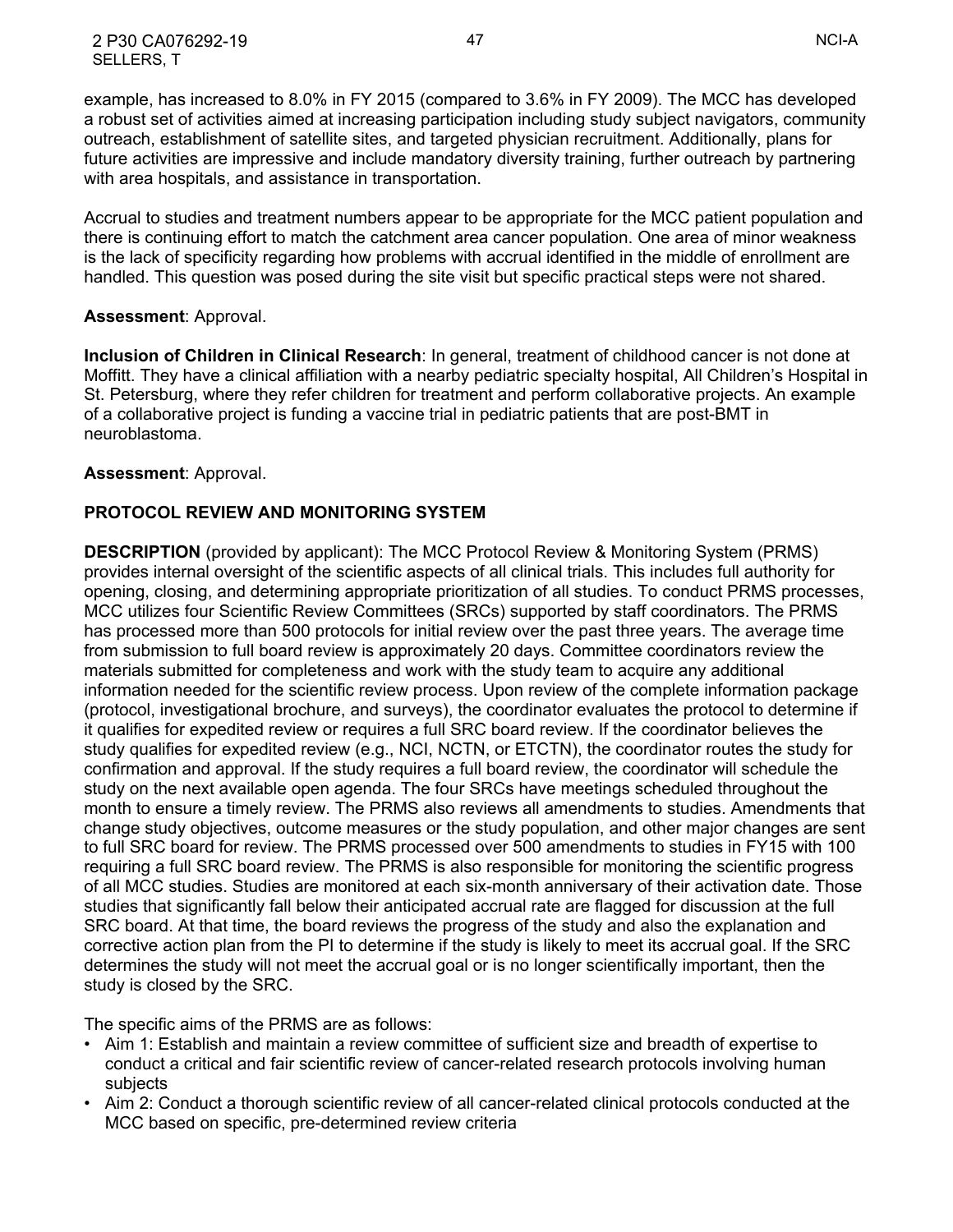- Aim 3: Prioritize all MCC clinical trials
- Aim 4: Monitor scientific progress for ongoing clinical trials

**CRITIQUE**: The MCC has established and implemented the Protocol Review and Monitoring System (PRMS), which provides oversight of the scientific quality of all cancer-related clinical trials. The goals of the PRMS are accomplished by the four Scientific Review Committees (SRC), and the MCC PRMS has the full authority for determining the appropriate prioritization, opening, and closure of all clinical studies being conducted at MCC. At the time of the previous CCSG review in 2011, the PRMS was approved as it had all of the appropriate policies, procedures, and staff in place. However, the site visit team recommended that continued focus was required in 3 main areas: (1) increased rigor in monitoring and closing poorly accruing trials, (2) establishing clear metrics for time to protocol activation and review to ensure compliance with the new OEWG guidelines, and (3) overcommitment of Dr. Dan Sullivan, who was overseeing both the Clinical Research Services and the PRMS.

The SRC provides a comprehensive review of the protocol with detailed criteria for approval and disapproval. In the application, it is stated that the review process begins with the appropriate disease groups and that each trial must be approved and prioritized by the appropriate working group prior to submission to the SRC. There are well-defined criteria for prioritization of clinical trials within the MCC. The highest level of priority is for external peer-reviewed institutional studies, followed by non peerreviewed institutional investigator-initiated studies, followed by NCTN cooperative group studies, with industry-sponsored studies having the lowest priority. In 2015, a new protocol feasibility process was implemented within the Phase 1 working group to provide a detailed assessment by the disease team's initial study review. This process is now being expanded to include all of the disease teams within MCC during the next funding period.

Each SRC consists of a Chair, Vice-chair, and up to 11 to 13 other voting members with expertise in disciplines including medical oncology, surgical oncology, radiation oncology, hematology, pharmacy, and biostatistics. The membership of the committee is diverse, and appears to have appropriate representation from the various oncology disciplines. Members of the Clinical 1 and 2 SRCs represent medical oncology, surgical oncology, radiation oncology, pharmacy, biostatistics, while the members of the Tissue & Data SRC represent medical oncology, epidemiology, biology, biorepository and biostatistics. Members of the Behavioral SRC represent behavioral science, psychology, and biostatistics. Importantly, each committee includes two biostatisticians to ensure that at least one is present at the discussion in case of a conflict of interest. In further review of the clinical research committee rosters, an additional concern relates to the relatively small number of senior, seasoned clinical investigators. In addition, the 2 SRCs that review clinical research protocols do not include a basic scientist, diagnostic radiologist, and pathologist on the standing committee, which raises concerns that these two committees do not have sufficient breadth of scientific expertise. At the very least, these individuals should be available to review clinical trials on an *ad hoc* process, and Dr. Sullivan confirmed at the site visit that investigators with expertise that is not represented on the committees are asked to review specific protocols on an *ad hoc* basis. Ideally, however, these individuals should be permanent members of the 2 clinical research SRCs, especially given the focus on investigator-initiated clinical studies with translational correlative science. As stated in the application, a quorum consists of 4 voting members and one statistician with approval by a majority vote. A serious concern with such a small number of members required to be at each meeting is whether this would allow for an appropriate level of in-depth discussion of the clinical protocols. It would seem that at least 50% of each SRC committee should be present for these meetings.

In calendar year 2015, the SRC reviewed 331 new studies. The distribution of these protocols was as follows: 21 Cooperative Group, 29 External Peer-Reviewed, 97 Industry, and 184 Institutional. An additional 132 clinical trials underwent expedited review. Of the 199 clinical trials undergoing full scientific review, 181 were approved without revisions, 108 were approved with minor revisions, and 36 were tabled for significant alterations.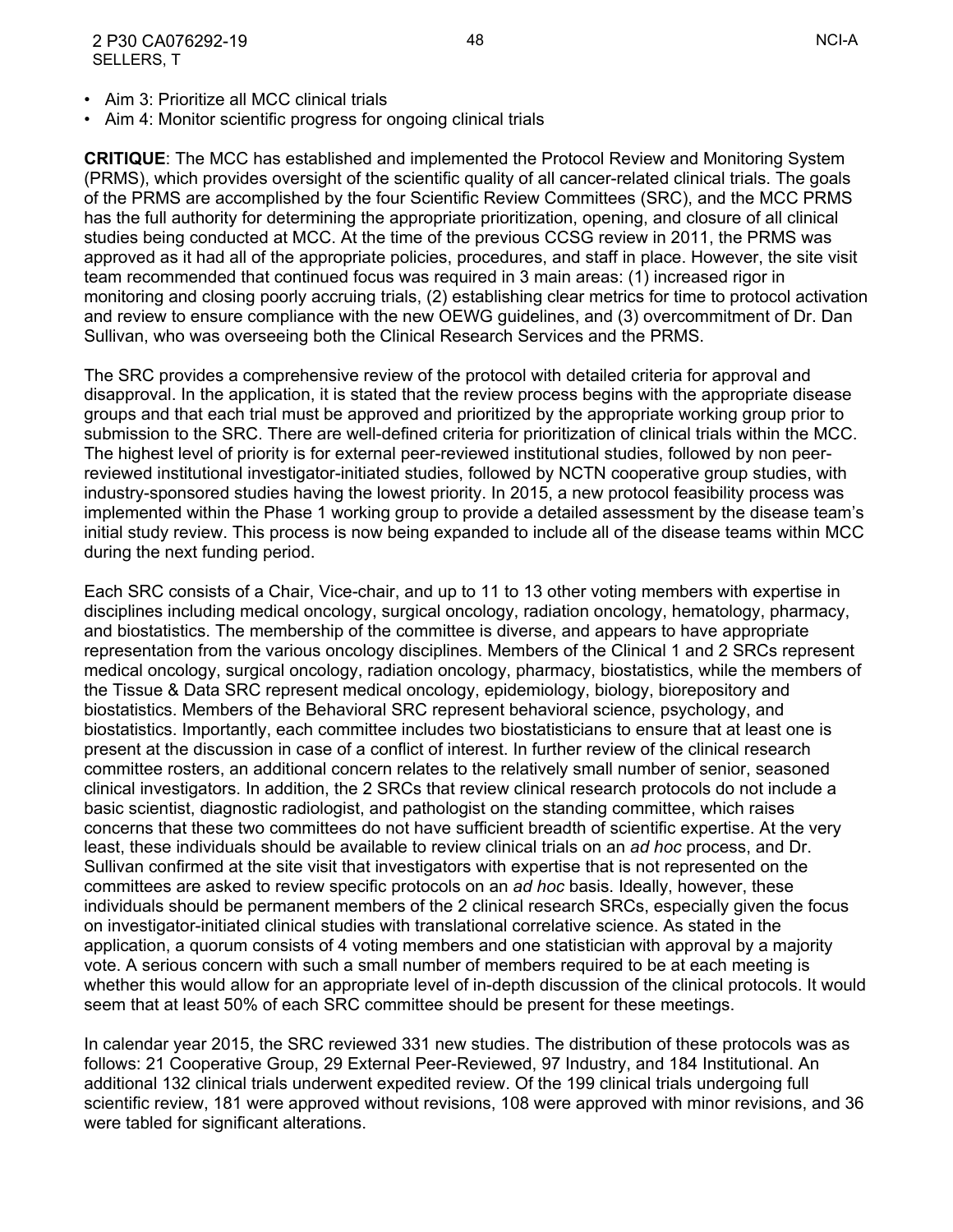Several important issues were identified in review of the clinical binders that were provided with this application. Overall, the binders that were provided for review by the CCSG site visit team were not well organized, and greater attention to detail should be taken to organize them in such a way so as to facilitate review. None of the binders included a disease-specific form to identify the priority level of the proposed protocol within the given disease team nor was their sign-off from the disease team leader. The binders were also not complete. For example, in protocol MCC17651, only one review was included and no statistical review for this study was included in the documents. The other studies that were reviewed were external NCI peer-reviewed studies. Even with these studies, their relative prioritization needs to be reviewed and discussed within the specific disease team as well as with the SRC to ensure that there are sufficient patient resources as well as financial resources to support the proposed study and that the protocol fits with the overall priorities of the Cancer Center. The MCC should also consider assigning priority scores by the individual reviewers as well as by the SRC committee as a whole, which would be helpful in terms of study prioritization.

On page 1663 in the application, metrics relating to study activation are provided. This timeline represents the average time from SRC submission of a clinical protocol to IRB approval. There has been significant improvement in this study activation timeline for therapeutic investigator-initiated clinical trials (166 to 104 days) and interventional investigator-initiated clinical trials (194 to 85 days), respectively, and CPDM and MCC are to be credited for this dramatic improvement. However, the one timeline metric that was not included in this table relates to the time it takes from IRB approval to the actual opening of the study for patient accrual, which in some centers can still take an additional 2-3 months. At the site visit, Dr. Sullivan clarified that it normally took an additional few weeks to open up the studies for patient enrollment once IRB approval was obtained.

The SRC has the authority to close protocols due to inadequate progress. All clinical trials are reviewed at 6-month intervals from their date of activation for scientific progress by the SRC. The specific accrual criteria that would require full SRC review of scientific progress is outlined in Table 4 on page 1668 of the application. A total of 70 studies were reviewed by the SRC in FY 2015. However, review of overall patient enrollment at the Center shows that there are a number of active protocols with very low or no accrual.

The final concern relates to the potential overcommitment of both Drs. Sullivan and Lush in the PRMS and the CPDM. In Dr. Sullivan's role as Associate Director of Clinical Science at the Center, it is entirely appropriate for these two important clinical research elements to report to him, and at the site visit, he stated that he is serving as Interim Medical Director of CPDM until an individual is recruited in to that position and that he does not sit on any of the PRMS SRC committees and his role in PRMS was mainly to appoint the respective committee Chairs, Vice-chairs, and members.

Overall, the Protocol Review and Monitoring System appears to have the appropriate policies, procedures, and staff. There are several issues, however, relating to the true effectiveness of the PRMS, which will need to maintain rigorous standards in prioritizing, monitoring, and closing poorly accruing trials. The SRC will need to broaden its membership to include a greater number of experienced clinical investigators as well as include basic scientists, radiologists, and pathologists to provide basic and translational research expertise. It will be important to continue to carefully monitor the progress of the PRMS as volume and workload expands with the continued growth of the clinical research efforts. Finally, the issue relating to overlap of commitment of both Dr. Sullivan and Dr. Lush in both PRMS and CPDM needs to be considered. The overcommitment of Dr. Sullivan is especially relevant since this same issue had been raised at the previous CCSG site visit.

**Personnel**: The PRMS core is directed by Dr. Sullivan who is a physician-scientist with both early phase clinical trial expertise and drug discovery expertise. He is well-funded, well-published and an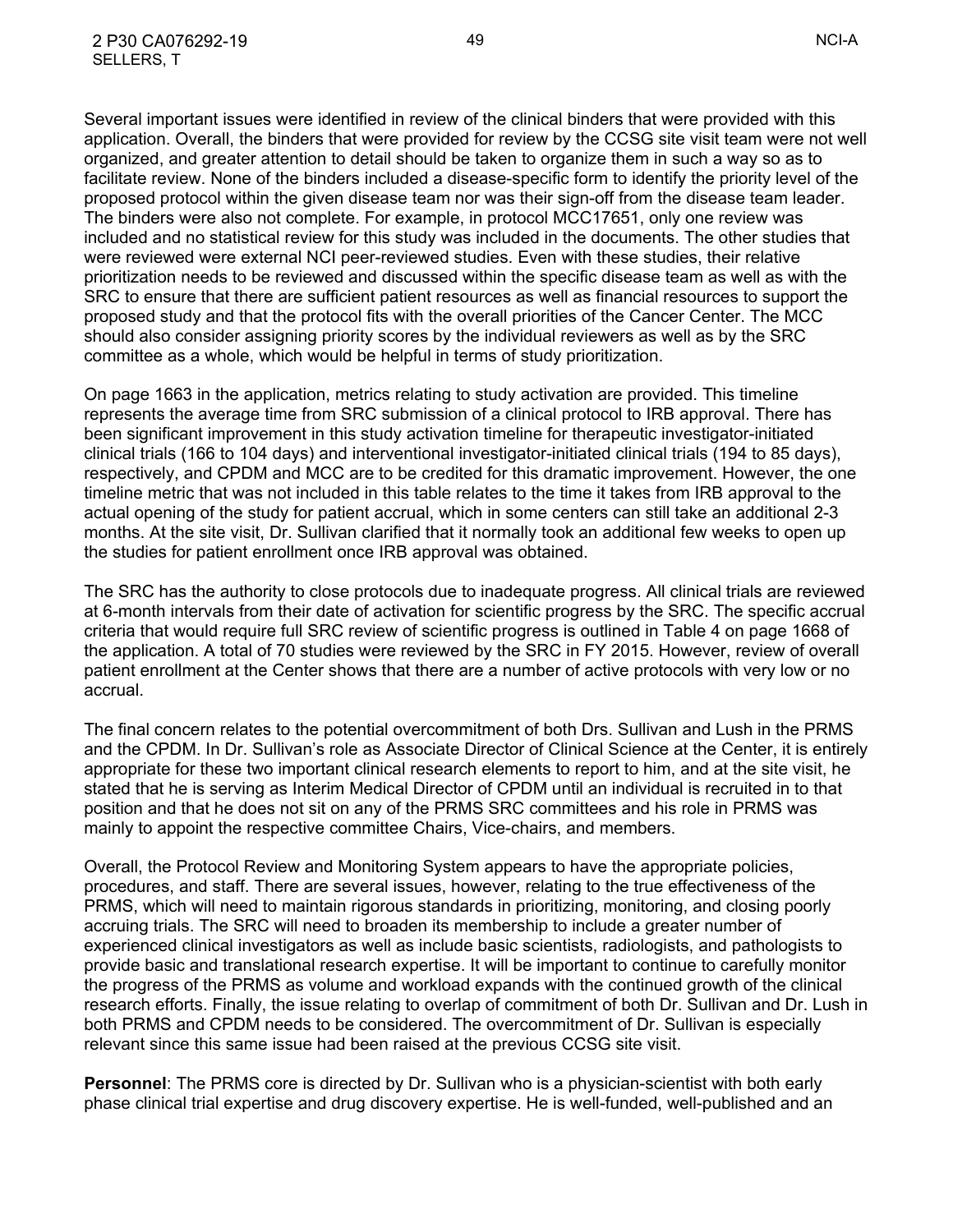ideal physician to lead this core. Dr. Lush has expertise in oncology clinical pharmacology and perfectly complements Dr. Sullivan's expertise.

**Assessment**: Approval.

**Minority Report**: Based on the significant issues as outlined above, a minority group of the Site Visit Committee felt that, when taken together, these sufficient weaknesses raised serious concerns as to the true effectiveness of the MCC PRMS. As such, this group voted for Conditional Approval of PRMS.

**Budget**: The budget is recommended as requested.

#### <span id="page-49-0"></span>**SENIOR LEADERSHIP**

**DESCRIPTION** (provided by applicant): The Senior Leadership team is comprised of the Center Director and six Associate Center Directors (ACDs) (Fig. 5), who comprise the Research Executive Committee (REX). There are specific responsibilities assigned, but unlike most Cancer Centers there is no 1:1 alignment of Programs to ACDs. This is by design, and reflects the fact that all programs: (i) have physicians and conduct trials; (ii) are multidisciplinary; (iii) have educational components; and (iv), benefit from the input of expertise of each of the ACDs. Thus, there is collective ownership of the programs. REX meets weekly for one and a half to two hours, along with frequent in-person and e-mail communication in-between, plus occasional off-site retreats. All offices are within a five-minute walk. The Senior Leaders are all highly productive, seasoned scientist; together they have more than 110 years of Cancer Center leadership experience.

**CRITIQUE**: The goal of Moffitt Cancer Center Senior Leadership is to support the Director's vision by providing the support and infrastructure to drive collaboration and maximize the quality of the science conducted by the five research programs. The current Senior Leadership include all well-funded, strong leaders. Together the Senior Leadership works to coordinate the leadership and vision of the Moffitt Cancer Center and develops and implements a strategic plan to conduct bench to community scientific discovery.

At the past review, it was clear that the Moffitt Cancer Center had a very impressive and rapid development in a short time. Over the current funding period, this rapid growth has been sustained and the Program has significantly matured in its depth and breath. Senior Leadership is credited with this rapid and sustained growth. Over the past 15 years, Moffitt Cancer Center has become a leader in translational research and biobanking. There are numerous instances where the Senior Leaders played an important role in strengthening the programs as well improving programmatic focus. Senior Leadership includes:

Center Director and Principal Investigator, Thomas A. Sellers, PhD, MPH, has a 23-year NCI funding history and has secured over \$45 million in peer-reviewed extramural grant support as PI or Co-PI. He also authored publications in the *New England Journal of Medicine*, *JAMA*, *Nature Genetics*, and *JNCI*. Dr. Sellers has served on NCI-A and on the External Advisory Committees for 26 Cancer Centers. Dr. Sellers has contributed substantially to the strong and effective leadership of the Moffitt Cancer Center and sustained growth.

Associate Center Director, Basic Science, John L. Cleveland, PhD, was recruited as ACD of Basic Science in early 2014 from Scripps Research Institute in Florida. His research focuses on the molecular pathogenesis of cancer, target discovery and drug development; he has four R01 grants, and has authored over 200 publications. Dr. Cleveland is a strong new addition to the Moffitt Cancer Center and is highly qualified.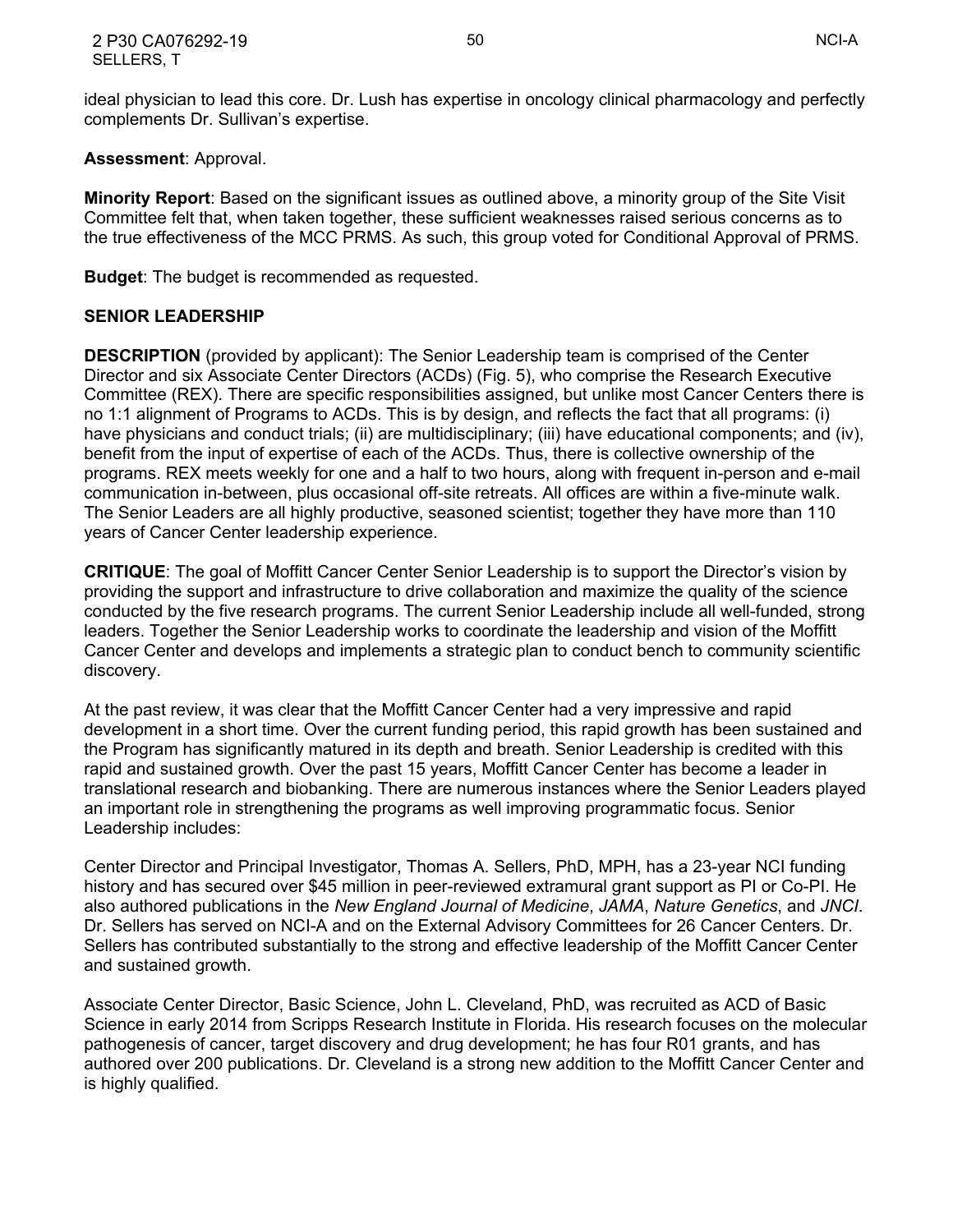2 P30 CA076292-19 51 NCI-A SELLERS, T

Associate Center Director, Population Science, Paul Jacobsen, PhD, was appointed as successor to Dr. Sellers in 2012. Dr. Jacobsen's research focuses on using knowledge from the behavioral and social sciences to promote reductions in cancer risk, early detection, and improvements in quality of life following cancer diagnosis. He is PI of an NCI R25, R21, ACS project and has authored more than 250 peer-reviewed journal articles. Dr. Jacobson is a strong and effective leader.

Associate Center Director, Clinical Science, Dan Sullivan, MD, has served as ACD of Clinical Science since 2005. Dr. Sullivan has expertise in hematologic malignancies and has served as Principal Investigator of the N01-CM-62208 Southeast Phase 2 Consortium (SEP2C; MCC, Vanderbilt, Emory, UNC and VCU) from 2006 to the present, as well as a Co-PI of the NCI UM1 Grant with Princess Margaret Cancer Centre. He currently holds four NCI grants (R01, N01 Phase 1 contract, UM1 subcontract, PACHE grant Co-PI) and has authored more than 130 peer-reviewed journal articles. Dr. Dan Sullivan is also Interim CPDM Medical Director of CRS and oversees many aspects of PRMS. The over-commitment and multiple roles of Dr. Sullivan had been raised at the time of the previous CCSG review; this issue was not entirely resolved through the written document or at the site visit.

Associate Center Director, Translational Science, James Mulé, PhD, was named ACD of Translational Science in 2010. He focuses on translational research studies in cancer immunotherapy for melanoma. He has published more than 165 articles in the areas of cancer vaccines and cancer immunotherapy and is an NCI-NIH funded investigator continuously for more than 20 years. Dr. Mulé is highly qualified and an effective leader.

Associate Center Director, Education & Training, Julie Djeu, PhD, was named founding ACD of Education & Training in 2013. Dr. Djeu has 40 years of experience in tumor immunology. She currently holds two peer-reviewed grants (DOD, NCI T32) and has authored more than 220 peer-reviewed papers. Dr. Djeu has been a driver for innovation, growth, and cohesion of the Moffitt Cancer Center. She is to be commended for her vision and hard work; her efforts have paid off extremely well for the Moffitt Cancer Center.

Associate Center Director, Research Administration, Brian Springer, MHA was appointed founding ACD of Research Administration in 2013. Mr. Springer has more than 18 years of experience in NCI Cancer Center central administration at three previous Comprehensive Cancer Centers. He has served as a leader on the Executive Committee of the Cancer Center Administrators Forum (CCAF), the Steering Committee of the Association of American Cancer Institute's Clinical Research Initiative (AACI CRI), and Co-Chair of the National Cancer Institute Phase 2 Working Group to streamline the Cancer Center Support Grant application.

In summary**,** this is a strong group of well-funded leaders who have lead the sustained growth of the basic, translational, clinical, and population research mission of the Moffitt Cancer Center. Senior Leadership has been effective in setting a future vision for advancing goals and policies relevant to the Moffitt Cancer Center. They have also been highly effective in establishing a biobanking program and numerous other very strong core resources and translational research programs. However, there was some unevenness in the programs. During the site visit there was confusion about the decrease in clinical trials accrual that was not entirely clarified. While Senior Leadership was highly effective in articulating a scientific vision, they were less effective (lack of granularity) in articulating a vision for translating discovery to the catchment area. There was concern that the demographics of the study population in the catchment area were never clearly delineated. In addition, there was very little discussion on the cancers that disproportionately impacted the minority populations.

**Assessment**: Outstanding merit.

**Budget**: The budget is recommended as requested.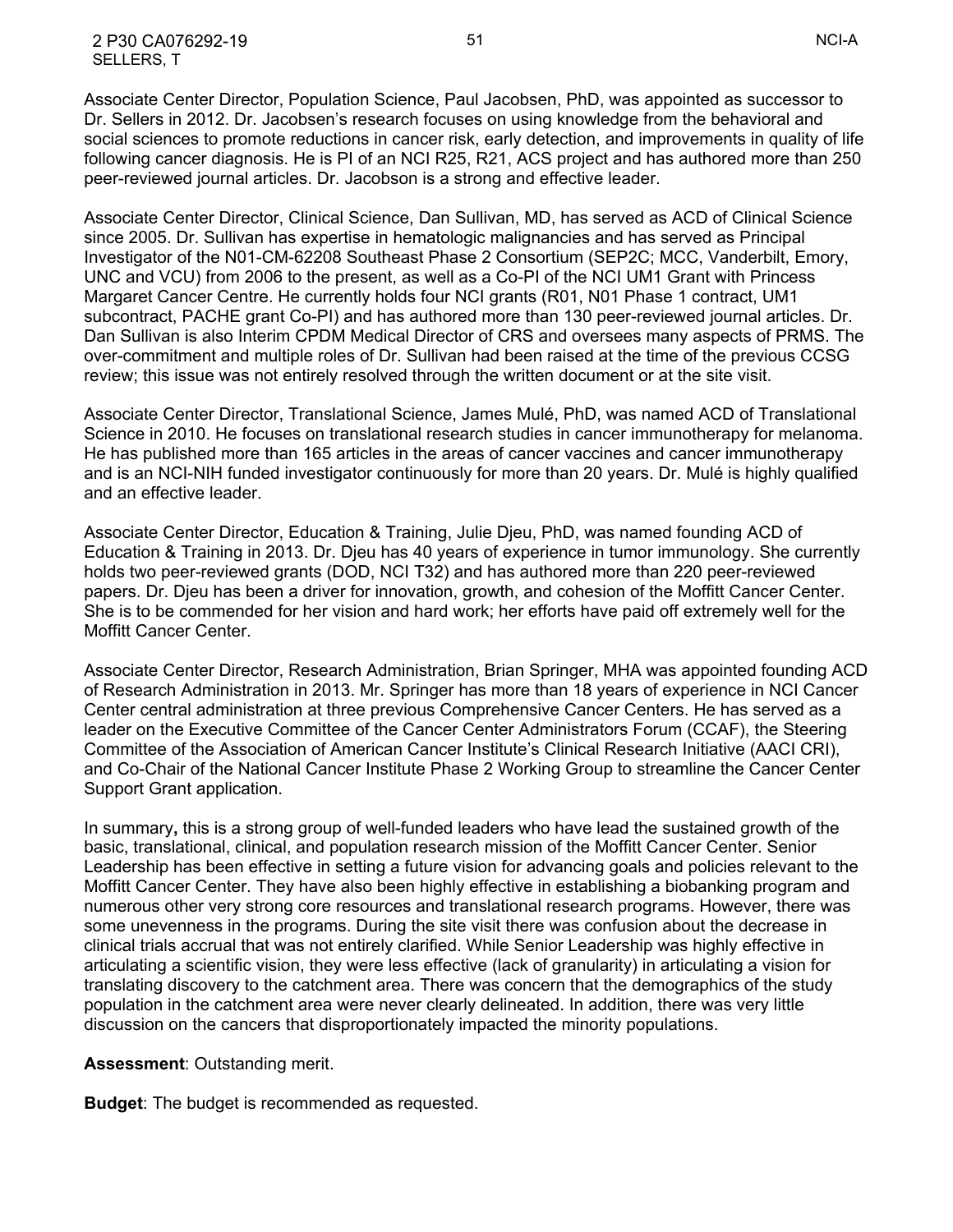#### <span id="page-51-0"></span>**PLANNING AND EVALUATION**

**DESCRIPTION** (provided by applicant): Dr. Thomas Sellers utilizes internal and external advisory groups to facilitate strategic planning, monitoring, and evaluation of Moffitt Cancer Center (MCC) cancer research activities. These processes have been critical to development of Moffitt 3.0 and the Research Strategic Plan (RSP). The goals of Planning & Evaluation are to: 1) develop, implement, and review a dynamic strategic plan; 2) utilize external experts to evaluate progress and future research priorities; and 3) operate an effective planning and evaluation infrastructure that enhances efficiency and stimulates collaboration, innovation, and strategic growth. Internal and external advisory groups provide guidance and recommendations. The Research Executive Committee (REX, which functions as the CCSG Senior Leadership) is comprised of the Center Director and the six Associate Center Directors (ACDs) and is the primary decision-making group of the Center. REX led development of the RSP, with the vision "to be the leader in understanding the complexity of cancer through team science and applying those insights for human benefit." Progress in achieving the RSP is reviewed by REX and the groups described below. External planning and evaluation utilizes annual meetings of the External Advisory Committee (EAC), supplemented by focused external reviews (e.g., external shared resource consultants and clinical research advisors). The Scientific Leadership Committee (SLC) at MCC functions similarly to a traditional executive committee at other centers; membership includes REX, research program leaders, and Center of Excellence directors. The SLC provides primary review of programs, shared resources, and clinical trials and includes four standing subcommittees, each chaired by a different ACD: 1) Membership Committee (MC, review of new and ongoing members for cancer focus and scientific productivity); 2) Core Leadership Committee (CLC, shared resource reviews, chargebacks, assessment of member needs); 3) Clinical Research Action Committee (CRAC, clinical research standards and trial portfolio); and 4) Innovation & Technology Committee (ITC, new technologies and tools). In addition, MCC supports seminars and retreats at the program, division (basic, clinical, and population science) and center-wide levels to ensure full membership engagement in planning and evaluation. An annual scientific symposium and Business of Biotech events bring together members, staff, and external collaborators to develop the collaborative research central to CCSG Programs.

**CRITIQUE**: The MCC has continued a strong trajectory of scientific, clinical and translational research and clinical service over the last funding cycle. In addition, the MCC makes major contributions to the health and public education in its region and is a national leader in innovative research and outreach programs. A rigorous and robust planning and evaluation process is used to develop and implement a strategic plan. Two internal committees, an External Advisory Committee (EAC), and *ad hoc* advisors provide guidance to the development of the Cancer Center.

Dr. Sellers reorganized the leadership committee structure in response to the previous review that noted an appearance of overlap between governance committees.

At the senior leadership level, the Research Executive Committee (REX), composed of the Center Director and the six Associate Center Directors, meets weekly to plan, evaluate, and monitor research activities and progress toward meeting strategic goals.

The Scientific Leadership Committee (SLC) includes senior leadership, research Program Leaders, and Center of Excellence Directors. It meets quarterly to evaluate progress in major areas related to the Cancer Center Support Grant, including research programs, recruitment, membership, shared resources, clinical research activities, interdisciplinary and transdisciplinary collaboration, new technologies and training, and education activities. The four subcommittees of the SLC oversee specific domains and this organization appears effective in promoting and sustaining an environment conducive to collaborative and innovative research.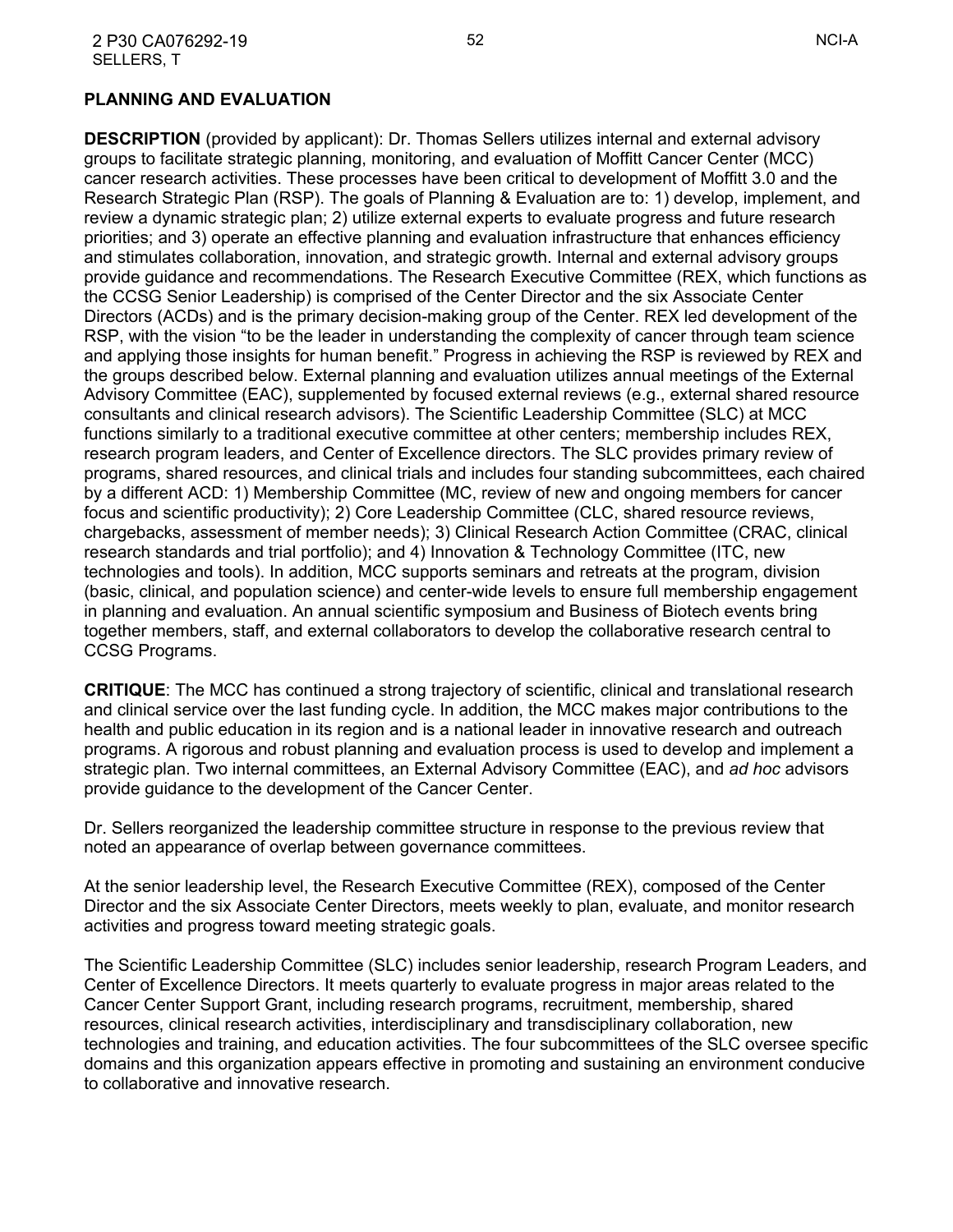Finally, regular research program meetings and numerous scientific retreats and symposia provide forums to promote collaboration and innovation.

The Cancer Center's External Advisory Committee has 14 members, with expertise matching to the major Moffitt Cancer Center's research areas.

The EAC is an experienced group led by Dr. James Willson, Director of the University of Texas Southwestern Simmons Comprehensive Cancer Center. The other members are appropriately chosen as leaders in their respective areas of cancer research and/or leadership, and have expertise in the major research themes of this Cancer Center. The EAC meets annually, and there was documented evidence that the advice provided is appropriately considered and applied. *Ad hoc* consultants have also played an important role in the planning and evaluation process. Nationally and internationally recognized experts in chemical biology, immunology, population sciences, health disparities, clinical trials, and administration have been engaged as *ad hoc* consultants during the most recent grant period, and their recommendations led to significant restructuring of the organization and realignment of scientific programs.

A strategic planning process is described, and the strategic plan is appropriately targeted as a three to five year plan, given the exigencies in current funding and science environment. Strategic objectives are to: 1) foster collaborative research; 2) expand the MCC innovation portfolio; and 3) diversify the research funding portfolio. The plan serves as a guide in their decision-making.

In conclusion, the Planning and Evaluation process for the Moffitt Cancer Center is well organized and provides strong internal mechanisms to support the Cancer Center in making substantive contributions across the spectrum of cancer research, prevention and treatment.

**Assessment**: Exceptional merit.

**Budget**: The budget is recommended as requested.

<span id="page-52-0"></span>**DEVELOPMENTAL FUNDS** (including staff investigators, where appropriate)

**DESCRIPTION** (provided by applicant): CCSG Developmental Funds are critical for realizing the Research Strategic Plan (RSP). These investments support RSP elements emphasizing integrative science, innovation, and collaboration. In the previous renewal, MCC requested and was recommended to receive \$400,000 per year in Developmental Funds for pilot projects and shared resources. However, after administrative reductions only \$75,000 in CCSG developmental funding was available over the five-year period. These funds were leveraged with significant institutional funds to support pilot projects, which was ultimately the only category for which CCSG Developmental Funds were used. This CCSG investment returned more than \$20 million in subsequent peer-reviewed funding and 54 publications. Future plans are to support collaborative pilot projects and invest in a novel mechanism to foster innovation in MCC cores over the next project period. MCC requests \$190,000 for Developmental Funds to: 1) Foster innovative science through the support of collaborative pilot projects; and 2) Facilitate and Encourage Core Innovation. MCC will continue to recruit new faculty, allocate discretionary "pre-pilot" funds for Program Leaders, and provide bridge funding for members; however this will be institutional support, and no CCSG funding is requested in these categories at this time.

**Staff Investigators:** MCC's Centers of Excellence (CoE) build and foster transdisciplinary collaborations across all Research Programs based on areas of institutional strength that align with the needs of the catchment area. Staff Investigators lead each CoE, with the expectation that they bring together members from across all Research Programs to enhance discovery and translation through interdisciplinary and transdisciplinary team science. MCC has four CoEs, each led by a Staff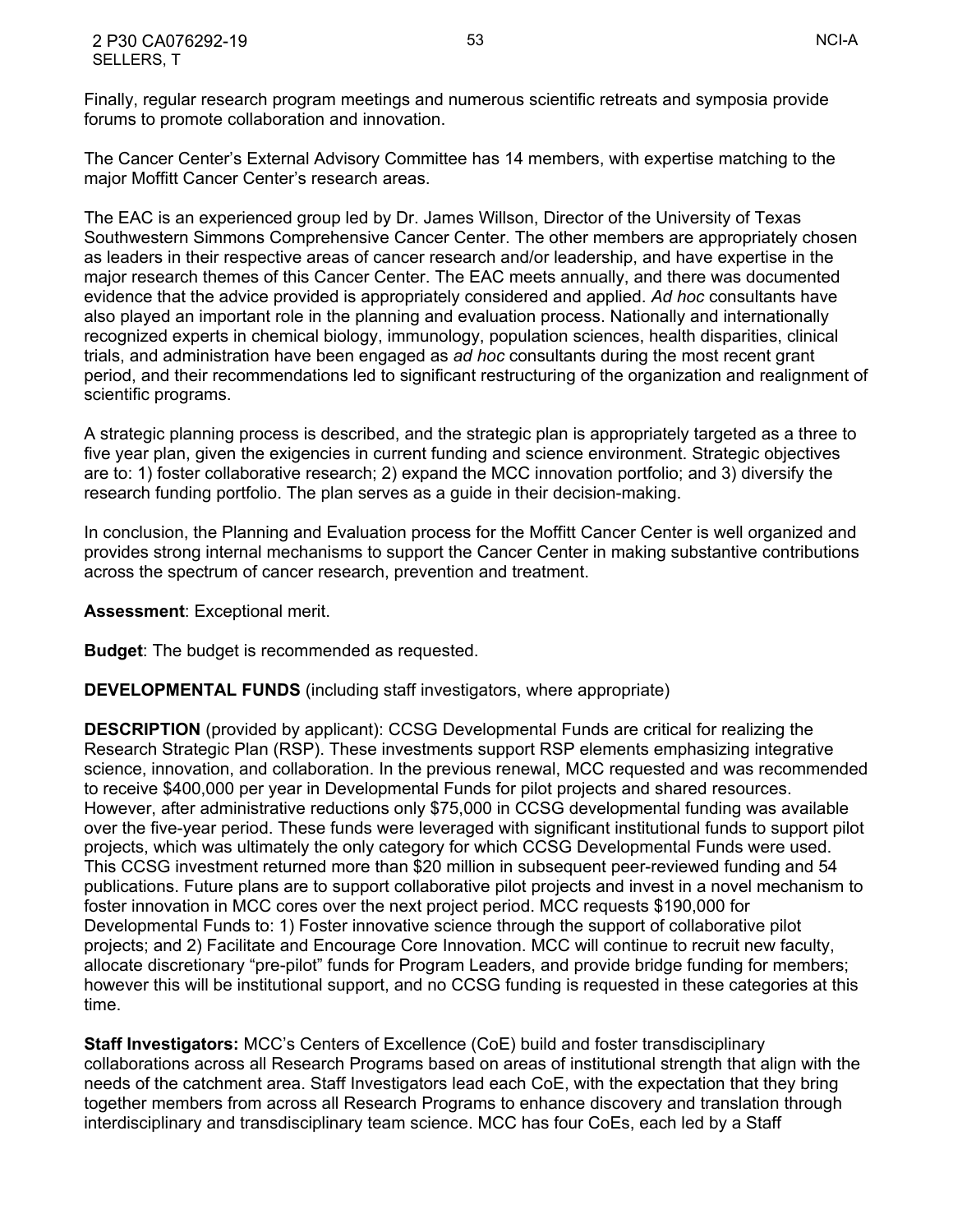2 P30 CA076292-19 54 NCI-A SELLERS, T

Investigator, who reports directly to the Associate Center Director (ACD) of Translational Science. The four Staff Investigators, all of whom are accomplished, senior scientists, are: 1) Kieran Smalley, PhD, who leads the Melanoma CoE; 2) Eric Haura, MD, who leads the Lung Cancer CoE; 3) Anna Giuliano, PhD, who leads the Center for Infection Research in Cancer; and 4) Robert Gillies, PhD, who leads the Center for Imaging and Technology. MCC requests Staff Investigator support of 1.20 calendar months (10%) for the CoE Directors, partially supported by the CCSG (\$44,725).

**CRITIQUE**: In the previous renewal, Moffitt Cancer Center requested and was recommended to receive \$400,000 per year in Developmental Funds for pilot projects and shared resources. However, after administrative reductions, only \$75,000 in CCSG developmental funding was available over the past cycle. These funds were leveraged with significant institutional funds to support pilot projects. Overall, almost \$5M in institutional funds was invested in pilot projects, yielding 54 publications and over \$20M in grants, representing a significant return on investment.

In the current application, Moffitt Cancer Center requests \$150,000 for pilot projects, \$40,000 for core innovation, and \$44,725 for Staff Investigators annually. Funds for pilot projects will be used to support the goal to enhance team science. One Team Science award, for an interdisciplinary or transdisciplinary collaboration of at least two members from different programs or disciplines, will be awarded annually from this source.

\$40,000 annually is requested to establish and provide new service lines in shared resources to meet the needs of member investigators. These will be selected by the Moffitt Cancer Center Innovation and Technology Committee, which was established to evaluate the need for new service offerings.

Partial Staff Investigator support at \$44,725 annually is requested for four senior scientists to lead Centers of Excellence. All are accomplished investigators who will work with Research Program Leaders and Associate Center Directors to build and foster transdisciplinary collaborations across the Cancer Center. The Staff Investigators will report to the Associate Center Director for Translational Research and will work to enhance discovery, translation, and address needs of the catchment area.

There is a clear institutional commitment as evidenced by the substantial funds allocated for pilot research, and the considerable investment in core development over the past funding cycle. The new Collaborative Data Services Core is an example of its effectiveness in using developmental funds to foster innovative research. The addition of the support for the Centers of Excellence will further MCC's ability to foster transdisciplinary collaborative research across all of its programs.

**Assessment**: Exceptional merit.

**Staff Investigators**: Approval.

**Budget**: The budget is recommended as requested.

#### <span id="page-53-0"></span>**ADMINISTRATION**

**DESCRIPTION** (provided by applicant): Moffitt Cancer Center Administration includes the Research Executive Committee (REX), Scientific Leadership Committee (SLC), and Research Administration. REX establishes the overall scientific direction of the Center through strategic planning investment, evaluation, and nimble, coordinated activities that take advantage of unique opportunities or that address problems. Research Administration operationalizes and supports this vision. REX members include the Center Director and the six Associate Center Directors (ACDs) of Basic, Clinical, Population, and Translational Sciences; Education & Training; and Research Administration. This committee meets weekly for one and a half to two hours. This frequency ensures that activities related to recruitment, research development (including the Grant Review Committee, GRC), planning, space,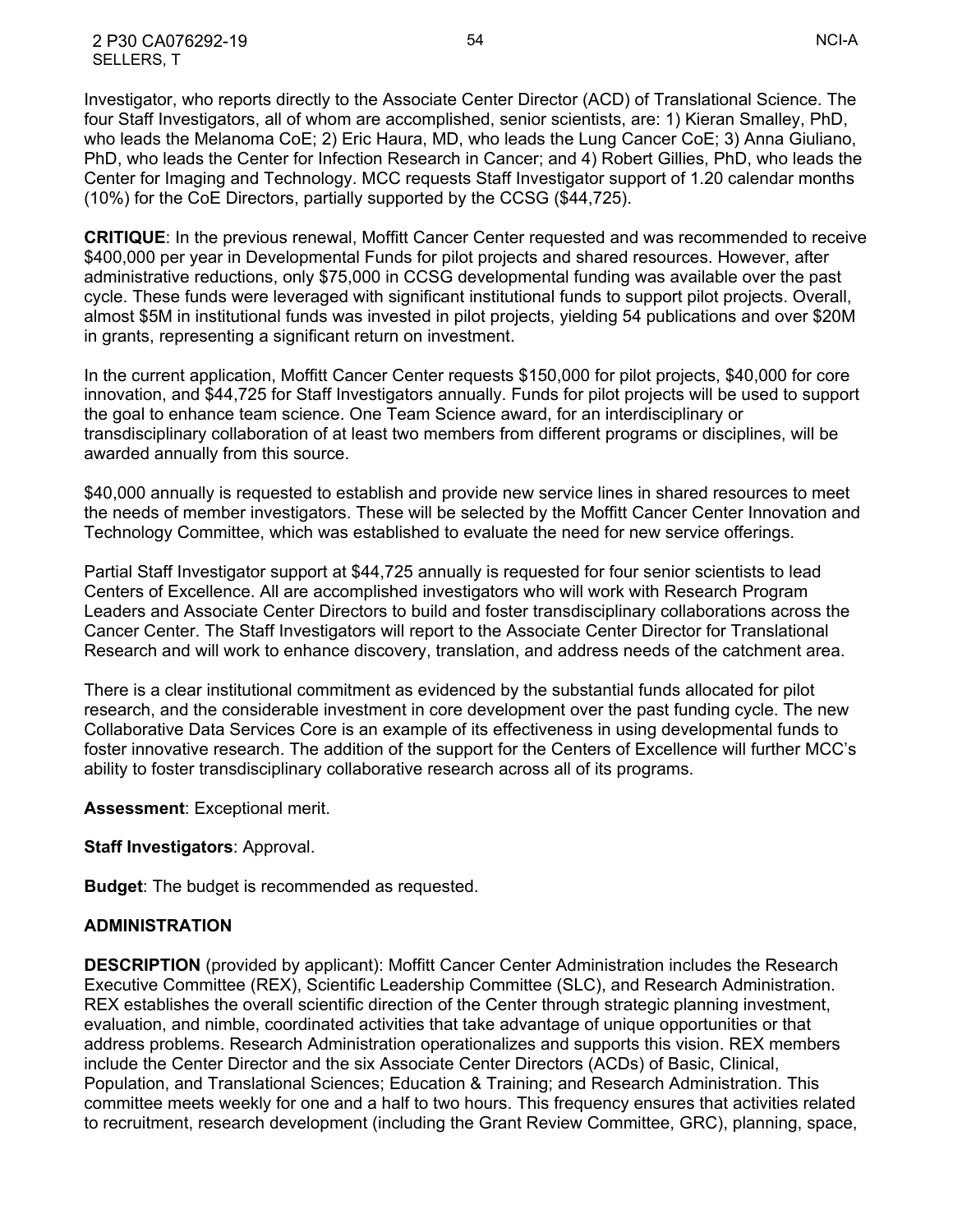2 P30 CA076292-19 55 NCI-A SELLERS, T

academic affairs, and policy are rapidly addressed, while fostering a highly collaborative and integrated culture. The REX members are all highly productive scientists and leaders; collectively they have more than 110 years of Cancer Center leadership experience. SLC includes REX plus Program Leaders and Center of Excellence (transdisciplinary interest groups) Leaders. This group advises the Director and REX, with subcommittees for shared resources (Core Leadership Committee, CLC), member evaluation (Membership Committee, MC), clinical science (Clinical Research Action Committee, CRAC), and technology transfer/development (Innovation & Technology Committee, ITC).

CCSG Research Administration is composed of 68 (only 2.6 FTE requested) staff members that support Moffitt's 142 Members, 698 other staff, and 13 shared resources. Reporting to the ACD of Research Administration, the administrative unit includes three Senior Directors, five Directors, four Managers, and their teams. Administration assists the Center Director in the ongoing research strategic planning and evaluation process; regular member and staff communications; faculty recruitment; shared resource oversight, including chargebacks, performance review, and user satisfaction; managing the \$145 million annual budget, including philanthropic funds; awarding and monitoring more than \$2 million in annual institutionally-supported developmental awards; managing and implementing MCC policies for 333,000-sf of dedicated research space; conducting the quarterly membership review and monitoring process; and arranging and documenting approximately 150 Center meetings and retreats per year. The current budget requests for Senior Leadership and Administration are \$174,034 (9% of CCSG budget) and \$153,888 (8% of CCSG budget), respectively. Collectively this represents less than 0.3% of the overall institutional research budget.

**CRITIQUE**: The Administration supports the Director's vision by providing the support and infrastructure to drive collaboration and maximize the quality of the science conducted by the five research programs. The specific aims for the administration are to: 1) manage and track the research strategic plan, 2) foster member and team science, 3) communicate Center activities and research opportunities, and 4) provide overall Center management functions.

Administration is under the leadership of Brian C. Springer, MHA, who joined Moffitt Cancer Center in 2013 as Associate Center Director and Vice President of Administration. This position was created in response to the previous critique, which recommended the formal recognition of the ACD of Administration as a member of the senior leadership. Mr. Springer oversees a broad administrative structure, which includes the CCSG.

Over the last cycle, Administration has focused on streamlining and improving support functions, along with building a support structure to foster mentorship and succession planning. Among the achievements of Administration are: developing and tracking the 2013-2018 Research Strategic Plan; designing and implementing a Clinical Research Action development plan; enhancement of shared resources through adoption of a more rigorous review and monitoring process and implementation of a new laboratory information management system; expansion of the administrative database to create links to OnCore and to improve and expand reporting; and supported the implementation of a new institutional pilot program.

Brian Springer, Center Associate Director for Research Administration, is one of six Associate Directors that comprise the senior leadership of the Moffitt Cancer Center (Research Executive Committee, or REX). This group meets weekly, with frequent communication among the leaders between meetings. He works closely with the CCSG Director and the ACDs on all planning and evaluation, priority setting, resource allocation, and policy development activities.

In his role as ACD for the Administration, Mr. Springer directs and oversees all research operations, research development, space, shared resources, human resources, information technology, and grant pre-and post-award. He provides executive administrative leadership of Clinical Protocol & Data Management and Protocol Review & Monitoring System activities.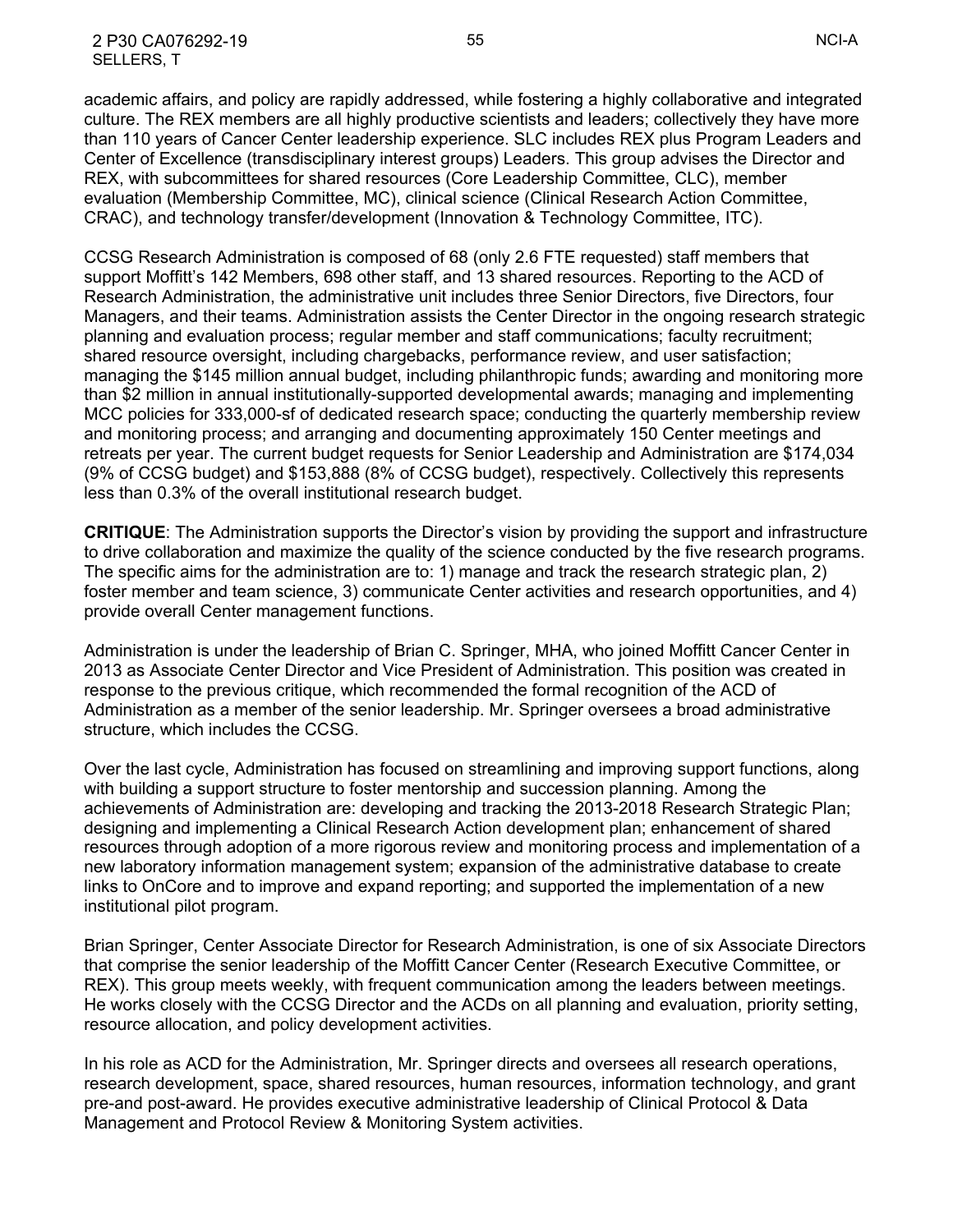Under Mr. Springer's leadership, the Administrative Core has advanced steadily toward creating a supportive infrastructure that makes use of information technology developments in multiple areas. These activities are carried out in conjunction with careful planning, and are consistent with the overall strategic vision of the Cancer Center. There is a commitment to continuous improvement and a strong service orientation among the staff. They are attentive to the demands placed upon the leaders and members and develop strategies to facilitate their efforts. A career ladder has been developed, giving staff opportunities to grow and develop and providing support for succession planning.

All CCSG responsibilities are met effectively. The membership database and review process is substantive, with a membership policy addressing the oversight, eligibility, benefits, responsibilities and appointment process. Annual reviews of all members evaluate continued cancer focus and funding. Administration manages all activities related to the CCSG application, including planning and development, coordinating the participation of all scientific leadership.

All research space is allocated by the Center Director, and the Administration supports the annual review process that is based on established criteria (awards, expenditures, indirect costs, and funded FTEs per sf).

The Cancer Center offers ten key developmental funding opportunities annually; the process of announcement, review and award is managed by the Administration.

Support for all external advisory and internal leadership is enhanced with broad communication to the membership. Templates have been developed to document specific action items and target dates for their completion.

Frequent communication with the membership is provided through a weekly electronic newsletter, and funding opportunities are published in a monthly electronic newsletter.

Activities for trainees are supported by the Administration. A Research Services Specialist organizes the Grand Rounds calendar, processes all trainees for graduate, undergraduate, and summer students, and provides support for the T32 training grants.

In summary, the support provided to the membership by the Administrative Core is significant. The staff is cohesive and dedicated to continually improving processes. The Administration supports all of the Cancer Center's initiatives effectively. Their capacity to provide timely and accurate information enables enhanced monitoring and assessment, strengthening the capacity of leadership to make strategic adjustments as needed.

**Personnel**: In addition to support for the Associate Center Director for Research Administration, partial support is requested for six additional individuals whose roles are critical for the CCSG. Staff and roles are listed below.

Lowell Smith, MA, Senior Director, Business and Communication: 3.0 calendar months, 25% effort, partially funded by the CCSG.

Christine O'Connell, MMSc, FABC, Senior Director, Laboratory Research Operations and Shared Resources: 3.0 calendar months, 25% effort, partially funded by the CCSG.

Edward Seijo, MS, FABC, Director of Translational Sciences & Biorepository Shared Resources: 3.0 calendar months, 25% effort, partially funded by the CCSG.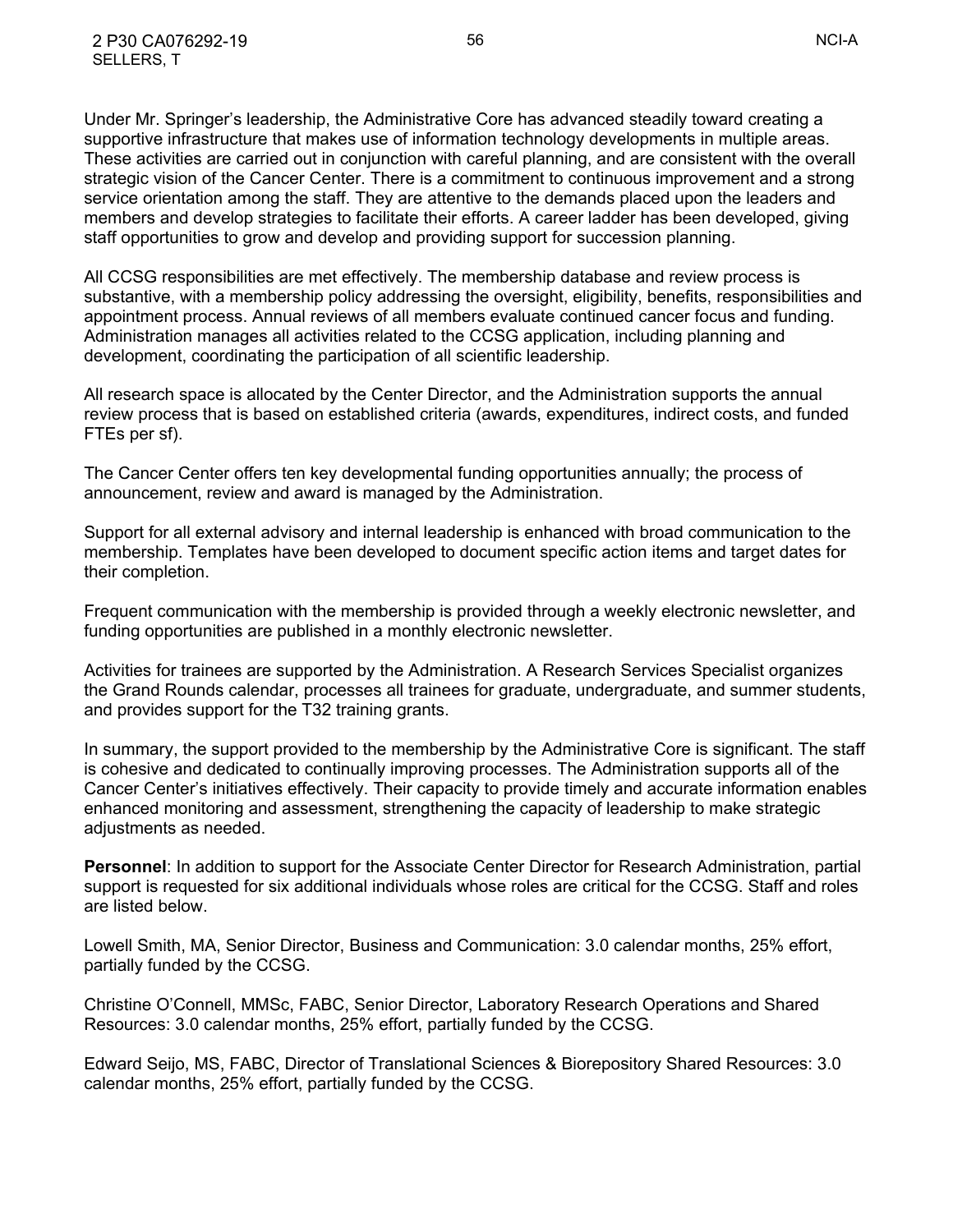John Schatzle, PhD, Director of Basic & Population Shared Resources: 3.0 calendar months, 25% effort, partially funded by the CCSG.

Maureen Ahearn, Senior Research Administrator: 3.0 calendar months, 25% effort, partially funded by the CCSG.

Debbie Magley, Research Services Administrator: 3.0 calendar months, 25% effort, partially funded by the CCSG.

All are well qualified for their positions.

**Assessment**: Exceptional merit.

**Budget**: The budget is recommended as requested.

## <span id="page-56-0"></span>**ESSENTIAL CHARACTERISTICS**

<span id="page-56-1"></span>**Physical Space**: (Exceptional merit) Moffitt Cancer Center (MCC) has two campuses (Magnolia and McKinley) and research space at three other locations. The space available at MCC has expanded considerably with a brand-new 208,000 square foot (sf) outpatient building that opened on the McKinley Campus in November 2015. Center Director, Dr. Sellers, has complete authority and control over 333,000 sf of dedicated research space. Recent additions and renovations on the Magnolia Campus include a 1,400 sf institutionally supported radiochemistry facility that opened in 2014 and a renovation of 11,000 sf in the Moffitt Research Center in January 2015 to relocate and expand space for three CCSG-supported core facilities. At the site visit, it was disclosed that there is a plan to build a new research building on the Magnolia campus, which will be adjacent to the current research building, and funds have been secured for the construction. MCC's space and physical facilities appear to be adequate and appropriate to its identity, objectives, and activities.

Clinical research space at the MCC is located at both campuses and a satellite location known as the Moffitt International Plaza. Eleven Shared Resources are housed in two buildings on the Magnolia Campus. Wet and Dry Laboratory Space, Administration, Radiochemistry Facility, Vivarium, Glass Wash Facility, Biomedical Library, and Computer/Network support are also located on the Magnolia Campus. Services and resources at the McKinley Campus include a Biorepository, Cell Therapies Core Facility, and Molecular Diagnostic Laboratory. Based on the information provided in the application, the access to shared resources and other services and resources for MCC members is reasonable.

Overall, the physical space at MCC is exceptional. It would be helpful to develop/strengthen mechanisms to facilitate the integration of the two campuses and three other locations, as physical distance in a multiple-campus system can impact the efficiency of collaboration and communication.

<span id="page-56-2"></span>**Organizational Capabilities**: (Outstanding merit) During the previous project period, the roles of CEO and Center Director were divided. Dr. Thomas Sellers was named Center Director in July 2012, and reports to the CEO, Dr. Alan List. Dr. Sellers has oversight and authority over the entire MCC research enterprise, and is one of the six-member CEO cabinet. They appear to have a strong working relationship. One minor concern is a lack of description of how decisions are made.

The Senior Leadership team, named the Research Executive Committee, consists of the Center Director and six Associate Center Directors. This committee drives the research strategic plan. The Associate Center Directors have considerable research and leadership experience. A unique feature is that all MCC Programs have physicians in their membership and conduct translational clinical trials. The Senior Leadership Committee meets quarterly and consists of all Program Leaders and Center of Excellence Leaders. Six new Program Leaders were added in the previous period, and two were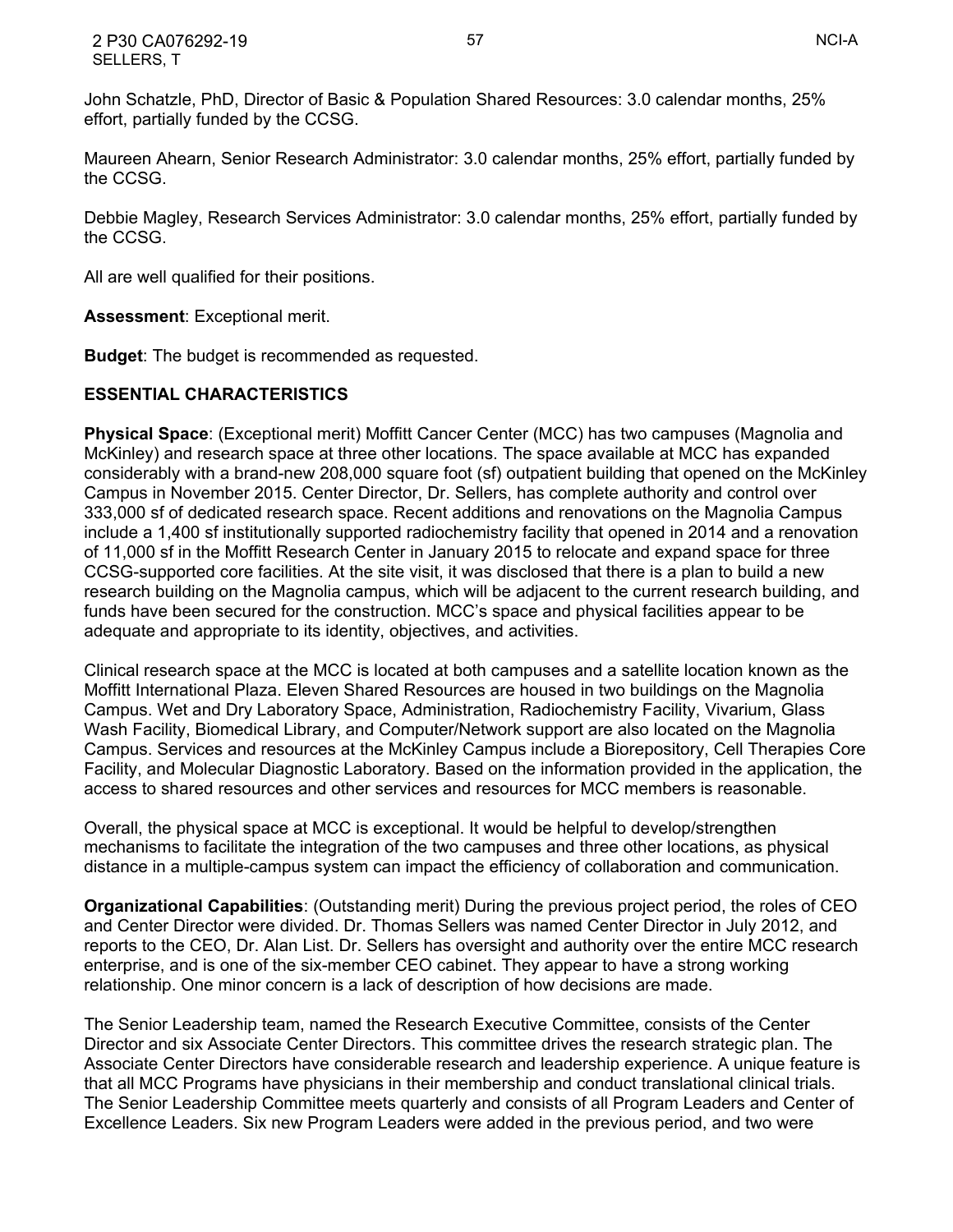introduced at the site visit. There is a question how well they are working together. All of the Research Programs are multidisciplinary and meet individually and jointly. Most of the Programs focus on cancers that have a high incidence in the catchment area.

A new Institutional Strategic Plan for fiscal years 2014-2018 was developed. A Research Strategic Plan, which provides research-specific goals and strategies, was finalized for the July 2013-June 2018 period. It fosters team science, puts an emphasis on enhancing scientific innovation and diversifying research support. This document serves as the guide for recruitment, program development, and research development funds.

There is a dedicated effort and unified corporate structure consisting of the Cancer Center, Cancer Hospital/Clinics, Moffitt Medical Group, Moffitt Foundation, and M2Gen to provide strong organizational capabilities to oversee and coordinate clinical care and prevention.

In regard to Education and Training, Dr. Djeu was appointed as Associate Center Director of Education and Training in 2013. The educational and training programs are offered to high school students, fellows, and junior faculty. Research and career development opportunities are discussed.

<span id="page-57-0"></span>**Transdisciplinary Collaboration and Coordination**: (Outstanding merit) Moffitt Cancer Center uses a series of collaborative strategies to facilitate institutional based transdisciplinary collaboration and coordination that focuses on the principal that multidisciplinary teamwork fosters optimal outcomes. The Cancer Center, as well as the hospital, promotes multidisciplinary collaborations that is built into the criterion and expectations by which faculty members are evaluated. The MCC utilizes a number of mechanisms to enhance transdisciplinary collaboration, including: (1) Research Executive Committee (REX); (2) Scientific Leadership Committee (SLC); (3) Targeted Recruitment; (4) Physical Space; (5) Communications; (6) Secondary Academic Appointments; (7) Total Cancer Care; (8) Seminars and Meetings; and (9) Pilot Funding.

There is a high level of transdisciplinary and translational collaborations among members of the basic, clinical, and population science programs. The MCC has 24 multi-investigator grants and a relatively strong inter- and intra-programmatic publication record. There are 11 multi-investigator grants in the MCC. Overall, the intra- and inter-programmatic interactions provide significant value to the cancerrelated scientific activities, although the intra-programmatic productivity of the IC Program needs improvement. There are a number of mechanisms that MCC has implemented to promote collaborative interactions, which are anticipated to further impact the collaborative interactions.

The institutional commitment to transdisciplinary and translational collaborations in the MCC appears to be extremely strong. The MCC differing programs have a great deal of intra- and inter-programmatic interactions that appear to be driven by a series of initiatives most of which are outlined in the overview. The program members are clearly incentivized by these initiatives, to develop and complete collaborative projects as well as funding through P, U, and multi-project grants. These include, but are not limited, to a lung cancer SPORE (P50 CA119997), led by Dr. Eric Haura (CBMM), an NCI melanoma research SPORE (P50 CA168536) grant that was originally led by Dr. Jeffrey Weber and is now led by Dr. Vernon Sondak (IMM), an NCI Physical Science Oncology Center (PSOC, U54 CA143970) led by Dr. Robert Gatenby (CBE), a U01 prostate cancer aggressiveness (U01 CA151924) led by Dr. Alexander Anderson (CBE), an NCI CNPII U54 grant that has provided funding and expansion of the Tampa Bay Community Cancer Network (CA153509) led by Drs. Cathy Meade and Clement Gwede (HOB), and a U19 initiative on Post-GWAS Follow-Up Studies led by Drs. Sellers (CE) Monteiro, Chen, Permuth, and Phelan (all CE) to identify susceptibility loci for epithelial ovarian cancer and determine the biological and functional significance. This initiative lists a total of 2430 publications, of which approximately 1/3 are intra-institutional collaborations and 1/3 are inter-institutional collaborations.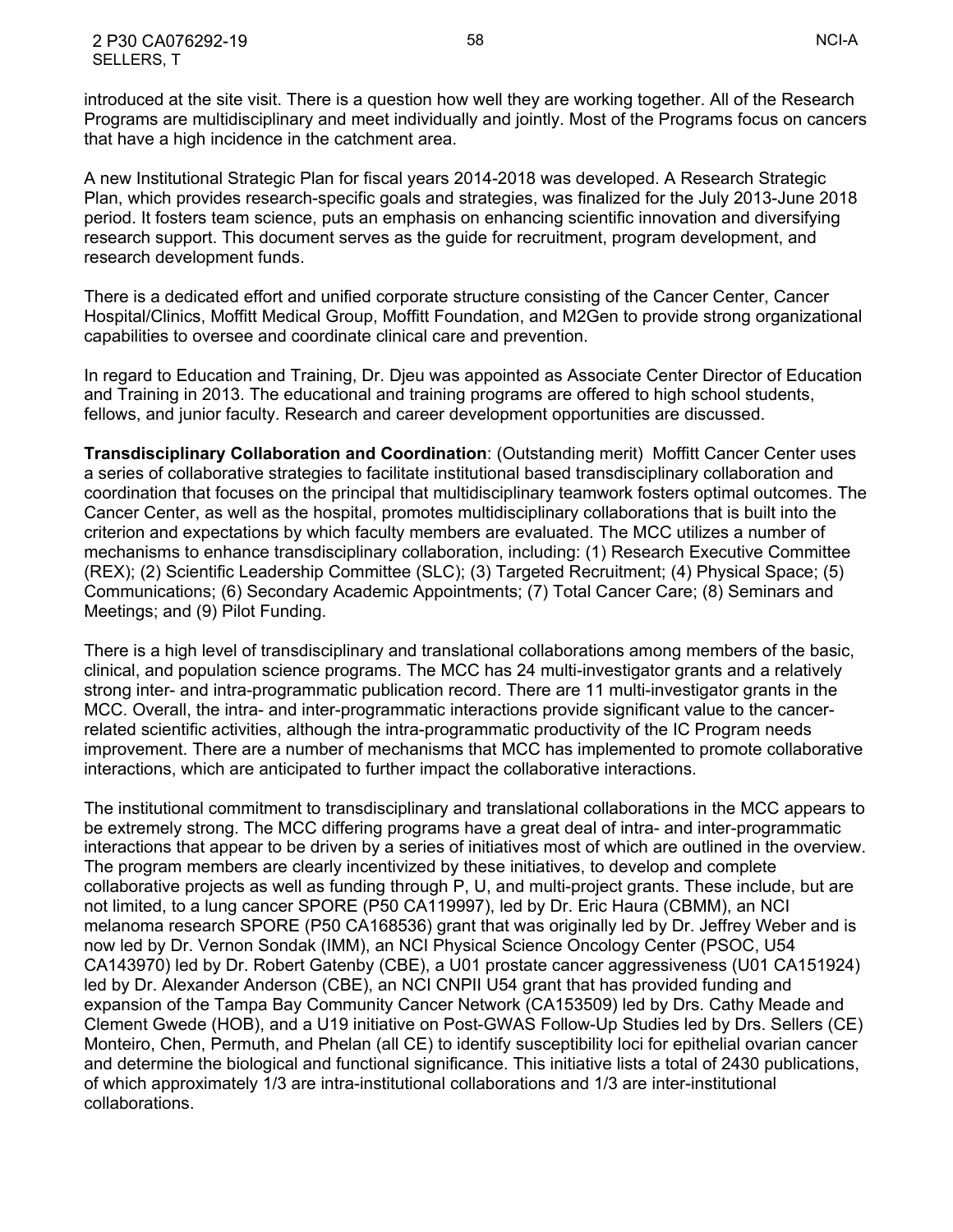Transdisciplinary Collaboration and Coordination was rated as outstanding in the last CCSG site review and during the most recent cycle this appears to continue to be one of the major focus and strengths of the MCC. In summary, Transdisciplinary Collaboration and Coordination has clearly met the goals set forth five years ago and seems well placed to make additional advancements in the next five year cycle.

<span id="page-58-0"></span>**Cancer Focus**: (Exceptional merit) The MCC has a very high cancer focus. It is a free standing Cancer Center with the singular mission of preventing and curing cancer. MCC has 5 research programs all focused on cancer with a distinguished membership of scientists who are well regarded for their research on cancer. It is very active in both basic and translational cancer related studies with over 2400 cancer related publications during the last funding period. MCC has focused on clinical trials in disease sites that are in the top 10 by death rate in Florida. There are active basic and clinical projects for treating melanoma, lung cancer, and hematologic malignancies. MCC enrolled 11,851 participants on interventional trials and 250,147 outpatients on non-interventional trials during the previous funding period. A concern is that NCI peer reviewed funding, while substantial, has decreased significantly from 52.9 million in the last funding period to \$22 (71.5% of \$39.7 million). However, MCC has formed strategic partnerships and research agreements to capture \$4.6 million from non-peer reviewed sources and \$21.4 million from industry with the goal of working to minimize the budget constraints of NCI.

<span id="page-58-1"></span>**Institutional Commitment**: (Exceptional merit) The MCC is a free standing 501(c)3 not-for-profit institution that is focused on cancer research and cancer patient care. Dr. Sellers holds a strong leadership position in the research institute and is involved in all major decisions. He has authority over cancer research activities including membership, space allocation and budget control. The MCC research institute provides the facilities needed to support the mission of the MCC. The institution provides approximately \$40M annually to the Cancer Center in operational funds, \$17 million in administrative and facilities support and an additional \$13M in philanthropic support. There is a team science policy in place at the MCC.

Center Director, Dr. Sellers, has authority over more than \$6M in available support through the Moffitt Foundation and these philanthropic funds come primarily from two events: (1) the Magnolia Ball; and (2) Miles for Moffitt run. The institution provides an additional \$2M per year for "Distinguished Moffitt Scholars." There is also philanthropy 13 million dollars last year in funds from the Moffitt Foundation (\$13.0M) as well as \$36.1 million in yearly state funding. These funds provide all research leaders at MCC, i.e., the Director, ACDs, Program Leaders, Center of Excellence Leaders, and Department Chairs, \$100K per year for support cancer research related efforts. In addition, starting in 2015 the Foundation launched a Comprehensive Campaign to raise \$300M and \$80M has been raised to date. There is also a clear commitment to the necessary space so as the funded investigators will be successful, a very strong five year record of Faculty Recruitment, as well as support for team science as shown by funding from multiple funding for pilot studies, as well as P, U, and other multi-investigator, multi-project grants.

Overall, the institution is highly supportive of the Cancer Center.

<span id="page-58-2"></span>**Center Director**: (Outstanding to Exceptional merit) Dr. Sellers, PhD, MPH, oversees the scientific and clinical mission of the Moffitt Cancer Center, and also serves as one of six Executive Vice Presidents of the free-standing Cancer Center. Dr. Sellers devotes a significant fraction of effort (50%) to the Center, as appropriate, given his authority and responsibilities. With the other EVPs and the CEO, Dr. Sellers oversees major decisions associated with research, the hospital, outpatient clinics, and the Moffitt Foundation. Dr. Sellers reports to the CEO, giving strength to the position of the Center Director.

Total research support is ~\$145M per year, and Dr. Sellers holds primary authority over >\$6M from the Moffitt Foundation. Dr. Sellers also has primary authority over ~333K sq. ft. of research space, and has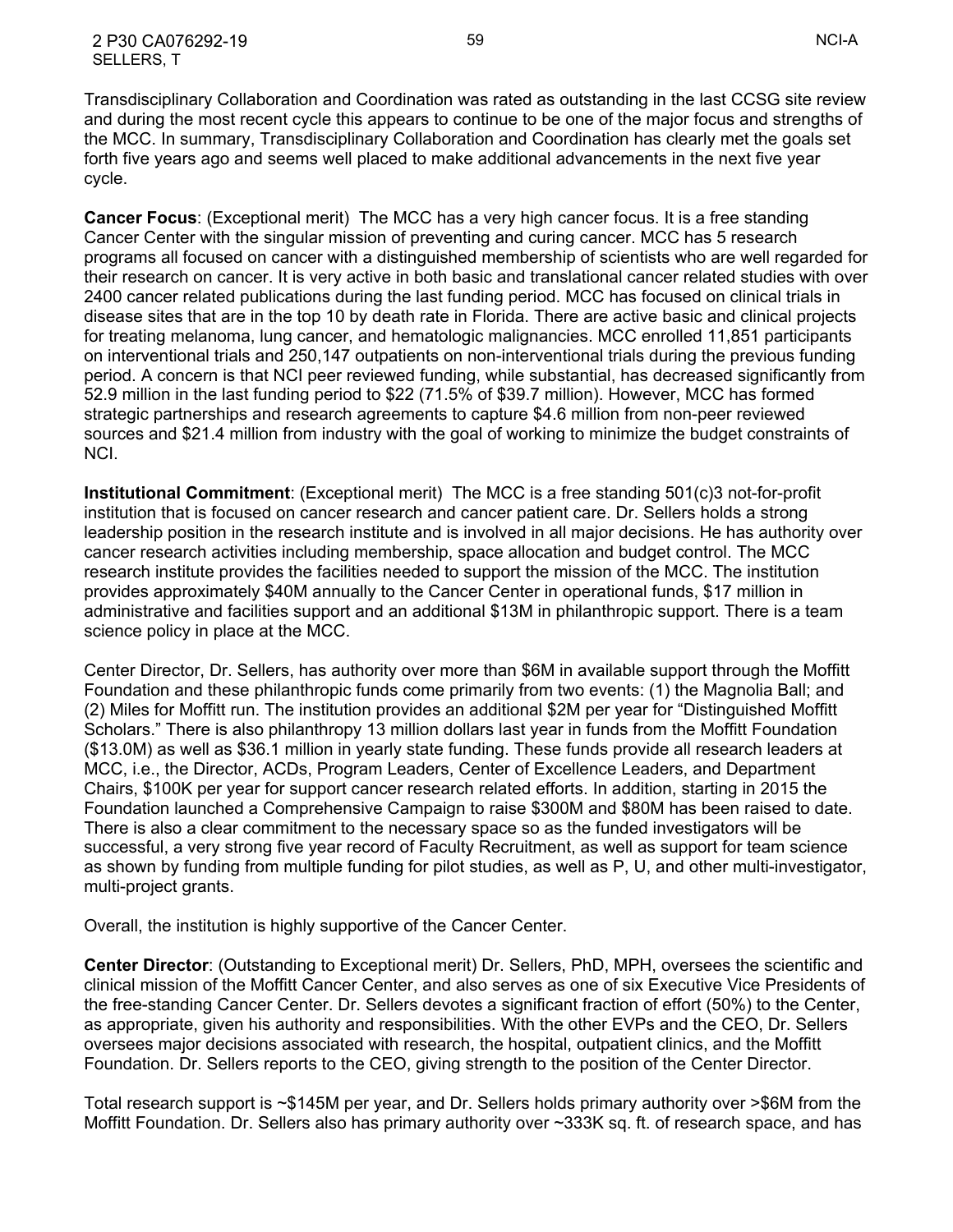direct responsibility for recruitment and appointment of all PhD scientists to the Divisions of Basic Science and Population Science. It is stated that Dr. Sellers partners with Dr. Letson for recruitment of physician scientists, but the nature of this partnership was not well articulated.

Credentials of the Cancer Center Director are impressive. Dr. Sellers is an accomplished population scientist with a substantial background of success at the NCI. He has been funded for >23 years, is PI of NCI supported U19 and R25 grants, and has contributed to >320 publications. Dr. Sellers has substantive experience in Cancer Center leadership (at Mayo Cancer Center and Moffitt Cancer Center), and has served in high level positions at NCI (including Parent Committee A, the NCI Board of Scientific Counselors, etc.). Dr. Seller is leading his Cancer Center by example, which is an asset for this Center as it strives to achieve strategic goals.

As evidenced throughout the application, Dr. Sellers harbors the prerequisite experience, skills and institutionally-granted authority to successfully lead the Cancer Center forward, and has assembled an expert team of Associate Directors to lead the Center.

#### <span id="page-59-0"></span>**BUDGET RECOMMENDATION**

The site visit team did not make any reductions from the total direct costs of the CCSG. In total direct costs, the current budget is \$1,782,013 (from Data Table 5); requested budget is \$1,918,736 (from Face Sheet); and the recommended budget is \$1,918,736. The site visit team recommends that the budget be evaluated by the NCI Subcommittee A, as needed.

The NCI Subcommittee A concurs with the site visit team's recommendation and recommends \$1,918,736 in direct costs.

The budget tables that follow are provided as informational item only. The official recommendation for support is provided under the heading, RECOMMENDED BUDGET/NCI SUBCOMMITTEE A, after the NCI IRG, Subcommittee A (parent committee) meeting.

#### <span id="page-59-1"></span>**COMMITTEE BUDGET RECOMMENDATIONS/SITE VISIT TEAM'S RECOMMENDATIONS**

The table below summarizes the estimated effects on the original amounts requested by the applicant of implementing the budgetary changes recommended by the reviewers and summarized in the Budget section(s) of the Summary Statement above. The table below does not take into account either additional information that may be provided by the applicants in response to administrative requests for updates or additional administrative changes that may be required to meet Institute funding policies, either or both of which may result in a significantly different final recommended budget figure. Consequently, applicants should make no inferences from these figures about what the final budget might be should an award be possible.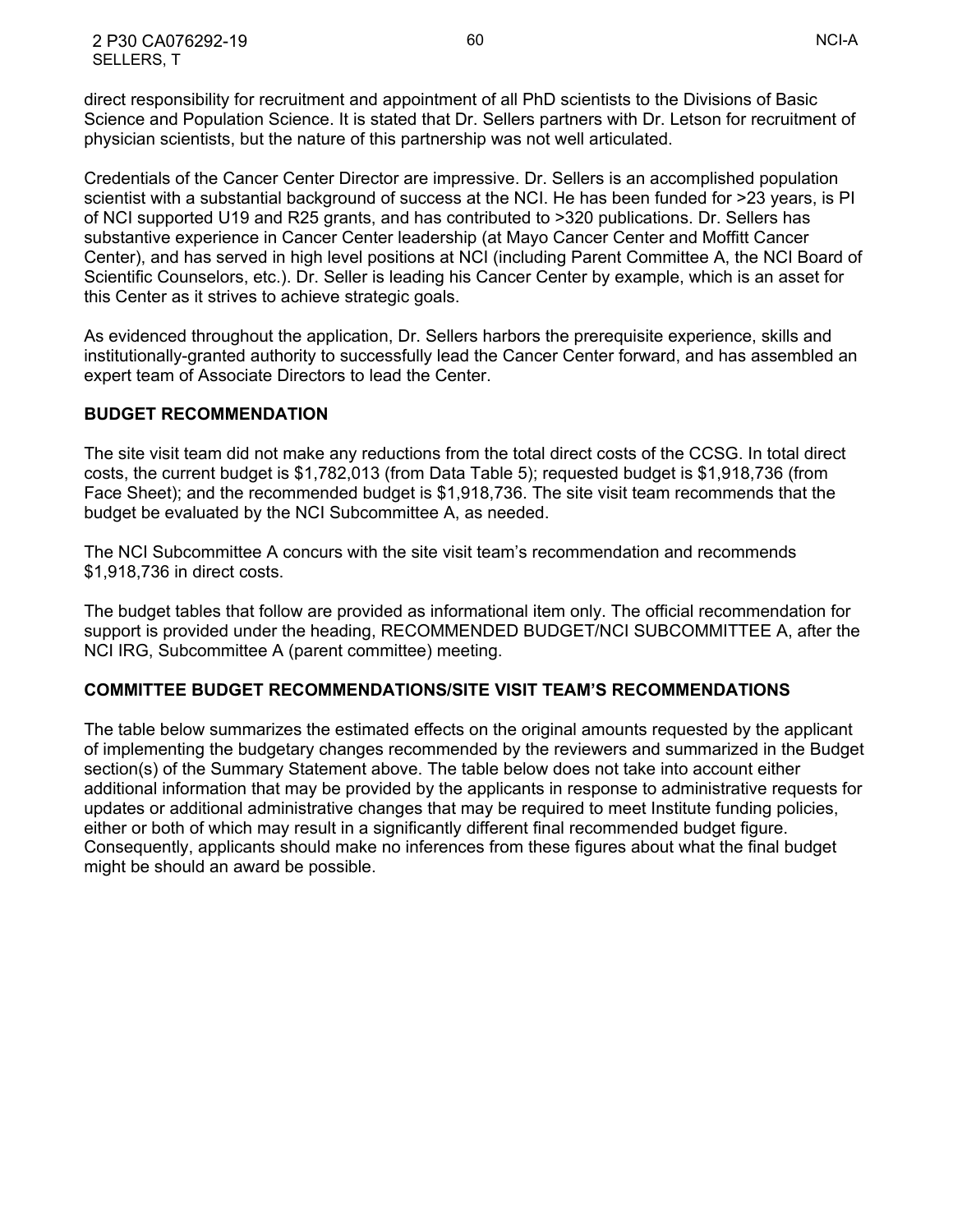|                                                                              | <b>First Year</b><br>Requested | <b>First Year</b><br>Recommended |  |
|------------------------------------------------------------------------------|--------------------------------|----------------------------------|--|
|                                                                              | Direct Costs \$                | Direct Costs \$                  |  |
| <b>SENIOR LEADERSHIP</b>                                                     | 207,578                        | 207,578                          |  |
| PROGRAM LEADERSHIP (including other<br>budget categories, where appropriate) | 143,067                        | 143,067                          |  |
| PLANNING AND EVALUATION                                                      | 40,000                         | 40,000                           |  |
| <b>DEVELOPMENTAL FUNDS</b>                                                   |                                |                                  |  |
| (including staff investigators, where<br>appropriate)                        | 234,724                        | 234,724                          |  |
| <b>ADMINISTRATION</b>                                                        | 120,344                        | 120,344                          |  |
| <b>Analytic Microscopy Core</b>                                              | 58,212                         | 58,212                           |  |
| <b>Biostatistics Core</b>                                                    | 127,251                        | 127,251                          |  |
| <b>Cancer Informatics</b>                                                    | 111,130                        | 111,130                          |  |
| <b>Cell Therapies Core</b>                                                   | 73,451                         | 73,451                           |  |
| <b>Chemical Biology Core</b>                                                 | 59,436                         | 59,436                           |  |
| <b>Collaborative Data Services Core</b>                                      | 70,214                         | 70,214                           |  |
| <b>Flow Cytometry Core</b>                                                   | 41,340                         | 41,340                           |  |
| Image Response Assessment Team                                               | 62,921                         | 62,921                           |  |
| <b>Molecular Genomics Core</b>                                               | 74,844                         | 74,844                           |  |
| <b>Proteomics Core</b>                                                       | 74,695                         | 74,695                           |  |
| <b>Small Animal Imaging Lab Core</b>                                         | 56,806                         | 56,806                           |  |
| <b>Survey Methods Core</b>                                                   | 31,401                         | 31,401                           |  |
| <b>Tissue Core</b>                                                           | 125,304                        | 125,304                          |  |
| <b>CLINICAL PROTOCOL &amp; DATA</b>                                          |                                |                                  |  |
| MANAGEMENT (CPDM)/ CLINICAL                                                  |                                |                                  |  |
| <b>TRIALS OFFICE &amp; DATA AND SAFETY</b>                                   |                                |                                  |  |
| <b>MONITORING</b>                                                            |                                |                                  |  |
| <b>Clinical Protocol and Data Management</b>                                 | 160,016                        | 160,016                          |  |
| Data and Safety Monitoring                                                   |                                |                                  |  |
| PROTOCOL REVIEW AND MONITORING<br><b>SYSTEM</b>                              | 46,002                         | 46,002                           |  |
|                                                                              |                                |                                  |  |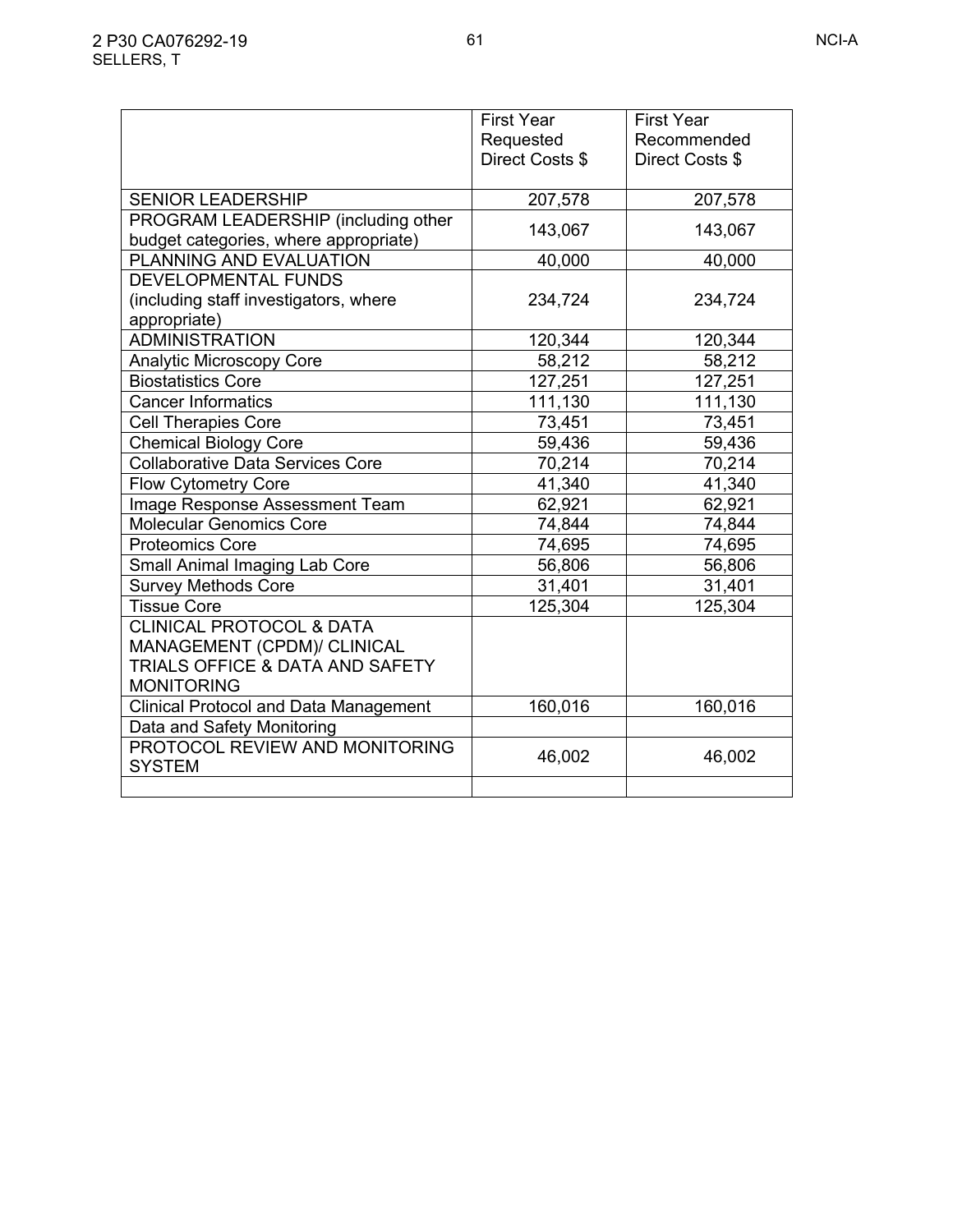#### <span id="page-61-0"></span>**SUMMARY OF RECOMMENDED BUDGETS/SITE VISIT TEAM'S RECOMMENDATIONS**

| <b>Budget Categories</b>                    | YEAR 19<br>\$ | YEAR 20<br>\$ | YEAR 21<br>\$ | YEAR <sub>22</sub><br>\$ | YEAR <sub>23</sub><br>\$ |
|---------------------------------------------|---------------|---------------|---------------|--------------------------|--------------------------|
| Salary, Wages and Fringe<br><b>Benefits</b> | 1,688,736     | 1,688,736     | 1,688,736     | 1,688,736                | 1,688,736                |
| Equipment                                   |               |               |               |                          |                          |
| Travel                                      |               |               |               |                          |                          |
| Participant/Trainee Support                 |               |               |               |                          |                          |
| Costs                                       |               |               |               |                          |                          |
| <b>Other Direct Costs</b>                   | 230,000       | 230,000       | 230,000       | 230,000                  | 230,000                  |
| (excluding Consortium)                      |               |               |               |                          |                          |
| <b>Consortium Costs</b>                     |               |               |               |                          |                          |
| <b>Direct Costs</b>                         | 1,918,736     | 1,918,736     | 1,918,736     | 1,918,736                | 1,918,736                |
| <b>Indirect Costs</b>                       | 1,313,555     | 1,313,555     | 1,313,555     | 1,313,555                | 1,313,555                |
| <b>Total Costs</b>                          | 3,232,291     | 3,232,291     | 3,232,291     | 3,232,291                | 3,232,291                |

#### <span id="page-61-1"></span>**RECOMMENDED BUDGET/NCI SUBCOMMITTEE A** \*

| <b>Budget</b>                | YEAR 19   | YEAR 20   | YFAR 21   | YFAR 22   | YEAR 23   |
|------------------------------|-----------|-----------|-----------|-----------|-----------|
| Categories                   |           |           |           |           |           |
| <b>Total Direct</b><br>Costs | 1,918,736 | 1,918,736 | 1,918,736 | 1,918,736 | 1,918,736 |
| <b>Total Costs</b>           | 3,232,291 | 3,232,291 | 3,232,291 | 3,232,291 | 3,232,291 |

\* The official recommendation for support is indicated under the heading, RECOMMENDED BUDGET/NCI SUBCOMMITTEE A. (This information may differ from the amounts in the tables, COMMITTEE BUDGET RECOMMENDATIONS/SITE VISIT TEAM'S RECOMMENDATIONS and SUMMARY OF RECOMMENDED BUDGETS/SITE VISIT TEAM'S RECOMMENDATIONS.) Appropriate escalation factors may be added in the event of an award.

Footnotes for 2 P30 CA076292-19; PI Name: SELLERS, THOMAS A

NIH has modified its policy regarding the receipt of resubmissions (amended applications). See Guide Notice NOT-OD-14-074 at http://grants.nih.gov/grants/guide/notice-files/NOT-OD-14-074.html. The impact/priority score is calculated after discussion of an application by averaging the overall scores (1-9) given by all voting reviewers on the committee and multiplying by 10. The criterion scores are submitted prior to the meeting by the individual reviewers assigned to an application, and are not discussed specifically at the review meeting or calculated into the overall impact score. Some applications also receive a percentile ranking. For details on the review process, see

http://grants.nih.gov/grants/peer\_review\_process.htm#scoring.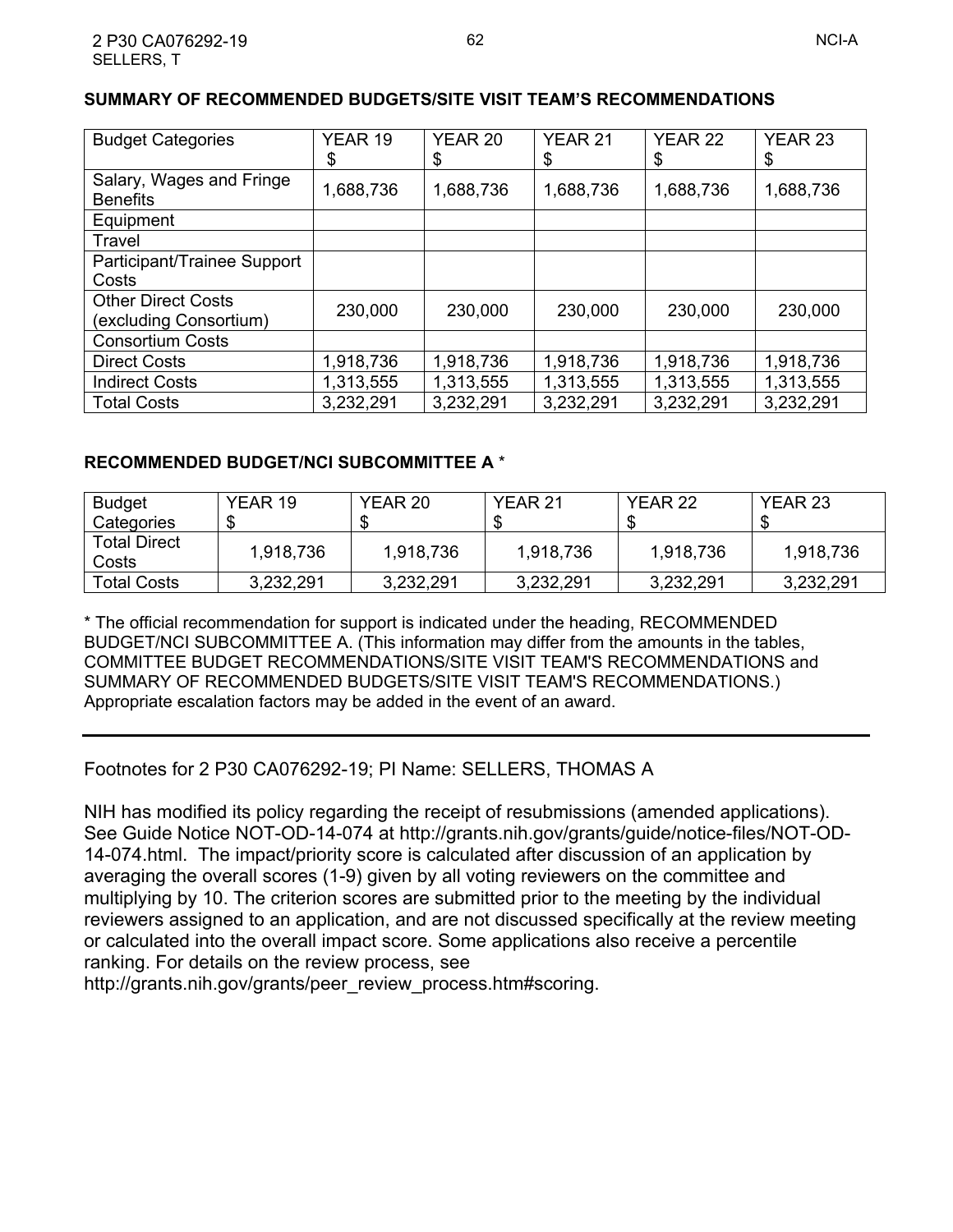#### MEETING ROSTER Subcommittee A - Cancer Centers National Cancer Institute Initial Review Group NATIONAL CANCER INSTITUTE Dr. Thomas Sellers (2 P30 CA076292-19) NCI-A RTRB-C (E1) Work Group# 1 05/11/2016 - 05/13/2016

RATLIFF, TIMOTHY L., PHD PROFESSOR OF COMPARATIVE PATHOBIOLOGY; DIRECTOR, ROBERT WALLACE MILLER CENTER FOR CANCER RESEARCH DEPARTMENT OF COMPARATIVE PATHOBIOLOGY SCHOOL OF VETERINARY MEDICINE PURDUE UNIVERSITY WEST LAFAYETTE, IN 47907

#### MEMBERS

ADAMS-CAMPBELL, LUCILE L., PHD PROFESSOR, ASSOCIATE DIRECTOR, MINORITY HEALTH AND HEALTH DISPARITIES RESEARCH, ASSOCIATE DEAN, COMMUNITY HEALTH & OUTREACH DEPARTMENT OF ONCOLOGY LOMBARDI COMPREHENSIVE CANCER CENTER GEORGETOWN UNIVERSITY MEDICAL CENTER WASHINGTON, DC 20057

BUCHSBAUM, DONALD J., PHD PROFESSOR AND DIRECTOR DEPARTMENT OF RADIATION ONCOLOGY DIVISION OF RADIATION BIOLOGY THE UNIVERSITY OF ALABAMA AT BIRMINGHAM BIRMINGHAM, AL 35294-3300

JONES, JUDY ANN, MA PATIENT ADVOCATE CUTANEOUS LYMPHOMA FOUNDATION BIRMINGHAM, MI 48009

KNUDSEN, KAREN E., PHD DIRECTOR, SIDNEY KIMMEL CANCER CENTER; CHAIR AND HILARY KOPROWSKI ENDOWED PROFESSOR DEPARTMENT OF CANCER BIOLOGY, UROLOGY, AND RADIATION ONCOLOGY KIMMEL CANCER CENTER THOMAS JEFFERSON UNIVERSITY PHILADELPHIA, PA 19107 MA, 21AOMEI, PHD

#### AD HOC

AHN, JIYOUNG, PHD, RD ASSOCIATE PROFESSOR OF POPULATION HEALTH; ASSOCIATE DIRECTOR OF POPULATION SCIENCES NYU PERLMUTTER CANCER CENTER NEW YORK UNIVERSITY SCHOOL OF MEDICINE NEW YORK, NY 10016

CHAIRPERSON(S) SALLY BRITTEN, CAROLYN D, MD ASSOCIATE PROFESSOR, DIVISION OF HEMATOLOGY/ONCOLOGY, DEPARTMENT OF MEDICINE; CO-DIRECTOR, DEVELOPMENTAL THERAPEUTICS PROGRAM HOLLINGS CANCER CENTER MEDICAL UNIVERSITY OF SOUTH CAROLINA CHARLESTON, SC 29425

> CHESNEY, JASON A., MD, PHD PROFESSOR AND DEPUTY DIRECTOR DEPARTMENT OF MEDICINE JAMES GRAHAM BROWN CANCER CENTER UNIVERSITY OF LOUISVILLE LOUISVILLE, KY 40202

CHU, EDWARD, MD DEPUTY DIRECTOR, UNIVERSITY OF PITTSBURGH CANCER INSTITUTE; CHIEF, DIVISION OF HEMATOLOGY-ONCOLOGY; PROFESSOR OF MEDICINE DEPARTMENT OF MEDICINE UNIVERSITY OF PITTSBURGH SCHOOL OF MEDICINE PITTSBURGH, PA 15232

DULI, ANNE, MPA ASSOCIATE DIRECTOR FOR RESEARCH ADMINISTRATION AND FINANCE CASE COMPREHENSIVE CANCER CENTER CASE WESTERN RESERVE UNIVERSITY CLEVELAND, OH 44106--506

GIUS, DAVID, PHD, MD ZELL FAMILY SCHOLAR PROFESSOR DEPARTMENTS OF RADIATION ONCOLOGY AND PHARMACOLOGY FEINBERG SCHOOL OF MEDICINE NORTHWESTERN UNIVERSITY CHICAGO, IL 60611

ASSOCIATE PROFESSOR AND CO-LEADER, CANCER PREVENTION AND CONTROL, YALE COMPREHENSIVE CANCER CENTER DEPARTMENT OF CHRONIC DISEASE EPIDEMIOLOGY YALE SCHOOL OF PUBLIC HEALTH YALE UNIVERSITY NEW HAVEN, CT 06520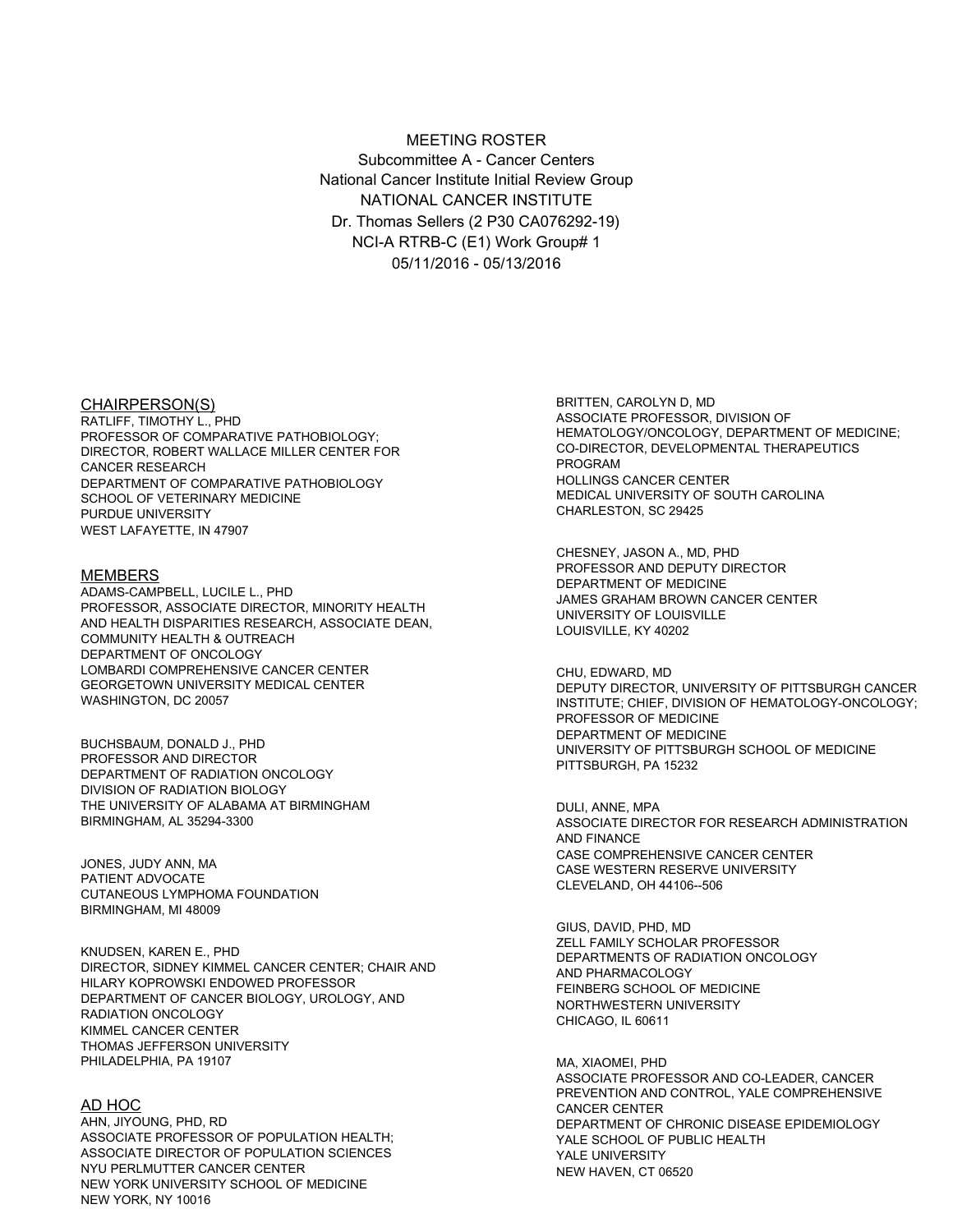MCCARTHY, JAMES B., PHD **EXTRAMURAL SUPPORT ASSISTANT** CHAIRMAN'S FUND PROFESSOR AND PROGRAM LEADER TUMOR MICROENVIRONMENT RESEARCH PROGRAM DEPARTMENT OF LABORATORY MEDICINE AND PATHOLOGY MASONIC COMPREHENSIVE CANCER CENTER UNIVERSITY OF MINNESOTA MINNEAPOLIS, MN 55455

# WALTER & CLORA BROWNFIELD PROFESSOR OF CANCER

BIOSTATISTICS, KNIGHT CANCER INSTITUTE; PROFESSOR OF BIOSTATISTICS, OHSU/PSU SCHOOL OF PUBLIC HEALTH DEPT OF MEDICAL INFORMATICS &CLINICAL EPIDEMIOLOGY SCHOOL OF MEDICINE OREGON HEALTH & SCIENCE UNIVERSITY PORTLAND, OR 97239-3098

NEUGUT, ALFRED I, PHD, MD **PROFESSOR** ASSOCIATE CANCER CENTER DIRECTOR DEPARTMENTS OF MEDICINE AND EPIDEMIOLOGY COLLEGE OF PHYSICIANS AND SURGEONS COLUMBIA UNIVERSITY NEW YORK, NY 10032

PERSON, SHARINA D., PHD ASSOCIATE PROFESSOR Consultants are required to absent themselves from the room DEPARTMENT OF QUANTITATIVE HEALTH SCIENCES UNIVERSITY OF MASSACHUSETTS MEDICAL SCHOOL WORCESTER, MA 01655

SCHMAINDA, KATHLEEN MARIE, PHD PROFESSOR DEPARTMENTS OF RADIOLOGY AND BIOPHYSICS MEDICAL COLLEGE OF WISCONSIN MILWAUKEE, WI 53226

SEEWALDT, VICTORIA L., MD PROFESSOR AND CHAIR DEPARTMENT OF POPULATION SCIENCES BECKMAN RESEARCH INSTITUTE CITY OF HOPE COMPREHENSIVE CANCER CENTER DUARTE, CA 91010

WELCH, DANNY R., PHD PROFESSOR AND CHAIR DEPARTMENT OF CANCER BIOLOGY ASSOCIATE DIRECTOR BASIC SCIENCES RESEARCH THE UNIVERSITY OF KANSAS MEDICAL CENTER KANSAS CITY, KS 66160-2937

SCIENTIFIC REVIEW OFFICER BIANCO, CATERINA, MD, PHD SCIENTIFIC REVIEW OFFICER RESOURCES AND TRAINING REVIEW BRANCH DIVISION OF EXTRAMURAL ACTIVITIES NATIONAL CANCER INSTITUTE NATIONAL INSTITUTES OF HEALTH BETHESDA, MD 20892-8328

EDWARDS, LINDA S. STAFF ASSISTANT RESOURCES AND TRAINING REVIEW BRANCH DIVISION OF EXTRAMURAL ACTIVITIES NATIONAL CANCER INSTITUTE NATIONAL INSTITUTES OF HEALTH BETHESDA, MD 20892-9750

# MORI, MOTOMI, PHD<br>
PROGRAM REPRESENTATIVE

CIOLINO, HENRY P., PHD PROGRAM DIRECTOR OFFICE OF CANCER CENTERS NATIONAL CANCER INSTITUTE NATIONAL INSTITUTES OF HEALTH BETHESDA, MD 20892

#### OBSERVER

SRINIVAS, SHAMALA K., PHD ASSOCIATE DIRECTOR OFFICE OF REFERRAL, REVIEW, AND PROG. COORDINATION DIVISION OF EXTRAMURAL ACTIVITIES NATIONAL CANCER INSTITUTE NATIONAL INSTITUTES OF HEALTH BETHESDA, MD 20892

during the review of any application if their presence would constitute or appear to constitute a conflict of interest.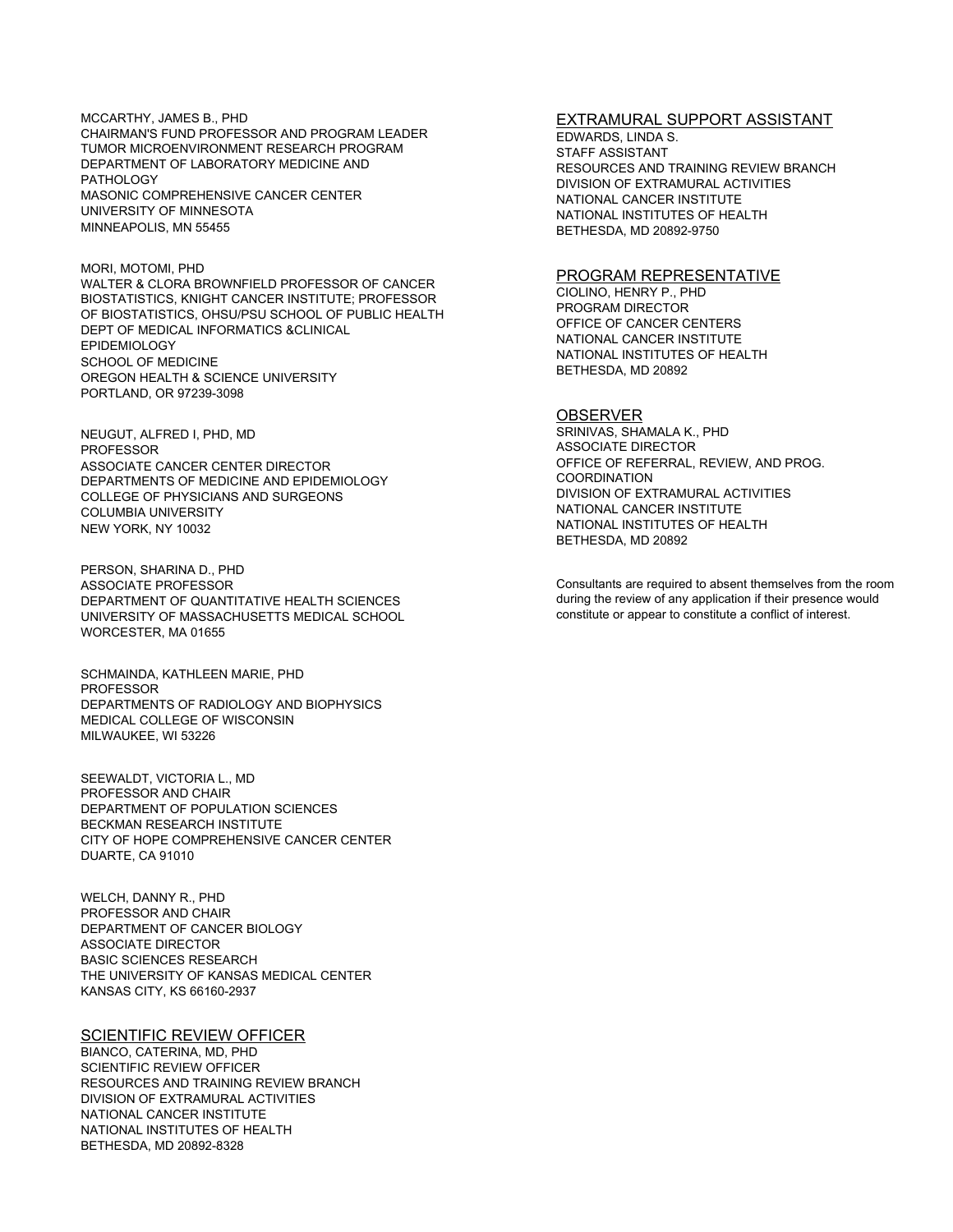#### MEETING ROSTER Subcommittee A - Cancer Centers National Cancer Institute Initial Review Group NATIONAL CANCER INSTITUTE

NCI-A 08/11/2016

#### CHAIRPERSON(S) **CHU, EDWARD, MD** \*

DIPAOLA, ROBERT S., MD PROFESSOR AND DEAN COLLEGE OF MEDICINE UNIVERSITY OF KENTUCKY LEXINGTON, KY 40536-0298

#### MEMBERS

ADAMS-CAMPBELL, LUCILE L., PHD PROFESSOR, ASSOCIATE DIRECTOR, MINORITY HEALTH AND HEALTH DISPARITIES RESEARCH, ASSOCIATE DEAN, COMMUNITY HEALTH & OUTREACH DEPARTMENT OF ONCOLOGY LOMBARDI COMPREHENSIVE CANCER CENTER GEORGETOWN UNIVERSITY MEDICAL CENTER WASHINGTON, DC 20057

ADJEI, ALEX A., MD, PHD, FACP DIRECTOR, EARLY CANCER THERAPEUTICS PROGRAM DIRECTOR, GLOBAL ONCOLOGY MAYO CLINIC NOUSTON, SECONDICIONAL CHOCOLOGY MAYO CLINIC ROCHESTER, MN 55905

BAILEY, HOWARD H., MD DIRECTOR, CARBONE COMPREHENSIVE CANCER CENTER; PROFESSOR OF MEDICINE DEPARTMENT OF MEDICINE & OBSTETRICS-GYNECOLOGY UNIVERSITY OF WISCONSIN CARBONE CANCER CENTER UNIVERSITY OF WISCONSIN, MADISON MADISON, WI 53705-2275

BECKERLE, MARY C., PHD DISTINGUISHED PROFESSOR OF BIOLOGY AND ASSOCIATE VICE PRESIDENT FOR CANCER AFFAIRS CHIEF EXECUTIVE OFFICER AND DIRECTOR HUNTSMAN CANCER INSTITUTE UNIVERSITY OF UTAH KNUDSEN, KAREN E., PHD

BUCHSBAUM, DONALD J., PHD \* PROFESSOR AND DIRECTOR DEPARTMENT OF RADIATION ONCOLOGY DIVISION OF RADIATION BIOLOGY UNIVERSITY OF ALABAMA AT BIRMINGHAM BIRMINGHAM, AL 35294-3300

PROFESSOR, DEPARTMENT OF MEDICINE; CHIEF, DIVISION OF HEMATOLOGY-ONCOLOGY DEPARTMENT OF PHARMACOLOGY & CHEMICAL BIOLOGY UNIVERSITY OF PITTSBURGH SCHOOL OF MEDICINE PITTSBURGH, PA 15232

CLAPPER, MARGIE L., PHD PROFESSOR, DIRECTOR,CHEMOPREVENTION RESEARCH FOX CHASE CANCER CENTER PHILADELPHIA, PA 19111

HESLOP, HELEN E., MD PROFESSOR, DIRECTOR, ADULT STEM CELL TRANSPLANTATION, DAN L. DUNCAN CHAIR, ASSOCIATE DIRECTOR FOR CLINICAL RESEARCH DEPARTMENTS OF PEDIATRICS AND MEDICINE DAN L. DUNCAN CANCER CENTER CENTER FOR CELL AND GENE THERAPY BAYLOR COLLEGE OF MEDICINE

JENSEN, ROY A., MD DIRECTOR, THE UNIVERSITY OF KANSAS MASONIC CANCER RESEARCH INSTITUTE PROFESSOR, DEPARTMENTOF CANCER BIOLOGY DEPARTMENT OF PATHOLOGY AND LABORATORY MEDICINE THE UNIVERSITY OF KANSAS SCHOOL OF MEDICINE KANSAS CITY, KS 66160

JONES, JUDY ANN, MA PATIENT ADVOCATE CUTANEOUS LYMPHOMA FOUNDATION BIRMINGHAM, MI 48009

DIRECTOR, SIDNEY KIMMEL CANCER CENTER; CHAIR AND HILARY KOPROWSKI ENDOWED PROFESSOR DEPARTMENT OF CANCER BIOLOGY, UROLOGY, AND RADIATION ONCOLOGY KIMMEL CANCER CENTER THOMAS JEFFERSON UNIVERSITY PHILADELPHIA, PA 19107